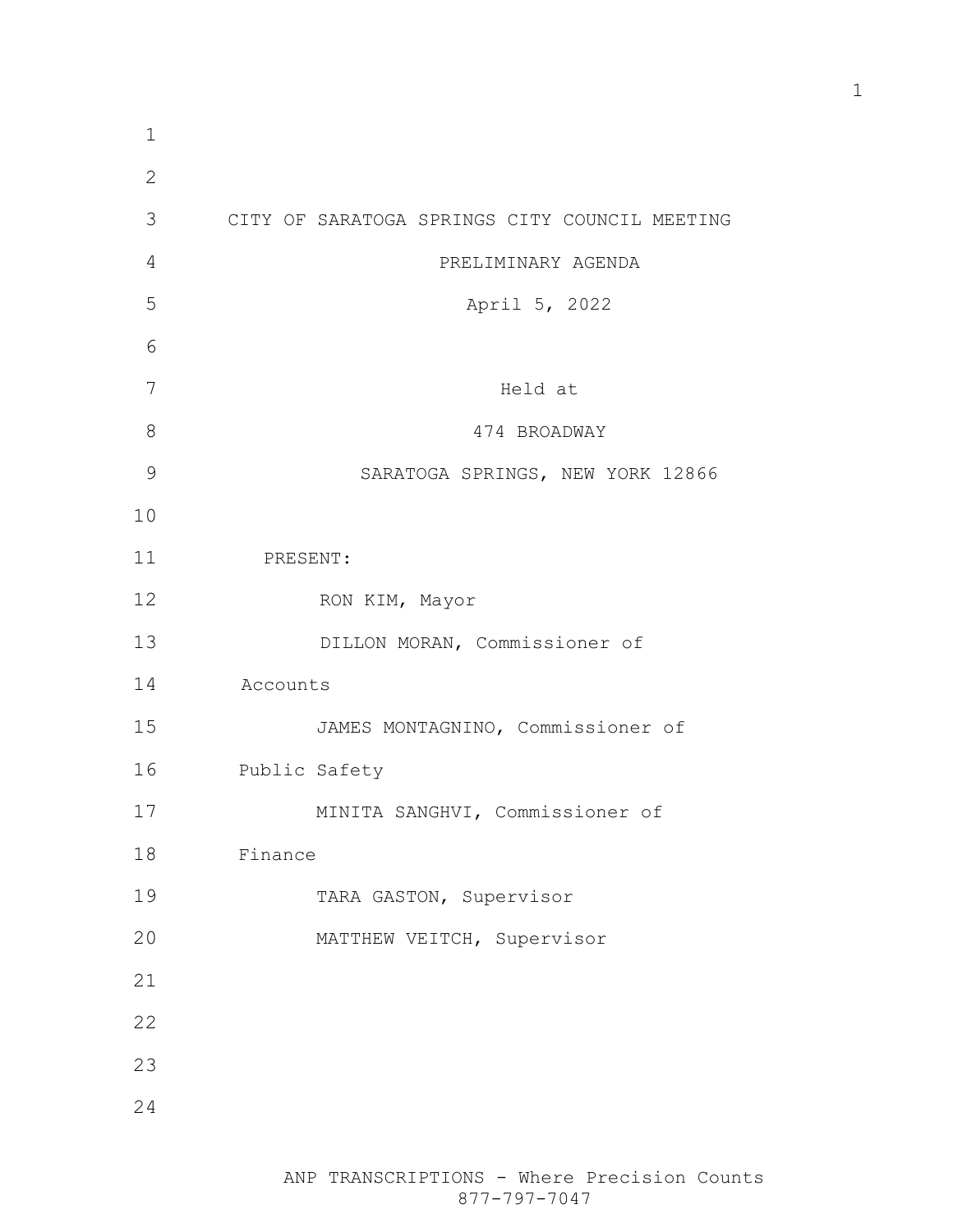MAYOR KIM: Good evening, everyone. I think we're gonna to start the public hearings. They're scheduled for 6:30 to begin. We have several, so we can run through those. The first public hearing is on the Civilian Review Board. I'd ask anyone to come forward if they have a comment on the public -- the Civilian Review Board. This is a matter that's been open for a few City Council meetings. And as 13 the rules are, you have two minutes. Please state your name when you come up 15 to the -- and -- and where you live when you come up to mic and -- anyone have a comment about the Civilian Review Board? 18 MS. GRAY: Good evening. MAYOR KIM: Good evening. 20 MS. GRAY: Where is everybody? It's only three of you. 22 MAYOR KIM: They'll -- they'll --23 MS. GRAY: Okay. MAYOR KIM: Minita, she's -- she's

ANP TRANSCRIPTIONS - Where Precision Counts 877-797-7047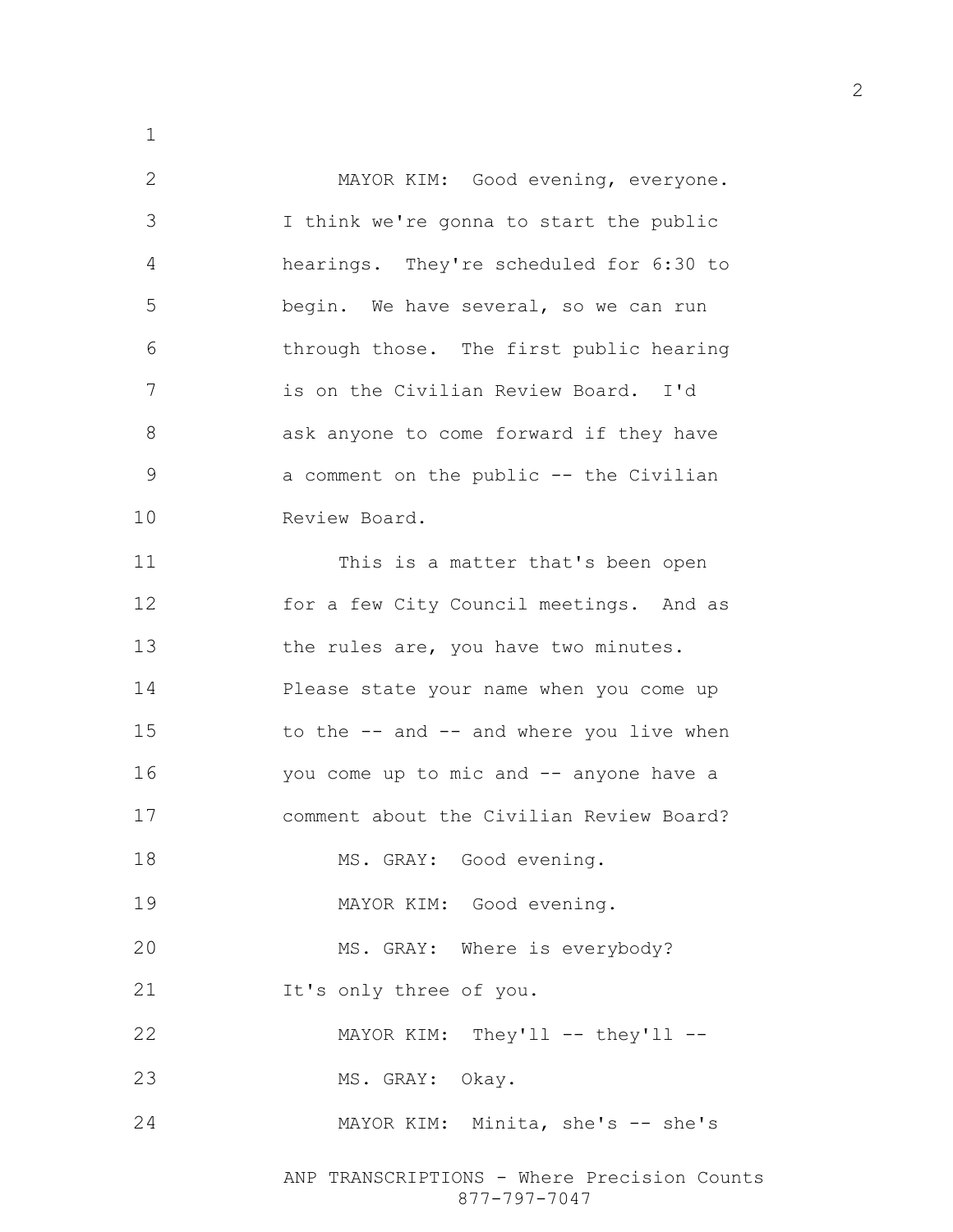Saratoga Springs City Council Meeting here is, is she's here, some place. MS. GRAY: Sherry Gray. I've been a resident of Saratoga Springs for more than 30 years. And I've, you know, never had an issue with the police in Saratoga Springs, and I do support them. However, I also highly support the Civilian Review Board. The police task force turned in 10 their report almost one year ago, this month, to the State, and one of the things that they wanted more than anything was a Civilian report -- Review Board and I can't understand why here we

are a whole year later with incidents happening in the city just recently again and we have no CRB.

18 Their report was very thorough. We don't need to re-invent the wheel. There's communities like Ithaca who have had CRB since 1993. Go take theirs, start it. Get it started and get it started sooner rather than later, before we have another very serious incident. So whatever you have to do, get this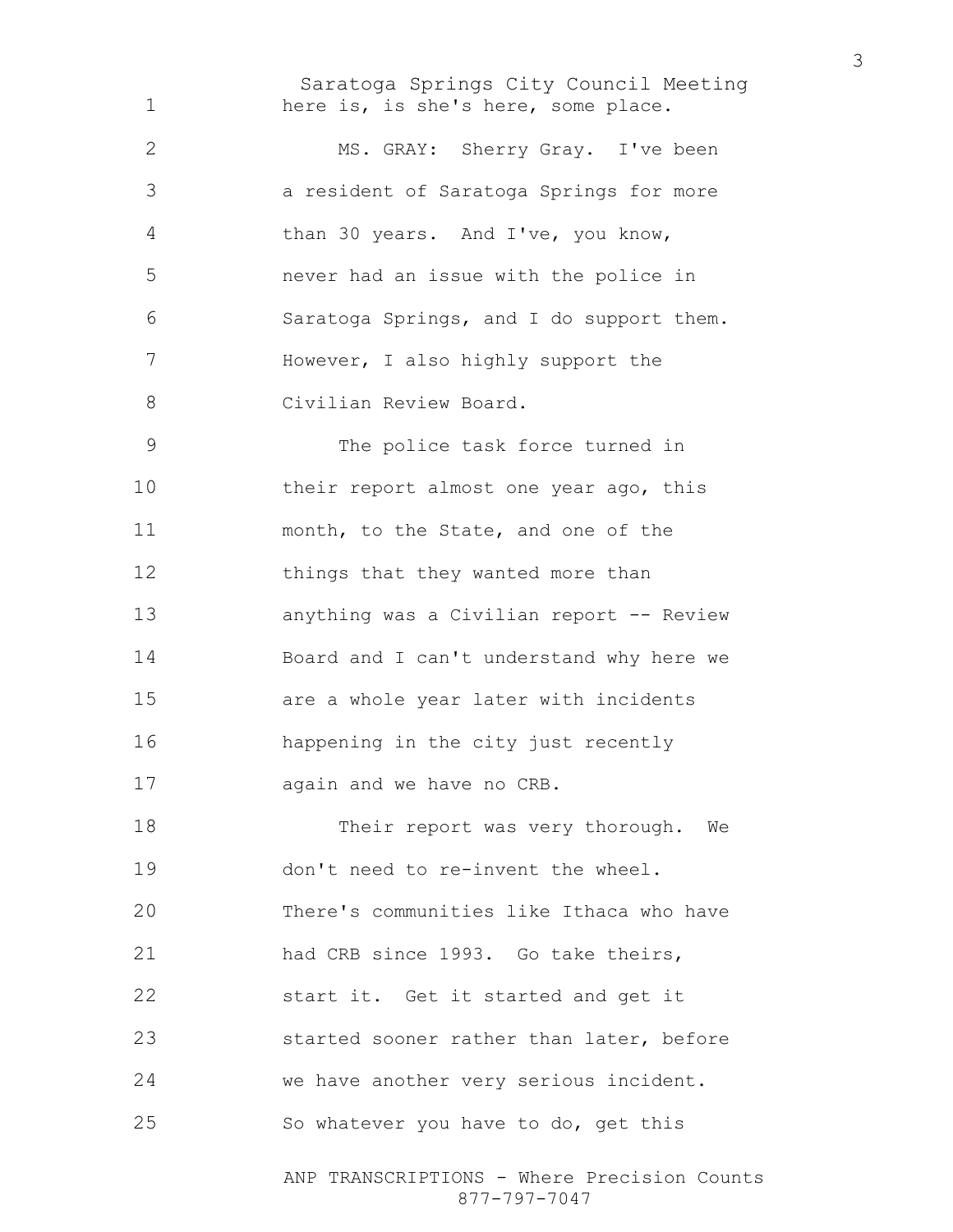Saratoga Springs City Council Meeting thing done, get some people to volunteer for it. It will probably change over time as all of the almost 20 boards and committees on your website probably have changed and been altered and alternated 7 through different people in this city. 8 But let's get this thing going now before we have another serious incident. Thank you. 11 MAYOR KIM: Thank you. Is there anyone else here to speak about the Civilian Review Board? 14 MR. CHRISTIANO: Hi, good evening. My name is Bill Christiano, Benton 16 Drive, and I have a question for -- how are the people on the board selected and when is that process gonna begin? MAYOR KIM: I'm -- I'm sorry. I didn't hear the question. MR. CHRISTIANO: How are the people for the Civilian Review Board selected and when is that selection process gonna be begin? MAYOR KIM: Do you want to -- do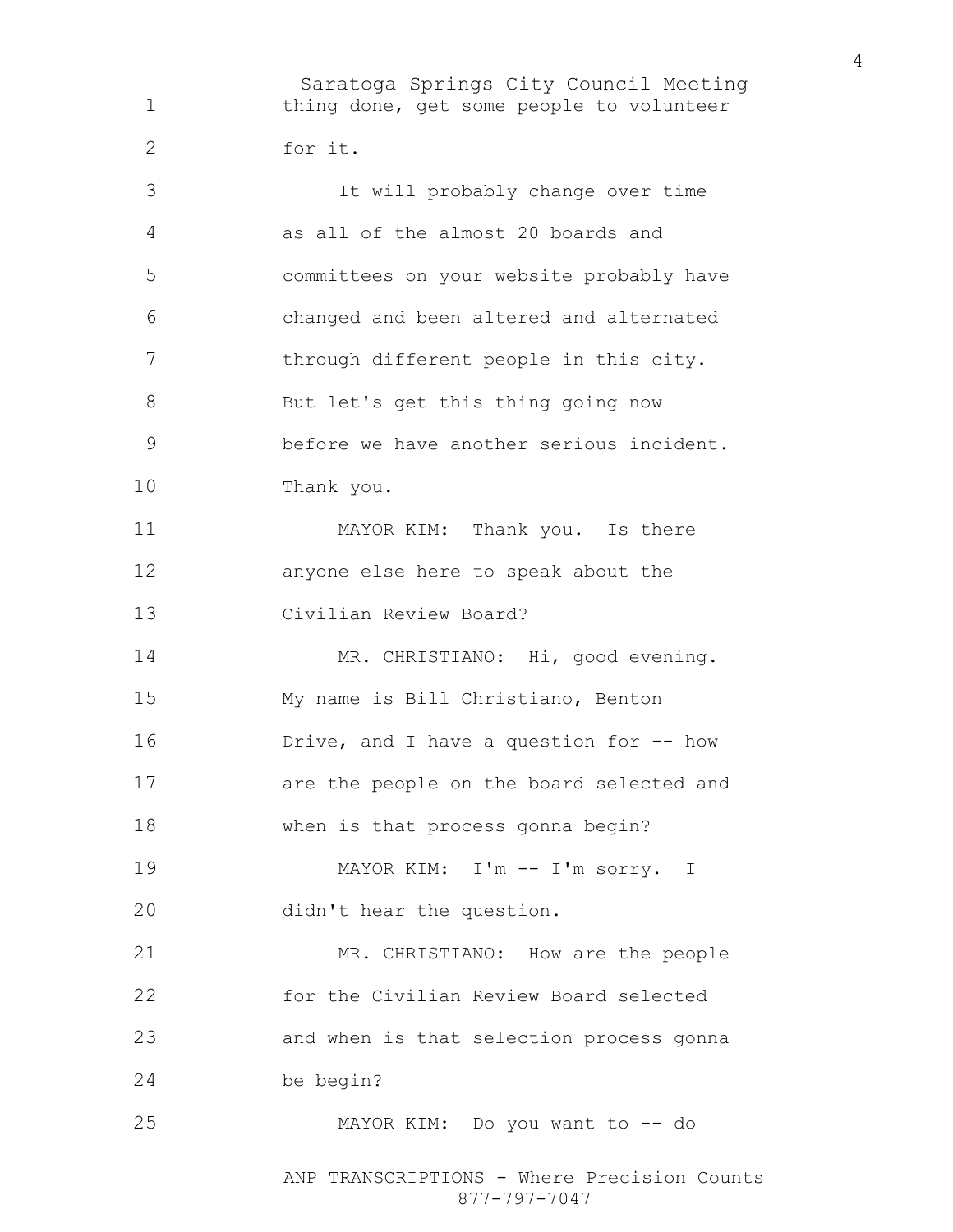Saratoga Springs City Council Meeting you want to answer it?

COMMISSIONER MONTAGNINO: Yes. In fact, if -- if I may respond, sir, to your -- to your question, I had promised at the last meeting that there would be draft -- a draft ordinance that would outline the CRB. I apologize that it's not yet ready for public release. I'm putting the finishing touches on it.

One of the things that's causing me some difficulty is getting in place a method for selecting the members of the board. There are a number of different suggestions that have been made over time and what I'm -- what I'm intending to do to answer both you and the lady who spoke before you is not to reinvent the wheel.

19 The task force had appendix G, which is a very detailed recommendation about how the Civilian Review Board should be created and we had some public comment on that. And one of the things that I am struggling with is a method of selection that would leave us with a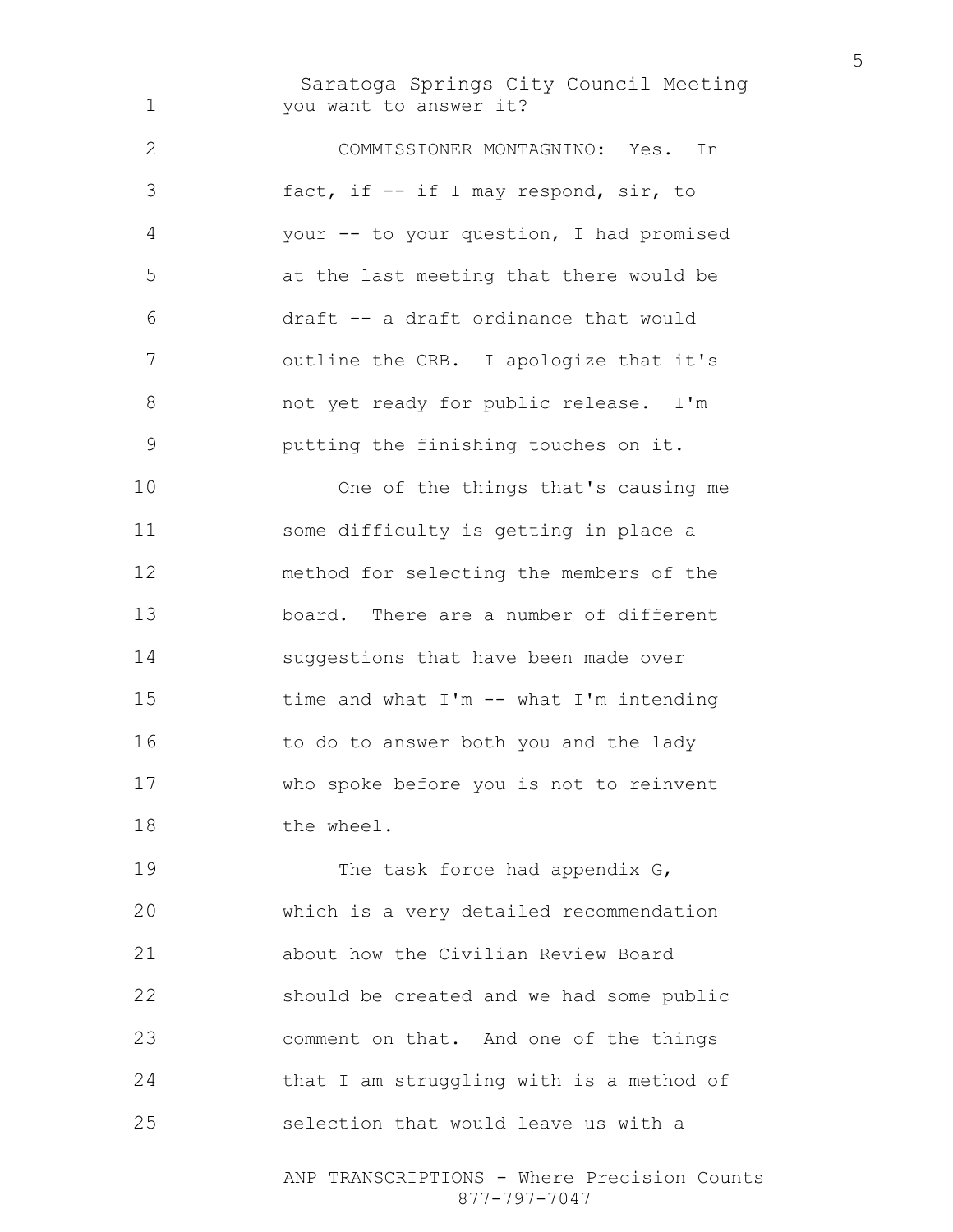Saratoga Springs City Council Meeting ANP TRANSCRIPTIONS - Where Precision Counts 877-797-7047 review board that's a fair cross section of the community that has representation of various sections that compose the community and allow for people to step up and volunteer to serve on the board. So -- so that is something that's on the front burner of the fine tuning, if -- if you would. MR. CHRISTIANO: Okay. So we'll be notified, Saratoga residents, when that's gonna begin and -- and how to put your name in if you're interested. COMMISSIONER MONTAGNINO: Yes -- 14 yes. I -- the -- certainly, appendix G speaks about that, speaks about a specific form that would be promulgated for people to fill out that it would be available for public inspections so that everyone could see who the people are, who have put their names in as volunteers. MR. CHRISTIANO: Yeah. COMMISSIONER MONTAGNINO: And I'm - 24 - I'm trying to come up with a fair selection process where the City Council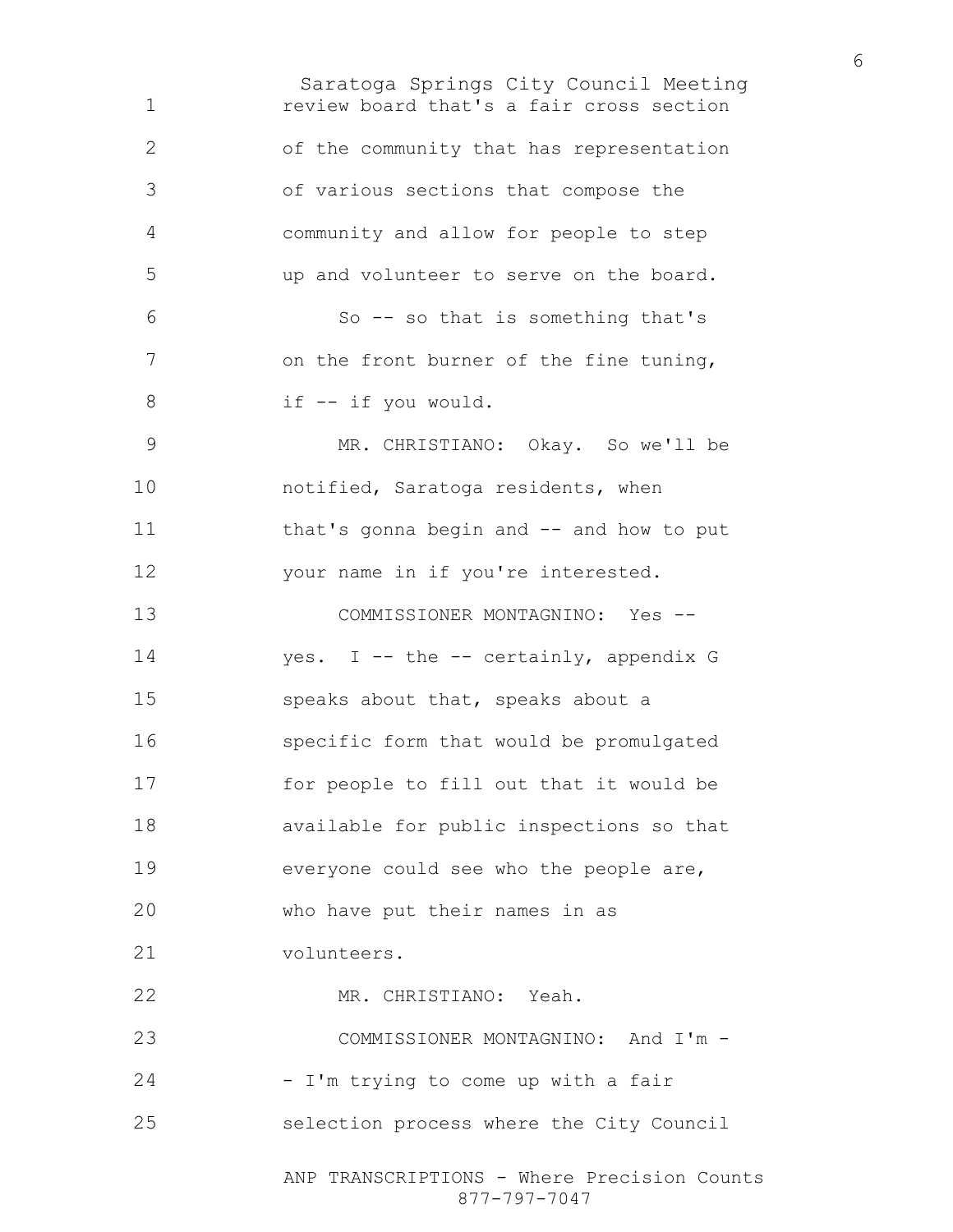Saratoga Springs City Council Meeting would have the authority to ratify the selection and to guarantee that, for example, appendix G speaks of at least one member being between the ages of 18 and 30. So trying to come up with a way of making that selection so that we do have at least one member 18 to 30 and to have 9 a -- a system in place where if there needs to be a replacement for that person, how that person would be selected. 13 MR. CHRISTIANO: Okay. COMMISSIONER MONTAGNINO: That's by one -- way of one example. 16 MR. CHRISTIANO: Sure. All right. Well, thank you very much. COMMISSIONER MONTAGNINO: Thank -- 19 thank you, sir, for your comment. MAYOR KIM: Thank you. Anyone else here to speak about the Civilian Review Board? Seeing no one else who wants to discuss the Civilian Review Board, I'm gonna move to our second public hearing, which is on the Community Development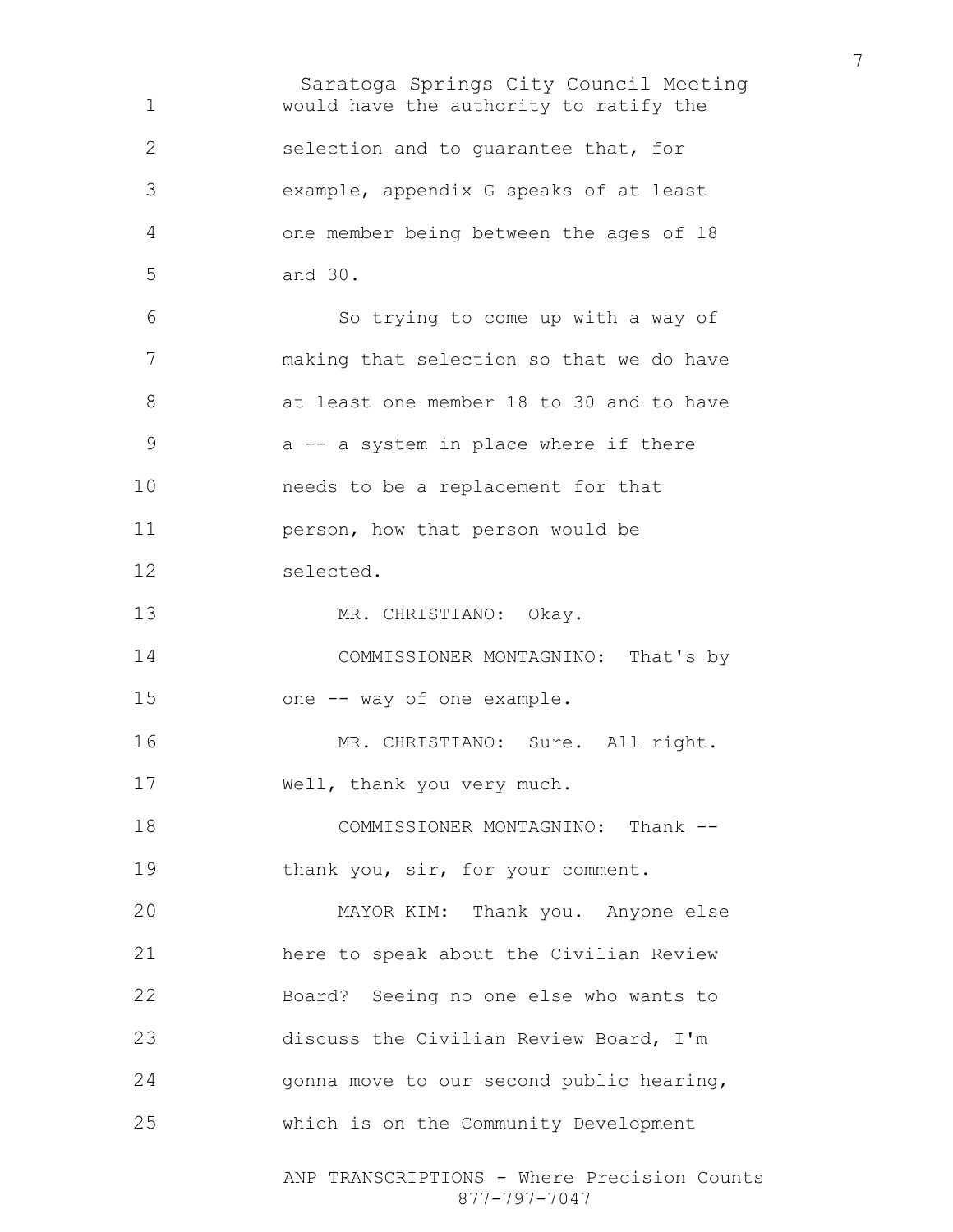Saratoga Springs City Council Meeting ANP TRANSCRIPTIONS - Where Precision Counts 877-797-7047 Block Grant Recommendations. These were offered -- oh, I'm sorry. Also, I'm reminded we're keeping this open. Correct, Commissioner Montagnino? COMMISSIONER MONTAGNINO: Yes -- yes, Mr. -- Mr. Kim. I would ask that 8 to be the case. MAYOR KIM: So the Civilian Review Board will be left open. Our second public hearing is on the Community Development Block Grant Recommendations. These were made at the last City Council 14 meeting. And I -- is there anyone here to speak on -- on those recommendations for funding? 17 Seeing no one who wishes to speak, 18 this is also being left open. I believe we're gonna be voting on this at the next City Council meeting. We'll move 21 to the third public hearing, which is on Possible Amendments to the Unified Development Ordinance. And on that the -- I'd ask people to step to the mic if you have last City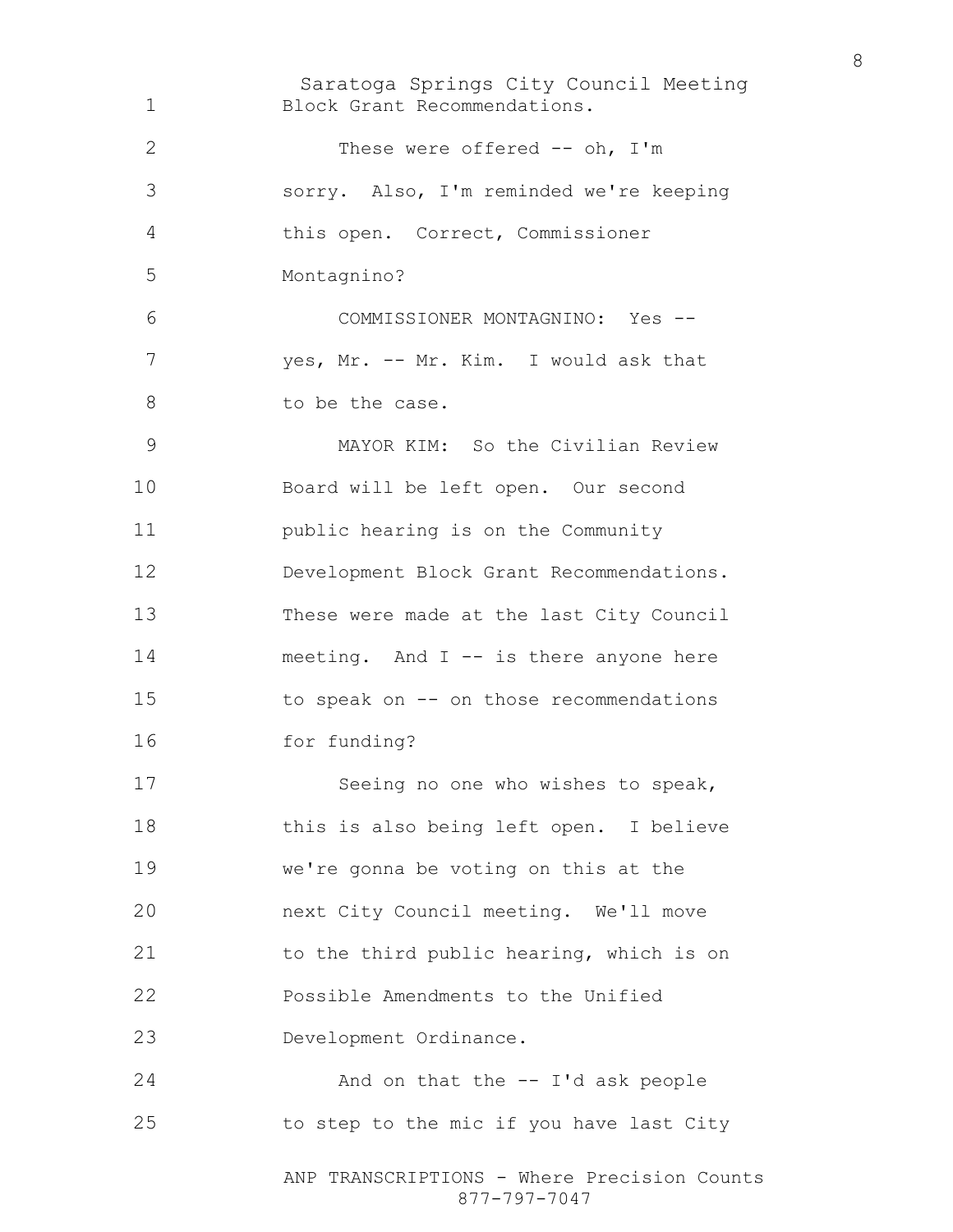Saratoga Springs City Council Meeting Council meeting we passed to the UDO and now we're -- I ask soliciting any amendments from the public. MS. GRAY: Hi, Sherry Gray. I'm back again. MAYOR KIM: Yeah. 7 MS. GRAY: 30-year resident of Saratoga Springs. I currently serve on zoning. I don't wanna any -- really discuss any particular parts of the UDO. I just wanna mention that during the process, I went to many of the meetings and asked questions and expressed some 14 disappointment in some of the changes, and I never felt like I got any answer as far as why something was changed or where the logic came in the change in the UDO. And these were particular zoning issues that I thought should maybe either stay the same or should change **just a little bit.** And there was really no back and forth discussion. There was 24 no one that said to me, oh, this is why we've decided to change it this way. It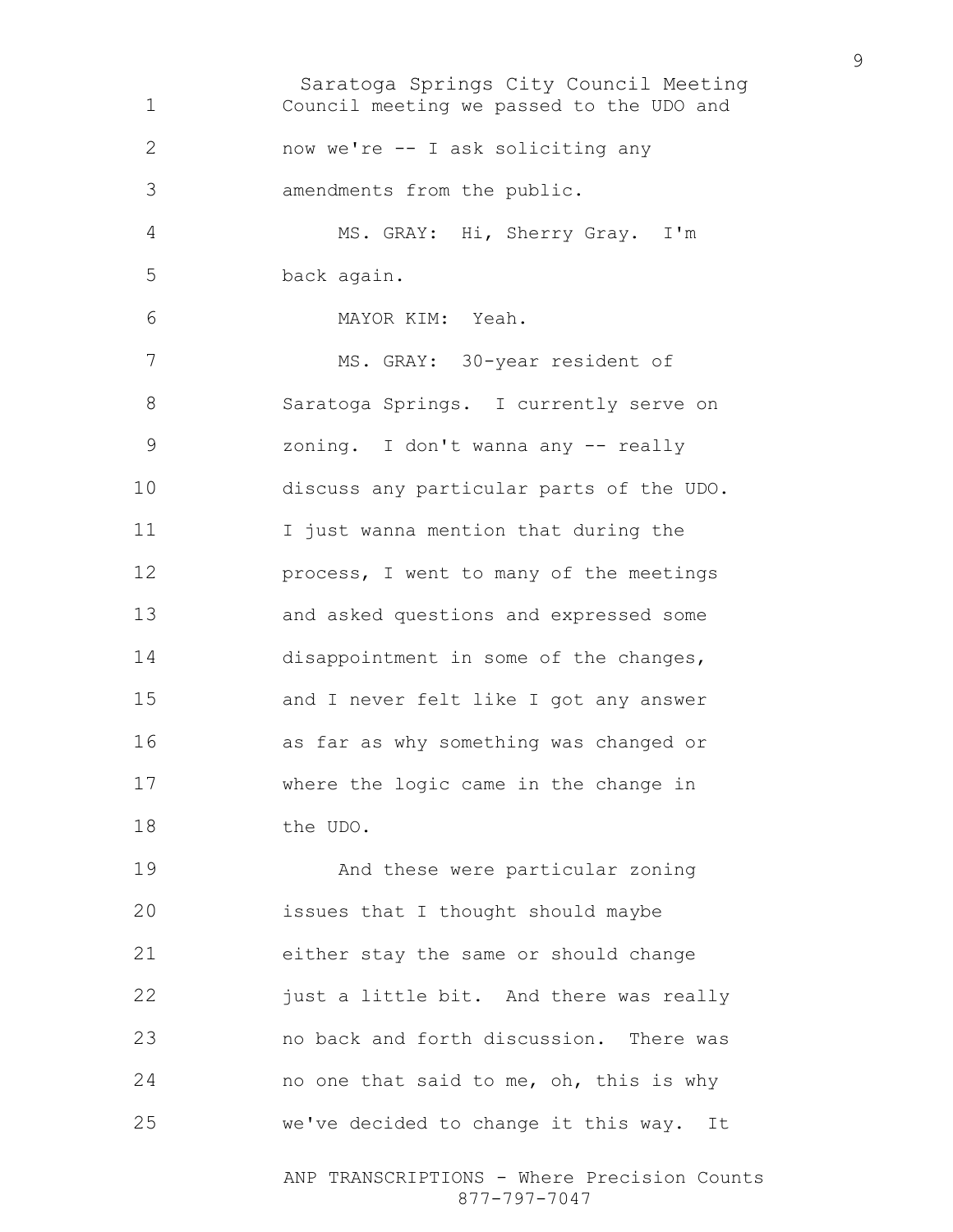Saratoga Springs City Council Meeting ANP TRANSCRIPTIONS - Where Precision Counts was just, thanks for your suggestions. End of story. So, yeah, I have a lot of concerns about some of the changes that are gonna come with the UDO, but I just felt like I was really never heard. Thank you. 7 MAYOR KIM: Thank you. Any --8 MR. JONES: Your Honor, members of the council, I'm Matt Jones of Jones Steves. I practice law here in Saratoga Springs. Just a procedural question 12 mayor. Is the -- the amendments there were a number of them that were considered by the previous council, and I've heard reference to the fact that 16 they -- they may be among the ones that 17 this council is -- is -- will be considering or may be considering. Could you just maybe outline the -- the process? Is there three or four that are still pending? Is -- is that 22 the idea? MAYOR KIM: So actually, no amendments are currently pending. What this hearing was for, and we may also do

877-797-7047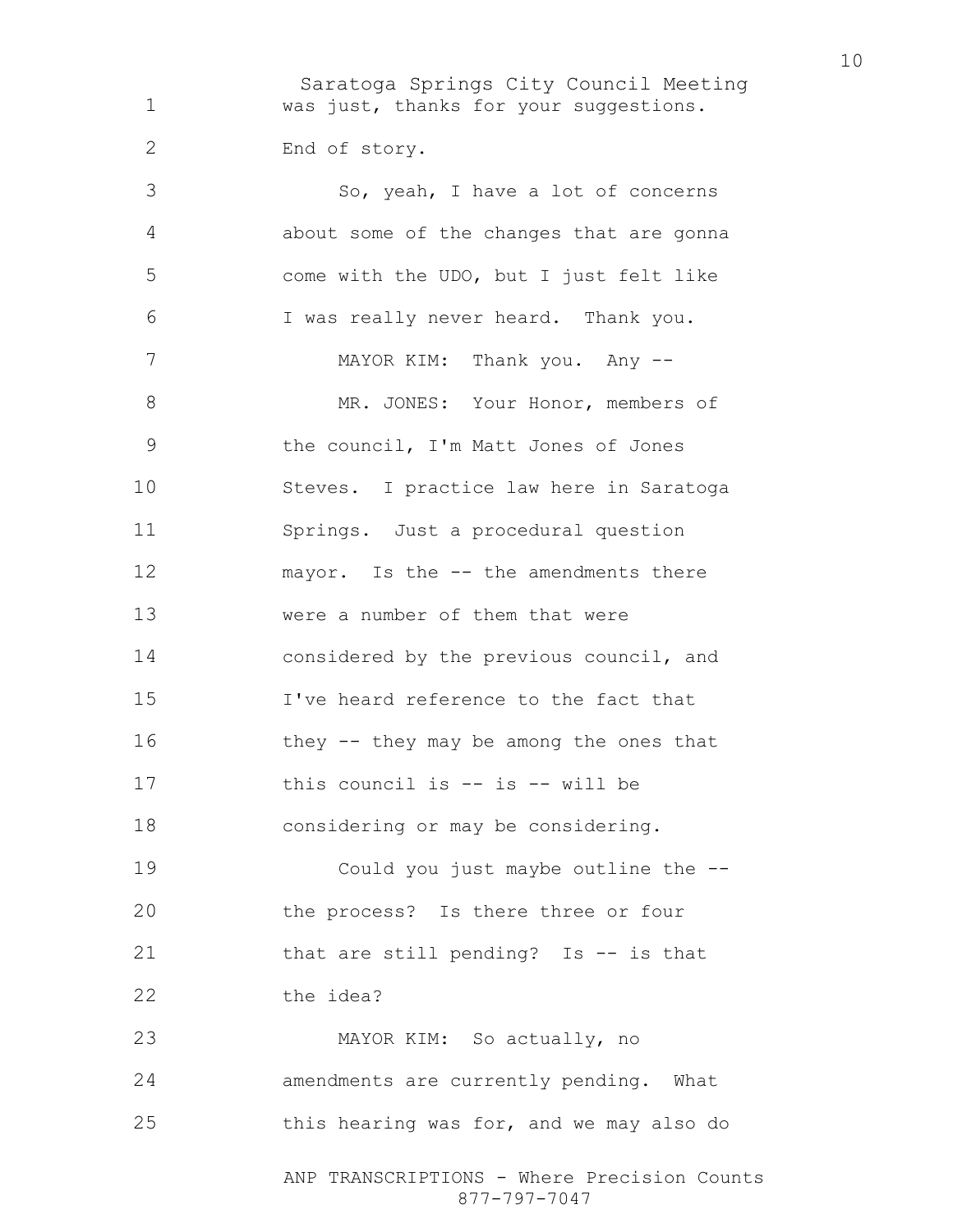Saratoga Springs City Council Meeting a workshop where we're gonna have that discussion with members of the City Council and the public is really to solicit any kind of amendments from the public that they'd like to see us. My guess is that the City Council members will have some that they'll propose. There may be some other interested parties that will do that. And that'll probably -- what we're hoping to do is have that discussion and maybe even some votes at the next City Council meeting.

**In addition to that, and this goes** to Miss Gray's comment, what we hope to do is also have, as I said, I referred early to a workshop that might be able 18 to also answer some of those fundamental questions that people have you know, about maybe how it or neighborhood, et cetera.

22 And by the way, those might also --those might be outside City Hall in places -- in -- in neighborhoods that -- that might be interested in that.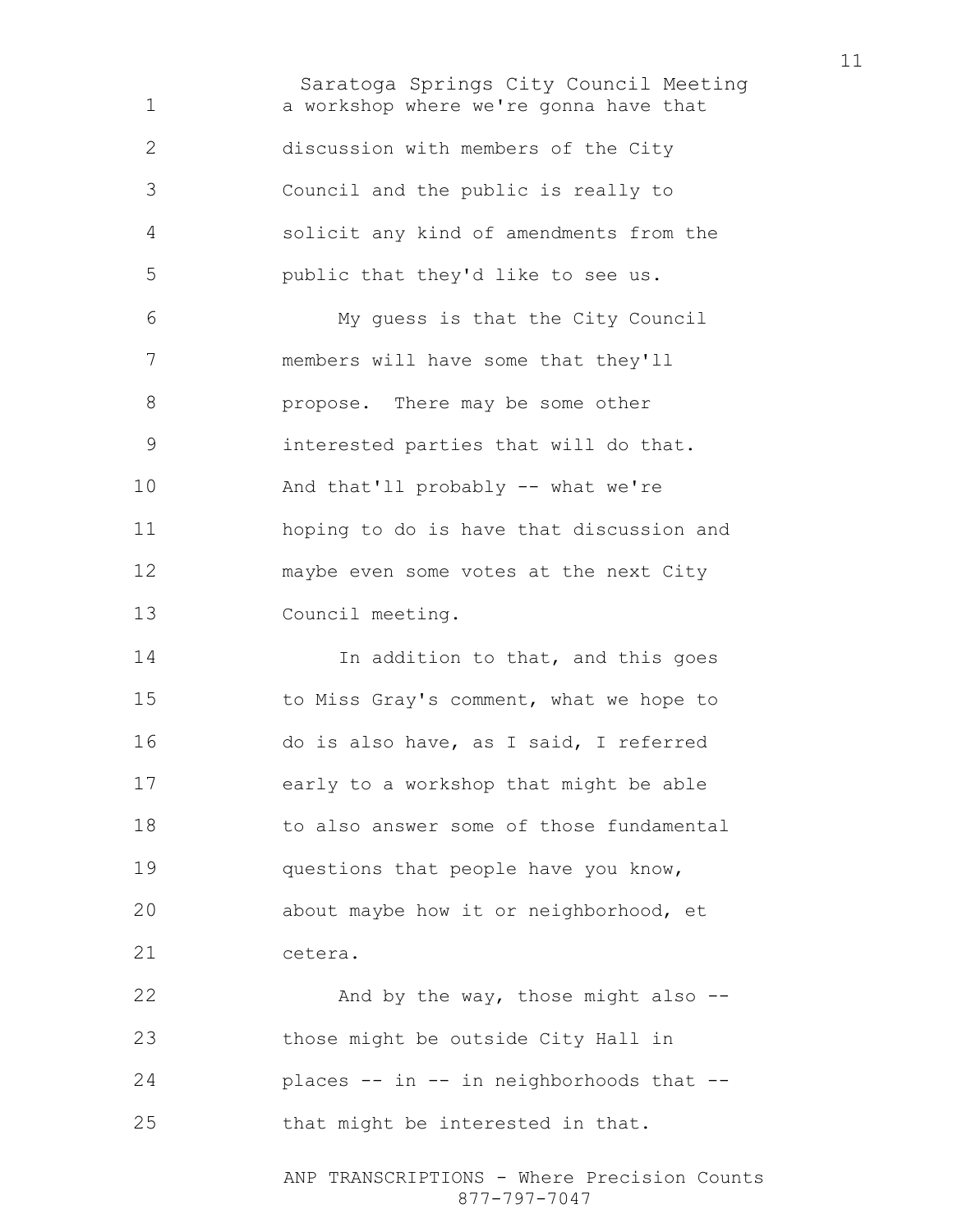Saratoga Springs City Council Meeting ANP TRANSCRIPTIONS - Where Precision Counts That's probably later in the you know, Mayish that we'd be doing that. And -- and the hope would be that we'd know more about the complete package of what's not only was passed, but also any amendments that have gone forward. 7 MR. JONES: And -- and the proposed 8 amendments that the council may be considering at the next or future meetings, they'll be linked up, will 11 they, on the --MAYOR KIM: Yes. 13 MR. JONES: Great. Thanks, Your Honor. MAYOR KIM: Thanks. Anyone else wish to be heard on the -- 17 MS. MAHANEY: Good evening. Wendy Mahaney, executive director of Sustainable Saratoga. We've been participating in the development -- development of the unified development ordinance over the last couple of years. Our goal, one, I believe we share with the City Council and city staff is to protect our green belt to keep our

877-797-7047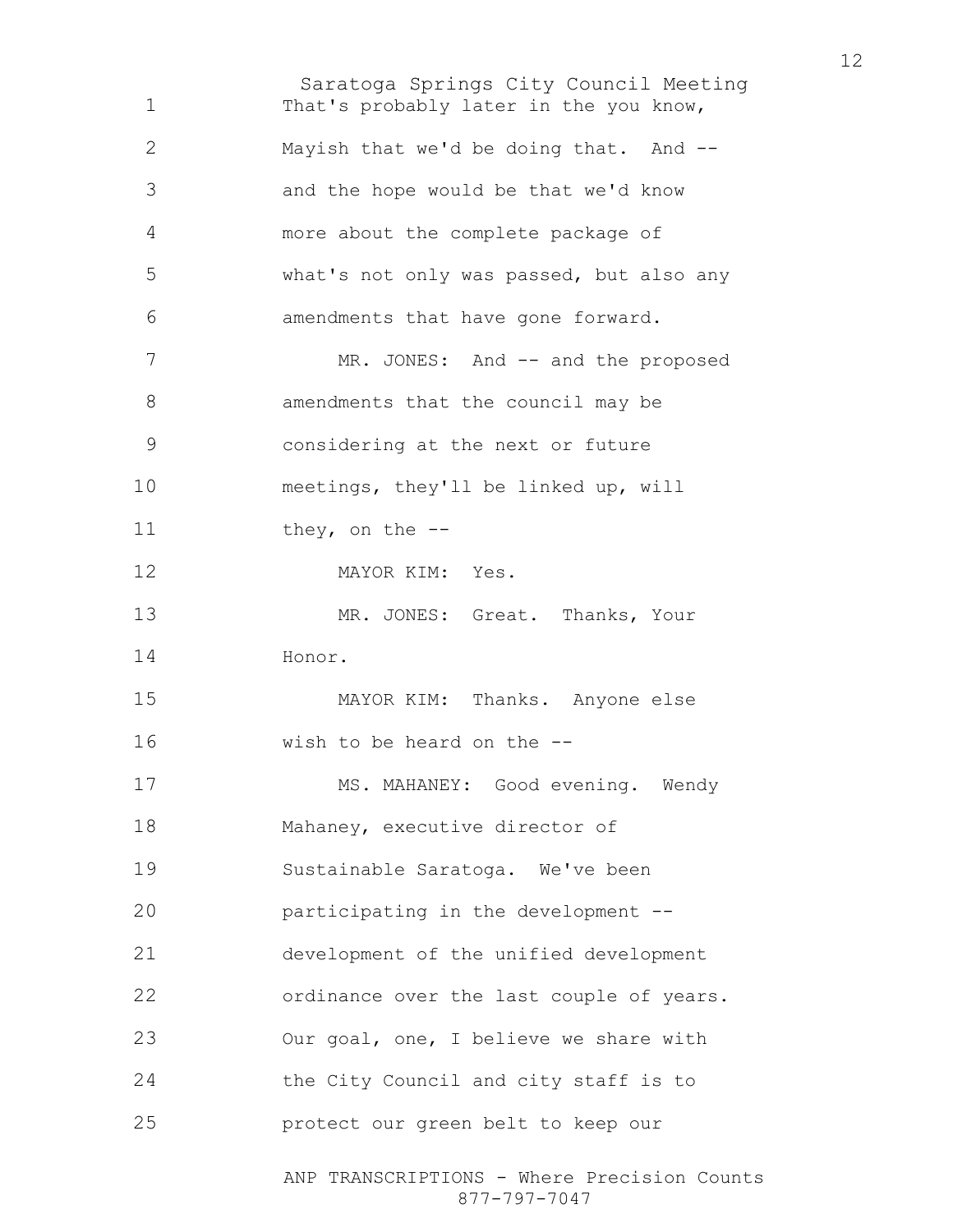Saratoga Springs City Council Meeting ANP TRANSCRIPTIONS - Where Precision Counts downtown vibrant and to promote sustainability and city practices. The vision of Saratoga Springs comprehensive plan includes a powerful commitment, the overriding philosophy that will guide future development in our city and the country will be a 8 sustainability. Compact urban design is a hallmark of sustainable cities that will keep our town business district alive with residents who can walk, bike, or take the bus from nearby homes and visitors who are attracted by our city's unique character. 16 However, unless we are vigilant, our city's green belt can easily succumb to the sprawl that is so common across the country with higher costs for building and maintaining more roads, more water and sewer lines, more power and gas lines. New commercial and high density development far from downtown would encroach upon important natural

877-797-7047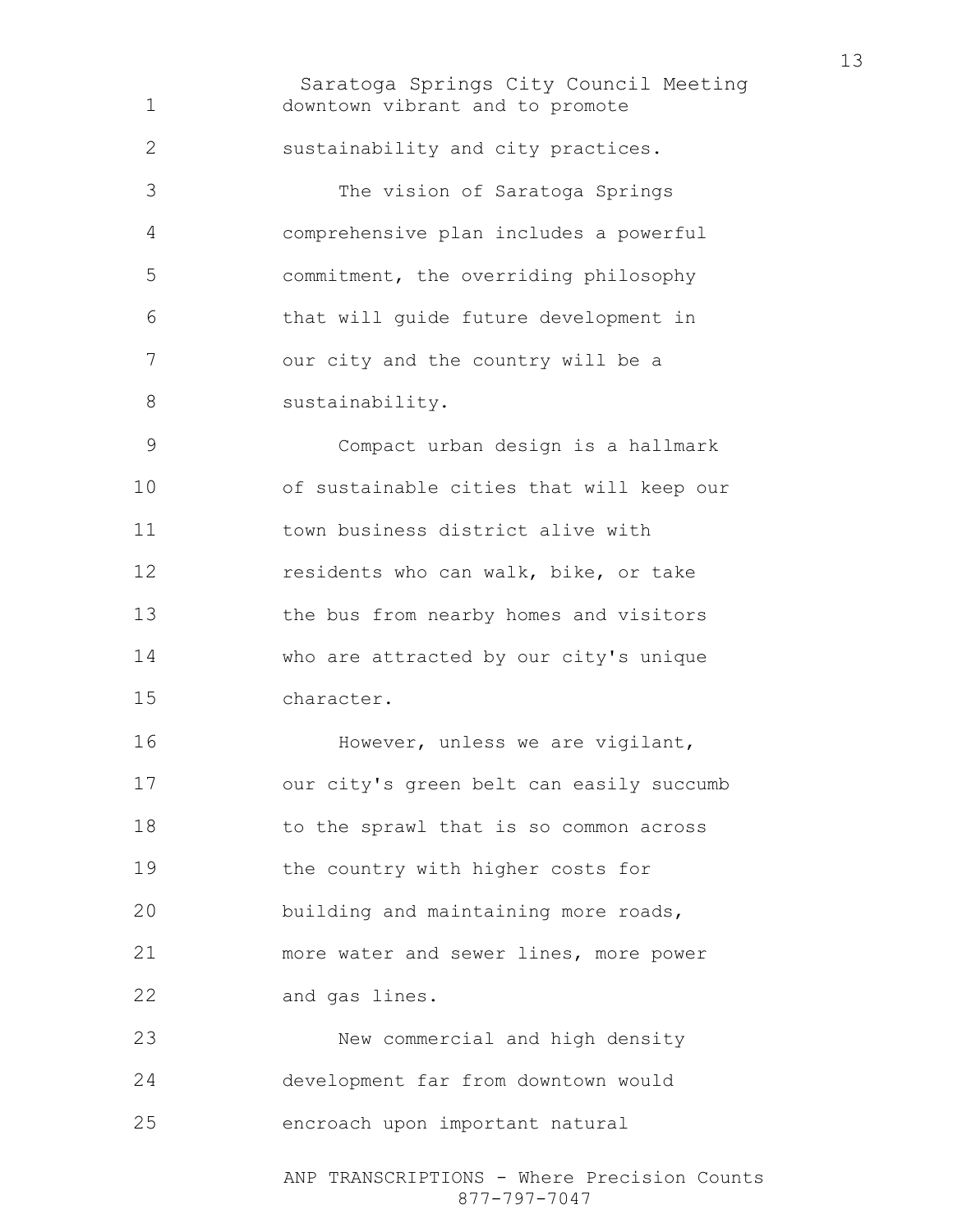Saratoga Springs City Council Meeting resources and make people more dependent upon cars, creating more traffic, more fossil fuel use, and more carbon emissions. With that in mind, we're proposing four specific amendments that can easily be adopted during this current amendment process that would uphold the 2015 comprehensive plan city and the country vision. First, we proposed to remove some specific users in the rural residential and rural gateway districts that have the greatest potential to erode the rural character of the green belt. 16 Second, we proposed to clarify criteria and requirements for the land use boards to ensure the maintenance of 19 rural character within the green belt. Third, we recommend a few changes and clarifications to the stream and wetland protections. 23 And fourth, we suggest changes to the land use disturbance activity permit to ensure that an applicant cannot

> ANP TRANSCRIPTIONS - Where Precision Counts 877-797-7047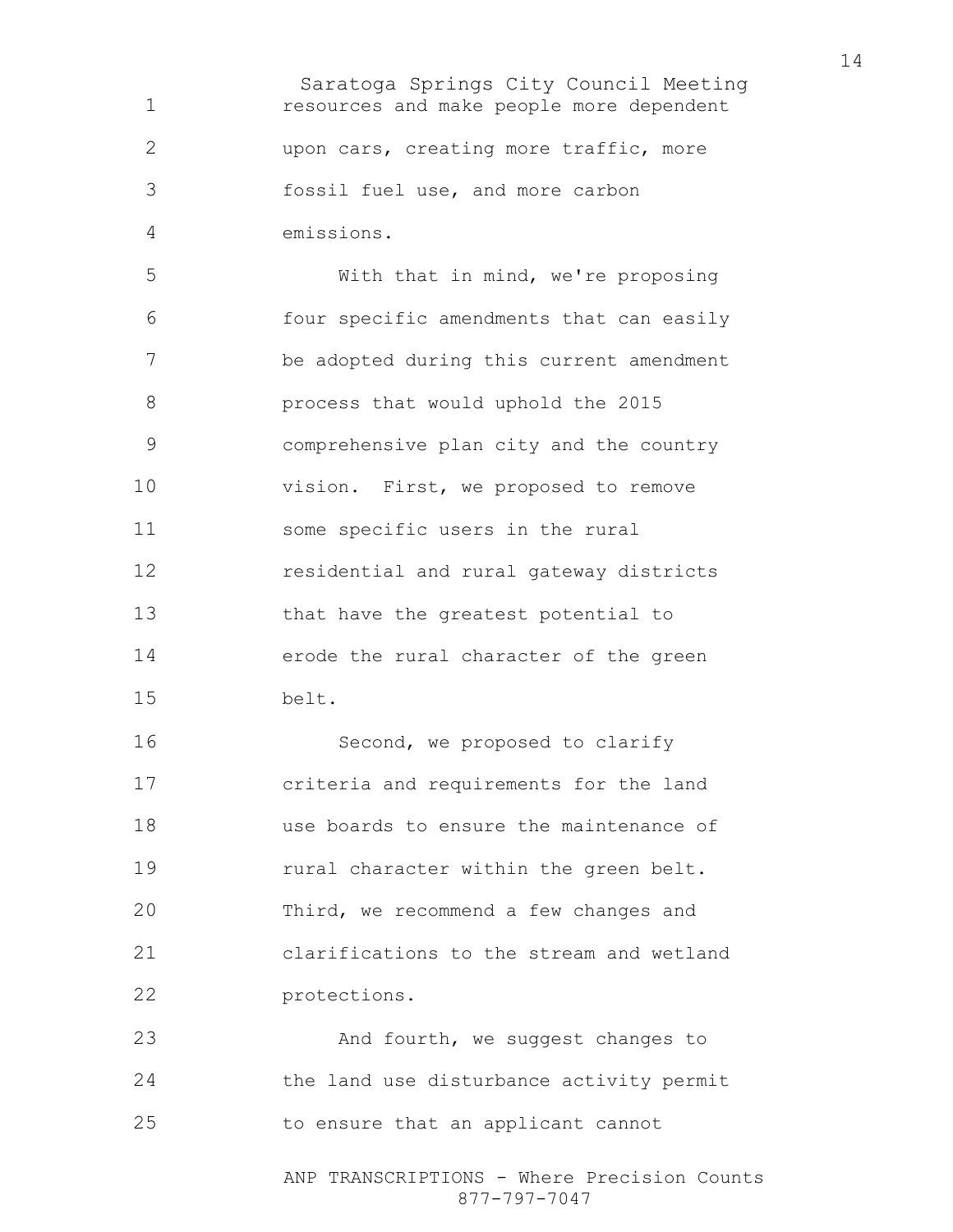Saratoga Springs City Council Meeting circumvent the intent of the UDO. Over the past two years, we've raised other dish -- other issues with the UDO, which should be addressed, affordable housing, rural design standards, and green building standards are top among them. Some are detailed and we will require a lot more time to adequately address, but -- so we're pleased to hear that the City Council considers the UDO 11 to be a living document, and we remain committed to following up on these issues with you in the future. And the coming days, we'll send a detailed -- the City Council and staff, a detailed list of our amendments and the rationale behind them. And we welcome the opportunity to - 19 - to discuss those and answer any questions that you might have. Thank you. MAYOR KIM: Thank you. Anyone else wish to be heard on our public hearing for the Possible Amendments to the Unified Development Ordinance? We are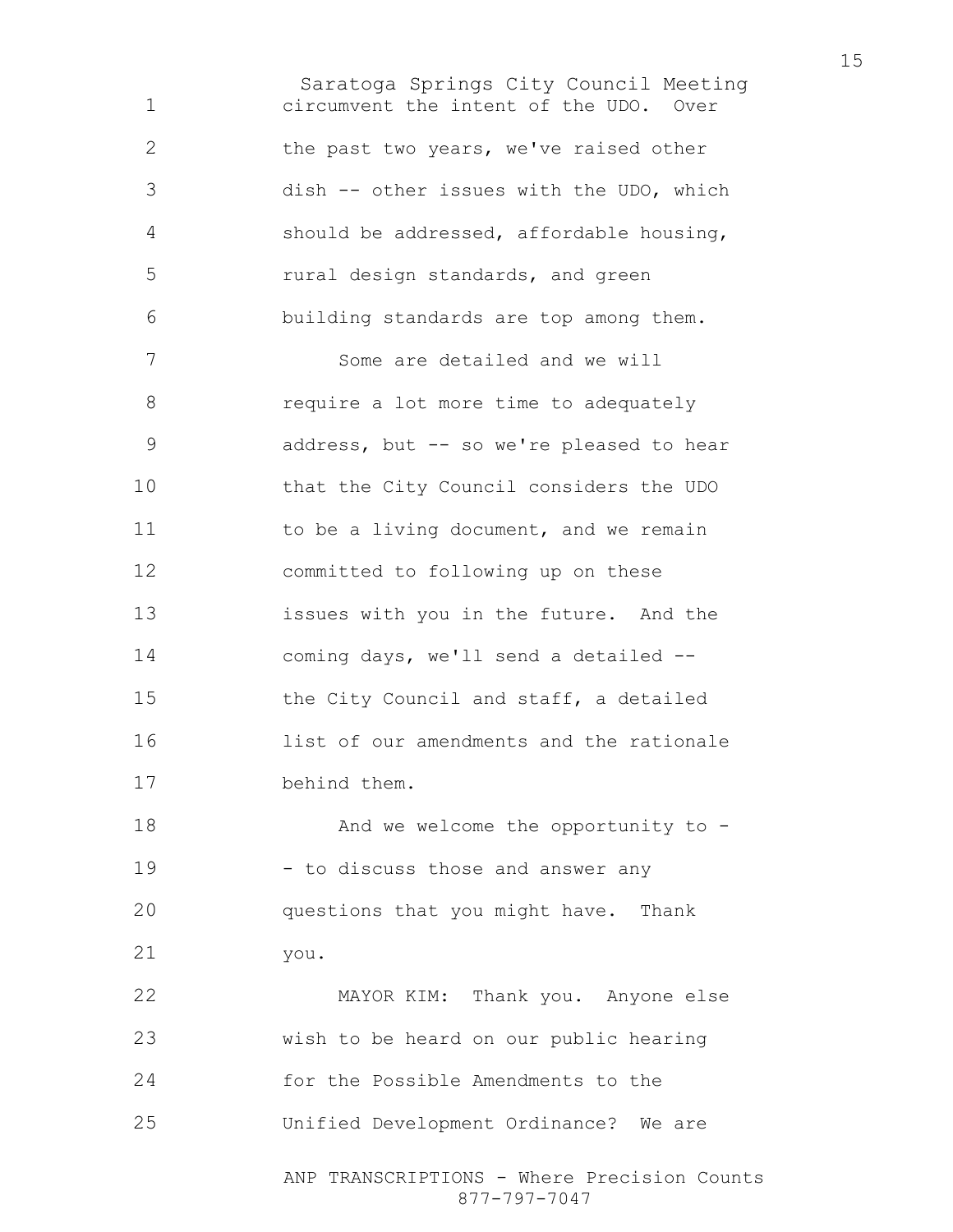Saratoga Springs City Council Meeting going to keep that public hearing open and of course, anything that we receive from the pub -- public will be posted on the website in due course so that people can see what the City Council's considering in connection with amendments to the UDO. Our next public hearing is the Caroline Street Traffic Control. Is there anyone who wishes to be heard on 11 the Caroline Street Traffic Control public hearing? 13 MS. O'MALLEY: Hi, Olivia O'Malley, McArthur Drive. I wanna reiterate what I've said previously. The no parking and no standing is working well and is definitely necessary. The extended one way does nothing for the safety of the children and causes a lot of disruption 20 to the neighborhood. The new do not enter sign should be **removed and traffic from the other** direction should instead be divide -- diverted onto Schuyler Drive. I wanna thank you for providing a reliable and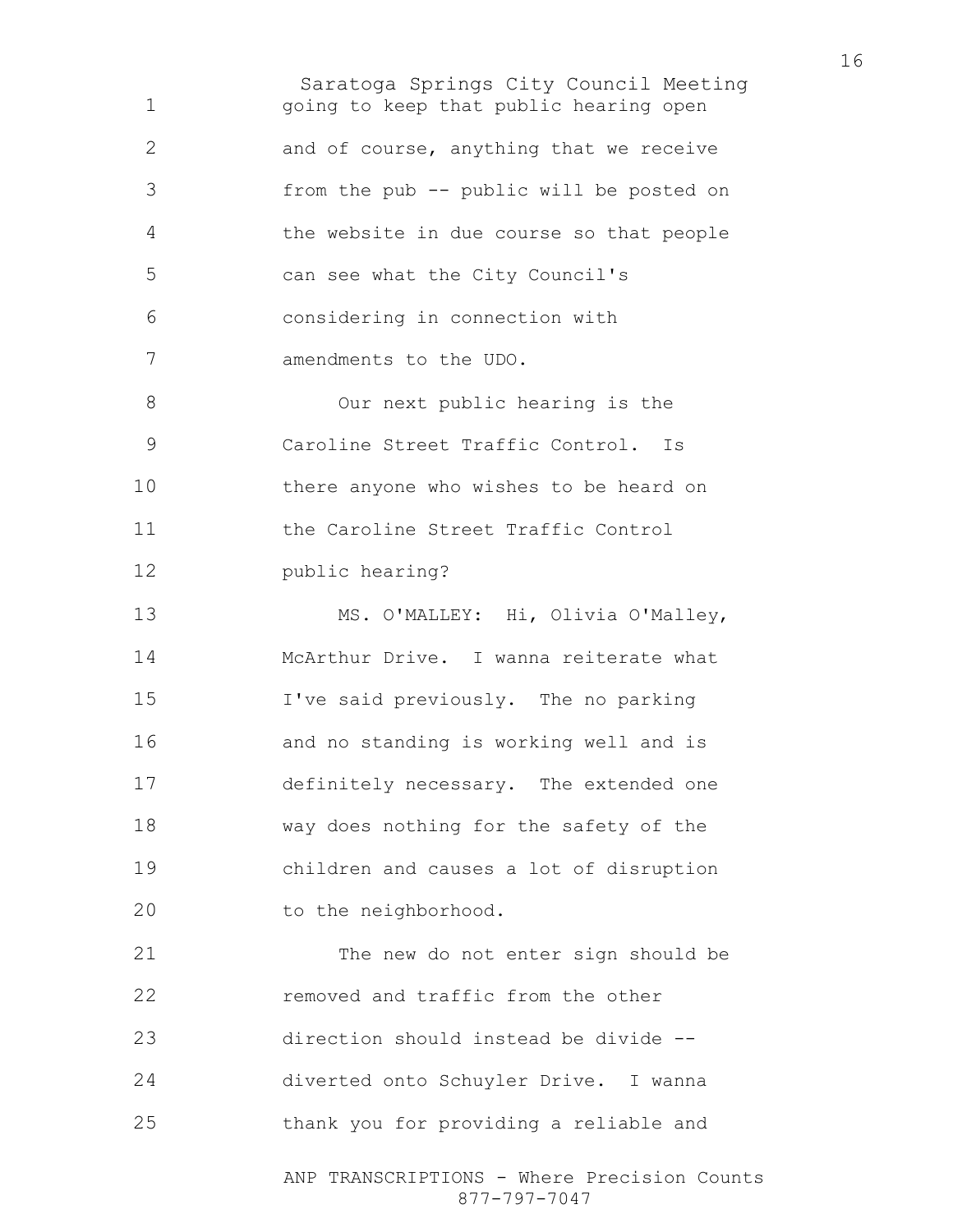Saratoga Springs City Council Meeting ANP TRANSCRIPTIONS - Where Precision Counts efficient crossing guard. She's doing a wonderful job and we're really grateful. I do have to point out previously I mentioned that Lake Avenue has three crossing guards. Division Street also has three crossing guards. Up until a few weeks ago, we didn't have of one. 8 The project scores for the tips grant were posted to the CDTC website and the Caroline Street project scored very low and low in comparison to the other bicycle pedestrian projects. If this project is not funded is there another plan to fund the Caroline Street sidewalk project? Thank you. MAYOR KIM: Thank you. Jim, do you wanna answer that or (indiscernible)? Anyone else wish to be heard on the public hearing for Caroline Street Traffic Control? 21 MS. HORST: Hi, good evening. Susan Horst, 24 MacArthur. First, we wanna thank you for employing a cross walker at Caroline Street School. I know you had to cast a wider net to do

877-797-7047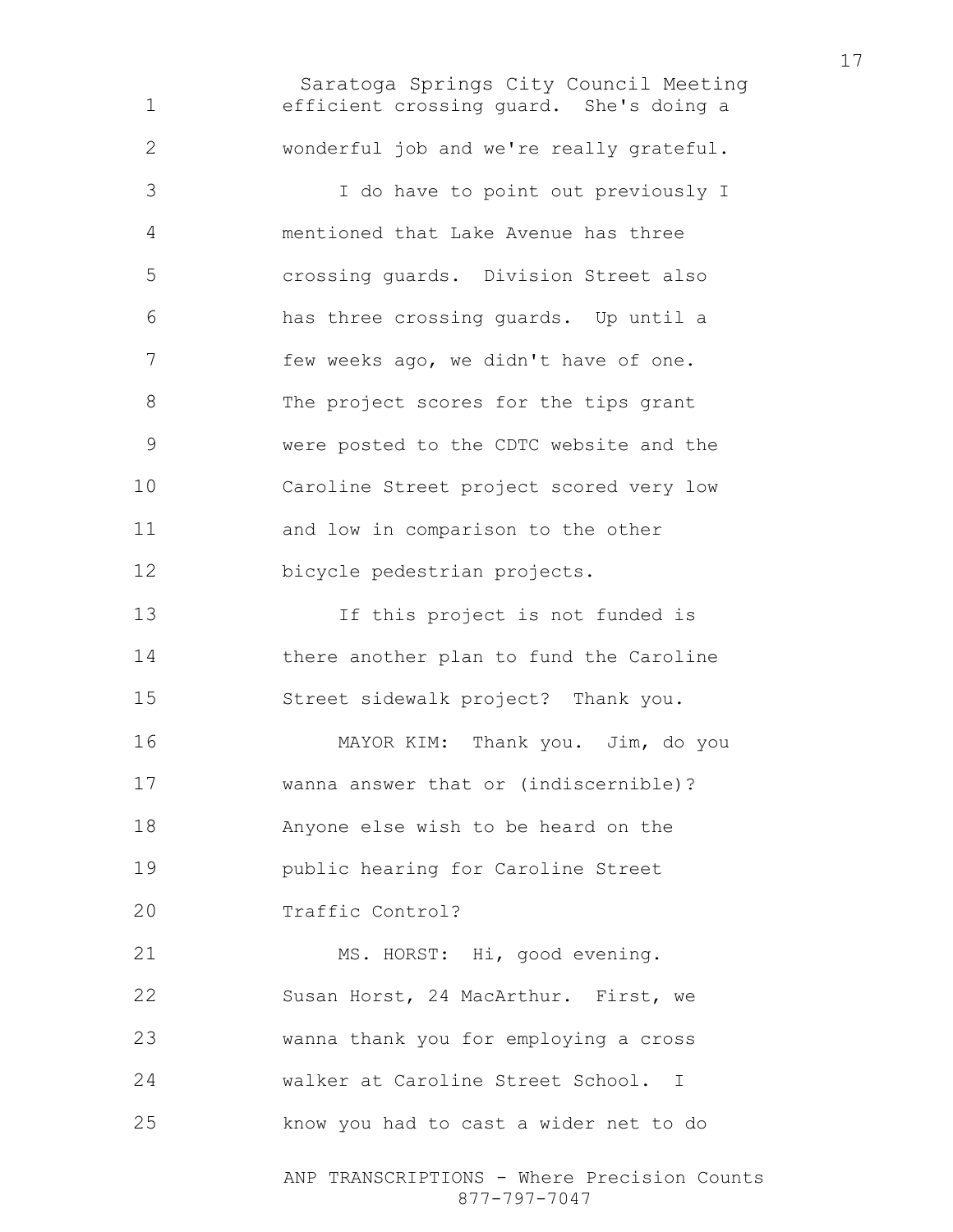Saratoga Springs City Council Meeting ANP TRANSCRIPTIONS - Where Precision Counts so, and we appreciate those efforts. She is conscientious, punctual, pleasant, and has a formidable presence. We thank you again. Regarding this issue at large, I know it is a concerted effort. Commissioner Moran made it clear two City Council meetings ago that 8 the safety of the walkers of Caroline Street hinges on everyone doing their part and asked for the school district to step up. Coupled with individually asking each vehicle exiting the Caroline to **please turn left or right onto Schuyler**, I want to recount the following e-mail, Dr. Packard, the principal, shared with the Caroline Street School community on March 4th. Dear Family, five years ago, we had approximately 50 students getting picked up by their parents at the end of 21 the school day. Now we average 140 students being picked up by parents each day. This has caused a significant amount of cars parking and traveling down Caroline

877-797-7047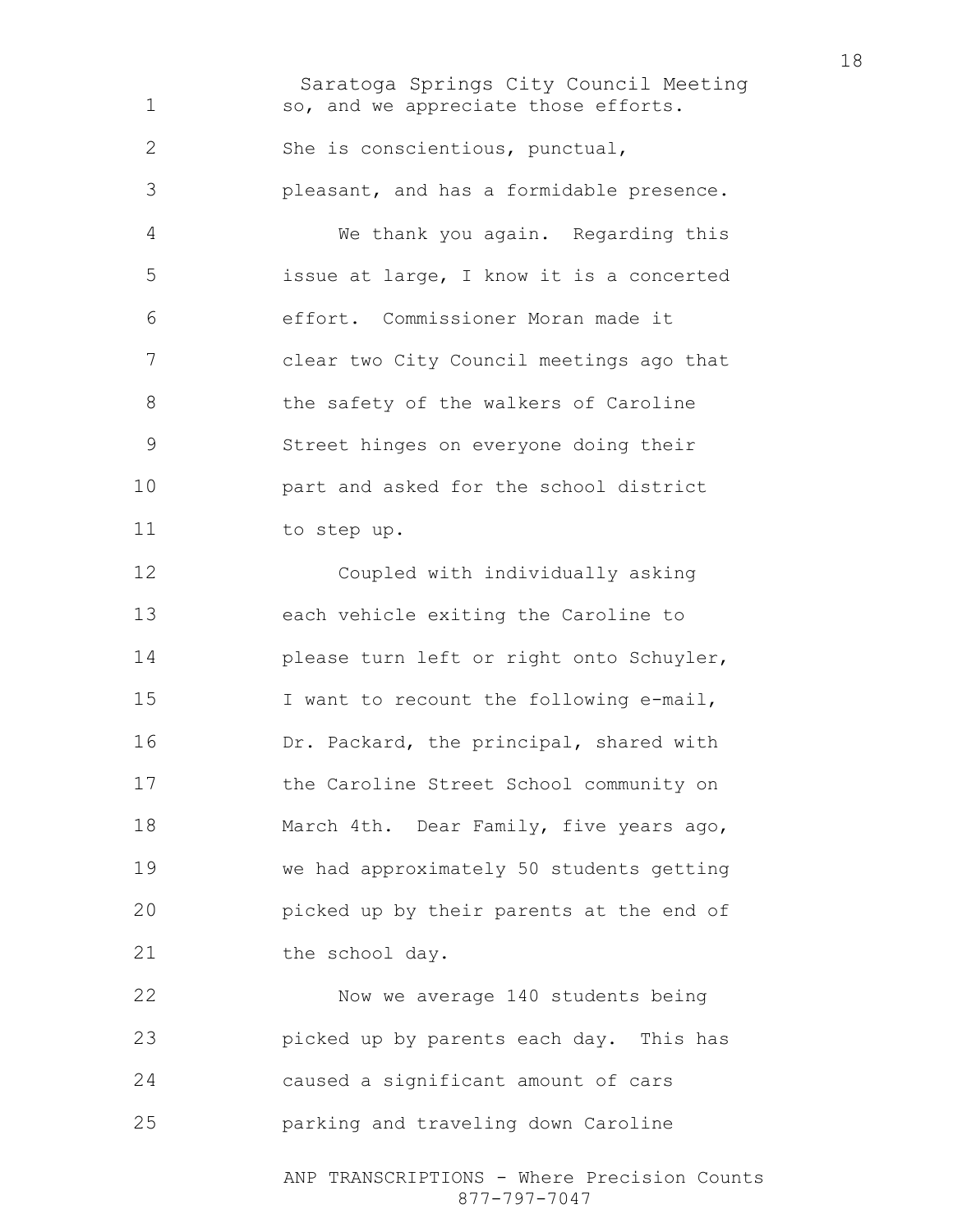Saratoga Springs City Council Meeting Street. This is a significant safety concern for our student walkers that use Caroline every day. Caroline Street does not have a sidewalk after the stop sign.

Thus, our children are sharing the 7 traffic with the -- sharing the road with traffic. I'm asking all families to help reduce traffic on Caroline Street and improve the safety of our walking students. There are two ways we can immediately improve safety for our children. One, when you leave school 14 and approach the four-way stop sign, please do not drive Caroline's -- down Caroline Street. Instead, please turn - 17 - turn right or left onto Schuyler.

Two, when you come to pick up your child during dismissal, if you do not see a parking space in front of the school, please park on Schuyler Drive. Thank you so much for your help in keeping our children safe. Dr. Packard, it's worth mentioning, also dismissed nearly 20 walkers prematurely from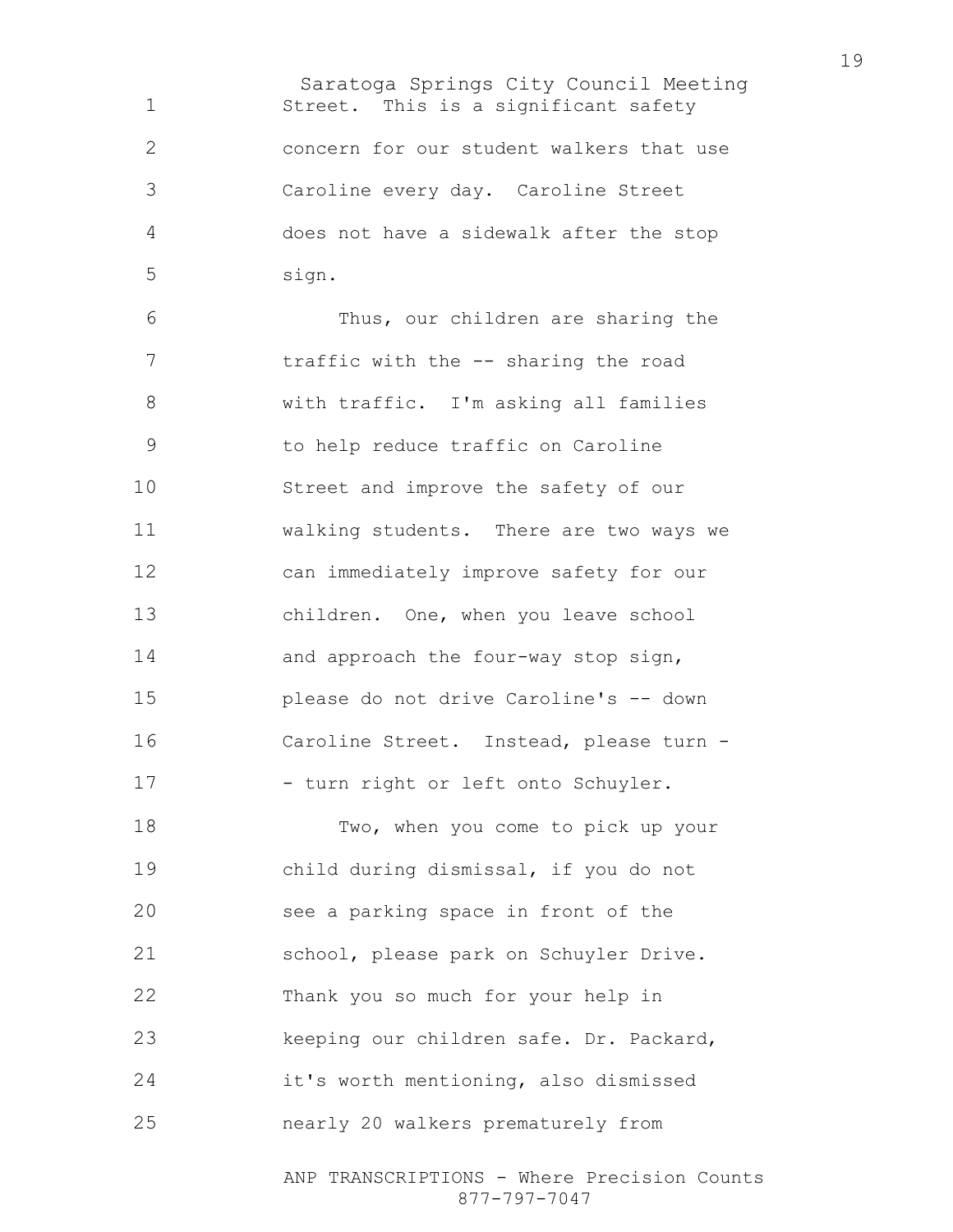Saratoga Springs City Council Meeting school as a temporary measure until a cross walker was hired. Both Dr. Packard and the district superintendent have also written of support for the sidewalk grant, which was submitted on December 3rd. In the wake of the aforementioned e-mail, Dr. **Packard is in doubt, our walkers have** never been safer. Given the colossal amount of disgruntled residents 11 surrounding the one way, I am left wondering if we might be able to encourage the so fore mentioned traffic flow with apropos signage, bolstering our cross walker's presence and in sync with Dr. Packard's messaging. 17 MAYOR KIM: Thank you. 18 MR. MONTAGNINO: Oh, Miss -- Miss Horst, can I ask one question? What -- what's your position on the extended one way? 22 MS. HORST: What's my personal position? MR. MONTAGNINO: Yes -- yes. MS. HORST: I -- I think I don't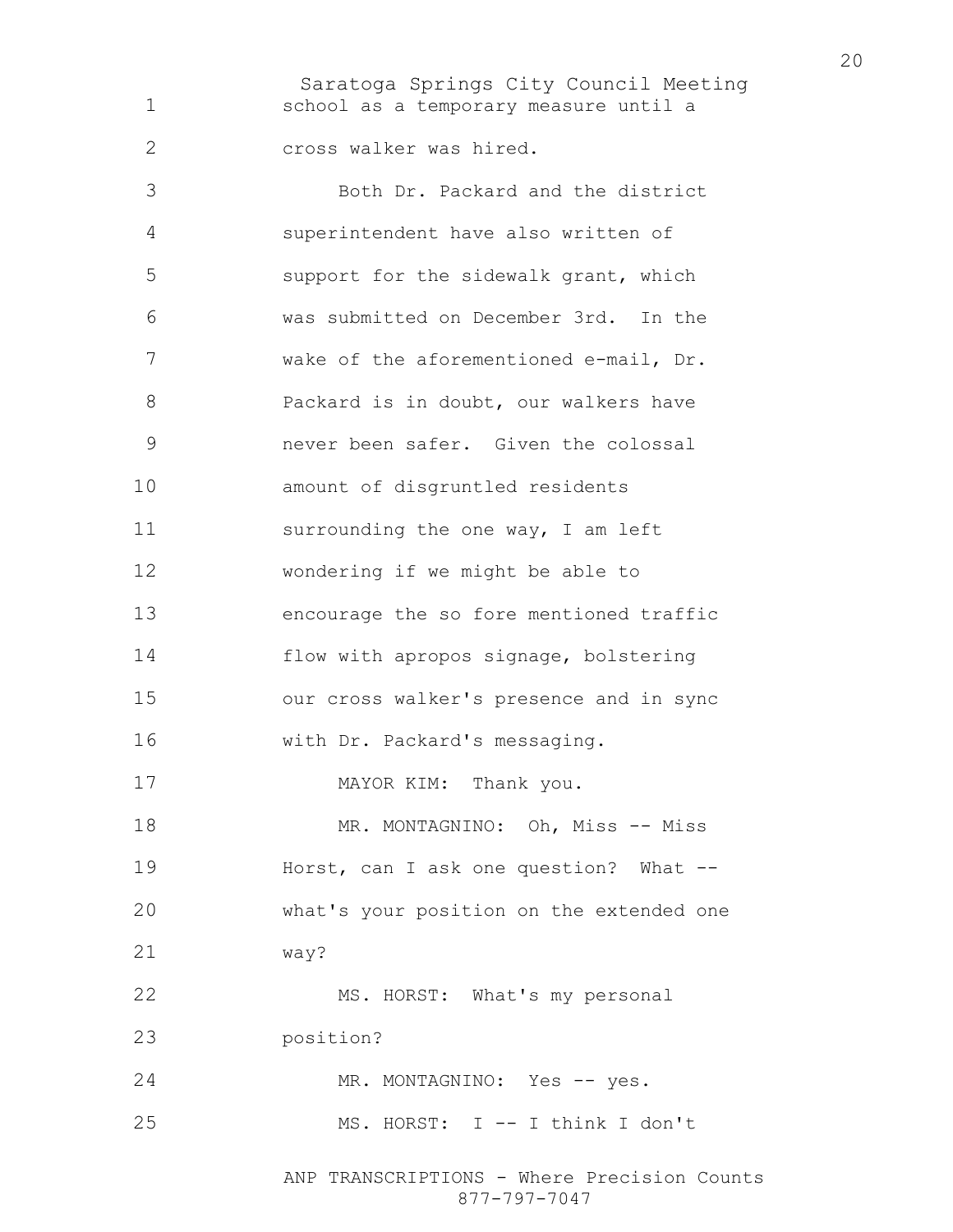Saratoga Springs City Council Meeting ANP TRANSCRIPTIONS - Where Precision Counts 1 get a real offsetting benefit. 2 MR. MONTAGNINO: Okay. MS. HORST: That's not my sense. Yeah. Just because the vast majority of the cars are actually traveling East. So by encouraging the Caroline to come East, it's encouraging our children to 8 stay in the traffic. So if there was a one way, it would actually -- it's counter-intuitive the way it's wiling. 11 MR. MONTAGNINO: Okay. Thank you -12 - thank you very much. MAYOR KIM: Thank you. Anyone else wish to be heard on the public hearing for traffic control at Caroline Street School? COMMISSIONER MONTAGNINO: I would 18 ask, Mr. Kim, if we could keep this open until the next meeting, because we don't have any draft ordinance in the offing at this point. We were working under the emergency powers to do the no standing signs and the extended one way. So I'd like to ask our city attorney between now and then to -- to draft the

877-797-7047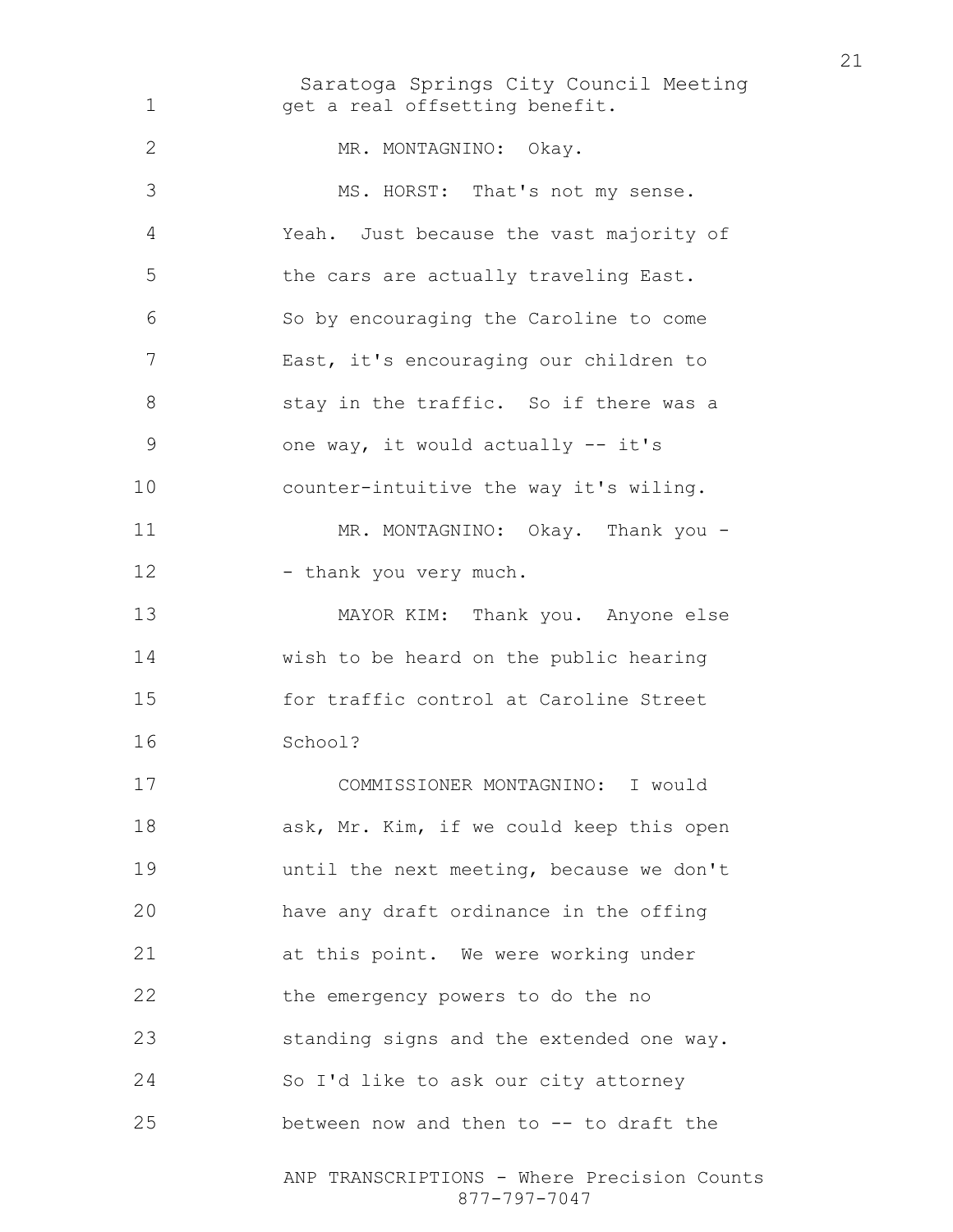Saratoga Springs City Council Meeting 1 language. We'll put that on the minutes for the next meeting. MAYOR KIM: Sure. So we will keep the Caroline Street public hearing open. And no one else wish to be heard on 7 that? Seeing none, we're gonna move to 8 the final public hearing, which is on the Weibel Avenue PUD Amendment. 10 MR. JONES: Your Honor, members of 11 the council, I'm Matt Jones. I'm appearing for my partner, Justin Grassi, who is the attorney for the -- for the Petitioner here. This is a matter that commenced in 2021, was recently amended and is fairly right for your counsel's consideration. I'd ask, Mr. Grassi, couldn't be here tonight, that it be put over to April 19th to continue the public hearing until that time at which I would expect Mr. Grassi will be in touch with Your Honor's office about the logistics of handling the public hearing and those

ANP TRANSCRIPTIONS - Where Precision Counts

other materials that the council may be

877-797-7047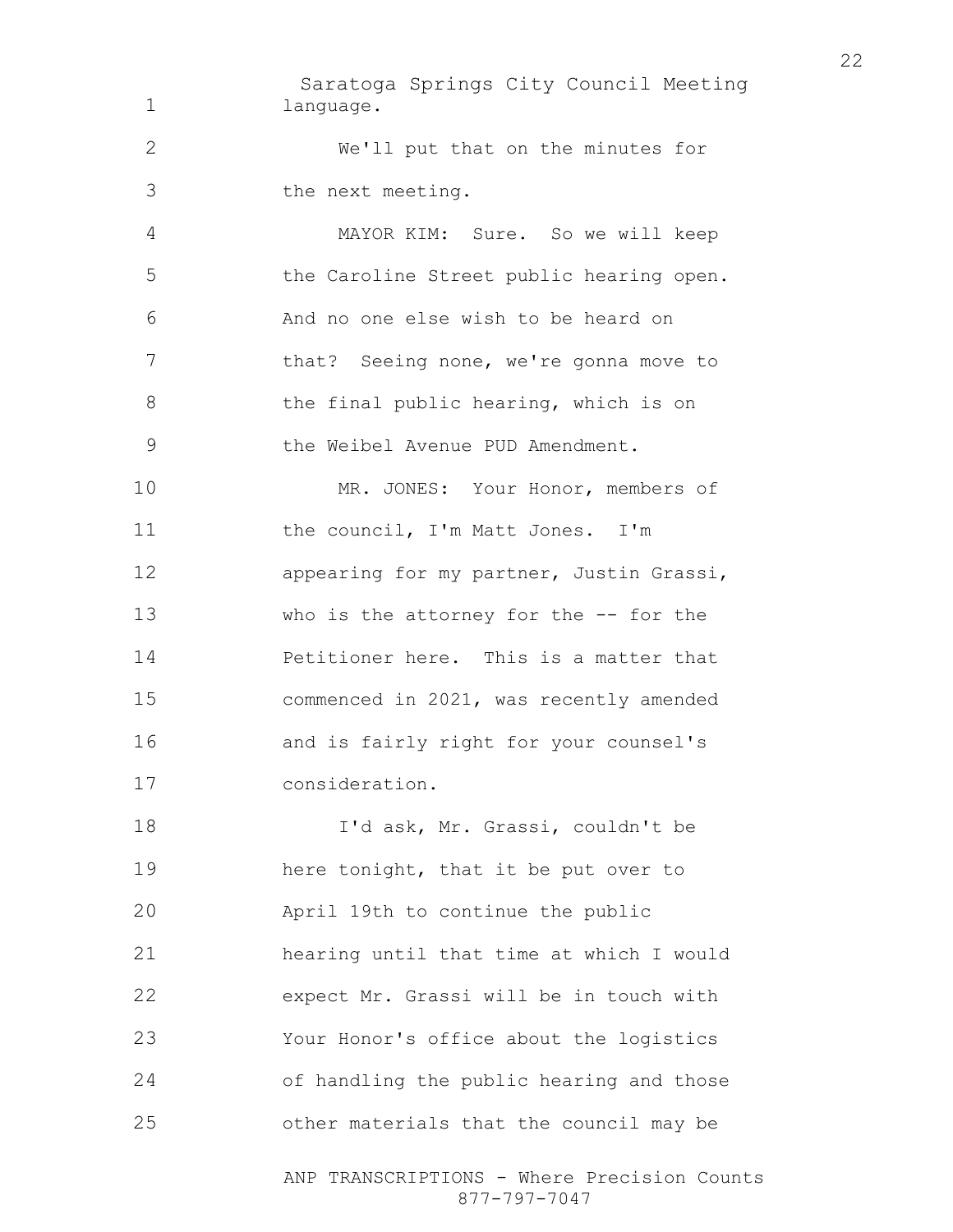Saratoga Springs City Council Meeting ANP TRANSCRIPTIONS - Where Precision Counts find useful or necessary to -- to reach a disposition of the (indiscernible) MAYOR KIM: Sure. Thank you. MR. JONES: Thank you, sir. MAYOR KIM: Thank you. Anyone else wish to be heard on the Weibel Avenue PUD Amendment? So we'll leave the public hearing open, and we'll call the meeting to order. I'll ask Commissioner 10 Moran to do the roll call. COMMISSIONER MORAN: Mayor Kim. 12 MAYOR KIM: Here. COMMISSIONER MORAN: Commissioner Sanghvi. Commissioner Montagnino. COMMISSIONER MONTAGNINO: Present. COMMISSIONER MORAN: Commissioner Moran is here. Commissioner Scirocco is absent. MAYOR KIM: If we get all rise to - -COMMISSIONER MORAN: Hold on one sec. Amending my roll call a little bit. MAYOR KIM: Sorry. COMMISSIONER MORAN: Supervisor

877-797-7047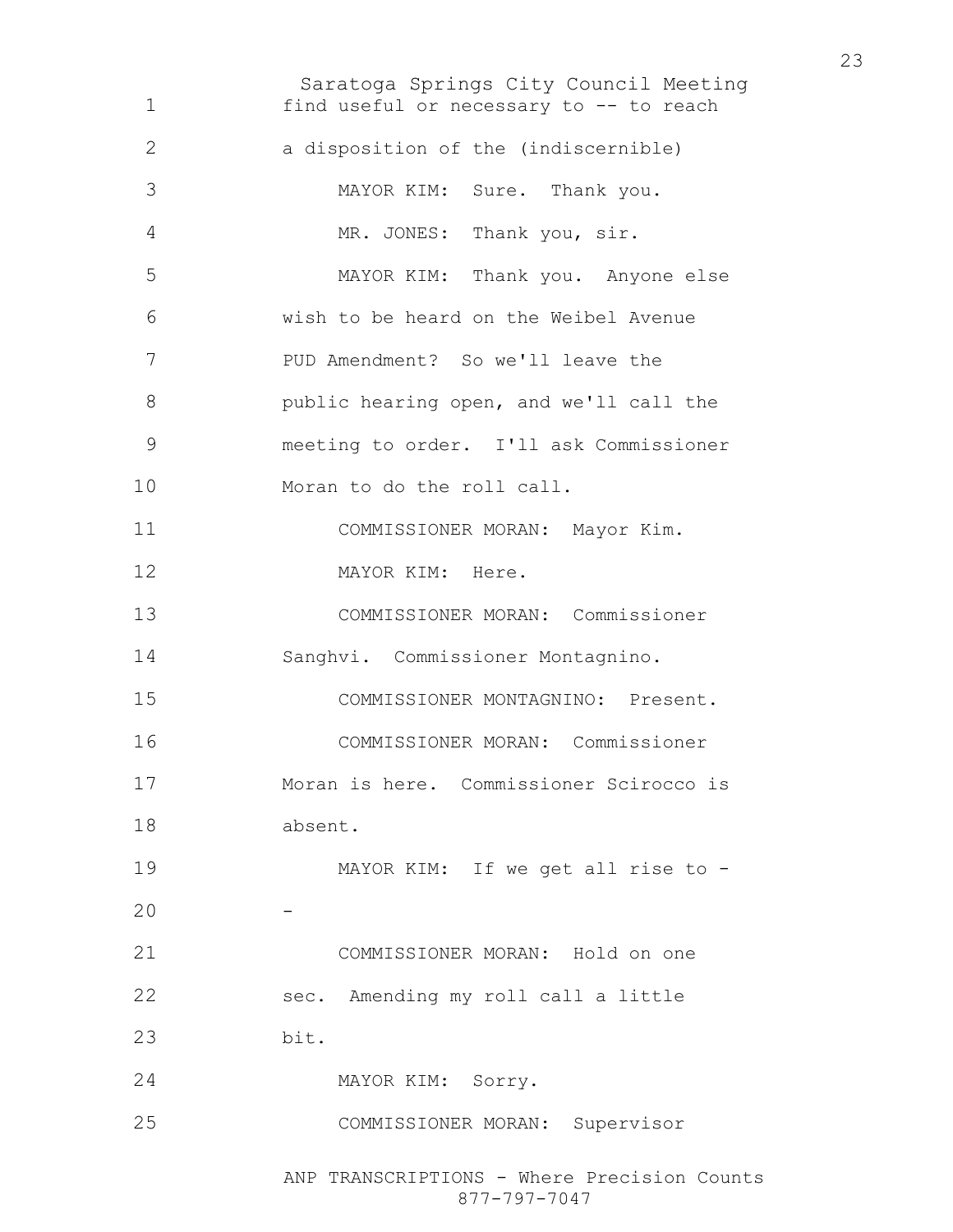Saratoga Springs City Council Meeting Gaston. 2 SUPERVISOR GASTON: Here. COMMISSIONER MORAN: And Supervisor Veitch. SUPERVISOR VEITCH: Here. MAYOR KIM: Thank you. COMMISSIONER MORAN: Thank you, 8 Mr. Mayor. MAYOR KIM: We'll rise to salute 10 the flag. VARIOUS: I pledge allegiance to 12 the flag of the United States of America, and to the republic for which 14 it stands, one nation under God, indivisible, with liberty and justice for all MAYOR KIM: So we're gonna move on 18 to the public comment period. This is the general public comment period. As I've said in the past, there's just one 21 rule, three suggestions. The one rule is you have two minutes. It's yours alone to use as you see fit. I will ask you to stop, wrap up and basically, I'll ask you to observe that rule.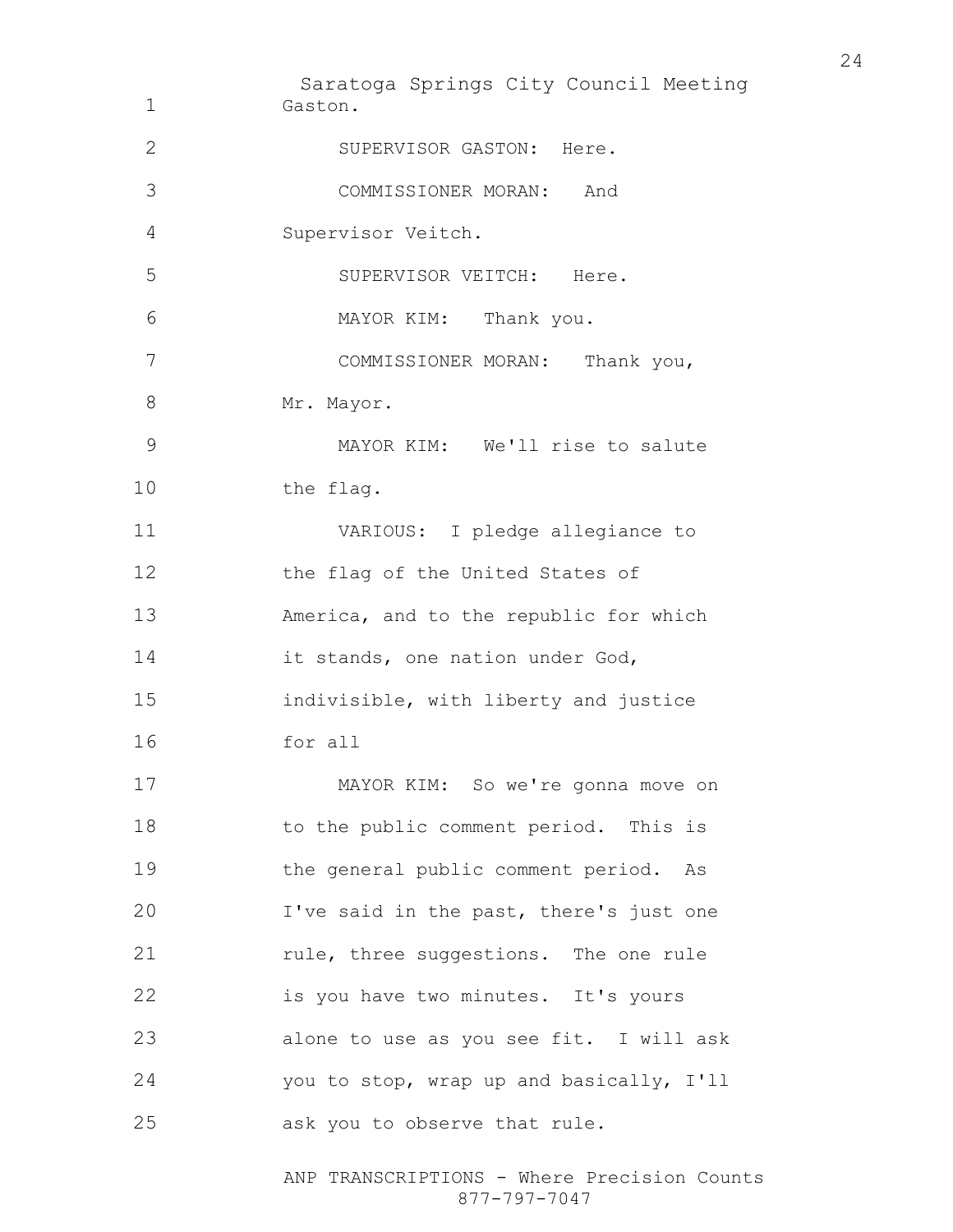Saratoga Springs City Council Meeting We have a lot of -- I think we're gonna have a lot of public comment here, so I'd -- I'd also ask you to -- to hold to that rule. Our three suggestions are to remember we're part of a community. Not only are you speaking to a community 7 that -- but you're part of that community.

So please keep that in mind. Be kind. No act of kindness is ever wasted and then be factual and accurate. So if we observe those rules, I think we can move pretty quickly through this and have a dialogue. So I'd ask anyone who wishes to speak at our public comment period, come up to the mic, give us your name, your address. And as I said, you 18 have two minutes. Anyone wish to be --be heard.

MS. KROSKY-SANGARE: Good evening. My name is Tracy Krosky-Sangare. I'm here tonight as a parent of two of the Black Lives Matter organizers and a friend to a lot of them. It's very hard for me to stand up here and talk about a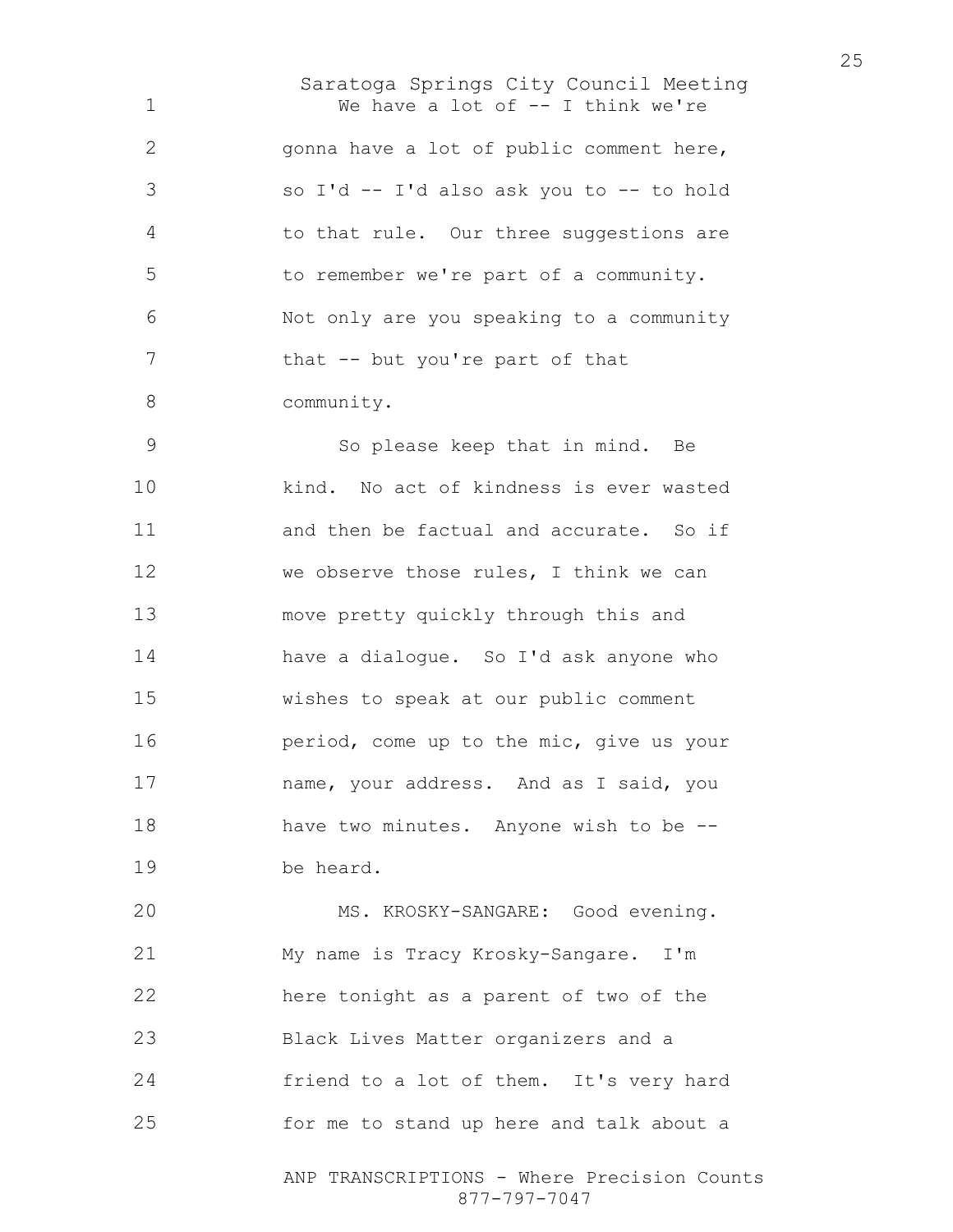Saratoga Springs City Council Meeting 1 lot of the things that I've seen in this city that I actually really love. And after watching what happened with SSPD and then the charges that the Black Lives Matter activists faced, and then what happened in court and watching white members of the community get much better sentences and treated much better in court than the Black Lives Matter activists, I'm coming here tonight because I have no faith in the system that there is any intention of justice here. 14 I hope that everybody that is watching what's happening in Saratoga is watching what Saratoga's doing to Lex Figuereo. 'Cause I'm here tonight because I'm really concerned about Alexis. He's being targeted for his speech and belief in liberation. And Saratoga's trying to imprison Lex. Your assistant chief lied about whether Saratoga police had his phone. I mean, it was a very obvious lie and when Lex -- it was like they were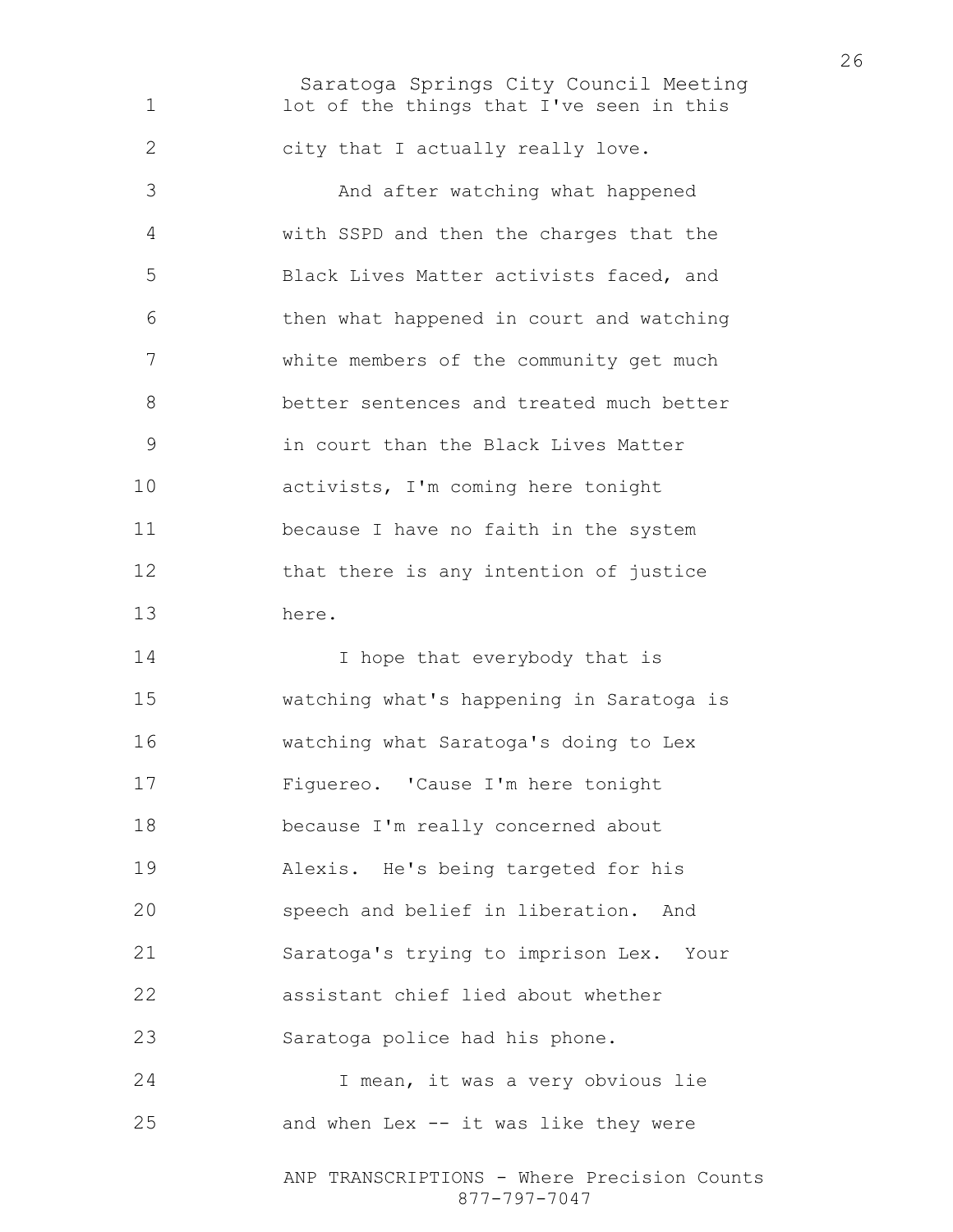Saratoga Springs City Council Meeting surprised when he produced the receipt 2 for it. I have found the actions of SSPD, DA Heggens and Judge Vero absolutely chilling and appalling, honestly, especially knowing that they're being watched by the Attorney General's Office. 8 We've all heard the quote, the definition of insanity is doing the same thing over and over again and expecting different results. Time and time again, SSPD has showed us that what is happening here is not a problem of individual officers, but a systemic cultural problem where black lives are devalued and targeted by SSPD. You all up here have a choice. You can continue to do the same 19 thing, and then pretend you are surprised when nothing changes or you can invest in your community, you can invest in the unhoused people here. You can invest in the poor -- MAYOR KIM: Can you wrap up? 25 MS. KROSKY: -- and you can promise

ANP TRANSCRIPTIONS - Where Precision Counts 877-797-7047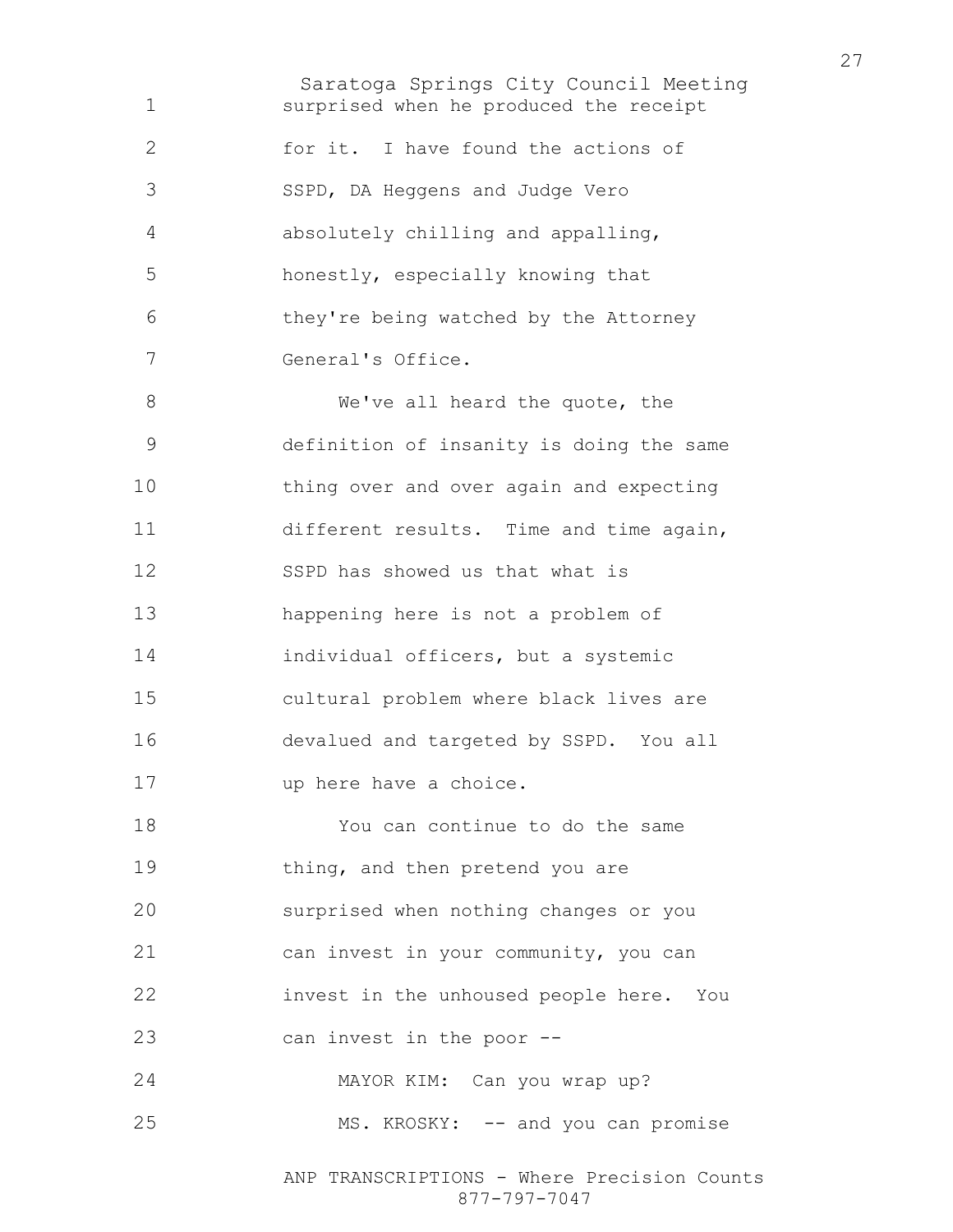Saratoga Springs City Council Meeting ANP TRANSCRIPTIONS - Where Precision Counts accountability for SSPD and the pain they have caused. You all here control what happens. MAYOR KIM: Thank you. Who's next? MS KAUFMAN: Angela Kaufman. I live on stolen land in the Town of Saratoga. And when I'm illegally evicted, I will still live on stolen land, surprising how that works. So I'm going to pull some direct quotes and paraphrasing from a book called the End of Policing by Alex Vitale. I want to address the question that was raised by a member of this board. Are the actions of the SSPD incompetence or bias? To answer this fairly, there are some historical facts that need consideration. Before the establishment of professional police forces in the UK, cities in the southern United States paid and deputized slave patrols with power to enter private property to make sure enslaved people weren't learning to read, write or conduct meetings and patrolled rail

877-797-7047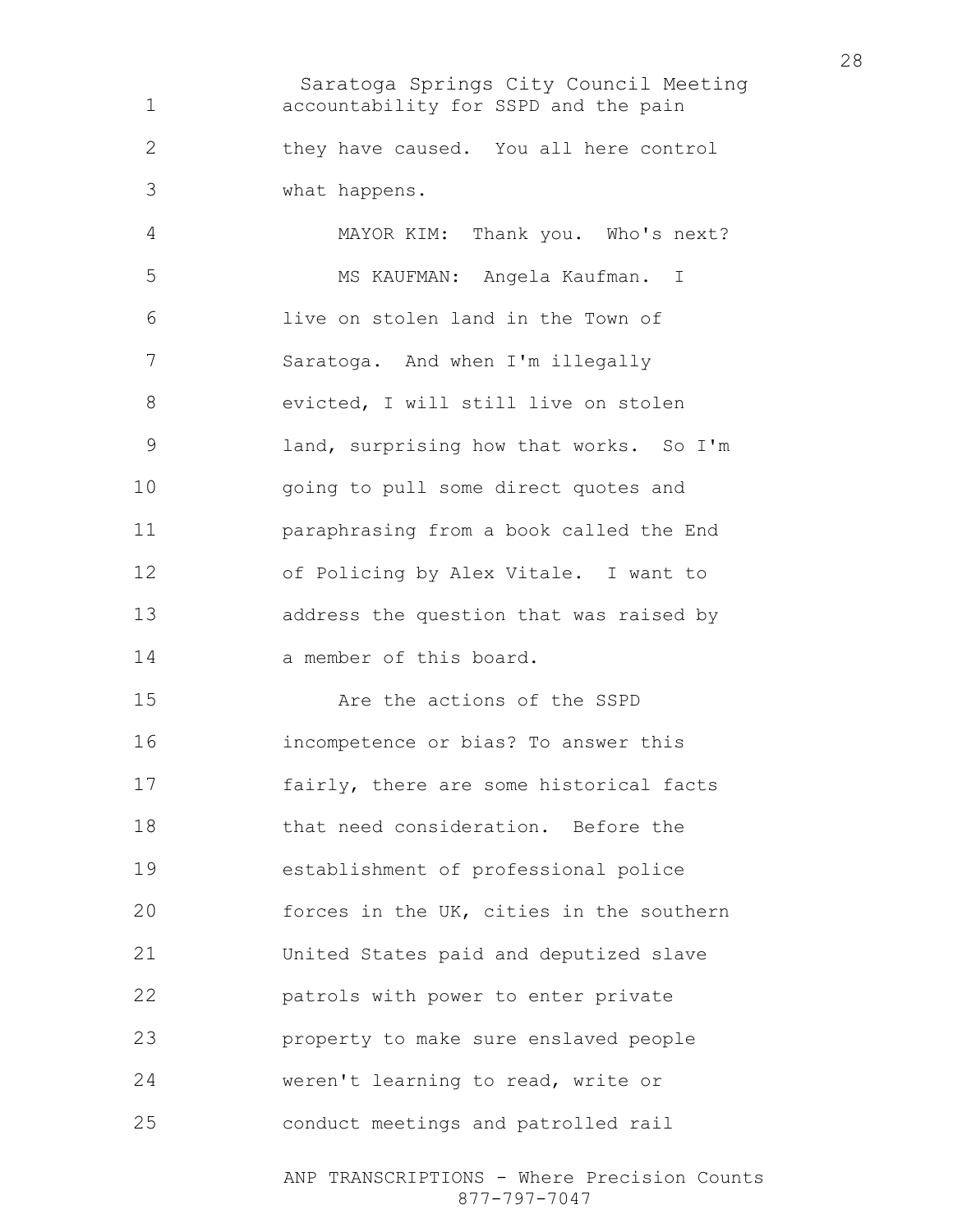Saratoga Springs City Council Meeting roads to ensure no one was escaping.

Some of these slave patrols professionalized as early as 1783. In 1844, New York created professionalized police department to combat the influx of immigrants and suppress strike. Wealthy protestant nativists turned to policing to suppress immigrants and the initial policing focused on crimes of morality, such as people's apparel, 11 hair length, and public kissing. In 1855, the Chicago Police Department was formed as a result of what was known as 14 the lager riots, which is -- was a response of German workers to mass arrests for drinking. Elites in the city called for more law and order. Corruption was so endemic in the --

in the early police departments that businesses and religious leaders began to organize together to demand that police become more efficient and actually do the job they wanted them to do, which of course was to enforce white supremacy and classism.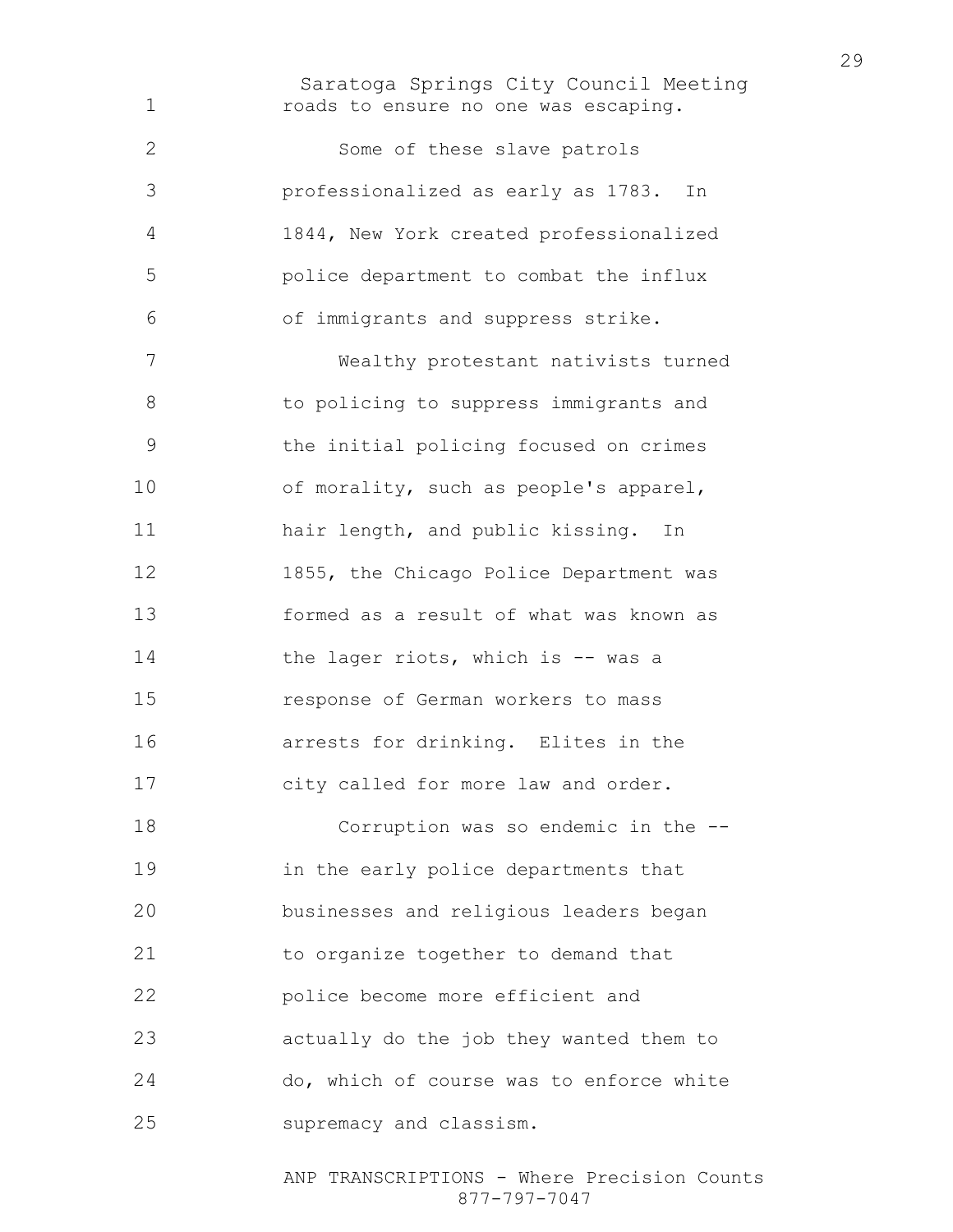Saratoga Springs City Council Meeting This led to the professionalizing of police through civil service. Police courses and textbooks, communication technology were introduced as were police laboratories. These technologies came from military testing ground of the -- at the 8 time occupation in the Philippines. Pennsylvania was instrumental in the early labor movement in the 20th century. Mine and factory owners turned 12 to the State to protect business interests. **Initially**, the State authorized the coal and iron police to deputies' people for a dollar per person. They could deputize the person of their choosing and they by Pinkertons to be strikebreakers and agent provocateurs, fomenting violence. Coal and iron police were instrumental in the Lattimer massacre of 1897 that killed and wounded dozens of miners, that being people who worked in the mine, not specifically children, although it could have been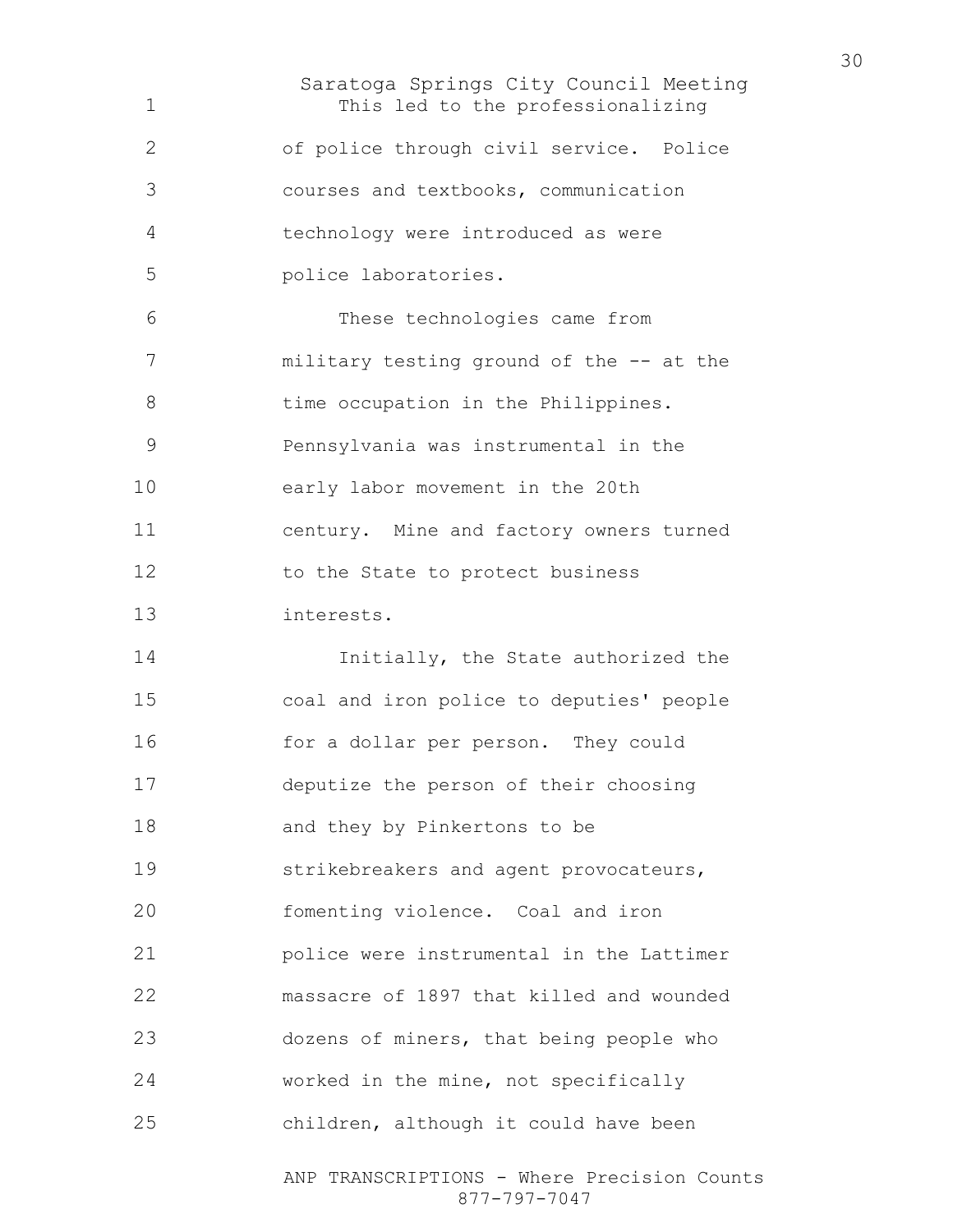Saratoga Springs City Council Meeting 1 both at the time. MAYOR KIM: Can you wrap up? MS KAUFMAN: Okay. Fast forward through the KKK Jim Crow era in which police were very much the same, in the 1960s, the LAPD partnered with media networks to create the first cop shows 8 to try to save face in the wake of the Watts Uprisings. These shows have significantly impacted how white people view policing. 12 Are the police corrupt? Are they inefficient or are they biased? The Saratoga Springs police are doing exactly what policing was historically devised to do.

MAYOR KIM: Your time is up. Thank you. And -- and again, I'll just ask everyone, I know there's passion on both sides. I know people have a lot to say, but when I ask you to wrap up, I'm actually -- I'm -- I'm saying your time is up at that moment. Okay? And -- and we just have to respect each other for that. Okay? So if you can just wrap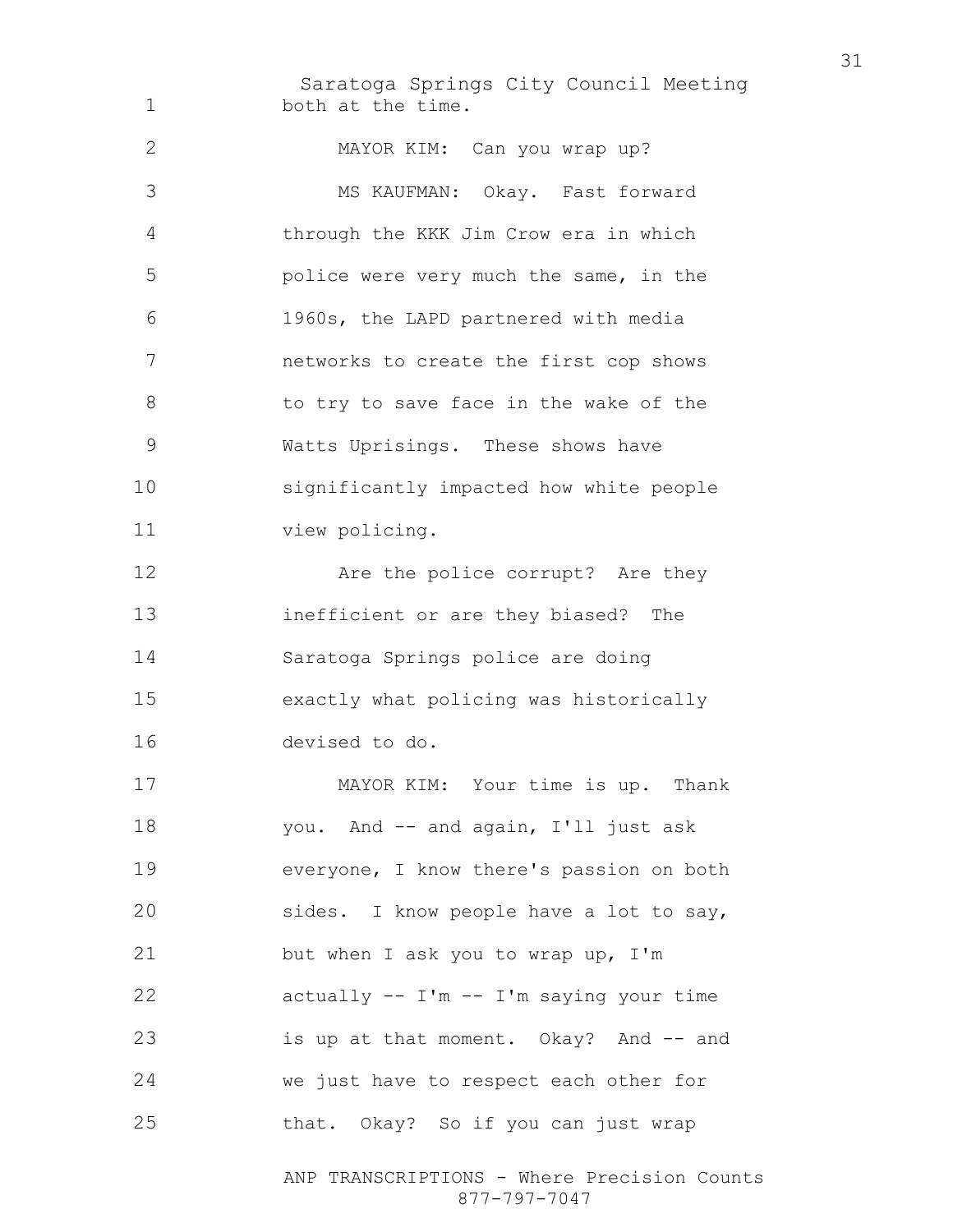Saratoga Springs City Council Meeting up, that'd be great. Okay. So let's 2 take our next speaker. MS. LEWIS: Good evening. My name is Julian Lewis. I reside on Oakland Drive in Saratoga Springs. First, I wanna say thank you very much for accepting the roles and challenges that come with the position of a City Council Commissioner. I've been hopeful that we have some new energy and idea is in our city government. 12 That said, I'm also here to hold those elected accountable for their duties and to maintain the safety and wellness of our citizens. Back in the fall of 2021, I attended an online public safety forum in which all of you were present. And we were asked for input at that time in terms of public safety in our community. I shared the experience of being the mother of a youth victim involved in the justice system and the many frustrations that come with navigating that process. A state at the time that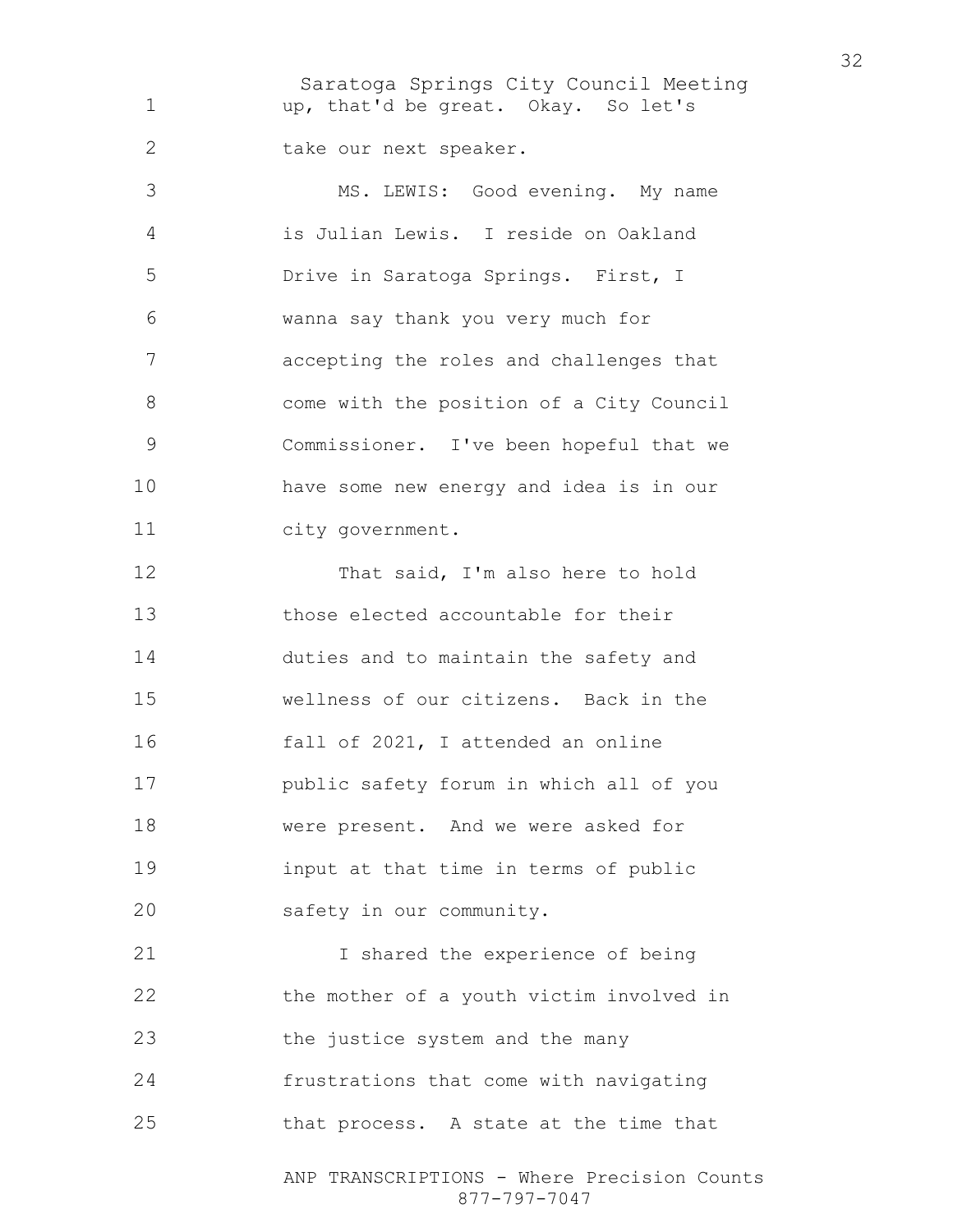Saratoga Springs City Council Meeting foundational, trauma informed, anti-racist training would benefit not only those who serve in a paid public safety post, but it would greatly impact the experience the victims have in the process and model a process for the community safety that is more 8 restorative and reparative. It supports our police force in understanding their role in our community, especially as it relates to families and youth, and especially as it relates to bodies of color in our community. I directly experience this kind of process as my own training and professional work is founded in trauma informed and anti-racist training, especially as it relates to white people engaging in anti-racist practices. I also work in this capacity in my work in schools where trauma informed restorative practices are being put in place to help resolve disputes that involve minors. To my knowledge, there

has not been an effort to explore this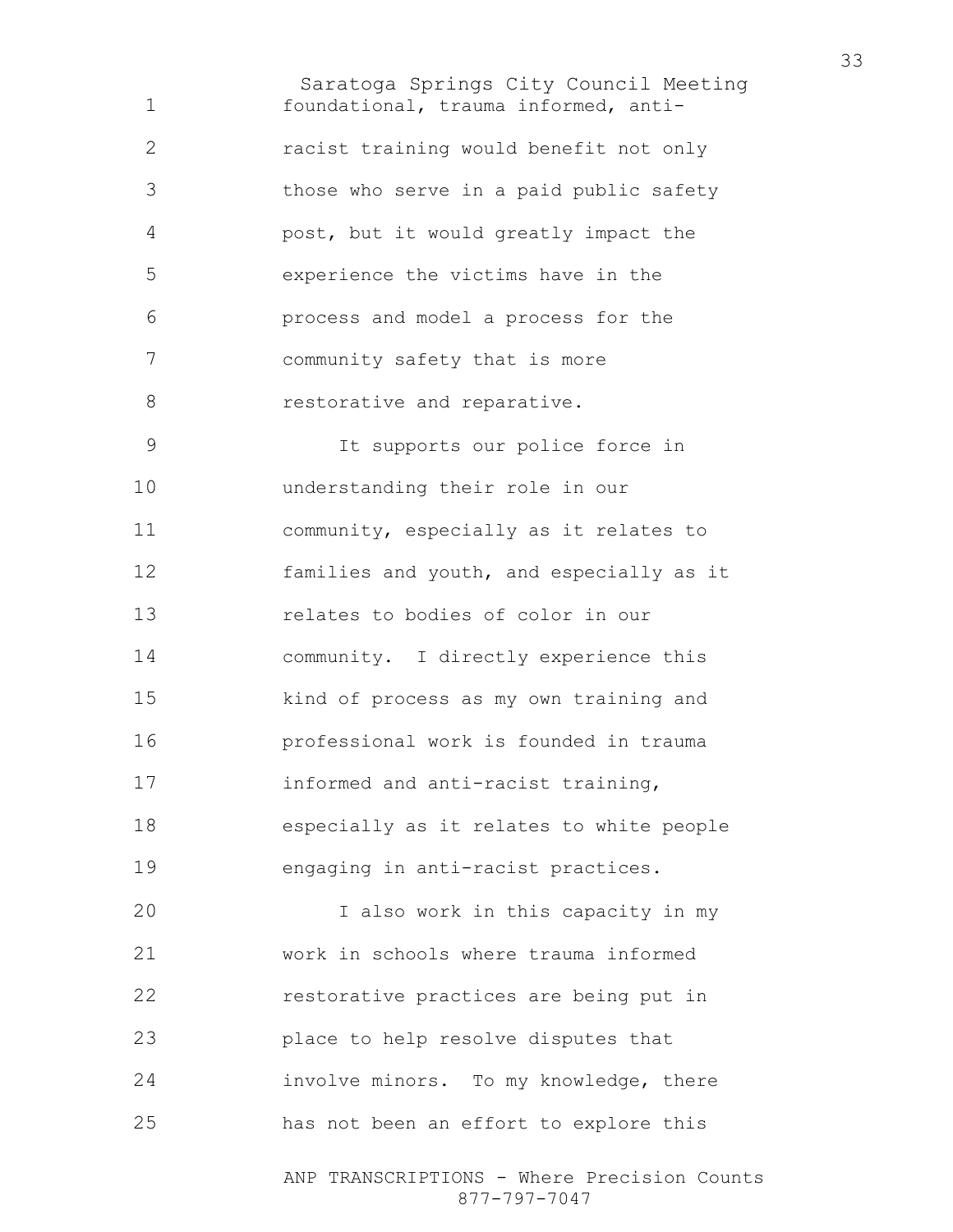Saratoga Springs City Council Meeting type of training and support for our public safety officials and our community members. It is badly needed. Our youth are struggling. Our community is struggling. It is a bigger systemic undertaking that goes beyond simply demoting police officers and administrative -- and putting them on 10 administrative leave, which may be 11 necessary. I -- I'm not in disagreement with that, but without president or **precedent**, our police force and our community do not have an understanding of the values, agreements, and covenants of community and public safety. 17 MAYOR KIM: Wrap up. 18 MS. LEWIS: I urge you to immediately seek this kind of guidance for the Saratoga Springs Police Department and our community, families and youth. It is your responsibility. MAYOR KIM: Thank you. Anyone else wish to be heard? MS. LEARY: My name is Erin Leary.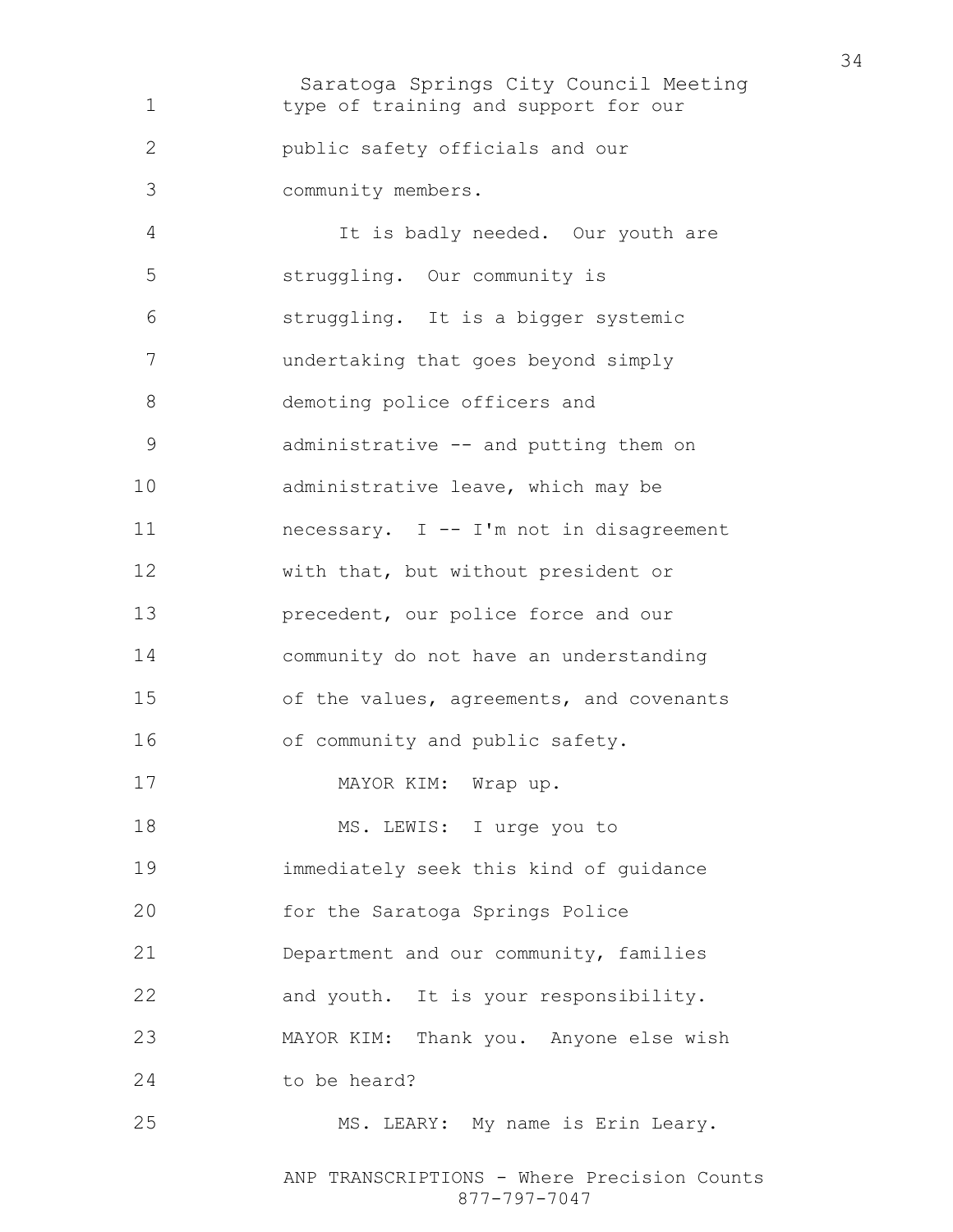Saratoga Springs City Council Meeting 1 I live on Phila Street, and I'm here 2 tonight because what -- of what I believe to be a dangerous set of leaks from members of law enforcement and people in power to the Facebook page, moving Saratoga forward, and the way those leaks and leakers participate in 8 the vitriolic harassment of protestors, witnesses, and victims. The most recent example of this came this weekend when an anonymous source provided information in order to promote a single police officer's agenda and a larger resistance to reform. This leak resulted in additional press coverage, a subsequent post, and a series of comments on the Facebook page

on.

ANP TRANSCRIPTIONS - Where Precision Counts Saturday, a sock puppet account provided details on a victim's identity. It's possible the comment was a knowing community member, but it is also quite possible it was a member of law enforcement. This is not the first example of a police source leaking to

877-797-7047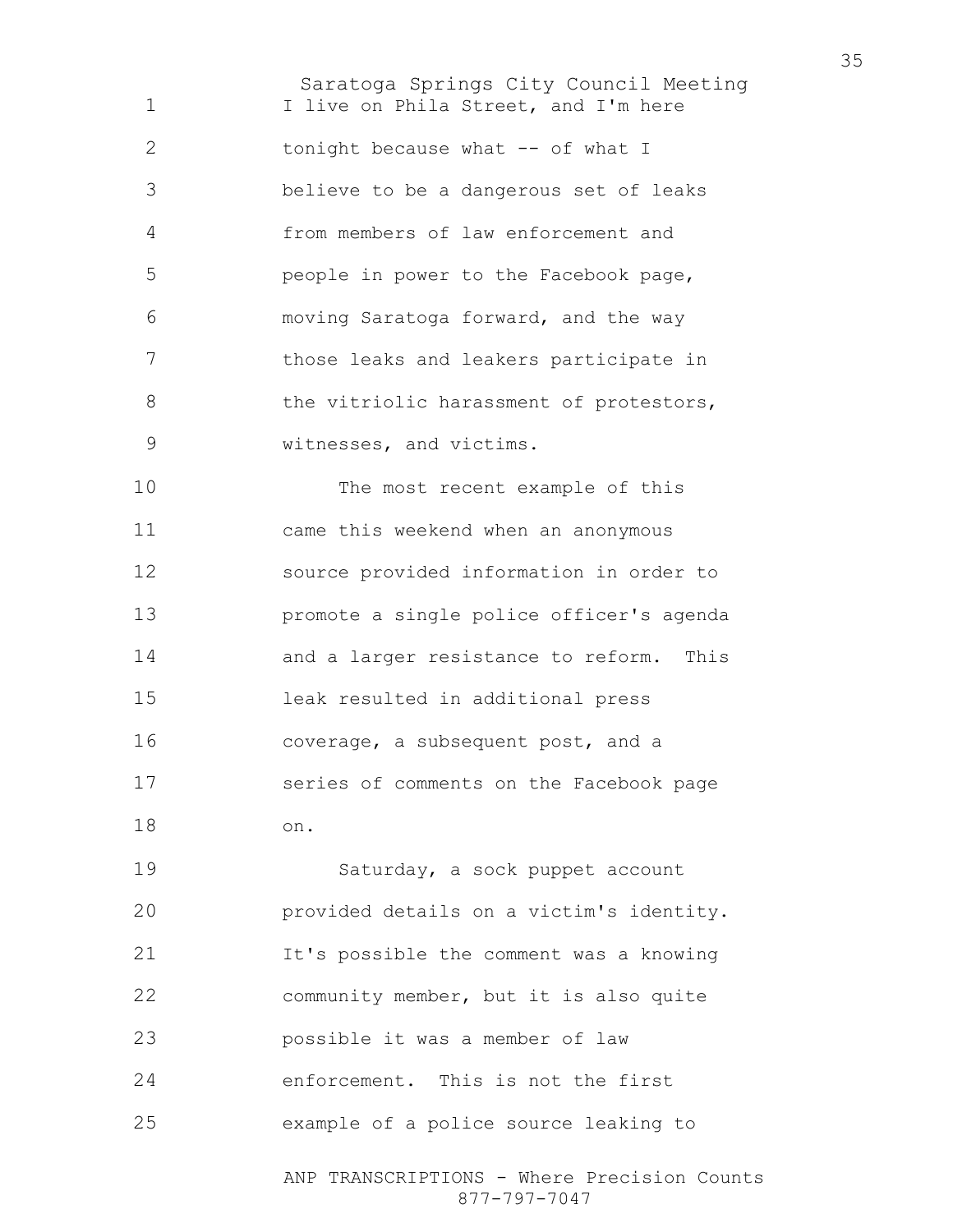Saratoga Springs City Council Meeting 1 the page. When Saratoga BLM protestors were arrested on September 7th, moving Saratoga forward posted that 12 warrants were executed that night. At the time, only four had been executed, and none of the individuals arrested had yet been 8 arranged -- arraigned. The other eight waited days. The page has also shared quotes from **prospective hires in recent months.** These leaks are presumably intended to back the blue, but they also serve to harass people, to violate due process and to revictimize victims. As such, 16 the lack of understanding and respect for the rights of community members from even one person in the department is calling. I'm not under the misconception you all are responsible for the management

ANP TRANSCRIPTIONS - Where Precision Counts 877-797-7047 of that page or the enforcement of Facebook's policies. I'm asking the City Council to systematically and continually address biases that have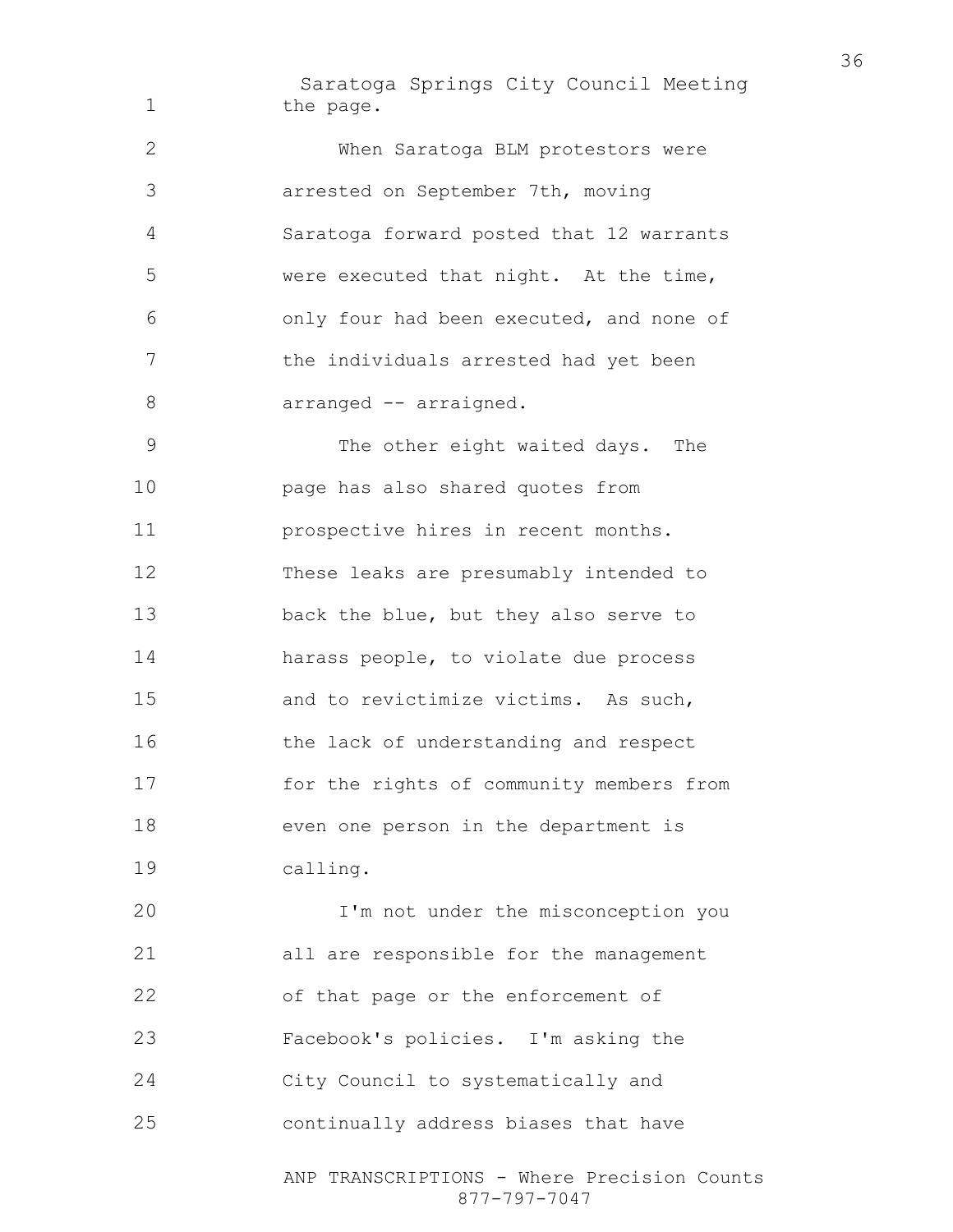Saratoga Springs City Council Meeting ANP TRANSCRIPTIONS - Where Precision Counts become entrenched in SSPD and City Hall to lead an investigation into police participation on that page, as it is not protected press, pursue disciplinary action for those who endanger due process and rights to privacy and to establish an autonomous Civilian Review Board with subpoena power to protect our rights. Thank you. MAYOR KIM: Thank you. Anyone else wish to be heard? MR. ZWICKER: Hi, my name is Arlo Zwicker. I used to (unintelligible). I 14 live in Saratoga. Went to school here. MAYOR KIM: Can you come to the mic a little bit? I'm -- I'm not sure we all can hear you. 18 MR. ZWICKER: Yeah. 19 MAYOR KIM: Thanks. 20 MR. ZWICKER: This good? MAYOR KIM: Yeah. MR. ZWICKER: Oh, I got a few 23 things to say. I first wanna say that -24 - that I am a white person who was arrested. I was arrested twice for

877-797-7047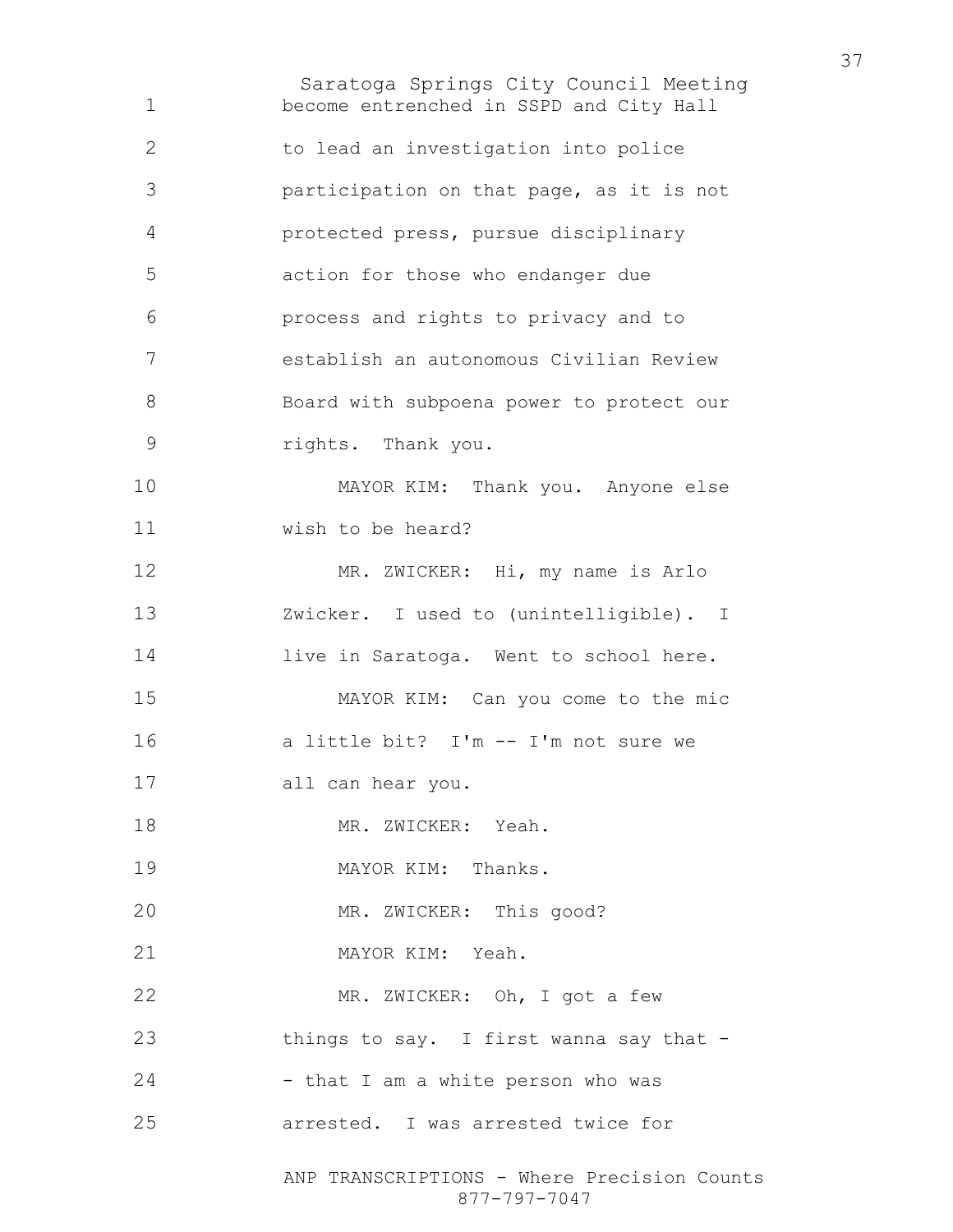Saratoga Springs City Council Meeting uplifting the message of Saratoga BLM once in July, and then once a few months later on warrant. And I would like to attest my firsthand account to do the huge difference in treatment that our police 7 -- the police and our legal system or 8 justice system, or whatever gives to people of different races. There were a lot of accounts or just a lot of -- 11 throughout the entire process, I felt I 12 -- I was treated way better than -- than the black people next me, who I was arrested with. 15 At the protest, I -- I could say a lot. I -- right now, what I'm thinking about is coming in a warrant a few months later. I saw a lot of videos of -- of other organized -- other people at a warrant walking to the police station, getting cuffed immediately. And then when I came in to turn myself in, that did not happen. 24 I -- they --they just -- they said,

hi, welcome sat me down. And I --a lot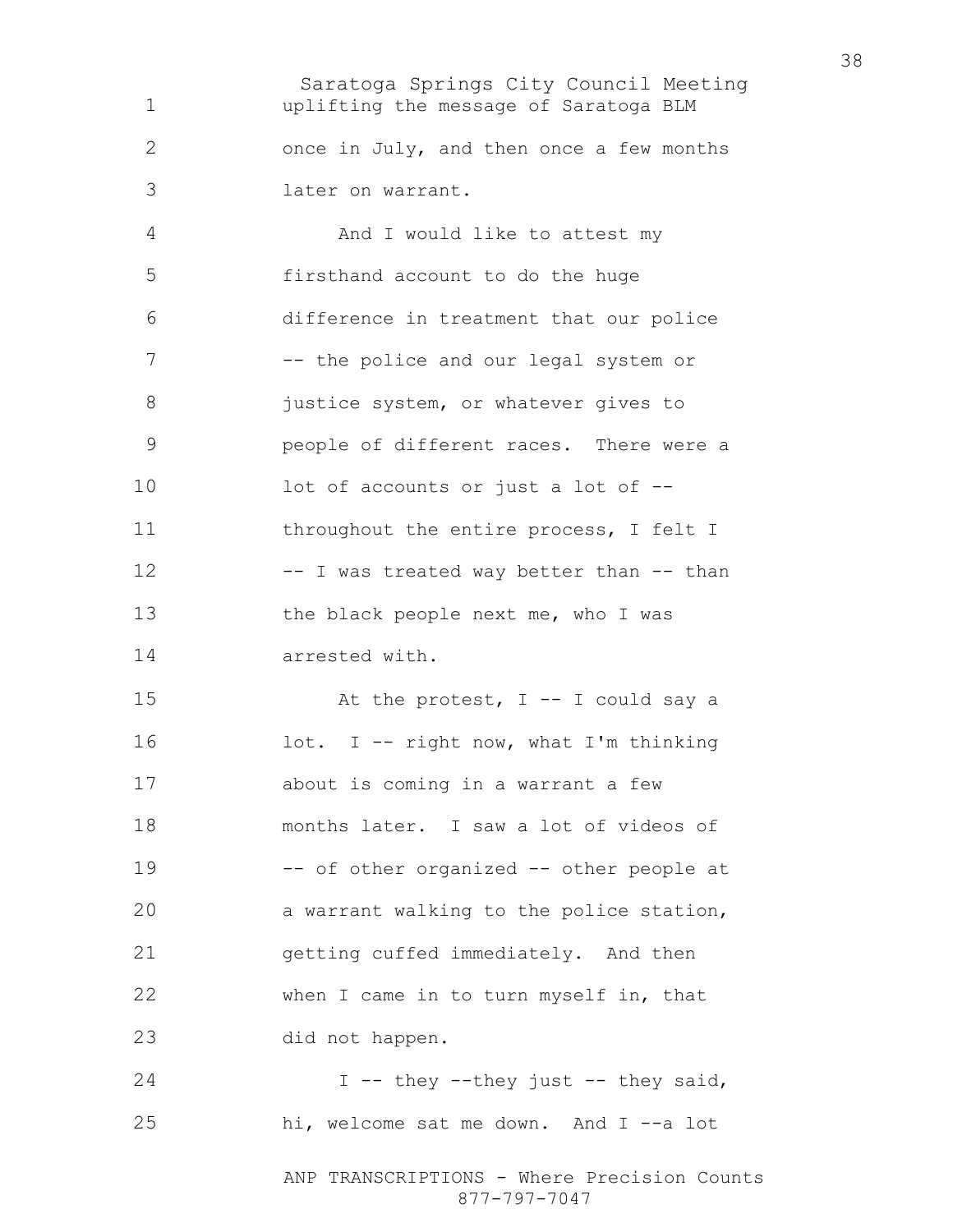Saratoga Springs City Council Meeting ANP TRANSCRIPTIONS - Where Precision Counts of that is just cause of my whiteness. There -- there's so much racism in our justice system and Saratoga right here around us in this building is where, you know, I was taken. The rest of this building is where 7 I had court. This building is where --building is where so much racism happens. And I think a lot of people -- a lot of white people don't see it. A 11 lot of our government doesn't see it. Our government in this town has been pretty white. 14 And when they don't see it, it's --it's because they -- they're -- it meant 16 to be blind to it. I want to say that -17 - that I support our --MAYOR KIM: Can you wrap up? MR. ZWICKER: Yeah. I'll be really quick. I -- I wanna support dissolving assistant -- the assistant chief of police position. I don't think the funds should go back into the police department. I think they should go to something actually useful. I think we

877-797-7047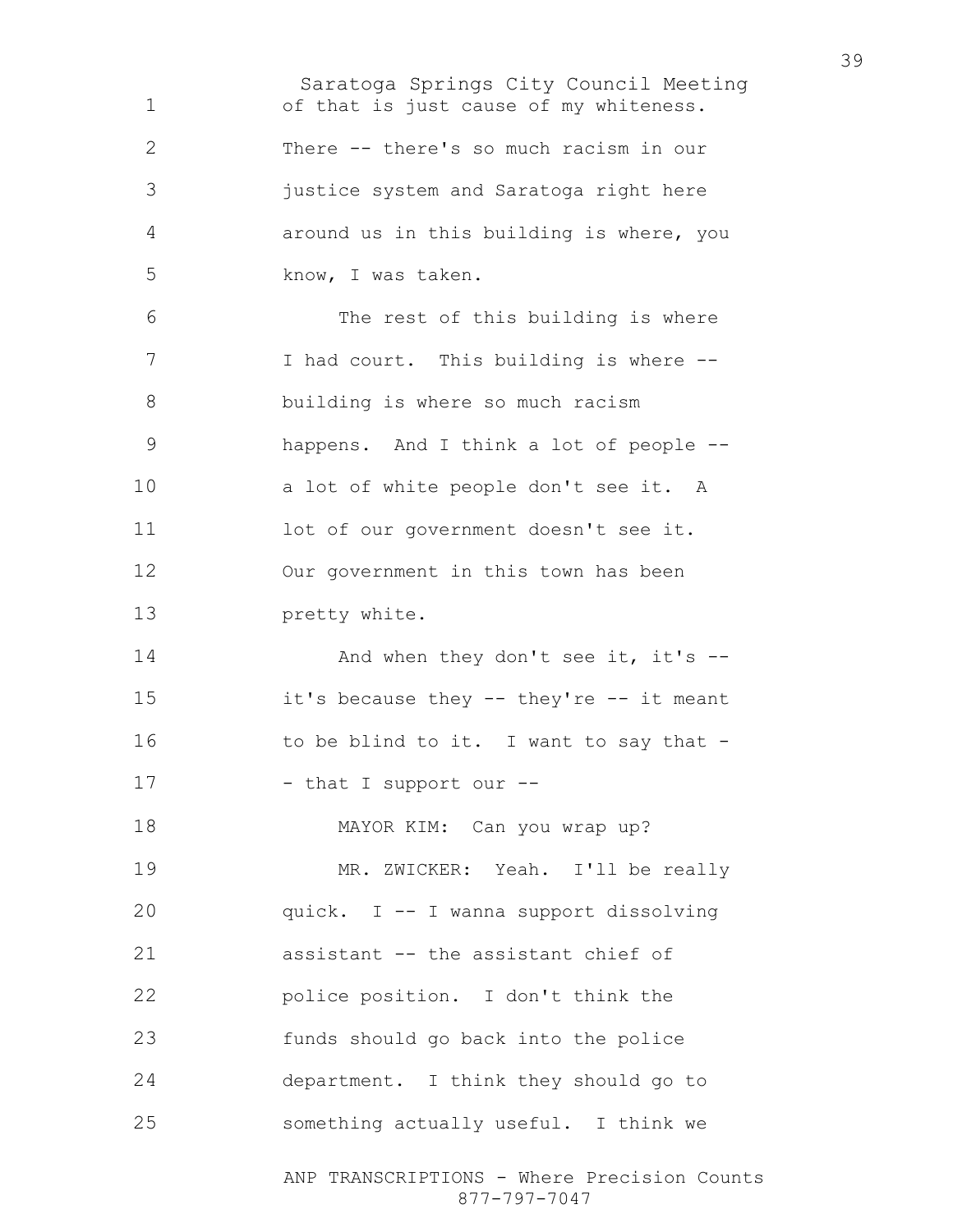Saratoga Springs City Council Meeting should invest in housing or mental health. I wanna support the Civilian Review Board with subpoena power, and I think that the SSSPD s disciplinary records should be put -- should be open to the public. I've filed freedom information, law requests, and been running around with that for -- for months. I think SSPD's record should be public. MAYOR KIM: Thank you. Anyone else wish to be heard? MS. SUTHERLAND: My name's Diana Sutherland. I live on State Street in Albany. I'm from Saratoga Springs, New York, and I just left the city recently as I am studying globalization down at U Albany. Based on some of my experiences that I've had protesting with Saratoga Black Lives Matter, I am now pursuing -- law is my intention after I'm done with this undergrad degree. I didn't have a statement prepared, but I just wanted to lay a couple questions out there. I was

ANP TRANSCRIPTIONS - Where Precision Counts 877-797-7047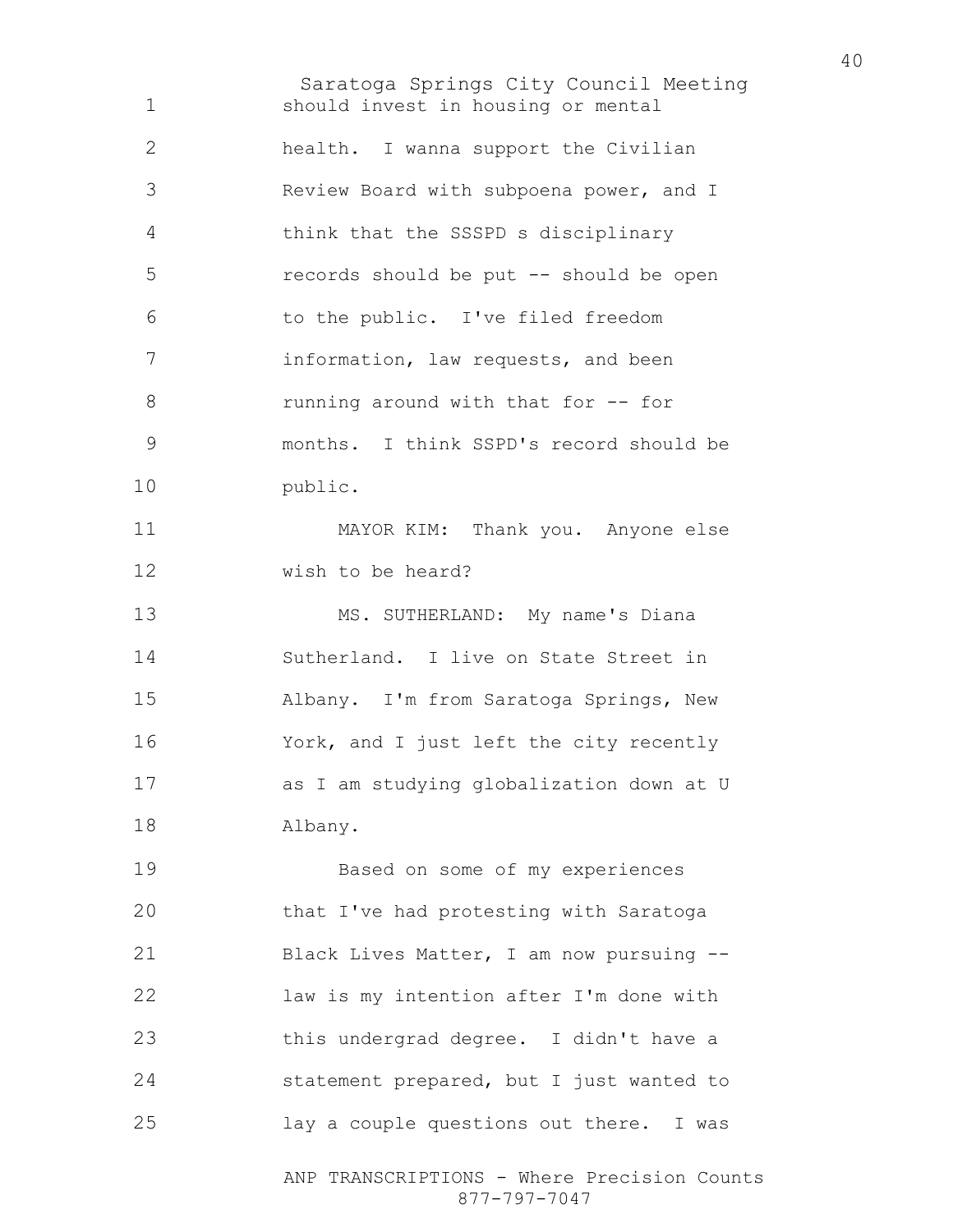Saratoga Springs City Council Meeting present on July 14th and as we were told to step back by the Saratoga Springs -- Springs Police Department on Broadway, and we did, as we were stepping back, we were both charged.

Why did I, a white person, see cops 7 go around me to grab my friend, Adam, by a black man by the backpack and drag him down and have two men on top of him with their badge numbers covered with a knee in his back? I just wanna lay that out there.

Why were there other white women that have no masks on that owned businesses in Saratoga Springs that absolutely could have been identified, not arrested? I know I could have been identified. I know that I was on video that was used. I watched -- I saw the video from a fellow protestor.

21 Thelieve that the video that was used to identify the protesters and organizers that were arrested after the fact of the event they could have identified far more people, far more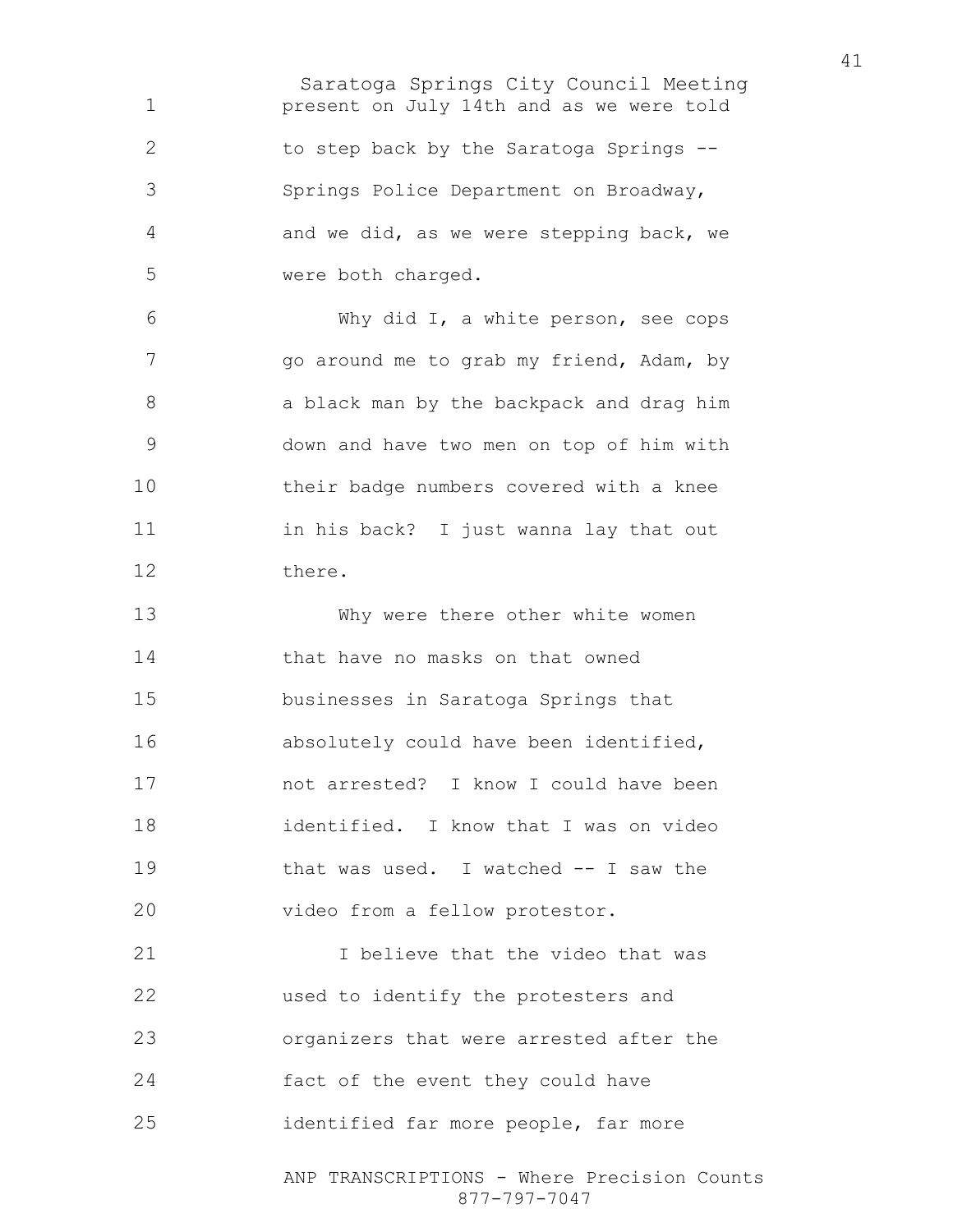Saratoga Springs City Council Meeting white people, and there was a choice not to do that. And I'm just curious as to why.

ANP TRANSCRIPTIONS - Where Precision Counts 877-797-7047 I'm curious as to why the Saratoga district attorney is also so persistent on the black man with a megaphone and a 7 record being the one that is -- what --how did she put it? There was some statement about her essentially saying that he -- I'm gonna paraphrase. This isn't exact, but essentially, he deserves to be isolated from society. Why? Why does he deserve to be isolated? Is it because his ideas are dangerous to the systems that are in place in this white town that is known as a sun downtown? Thank you. 18 MAYOR KIM: Thank you. MR. WALKER: Okay. So they said quite a few things. Wait. MAYOR KIM: Can you just tell us your name and -- MR. WALKER: Oh, it's Adam Walker 24 and I live in Albany. So they've mentioned quite a few things about the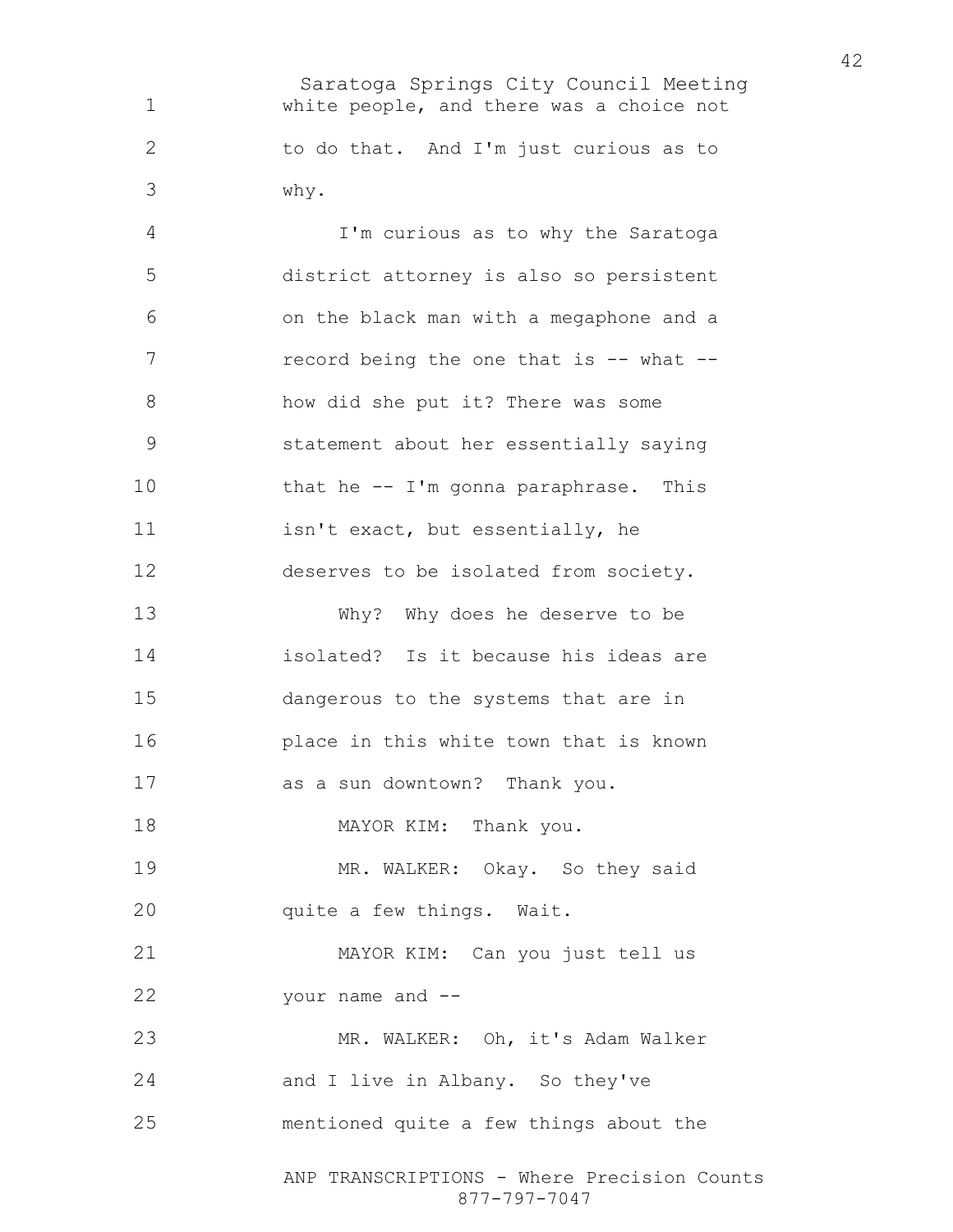Saratoga Springs City Council Meeting arrests, about why a lot of us are here. And I just wanna lay some things out and kind of help you move forward. You, Mr. Kim, I'm sure and someone who wants the bottom line. You wanna know what's gonna happen 7 and like -- and like how we're gonna 8 move forward. So the bottom line is, if you do not address a few key issues, you're going to keep seeing us. You're going to keep having protests. You're going to keep having the same things happening. So it would be in your best interest to at least address these things. That being said, the first thing is, you cannot allow the Saratoga 18 DA, Karen Heggen, to continue prosecuting Lex. It's unjust. And every second that you continue this prosecution, you cause yourself more protests, more civil unrest. So your solution is to end that. Now, let's go to the two minutes.

I understand two minutes is a rule, but

ANP TRANSCRIPTIONS - Where Precision Counts 877-797-7047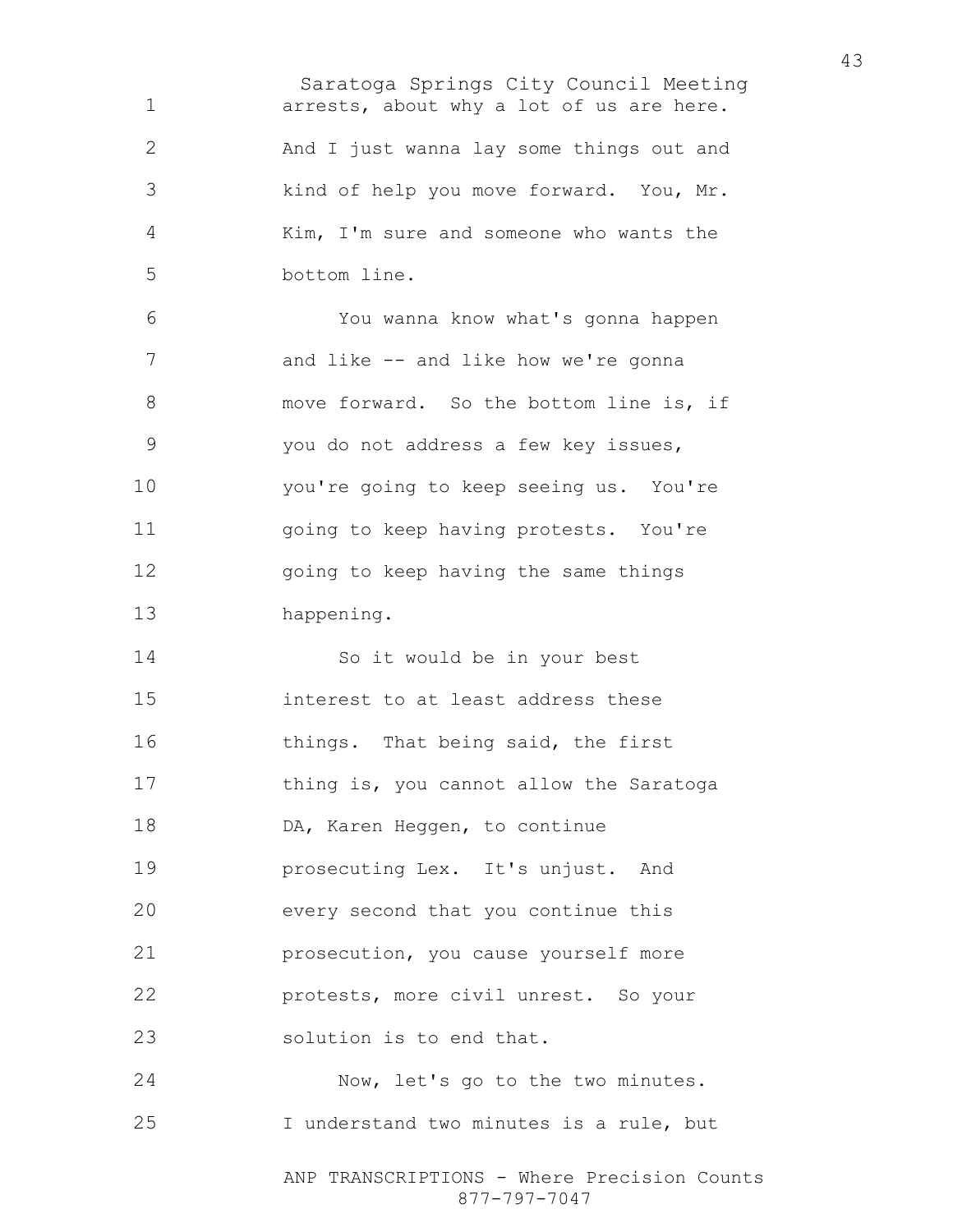Saratoga Springs City Council Meeting oftentimes, your bureaucratic rule versus what's happening on the ground are very different. So we have to be done with two minutes. It's a suggestion. I'm not gonna try to go over, but -- but when folks are over, I need you to not comment and just let it be.

And if you have to be here until 10:00 PM, that's okay because part of your job is to accommodate. So you're gonna be fine with the extra time. All that being said, you still have to address Darryl Mount that would not go away. I was the person who was -- who 16 this young lady mentioned, who was 17 thrown to the ground.

18 So you personally, your police department personally insulted me. I should be upset, and I am, and you're going to personally rectify this for me in time, but I'm still offering you the olive branch of communication. I don't want you to, and they don't wanna stop me, but you're gonna have to wait. I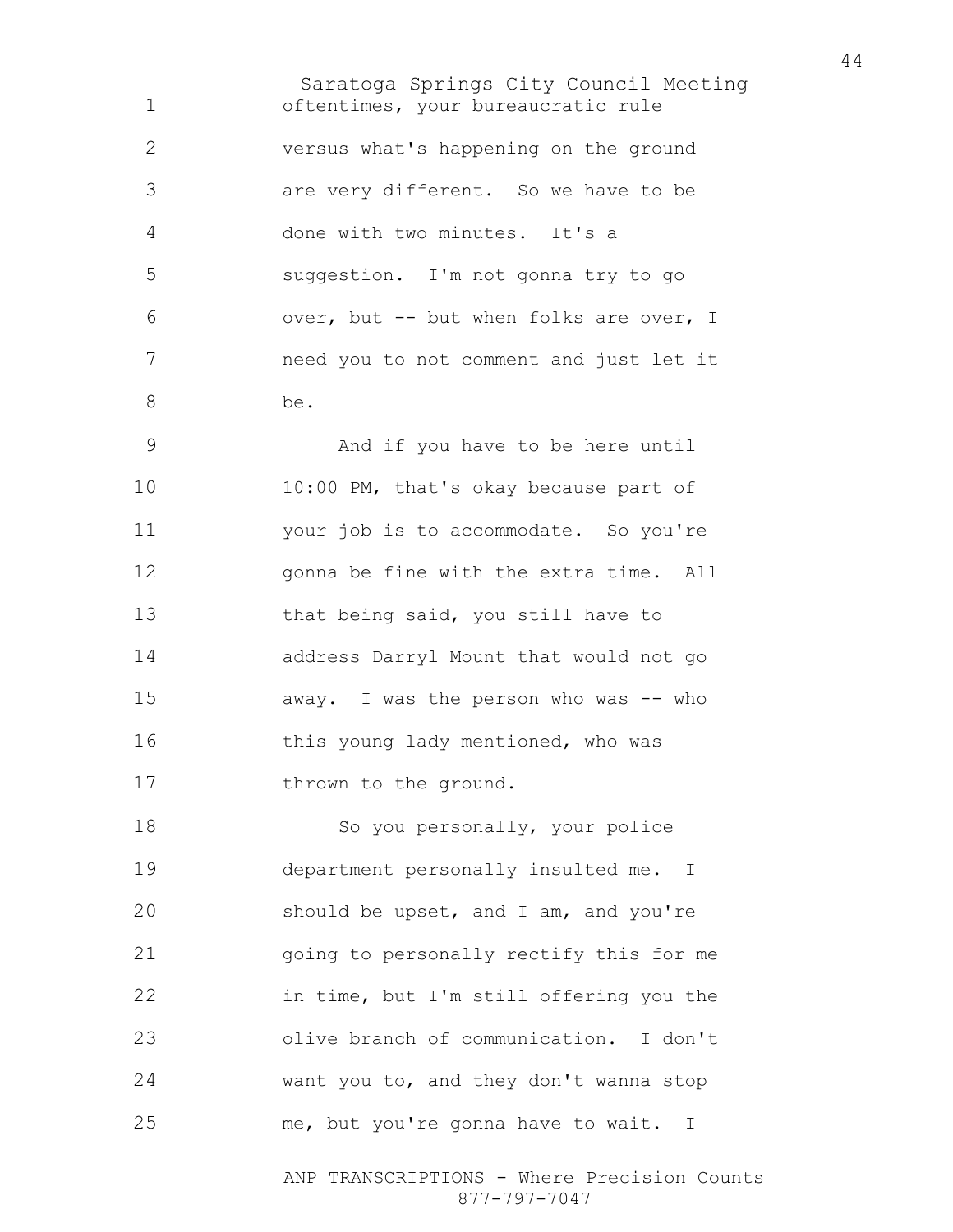Saratoga Springs City Council Meeting don't want you to go into your silo and not communicate with these folks and continue to have these meetings. MAYOR KIM: Can you wrap up? MR. WALKER: You're going to have to communicate with these folks and have dialogue on their terms. So even though 8 it is against your rules, after this meeting, if any of you have anything to 10 say, I suggest that you start to say more things to the public in open dialogue. I'm sure you will continue the conversation, but I will say you're already doing a little better than your predecessor. Not enough to give you a pizza party, we're not offering partial credit. And that's -- and that's kind 19 of funny, but it's -- it's easy to reward you for the simplest gestures and you can't be rewarded until you actually do your job. Drop the charges, pursue their amount and the SSPD needs to be reined in. Thank you. MAYOR KIM: So -- so just two

> ANP TRANSCRIPTIONS - Where Precision Counts 877-797-7047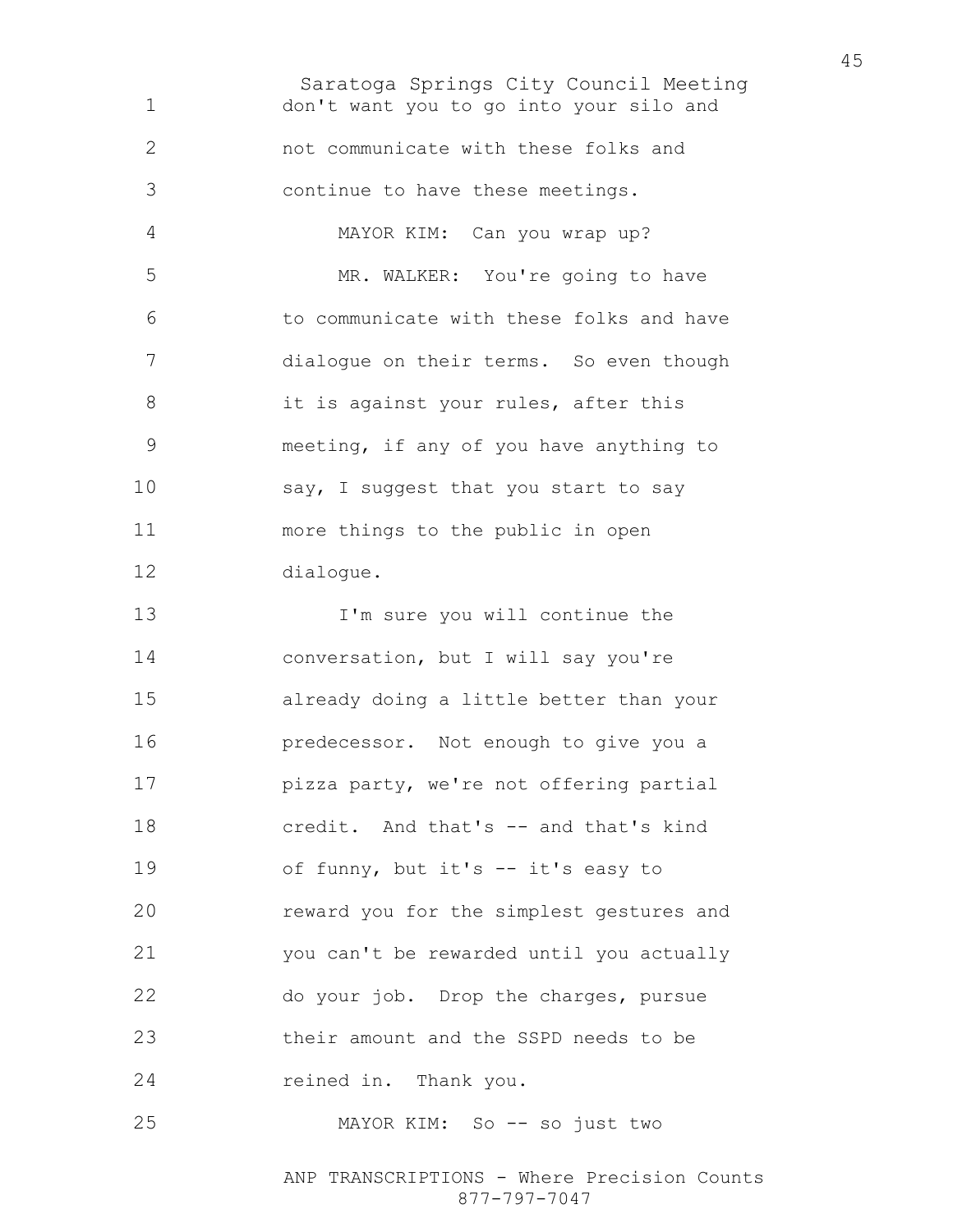Saratoga Springs City Council Meeting things. First of all, and this is to everyone here, we have a two-minute rule. If you want to talk to me at any point in time you can call my office, make an appointment. I'm happy to talk to -- I've -- I've -- I know some of the 7 people in this audience I've -- I've met with on both sides of the issue. Happy to continue to do that. My door's open. The second thing, 11 I just wanna make clear, and I think Commissioner Montagnino would -- would agree with this. We have no authority over what the Saratoga County prosecutor does or does not do. So I want -- I wanna make that clear. We have -- we've made our voices known as to what we would prefer to do, but there is no direct line authority that this City Council has. We can't take a vote. We can't do anything about that. So I -- I -- you unfortunately have to take that up with

the  $-$  the  $-$  the  $-$  pro  $-$  the county  $-$ 

- Saratoga County --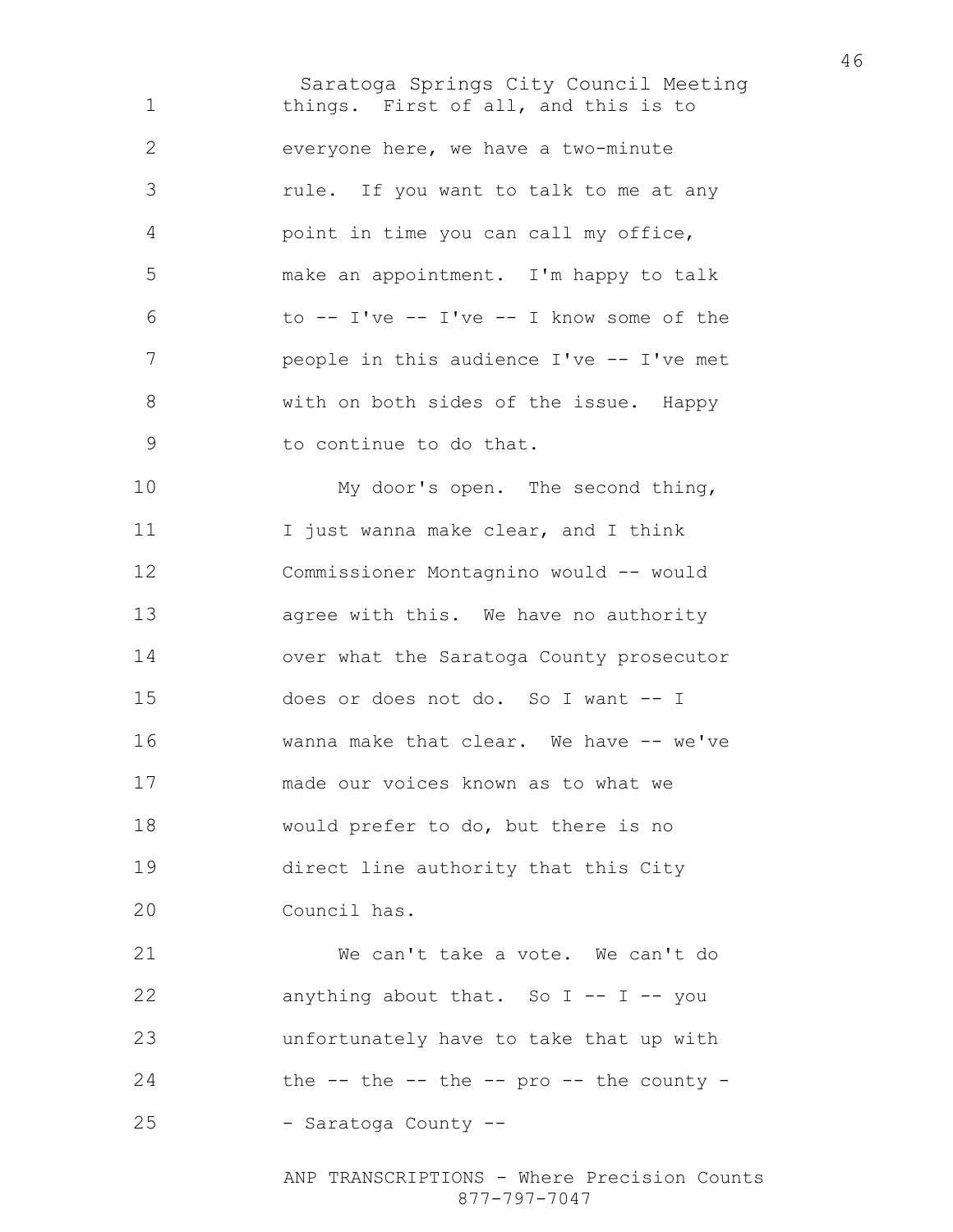Saratoga Springs City Council Meeting ANP TRANSCRIPTIONS - Where Precision Counts 877-797-7047 1 MR. WALKER: Well -- well. What we're saying, please try to come up with creative ways to get involved in the process. MAYOR KIM: Thank you. Anyone else wish to be heard? MR. MATSON: Hi, I'm -- I'm Chris 8 Matson. I live at 28 Friar Tuck Way, and I wrote -- my time's unions with me today. And it says -- the headline is official, officer bias throwing out. I think there should be also another or there or it's a -- it's an officer who made a decision based upon their expertise and based upon the circumstances that were presented to 17 them. 18 There's an or there too, if possible, or this is really unfortunate that this is being waged or -- in the -- in the press. In the past if someone came to the Commissioner with a complaint about something that happened on -- on the part of the -- the department the Commissioner would --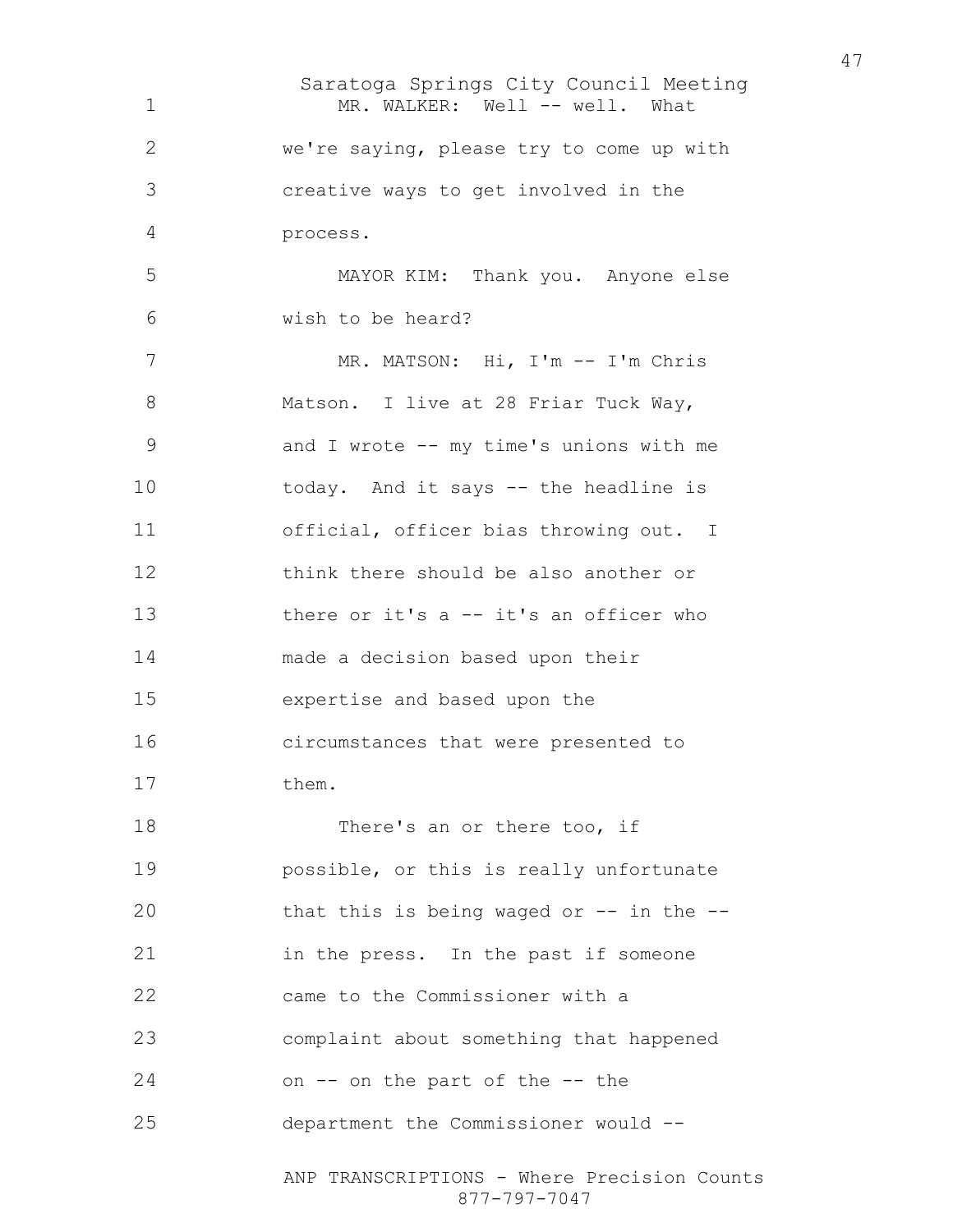Saratoga Springs City Council Meeting would immediately speak to the chief and the assistant chief about the complaint. The chief and the assistant chief would then go speak to the person about 5 whom this con -- the -- the concern has been raised or about whom the -- the decision or their -- their -- their 8 judgment had -- had been questioned, and the three of them based upon all of 10 their expertise after all years, many, many years in law enforcement, the chief and the assistant chief and the other member of the department would usually come together and work something out. And certainly was -- there was no issue regarding reprimand or demotion. That way is way over hill. And at that point in time decisions would made -- would -- would be made. The issue would 20 be dealt with. And as -- as you can 21 see, I -- I speak to keep talking about 22 the assistant chief. I was extremely surprised how suddenly, and without real notice to the community the four of you decided to vote to approve the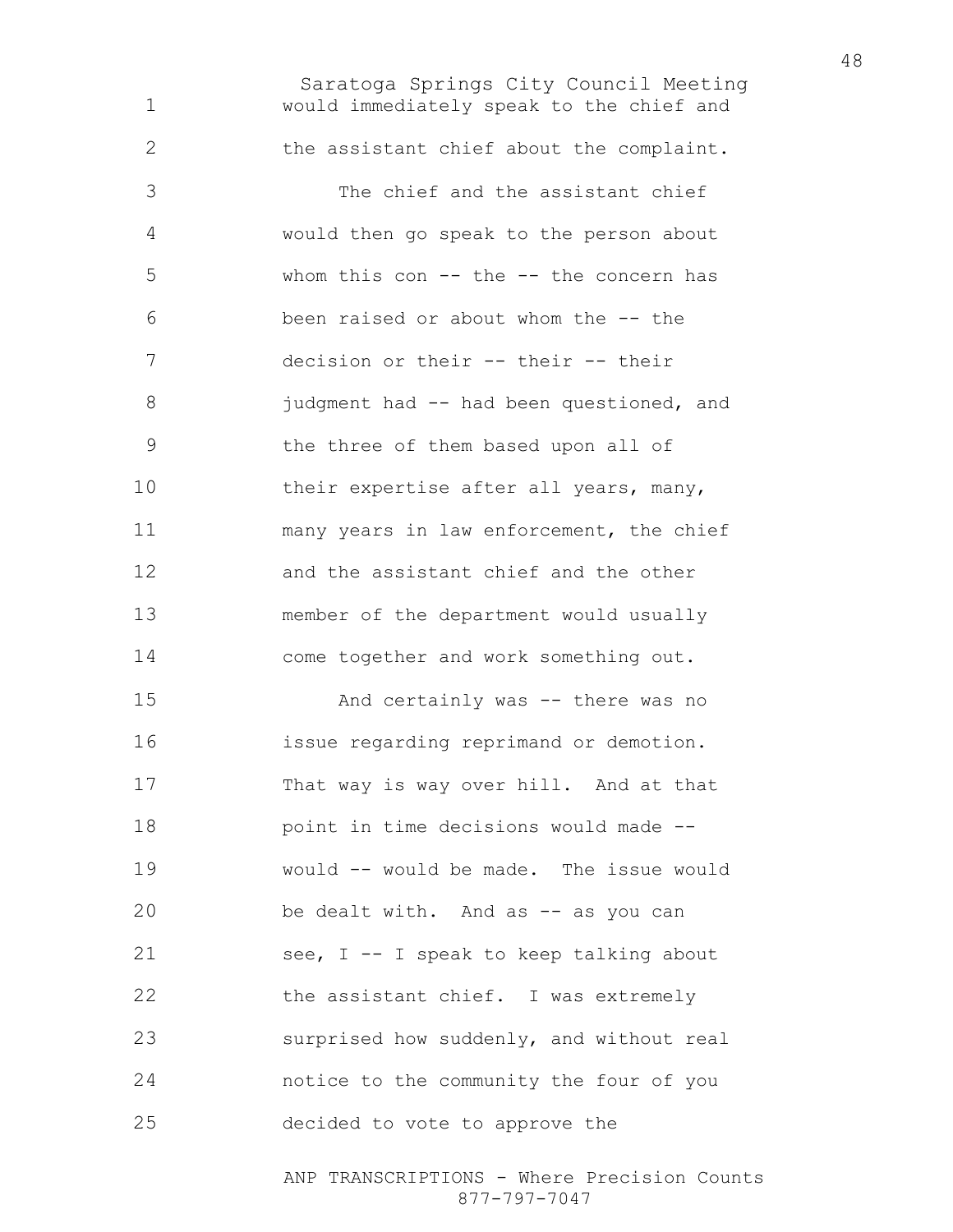Saratoga Springs City Council Meeting ANP TRANSCRIPTIONS - Where Precision Counts elimination of that position. If Commissioner Scirocco were here, I'm sure he would've advised you would've table that until everyone had had the opportunity to weigh in and understand exactly what you're doing. 7 The command structure of the -- the --8 the police department is very lean. It's been very effective and the reliance on having an assistant chief as well as the chief has been -- has -- has worked out very well but I -- I think you made a big mistake. Thank you. MAYOR KIM: Thank you. Anyone else wish to be heard? 16 MR. BEATTY: Hi, Andrew Beatty, 21 Michael Drive, just as somebody who's been around for a number of public altercations between members of the public and the SSPD I just wanted to voice my support for -- MAYOR KIM: Could you hold the mic closer? MR. BEATTY: Oh, closer. Sorry. I just wanted to support the actions that

877-797-7047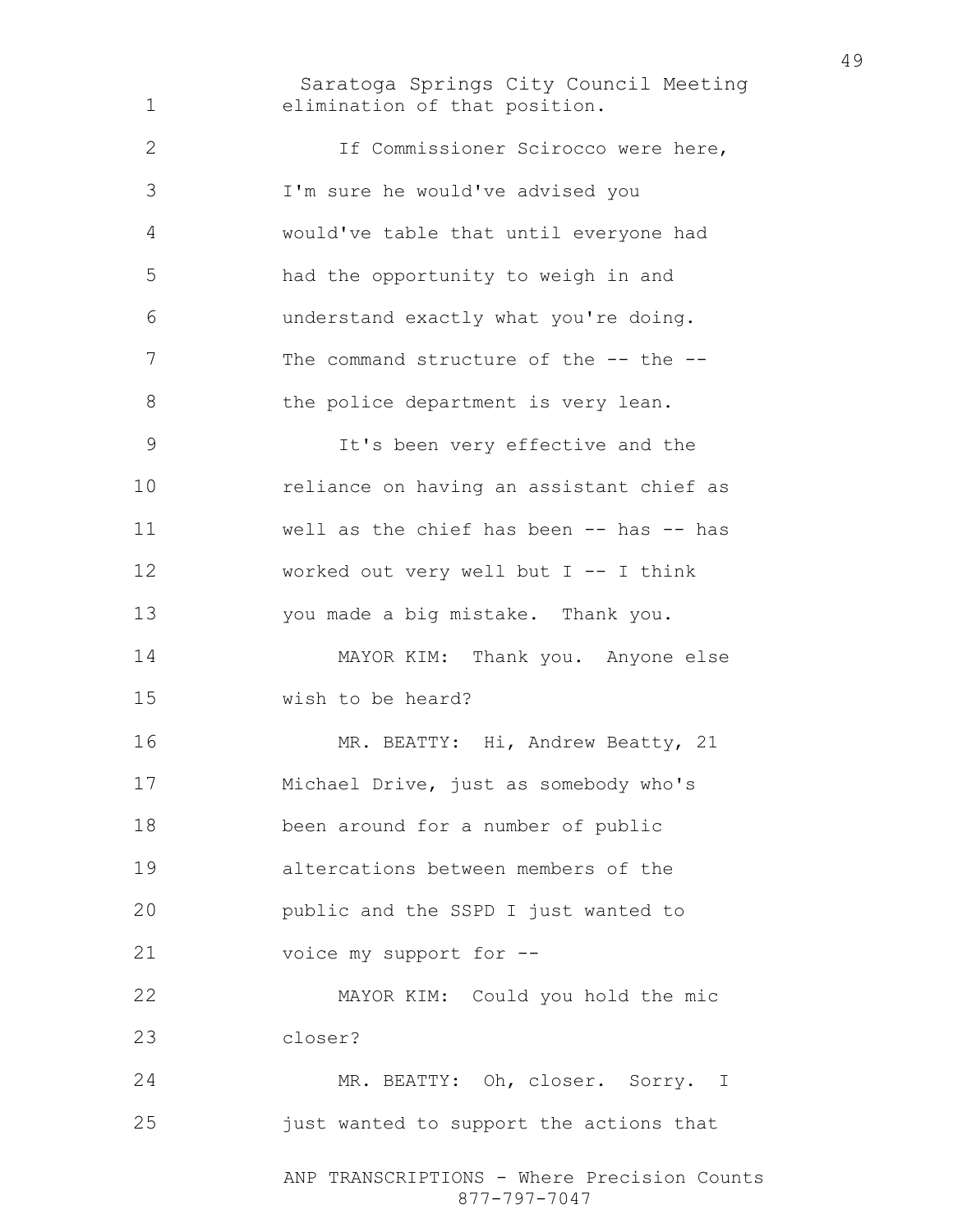Saratoga Springs City Council Meeting are currently being undertaken. I don't know if they're gonna lead us to a more successful paradigm of public safety, but having been on scene for a number of these -- these clashes, where I've been left with the question you know, how did 7 this make anybody safer? 8 I just feel like there's a cultural problem that is just -- just leading our community to have a lot more clashes between just regular people out -- out exercising their rights and -- and our public safety officers. And I come back 14 to the -- the Darryl Mount case as well. Just from the recently discovered eyewitness and -- and film that apparently was -- was available as evidence all this time in the face of so much public outcry, it's shocking to me as somebody who is a professional in -- in a -- a field with consequences that nobody went out said, there's a lot of interest in this.

ANP TRANSCRIPTIONS - Where Precision Counts Maybe I should -- maybe I should check it out. Apparently, we've had the

877-797-7047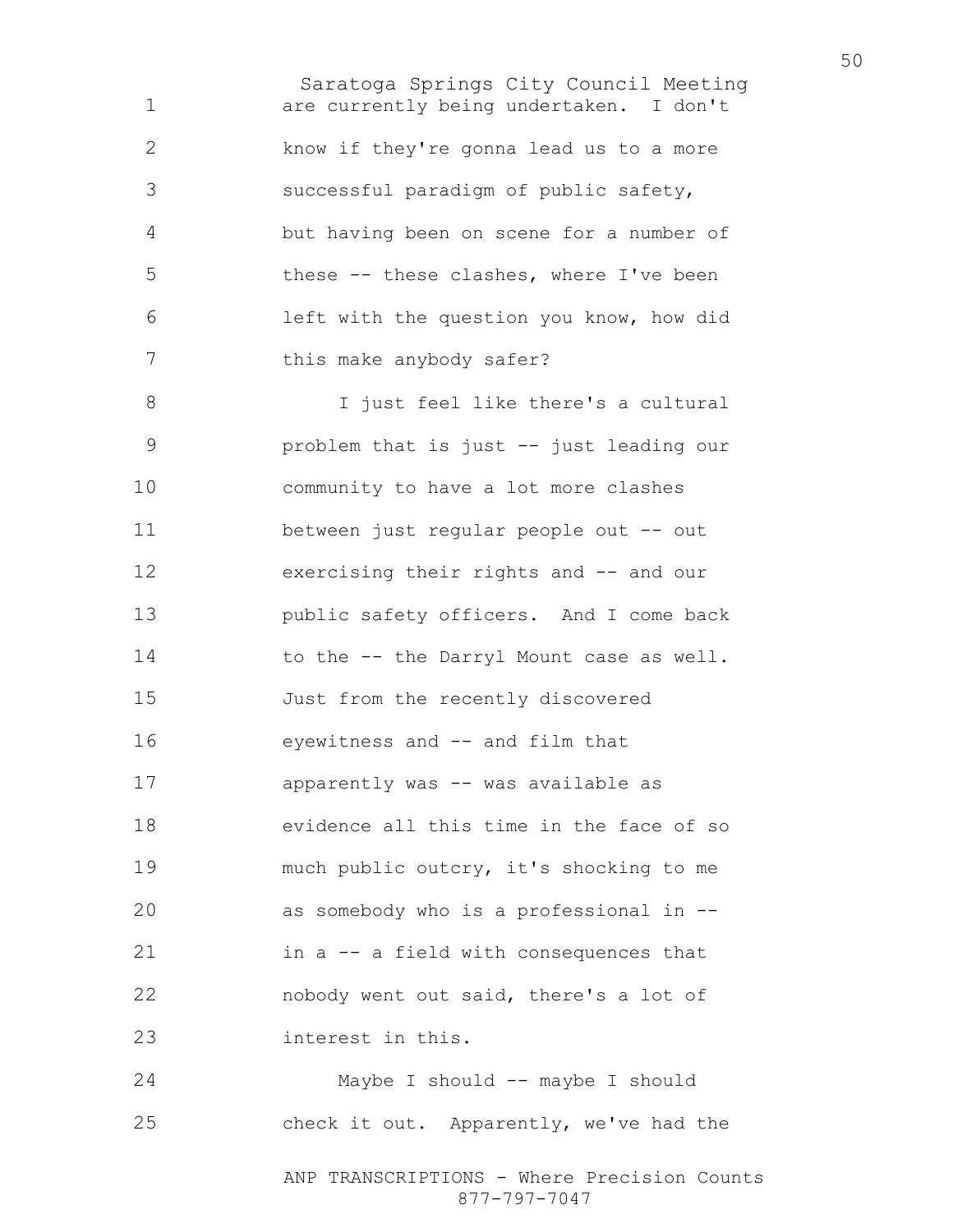Saratoga Springs City Council Meeting answer to this the whole time and just 2 nobody cared to -- to -- to know what happened and to show what happened to -- to the people who were -- were out in the streets. So I'd just like to say again, you 7 know, I don't know where we're going, but I'm happy to see that we're taking just different steps trying new things. So thank you very much. MAYOR KIM: Thank you. Anyone else wish to be heard? 13 MS. BRENNAN: Hi, Norah Brennan, Saratoga Springs. I just wanna follow up on some of what Andrew said and point out that the reality is -- is that for many people in this community, the police department lie, they cannot be trusted, and that is a serious deficit of public safety. 21 15 If black people, people of color in our community cannot feel safe, if white allies do not feel safe it means we need to shine a light on what's going on in our police department, and it may not be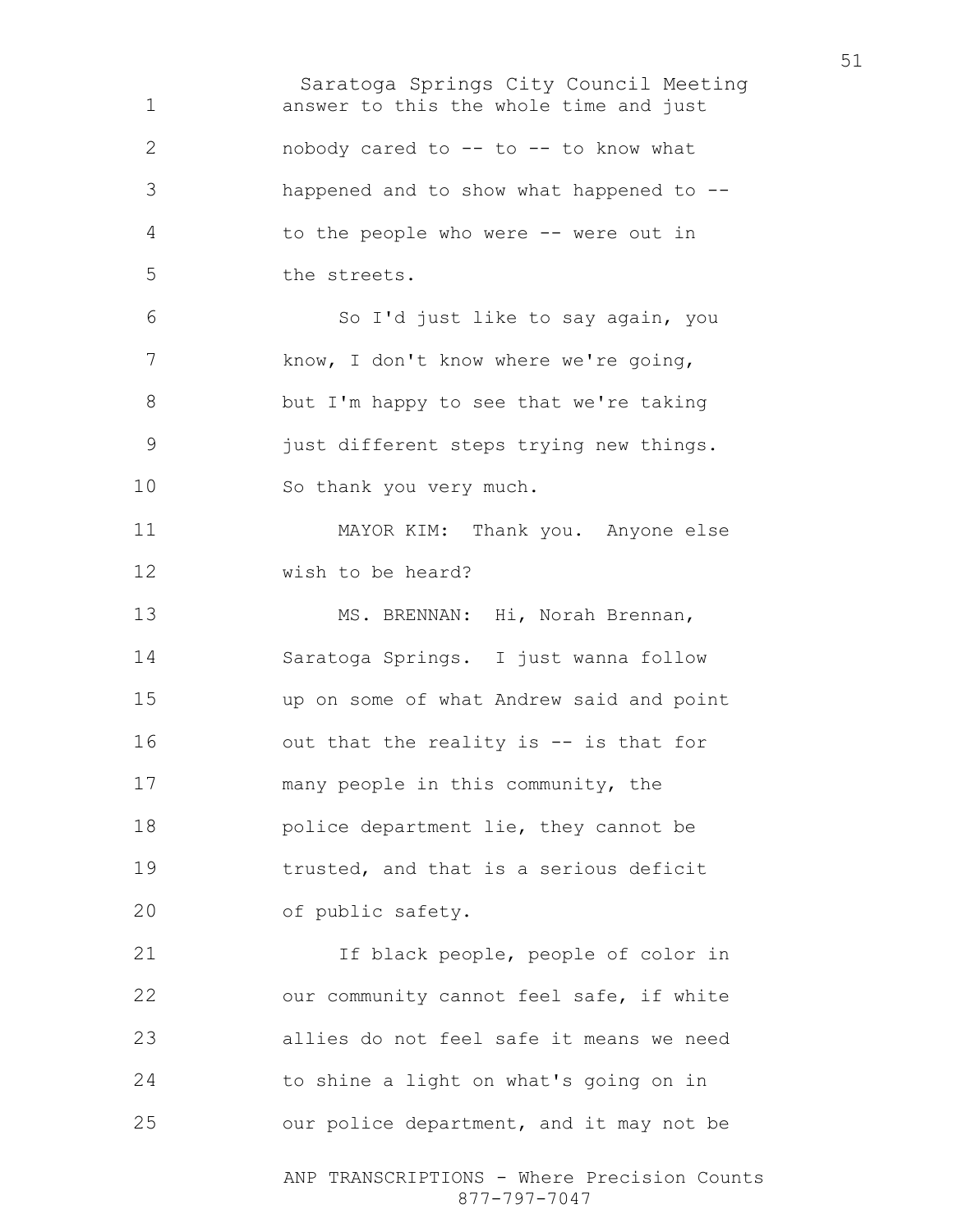Saratoga Springs City Council Meeting 1 the proper process. It -- you know, the idea that things have always been worked to just find the way they did, worked really great for the people, for whom it worked well, but for the people who have been abused by the process, abused by the silence and the protection of the 8 system, it hasn't worked. And so it is time to shine a light. 10 And I do appreciate that -- that effort. 11 I would also like to point out that we have a lot of work to do just with the

basics. You know, there was a curve 14 fluffle that I saw earlier today, adultery is very 1950s concept and needs 16 to be taken out of our policy guidelines, but we also haven't updated 18 our use of force policy, which was discussed in great detail in 2020 when the police reformed task force came into 21 place.

And it still -- still shows that de-escalation is an alternative to the judgment of the police officer. De-escalation should be the first thing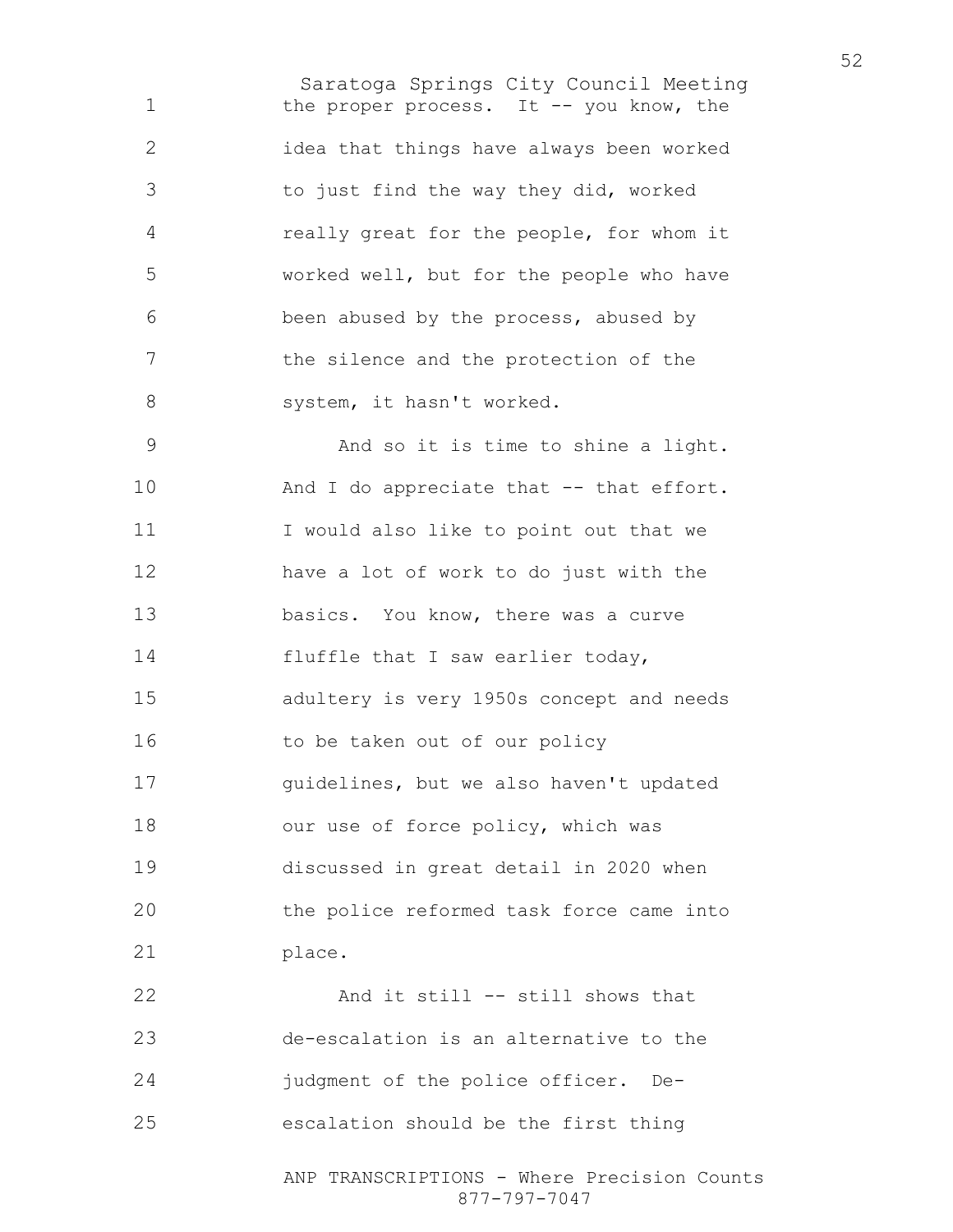Saratoga Springs City Council Meeting that people do. And that was a recommendation that came out time and again and discussed. We need to make changes to just how we see, how people should be policed in this community and what public safety of people in this community really needs to look like. 8 On --on another front, I do just wanna state that Commissioner (indiscernible) who's not here tonight I think he's in the thoughts of everybody and his family. And so I just wanted to 13 share my thoughts and well wishes. 14 MS. ZWICKER: Good evening. And thank you for inviting us here. My name is Lori Zwicker. I live at 16 Cassidy, and as my child would tell me, I live on stolen land. And I'm doing this for my child, but I'm also doing this for our community because I love our community and I've worked to be an ally to people 22 of color almost my entire life. 23 And it's hard to live in a community where people are being targeted. And so I'm just gonna say

ANP TRANSCRIPTIONS - Where Precision Counts 877-797-7047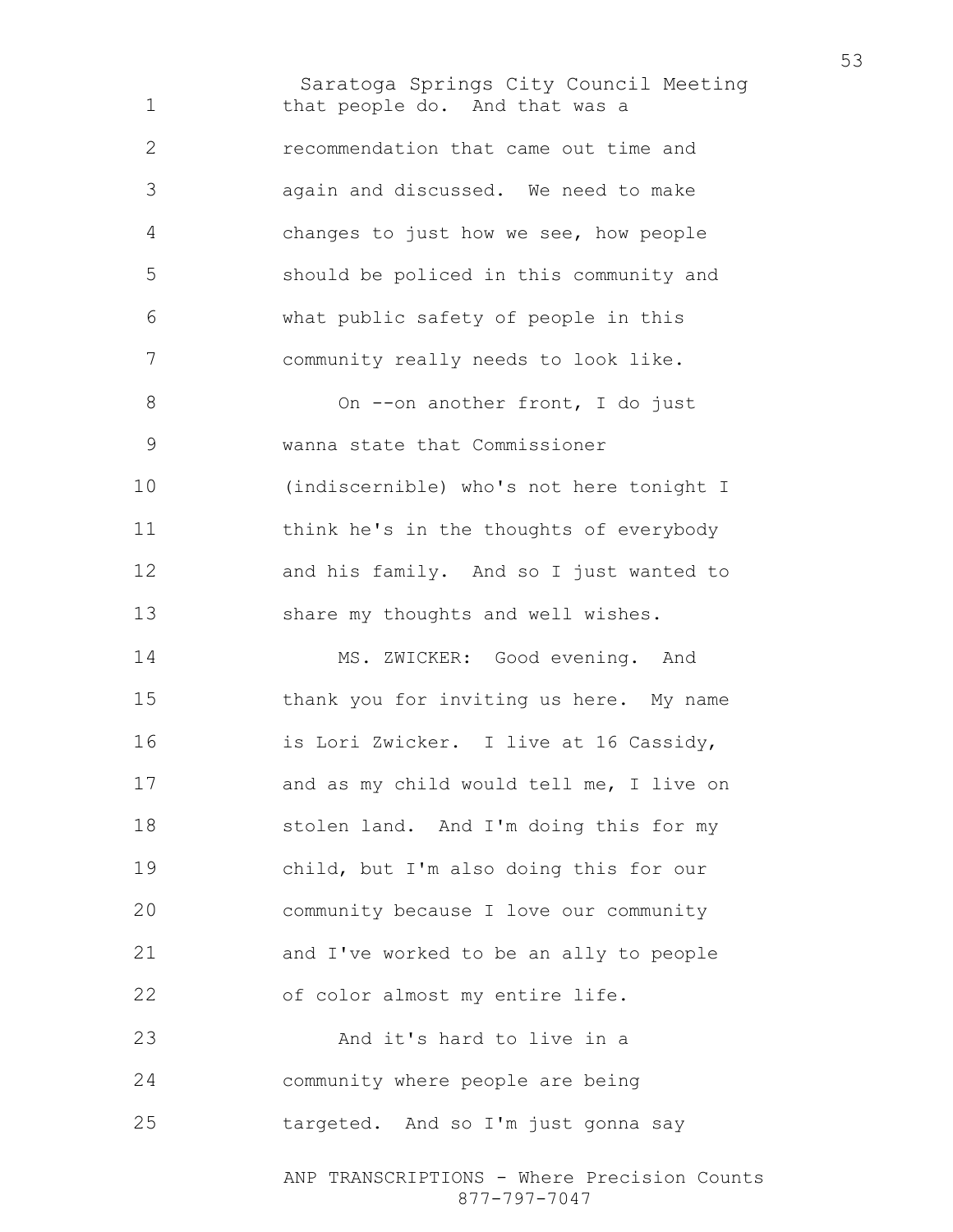Saratoga Springs City Council Meeting 1 that I'm gonna read from the BLM website, the Saratoga BLM website. I do support reallocation of funds from that assistant Commissioner. I do not support hiring more police officers. I think we have a problem with housing in this community and we 8 could spend money on that. We have mental health issues. There are so many other things we could do. My child's very involved in food justice. 12 I think, you know, we know there are people that live in this community 14 that don't have enough to eat. So why aren't we taking public land and turning it into food? There's so many things that we could do that would be loving and supportive instead of targeting black and brown bodies in our community, in a community that I love. So let's support reallocation of funds for housing, mental health services, harm reduction, community 24 outreach, and restorative justice. Thank you.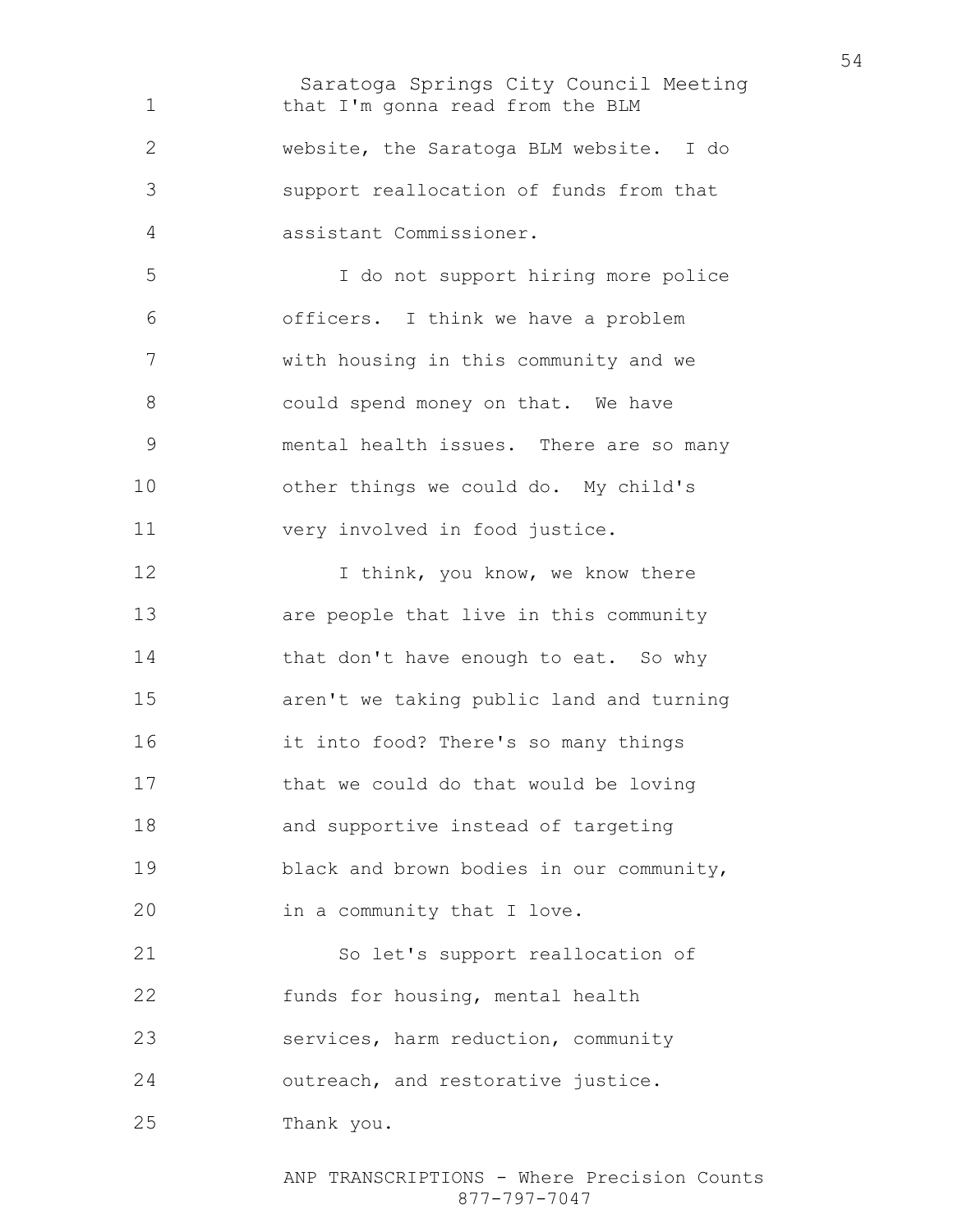Saratoga Springs City Council Meeting MAYOR KIM: Thank you. Anyone else? MS. NUT: Hi, my name is Anita Nut and I live in Albany. I was here July 14th. I've watched some of my nearest dearest who literally all happen to be black, the exception of one or two white **people**, get arrested. I'm really happy to see Miss (unintelligible) up here and Officer (unintelligible) back there because I witnessed them make terrible lies about abusing their power. And I've been seeing things about this the new public safety Commissioner looking to seriously look into this. 17 17 It is not enough to just discipline 18 people, CIS white men, who will happily, and at their own -- at their own discretion, not only abuse their power, but abuse the tools this council gives 22 to them on innocent people, peaceful people who ultimately were complying with police instruction. My back turned and all of a sudden,

ANP TRANSCRIPTIONS - Where Precision Counts 877-797-7047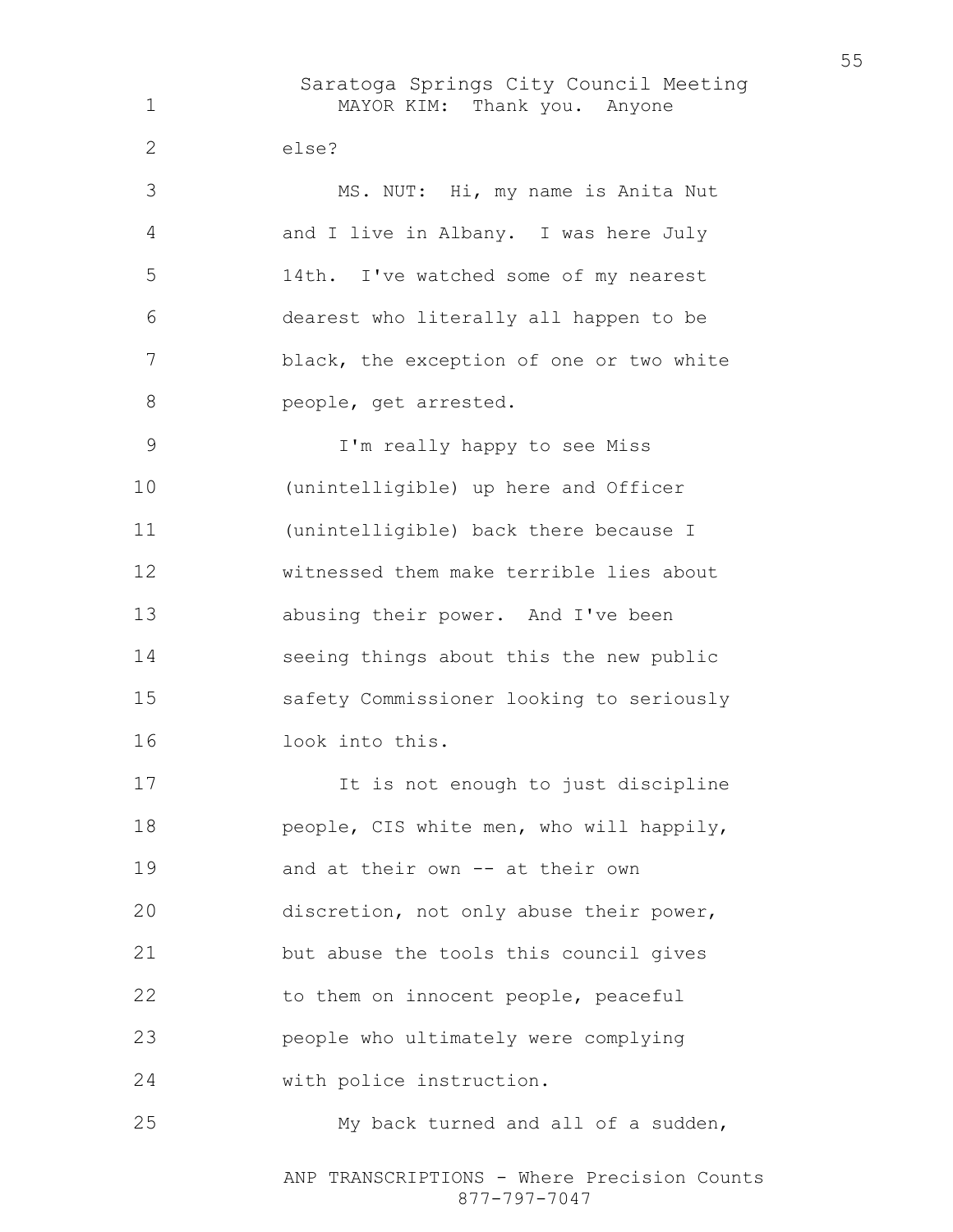Saratoga Springs City Council Meeting ANP TRANSCRIPTIONS - Where Precision Counts 1 I see people running. I turn around farther and all I see are a bunch of pigs charging at us. For what? I'm listening to Miss (unintelligible) over there, the former Public Safety Commissioner tell lies about what happened, perpetuating stories to make 8 the peace -- to make these pig seem more innocent than they actually are. They were thrilled to arrest people. They've 11 literally said that while it was happening. 13 MAYOR KIM: Wrap up. MS. NUT: So these subhuman don't need the motions, don't need suspend. Their badge, their gun should all be taken. MAYOR KIM: Thank you. Anyone else wish to speak? MR. MARSHALL: Matthew Marshall, High Rock F. One of the things about the debate about the assistant chief position is one side is being entirely disingenuous. Opponents of eliminating the position are saying that this is

877-797-7047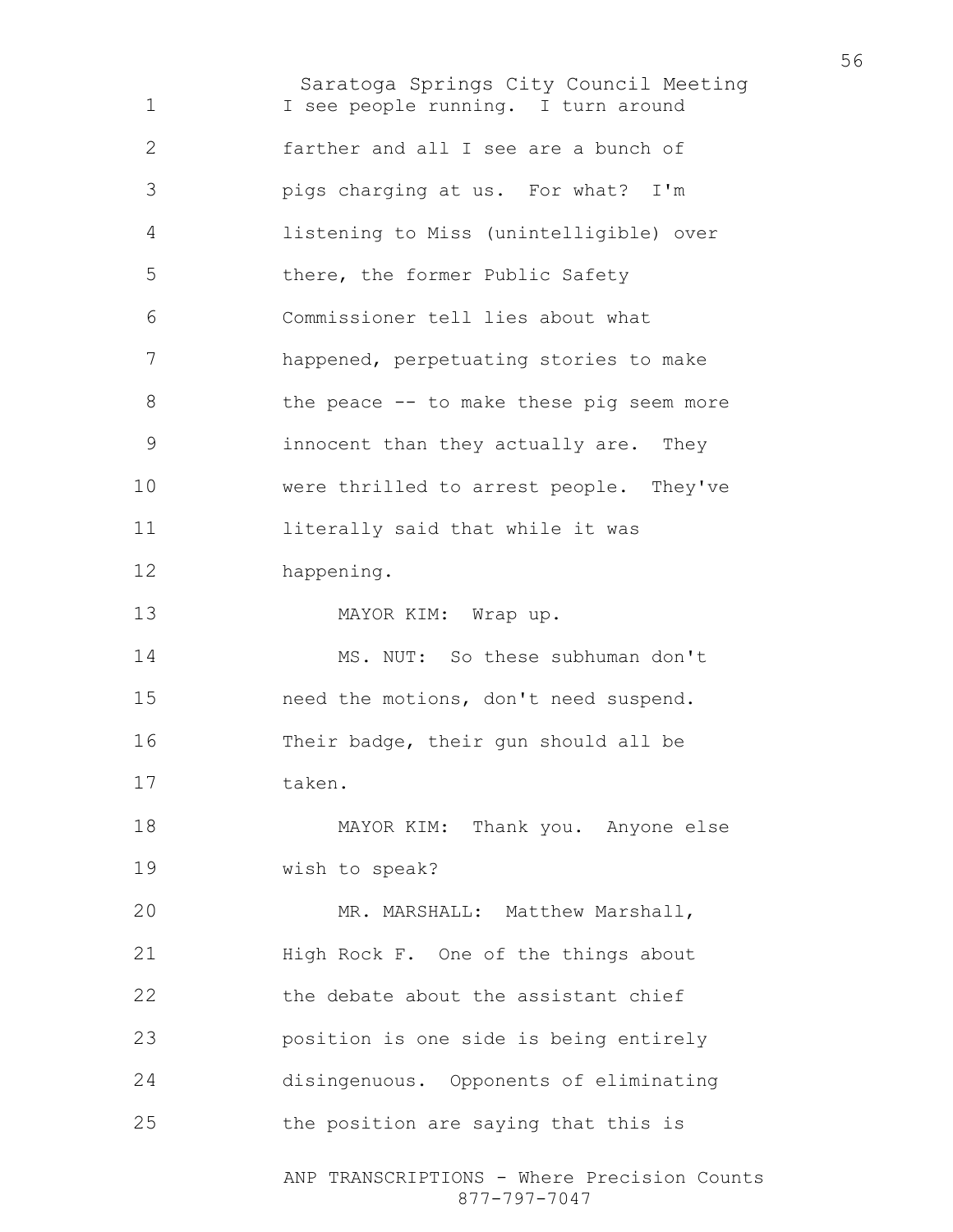Saratoga Springs City Council Meeting ANP TRANSCRIPTIONS - Where Precision Counts defunding the police as if it's some kind of scary boogeyman to be afraid of. What they don't wanna mention to you is that the money being reallocated is going to more patrol officers. Whether I agree with the at or not, you'll find out in a little bit. Conservatives always talk about how government should be run like business, and that we should look to businesses on how things should be inefficient. Businesses all the time consolidate and eliminate positions that are ineffective and redundant. In my last comment here, I talked about the problem with crime, where the police are seen as 17 the thin blue line behold, no responsibility for crime that happens nor preventing crime. The police are merely reactionary in their existence and are in a win-win. 22 Last July, the former public safety Commissioner sat and listened as the former assistant chief of police said borderline racist dog whistles over and

877-797-7047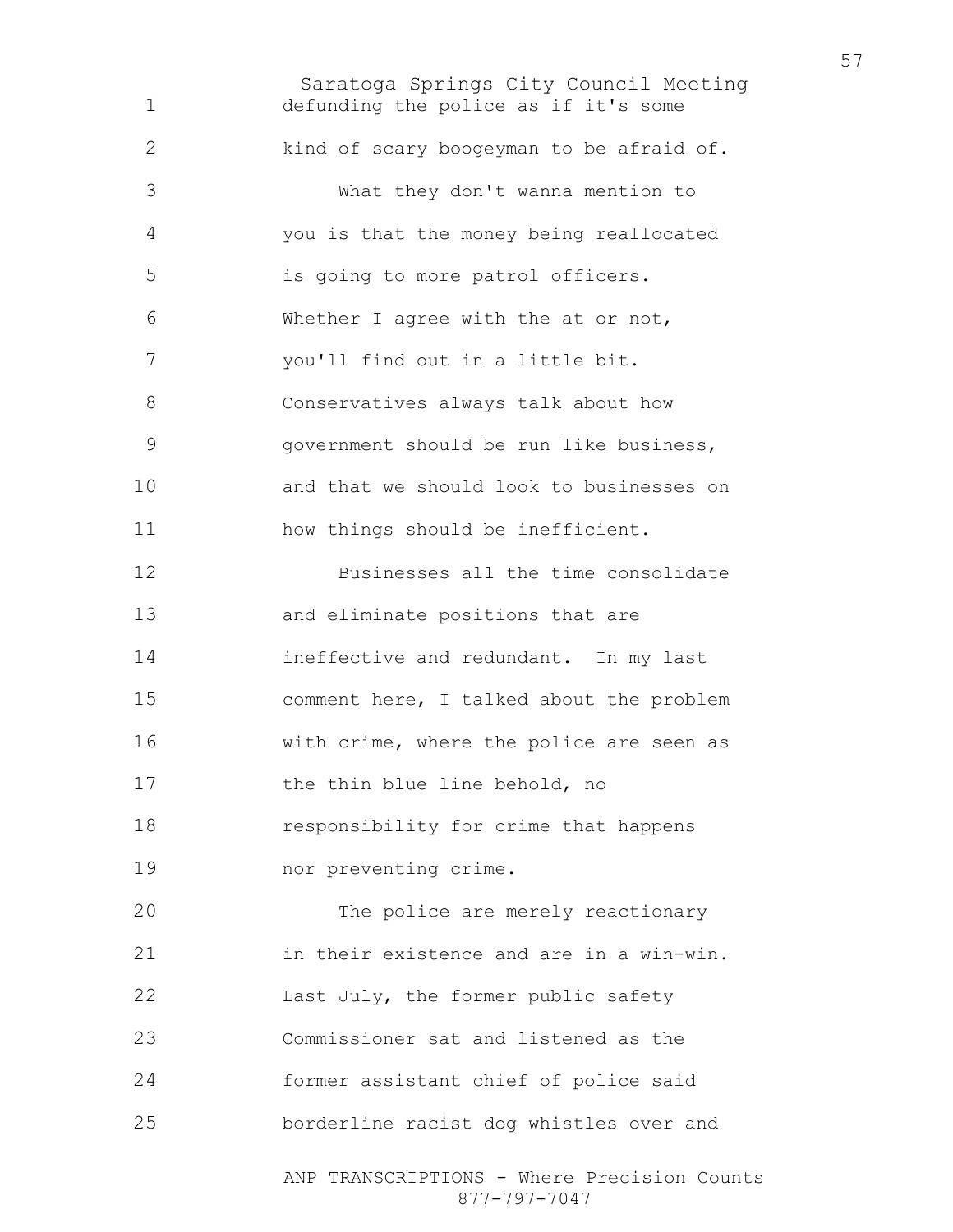Saratoga Springs City Council Meeting over again.

2 And when asked what she believe the police department needed, she said an additional 20 positions is what she would be hopeful for. When crime has not increased by any significant measure in Saratoga Springs in the last five years, over 50 percent of the city's budget goes to public safety. 10 The SSPD talks about how they're out in the community when almost half of their workforce never leaves the station, according to the current public safety Commissioner. The SSPD wants their cake and eat everybody -- ate else's cake as well. Over the past two years, we've had violation of constitutional rights. Attorney general probes, obstruction, conspiracy, and policing on 21 the basis of race. Last year, it was 22 take back the narrative. The only narrative that seems to persist is the

be a black eye on this city. Over 50

administration of the SSPD continues to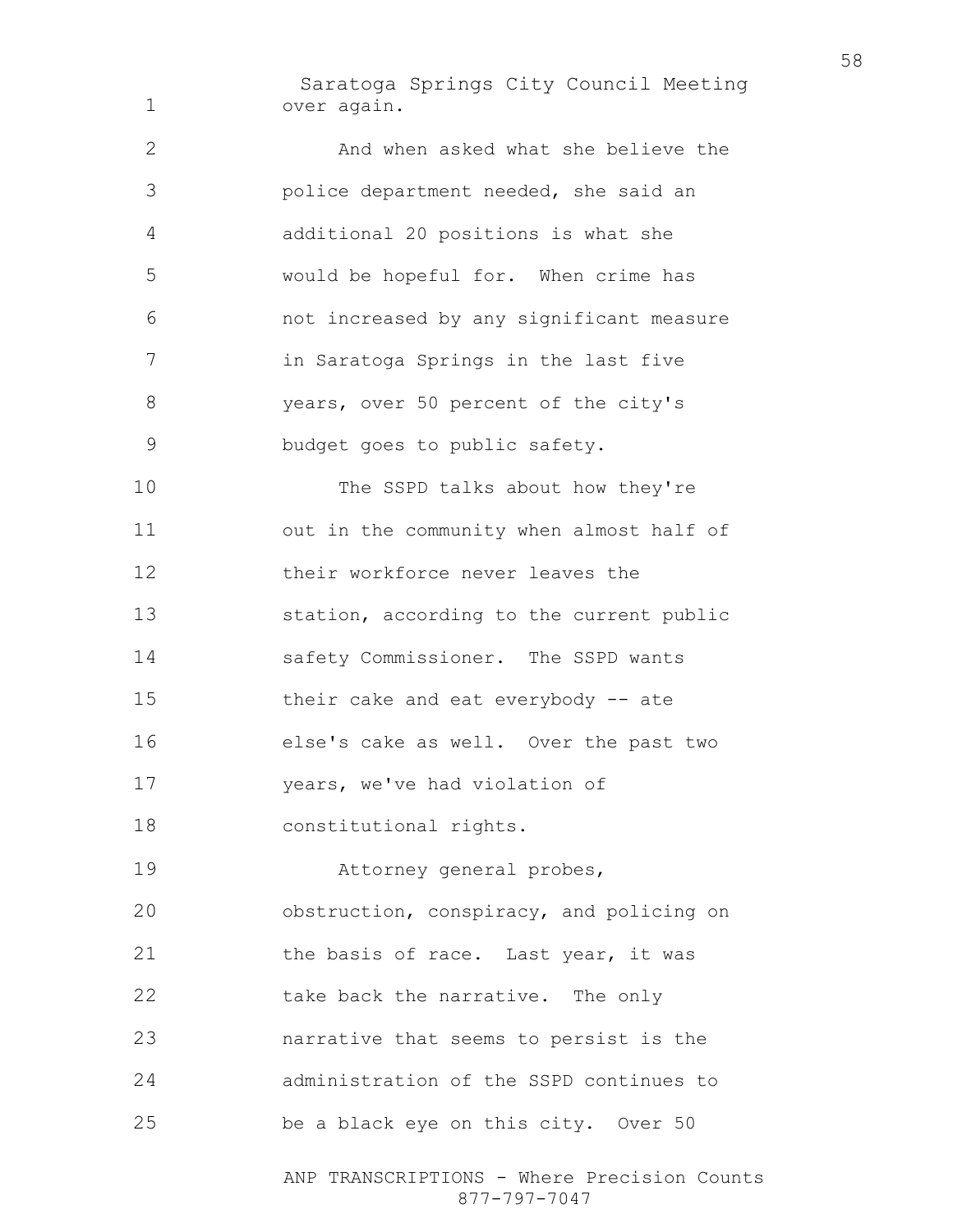Saratoga Springs City Council Meeting ANP TRANSCRIPTIONS - Where Precision Counts percent of the city's budget goes to public safety, and all I ever hear is that they need more, more money, more equipment, more technology, more cooperation, more officers, more, more and more. 7 At what point do we start wondering, maybe this department isn't effective at anything they do, and perhaps throwing more money at reacting 11 to crime, doesn't prevent it? MAYOR KIM: Thank you. Anyone else wish to speak? MS. CINGARI: Hi, Samari Cingari (phonetic). I'm a member of Saratoga BLM. I'm just gonna reiterate what's been said tonight how I -- I -- support 18 the demotion of Bob Gelsen, the same person who said we had different rights than diners and shoppers. He's also the same person that literally lied and that 22 they don't have Lex's phone. And now surprisingly that this demotion is going on, they found it. Also I just like to reiterate that I

877-797-7047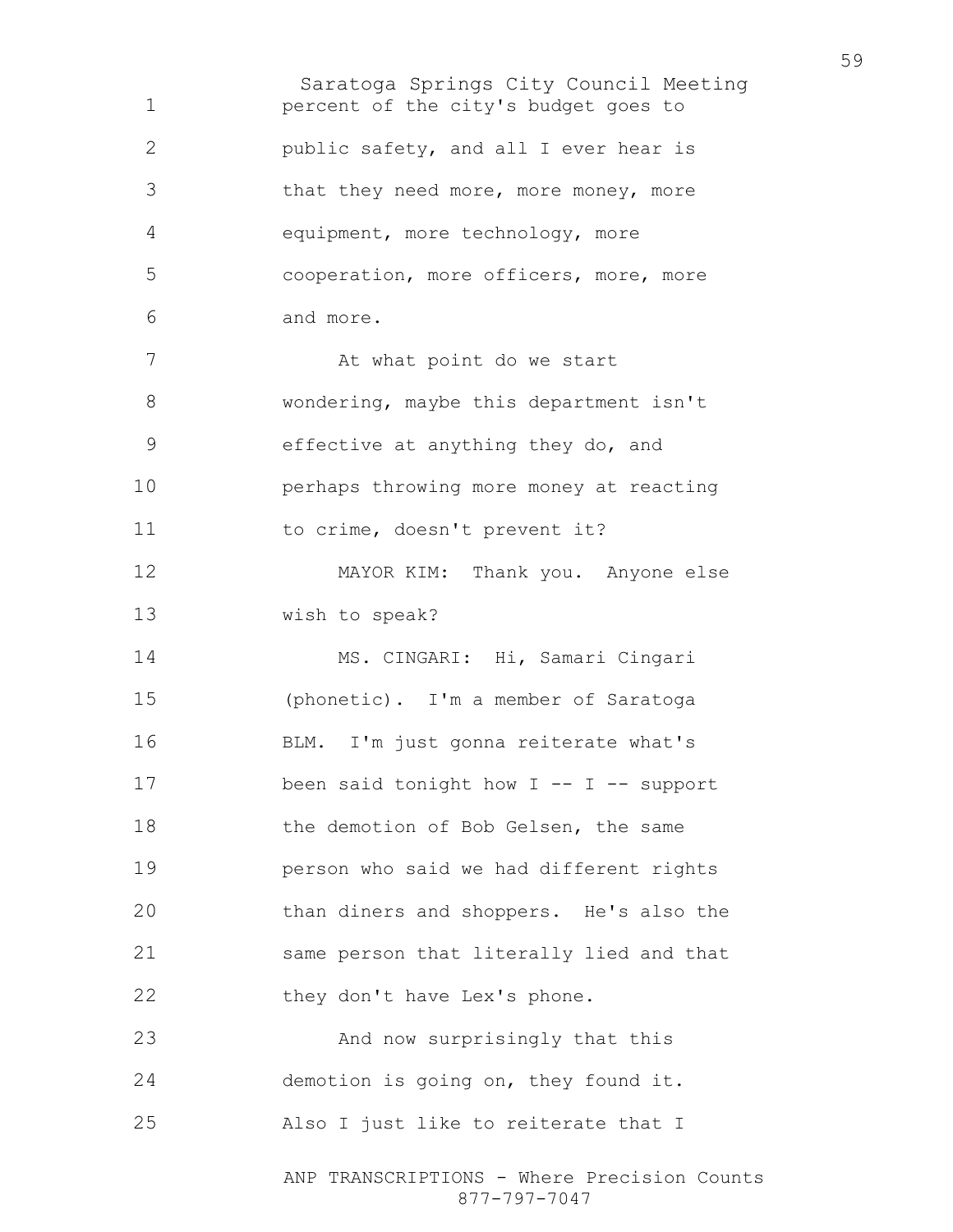Saratoga Springs City Council Meeting don't support hiring new police. I feel like -- like has been said, there needs to be serious reallocation to mental health calls to the housing and the homeless.

There's been a lot of cold blue going on as well and I also believe that we need to really focus on restorative justice. When people say something and 10 when the minority is talking, you gotta believe them. We gotta start believing people. And we really need to go to the source and not just add and more policing, because we've seen that there is no correlation with an -- decrease in crime with an added police presence.

I also just wanna say that we need 18 to push for the Civilian Review --Review Board with subpoena power. And I also wanna say mayor Kim I also wanna bring up the -- looking at the public records of the police officers, like you said in your campaign. And that's all I got. Thank you.

MAYOR KIM: Thank you.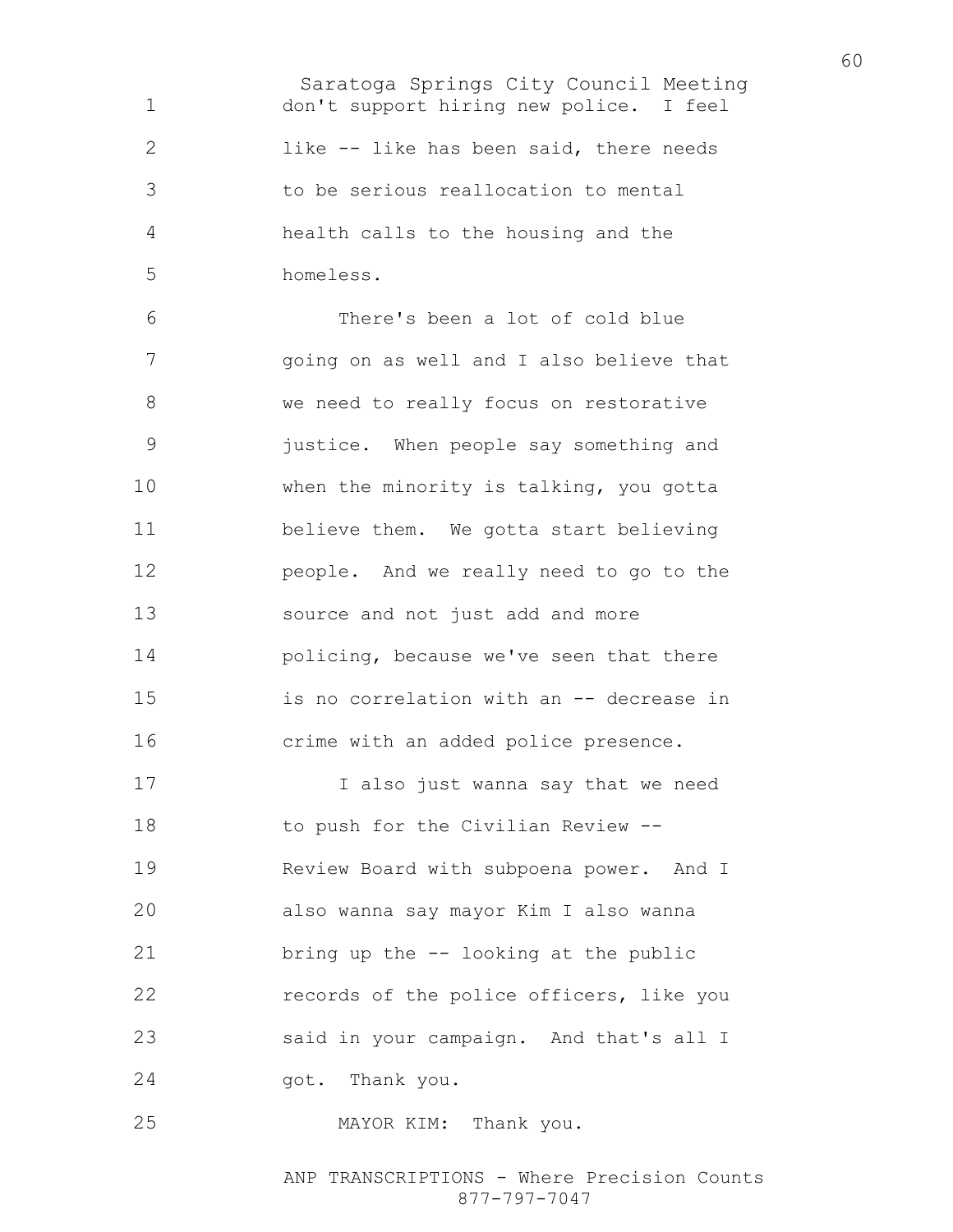Saratoga Springs City Council Meeting 1 MS. HICKENBOTTOM: Chandler Hickenbottom, Saratoga Springs. So I just wanted to respond to something that you had said earlier about not being able to really do anything for my brother with the situation that's going 7 on with Karen Hagen, the DA. There are 8 things that you can do. You can speak to the media because

I'm telling you right now, if a whole City Council is sitting here going 12 against what a DA is doing in the town, that's gonna make a lot of noise. That's gonna cause some people to be like, well maybe we should finally start dropping these charges.

That's something you can do. Use your voice much like we do all the time. And what do we get? Repercussions all the time for that, not only that, Jim Jimbo, a guy, you were quick to use your voice when you wanted to talk about gangster rap and Gaffney's and all those other things, right? But you are not quick to use your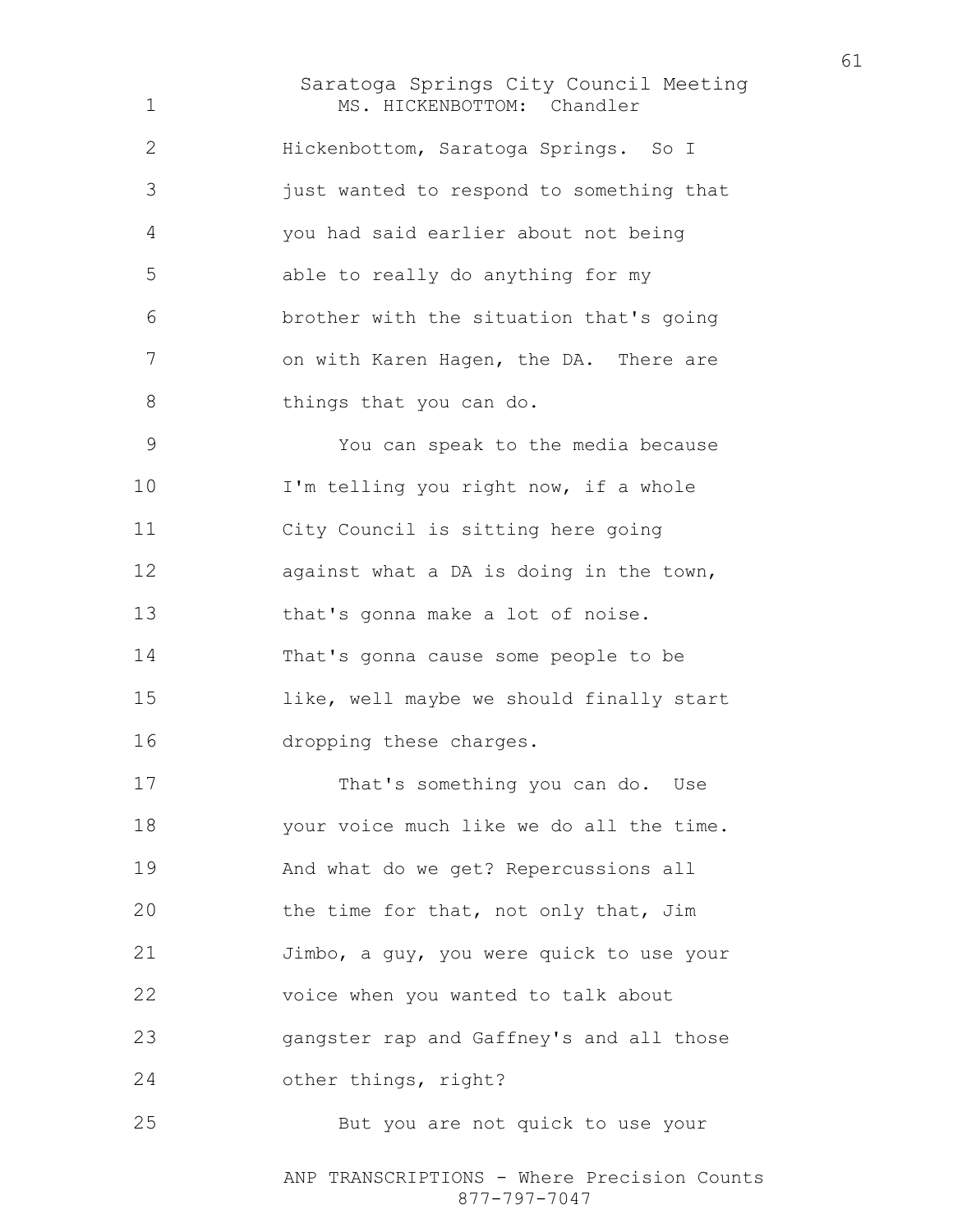Saratoga Springs City Council Meeting voice when there's a black man that has been using his voice for months for change and he's getting ready to face jail time in your own town. Use your privilege because a lot of you, even you, Mayor Kim, have privilege. Use it. Use it for good. If you don't like something that's happening in this town, speak to the media cause I'm very -- everybody else was so quick to do something. The last people were so quick to speak in the media about us, all these bad things. 14 But you, you are disagreeing with everything that's happening right now. You could be speaking good into the

media about us, but you choose not to.

18 That's complacency. That does nothing for us or to change Saratoga, or for like these people that are out here that have not even come up to speak because they're so scared moving Saratoga forward. That's how you move Saratoga forward. You speak up when you see injustice.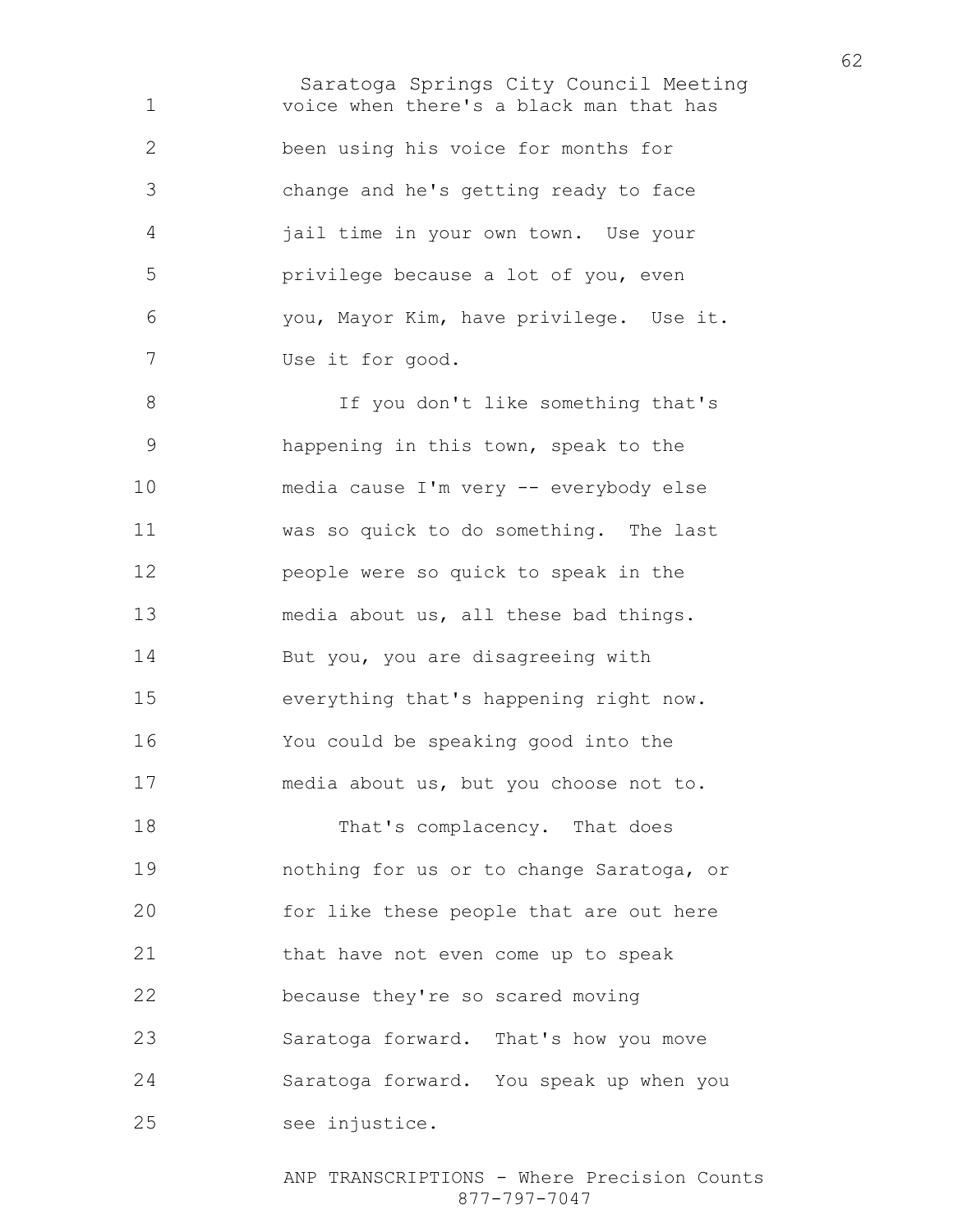Saratoga Springs City Council Meeting 1 Like they love to say all the time, see something, say something. Well, why don't you start doing the same? MAYOR KIM: Can you -- MS. HICKENBOTTOM: Oh, I'm not. MAYOR KIM: Thank you. Thank you. Anyone else wish to be heard? 8 MS. BROWN: Off the floor. Alexis Brown. I'm from Saratoga. I'm also a leader of Saratoga Black Lives Matter, who has witnessed firsthand SSPD's overreach racism and brutality. I have seen the failures of the city's government present and former and the police department. While I stand in support of the dissolution of the assistant chief of police position, I do not believe that we need additional officers in the police department. I understand that everyone and myself included is concerned about the highly public incidents that have taken place, but there are a few reasons why I'm not sure that this is the solution. On July 2, 2021, the Saratoga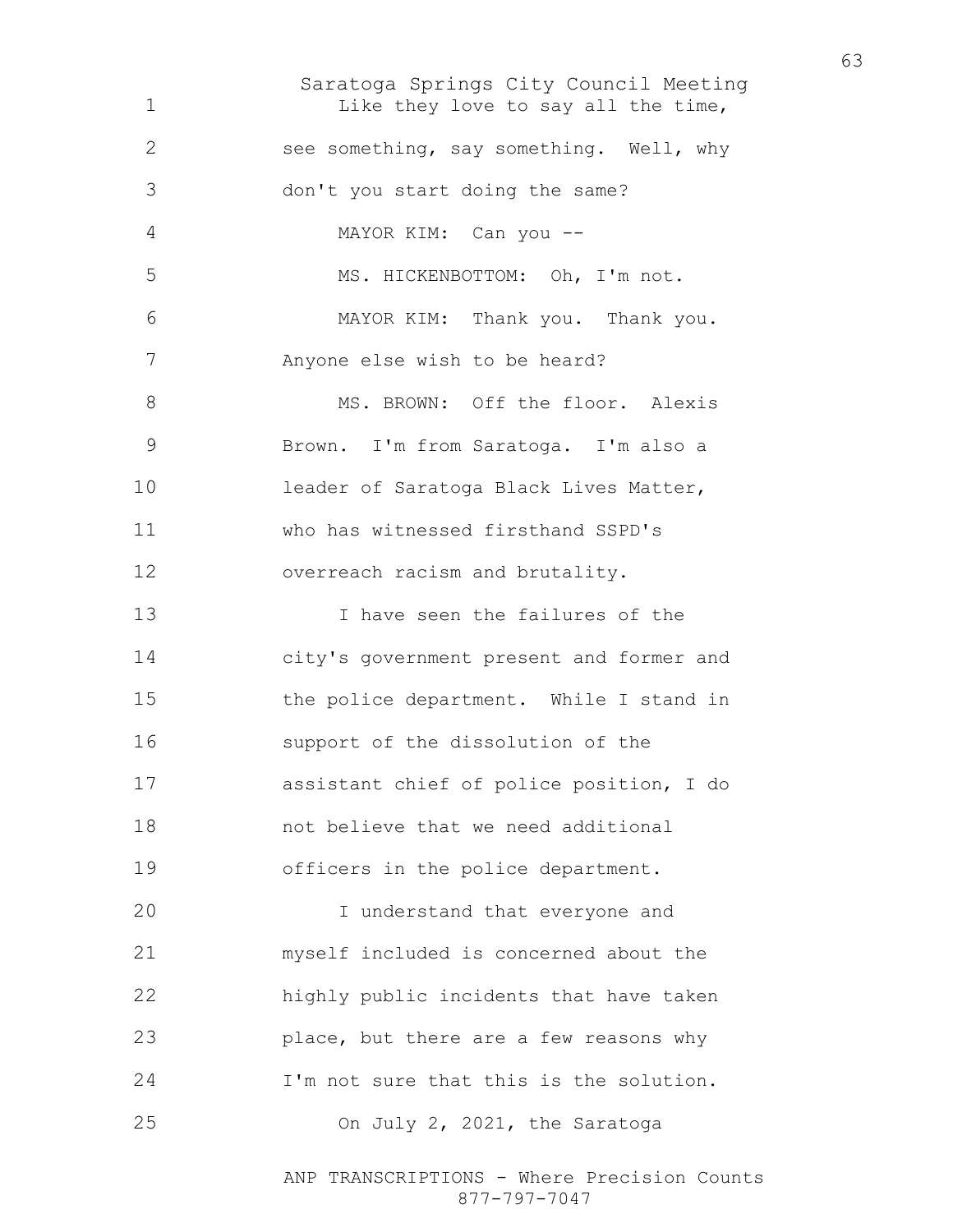Saratoga Springs City Council Meeting Springs police chief released a statement announcing a partnership between the Saratoga Springs Police Department, the Saratoga County Sheriff's Office and the New York State police in response to an incident where shots were fired on Caroline Street. 8 However, even with all agencies being present and patrolling the streets, a month after this announcement, a man was assaulted and killed 0.2 miles from this building. I'm deeply concerned by the Saratoga Spring Police Department's use of social media to post arrests that many have viewed as political motivated, who decides what arrests are and are not posted. You know, there was a former official whose son was arrested that wasn't posted anywhere. You know, our videos are blasted all over their Facebook. Still, currently. You know, if there's a person arrested from Troy,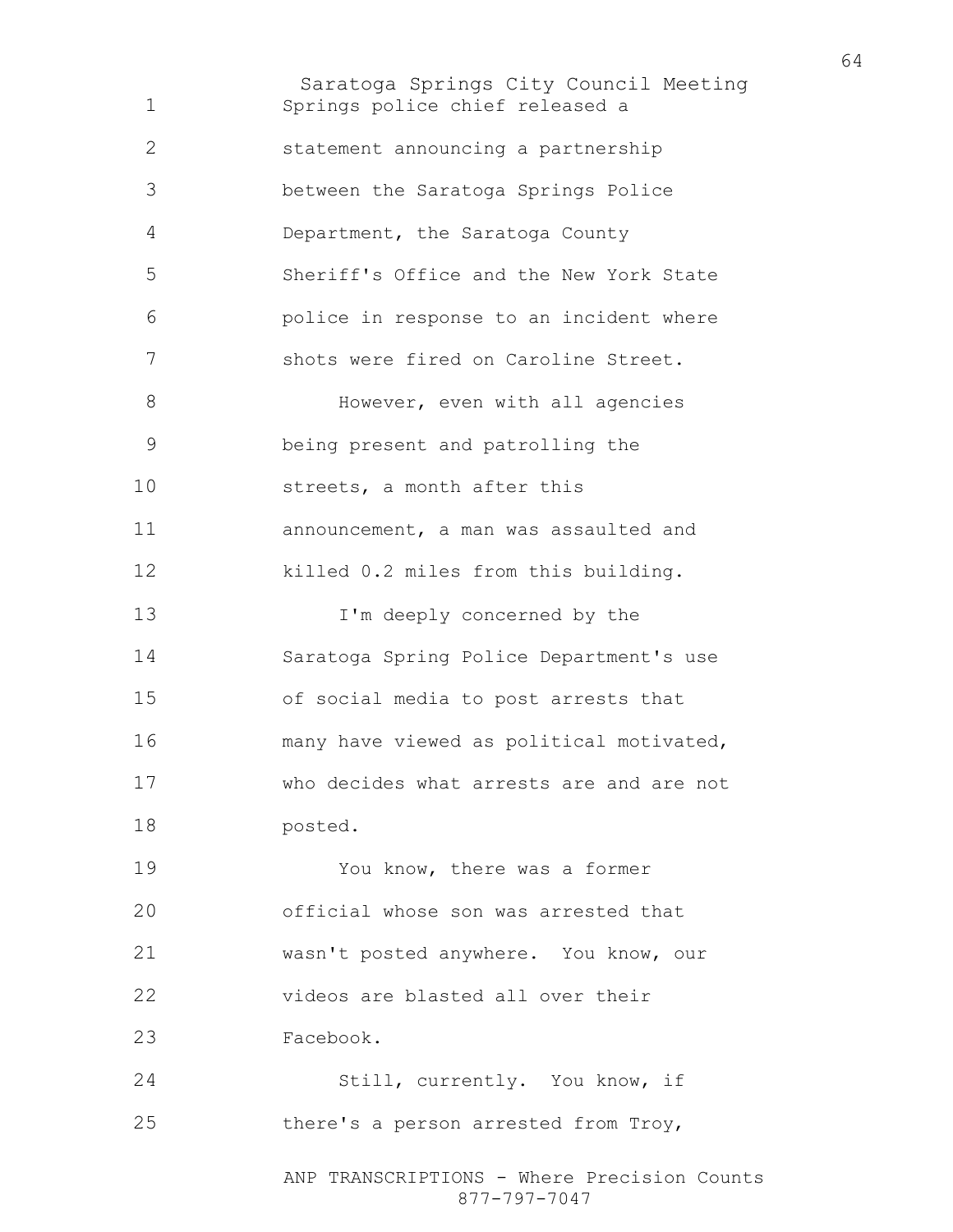Saratoga Springs City Council Meeting ANP TRANSCRIPTIONS - Where Precision Counts Schenectady, Albany, it's politically advantageous for them to post these arrests to feed this narrative of, it's their issue, it's not us. So yeah they're grasping for straws in an attempt to justify their mischaracterization of Saratoga BLM and are worsening the racial resentment in the capital region by driving a moral panic on Facebook. 11 It is not the people from Albany, Troy, and Schenectady to blame. If it's 13 not them, then it's rap music. If it's neither of those things, then it's the movement for black lives and the defund, 16 the police movement. I know of four individuals local to 18 this area, Saratoga, that have caused severe bodily harm to individuals in the last year that do not fit this false narrative. MAYOR KIM: Can you wrap up? MS. BROWN: When are we as a whole going to come to the realization that there's a culture of violence and harm

877-797-7047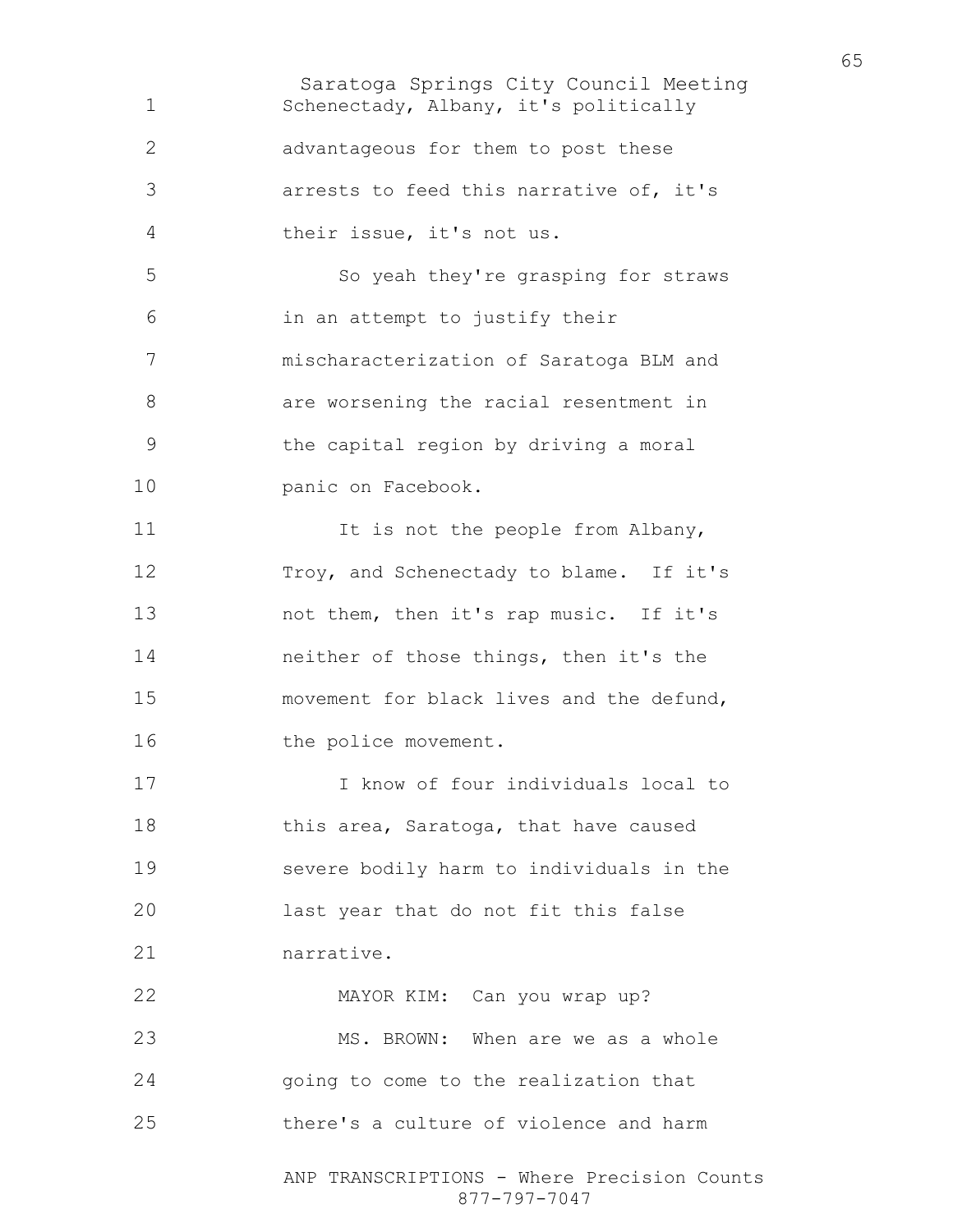Saratoga Springs City Council Meeting that people continue to normalize and enable that is culminated to this moment? We're so quick to say, you know, this person has a ghost gun. We're gonna send them to jail. Well, more violence happens in jail. More harm is caused in jail. We're not doing anything to stop violence. So unless we address the social economic and political causes 12 that got us to this moment, we are going to continue to face the same issues. MAYOR KIM: Thank you. Anyone else wish to be heard? MR. FIGUEREO: Alexis Figuereo, Saratoga Springs. You know when it comes down to Bob Jason you know, at the end of the day, you should be fired anyway way before now. 21 At the end of the day, we have sat here, like they said, it's in the times union in the media, he lied and said that they did not have my phone without a warrant.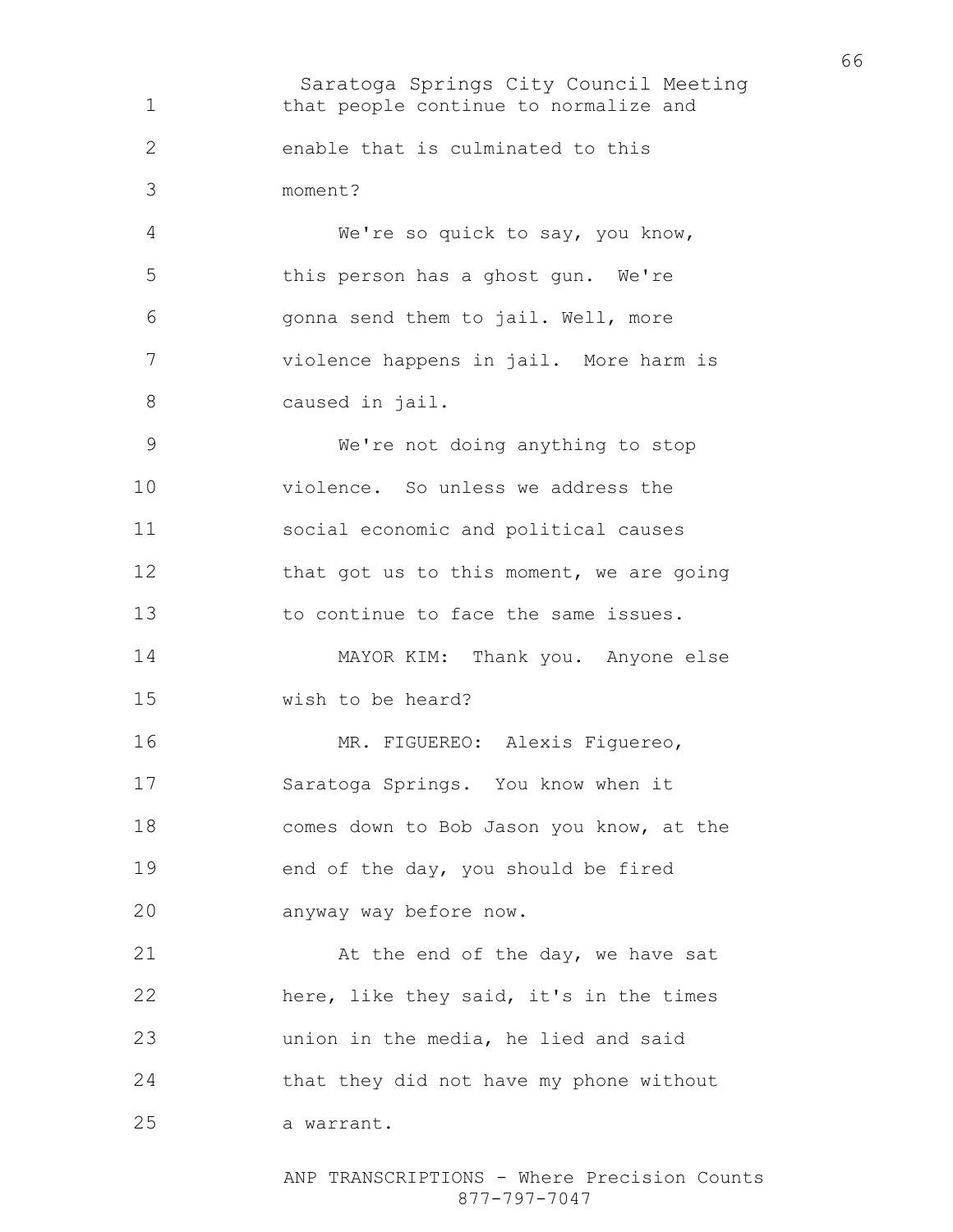Saratoga Springs City Council Meeting They stole my phone without a warrant for over seven months. That's gonna be a part of a lawsuit. They can't do that. We know that. That's a fact. The moment that Jim said that, that he was getting rid of this position, 8 that same night, my lawyer received a call saying that I could pick up my **phone** at any time. 11 They all of a sudden found my phone. So once again, he also has lied plenty of times. He also was a part of 14 a lot of the teams, including the take back the narrative team. 16 He was a part of all these things. Once again, it's not a question when we 18 say, is it racist or is this really caused by racism? Is this just like icy? No, it's clear as day what it is. They're under investigation still to this day by the attorney general of New York State for violating civil rights, violation of civil rights of black people.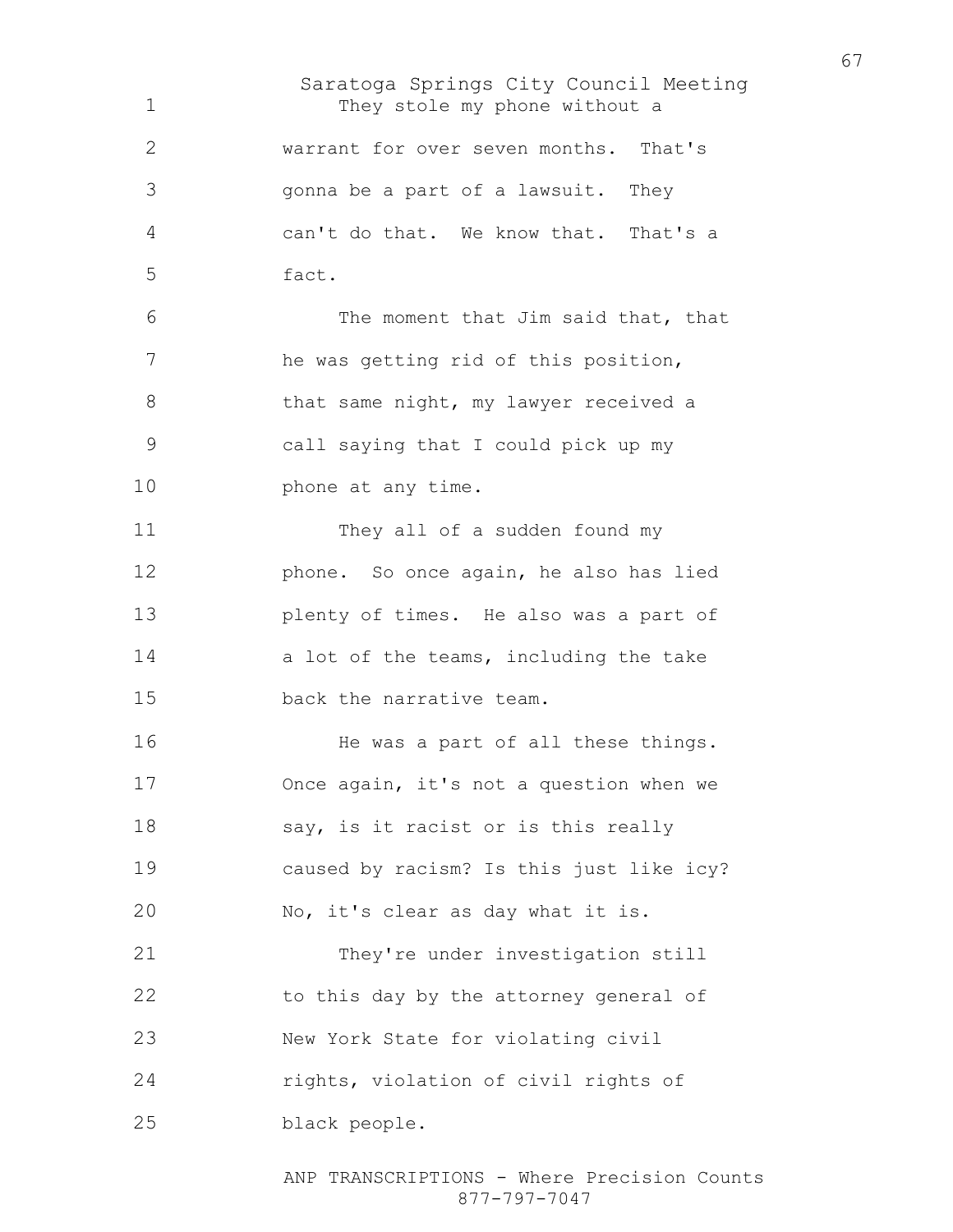Saratoga Springs City Council Meeting 1 So it's clear as day that they have 2 a race problem. So let's not -- let's -3 - let's not beat around the bush anymore. Saratoga Springs Police Department is a racist organization, plain and simple. 7 And we cannot reallocate funds into 8 these same police officers until you fix what's going on at home. You can't add more officers into this. You can't add more into the same culture until you change this culture. 13 And the culture needs to be changed. And Jim has the power to do it right now and it needs to be done. We support what he's doing right now. The people wanted to support the funny back -- the blue one to support when he came out here and said that he didn't believe that anything happened to Darryl. All of a sudden, Chris Matthewson all of a sudden appeared outta the thin air. He's been in Saratoga Springs hiding in his hole this whole time. Same as Robert Dalton.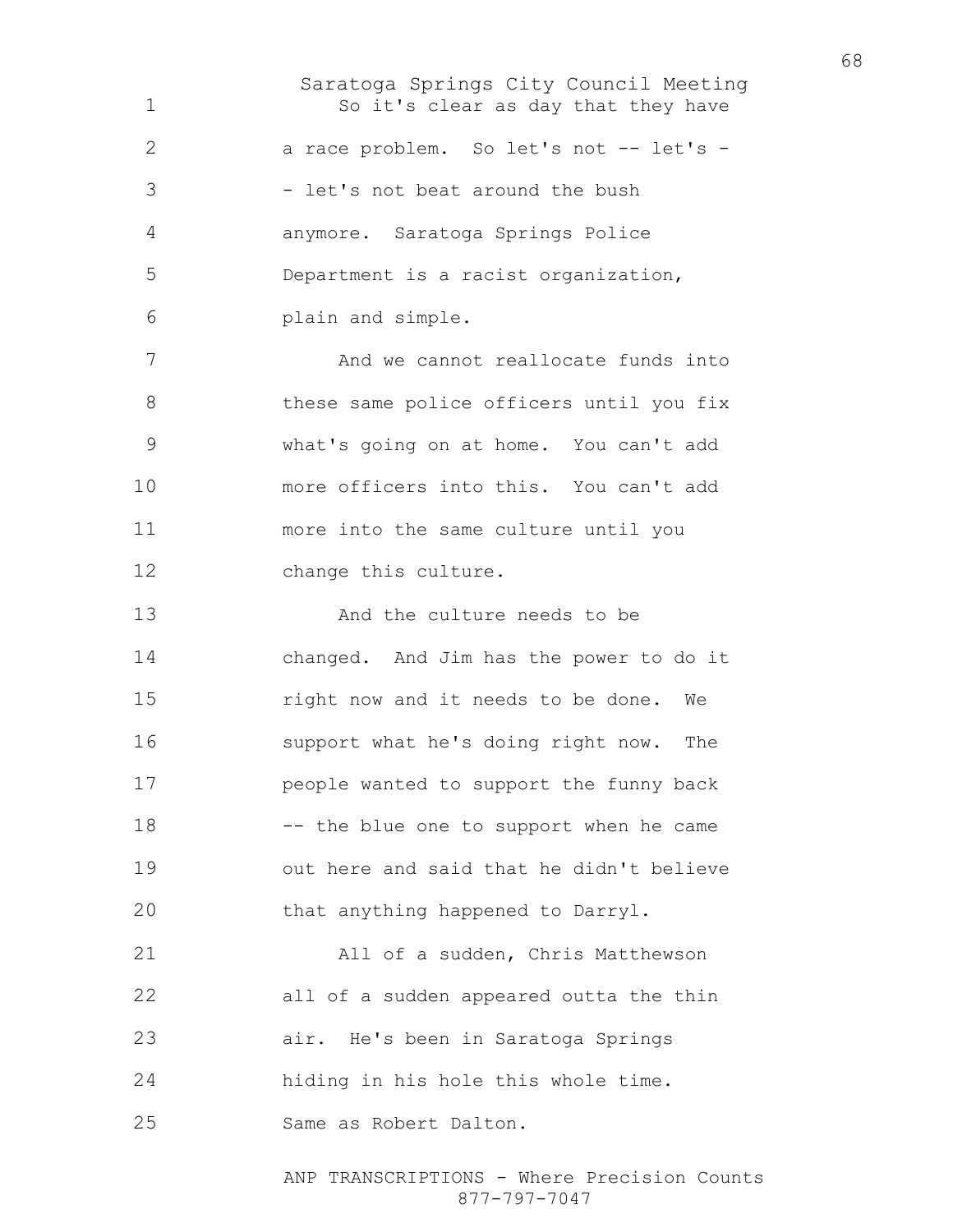Saratoga Springs City Council Meeting But now people wanna come out. Now people wanna speak, but really, they don't wanna speak. They just wanna come here and play on the internet. That's what they wanna do. They're here for I guess, a new election that they're running for. 8 FEMALE SPEAKER 1: (Indiscernible). 9 MR. FIGUEREO: We're not -- we're 10 not worried about that. Like I said, at 11 the end of the day, until there is actual change and sustainable change, 13 and we see the real changes in the city, 14 there will be protests. There will be civil disobedience. There will be direct actions and in -- 17 and that's a fact. It's not a threat, 18 but in fact, when it comes down to my case and it comes down to me being prosecuted for unlawful things, we had people getting assaulted in Saratoga Springs and the police don't wanna press charges, but they wanna press charges cause I speak too much. It needs to stop.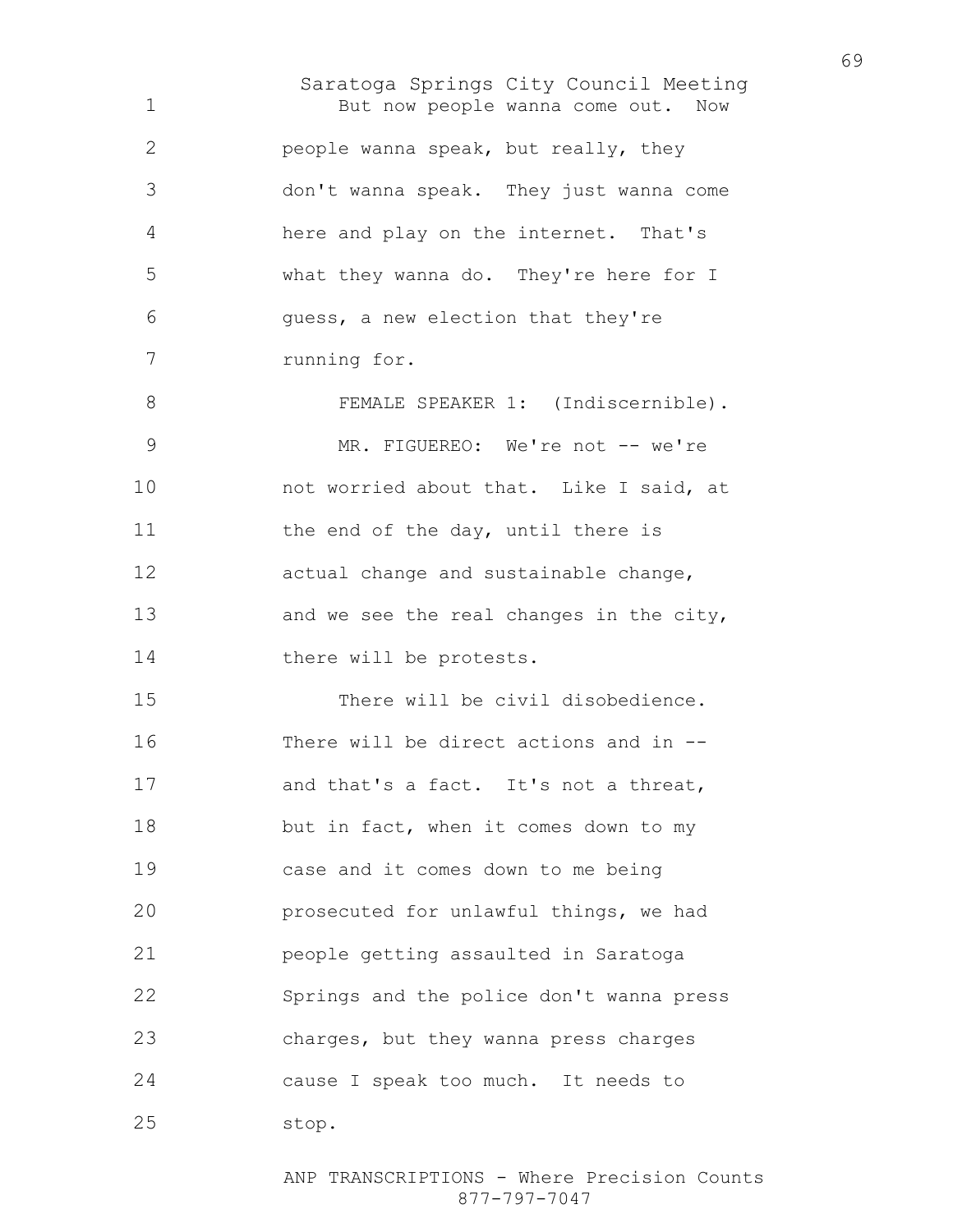Saratoga Springs City Council Meeting MS. HAMMOND: Holiday Hammond in Saratoga Springs. I don't have anything of value to add. I am so impressed with the statements made. Thank you all. I'm only here as a white woman who supports Black Lives Matter and believes 7 that we can do better, and we need to do better. And I wanna publicly and visibly 10 show my support, cause that's about all 11 I can do. Like I said, they -- they **listen to them.** They are so passionate. 13 They -- they are exhausted. 14 It is dangerous for them to come here and be so public and they keep showing up. So please listen to them, meet with them and us. These dialogues 18 are so important. So please follow 19 through with that. Am I echo restorative justice and definitely not adding anymore police to a culture that's already racist and very dangerous. MAYOR KIM: Thank you. Is there anyone else who wishes to speak?

> ANP TRANSCRIPTIONS - Where Precision Counts 877-797-7047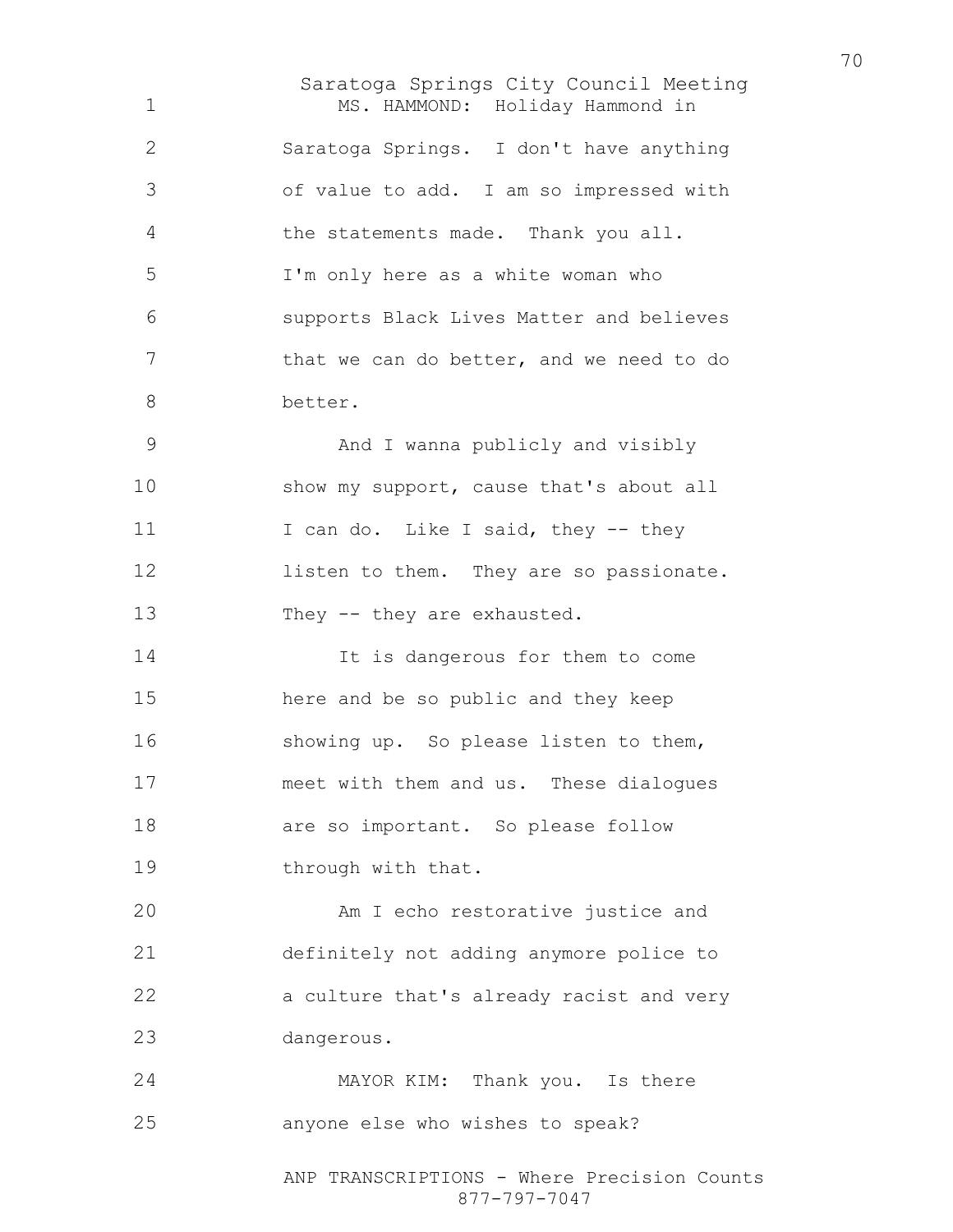Saratoga Springs City Council Meeting MS. DALTON: Hi, Robin Dalton, 78 Caroline Street. I just wanna know when you profess to support kindness, respect how we're supposed to speaking our truth, you know, to this council, how you can sit here and allow your law enforcement officers to be called subhumans. How are you allowing that? 10 Practice what you preach. FEMALE SPEAKER 2: That's not what I said -- MAYOR KIM: Just continue with your 14 statement. Can you just continue? MS. DALTON: I think that the actions taken to defame the assistant chief of police line were reckless. There was no transparency. There was no opportunity for the public to weigh in. And I would just urge this council to pause on the budget transfer so that the public is allowed to give some input and let you know how they feel about it because that's how you should be operating.

> ANP TRANSCRIPTIONS - Where Precision Counts 877-797-7047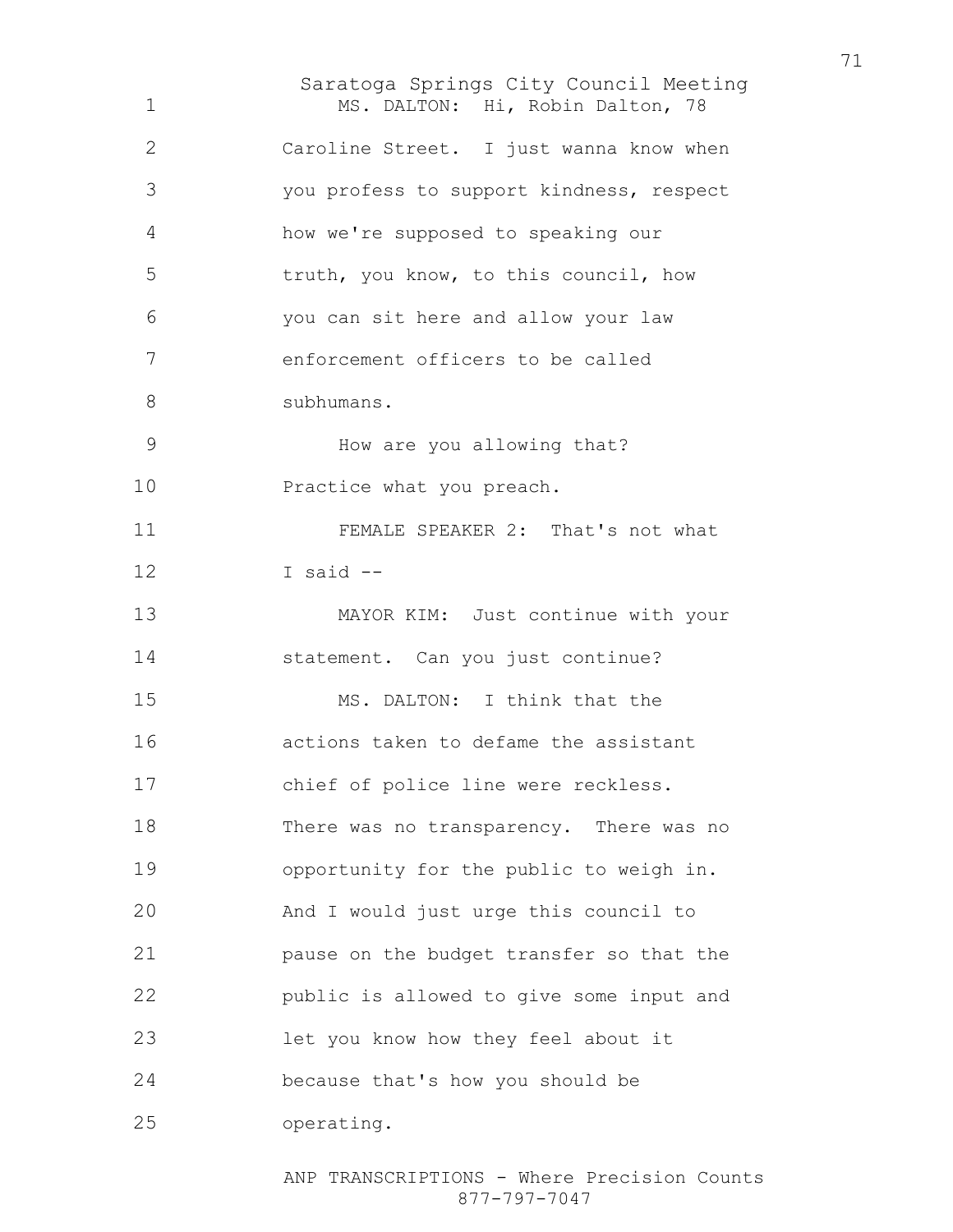Saratoga Springs City Council Meeting You're not here to serve yourself. You're here to serve the citizens and people of Saratoga. So I'd like to see that happen. Thank you. MAYOR KIM: Does anyone else wish to be heard? Anyone else wish to be 7 heard? Seeing no other, we -- we are way past our time, 7:40. I'm gonna close the public hearing. I appreciate all the comments and the input, and we'll go 11 to our first agenda item. COMMISSIONER MONTAGNINO: Mr. Kim. MAYOR KIM: Oh, I'm sorry, Commissioner. COMMISSIONER MONTAGNINO: Would it be out of order for me to say a few words in response to some of the public comment? 19 MAYOR KIM: No, I think that's fine. FEMALE SPEAKER 3: (Indiscernible) MAYOR KIM: I -- I just asked, let -- let the Commissioner speak. Thanks. Thank you. COMMISSIONER MONTAGNINO: Some of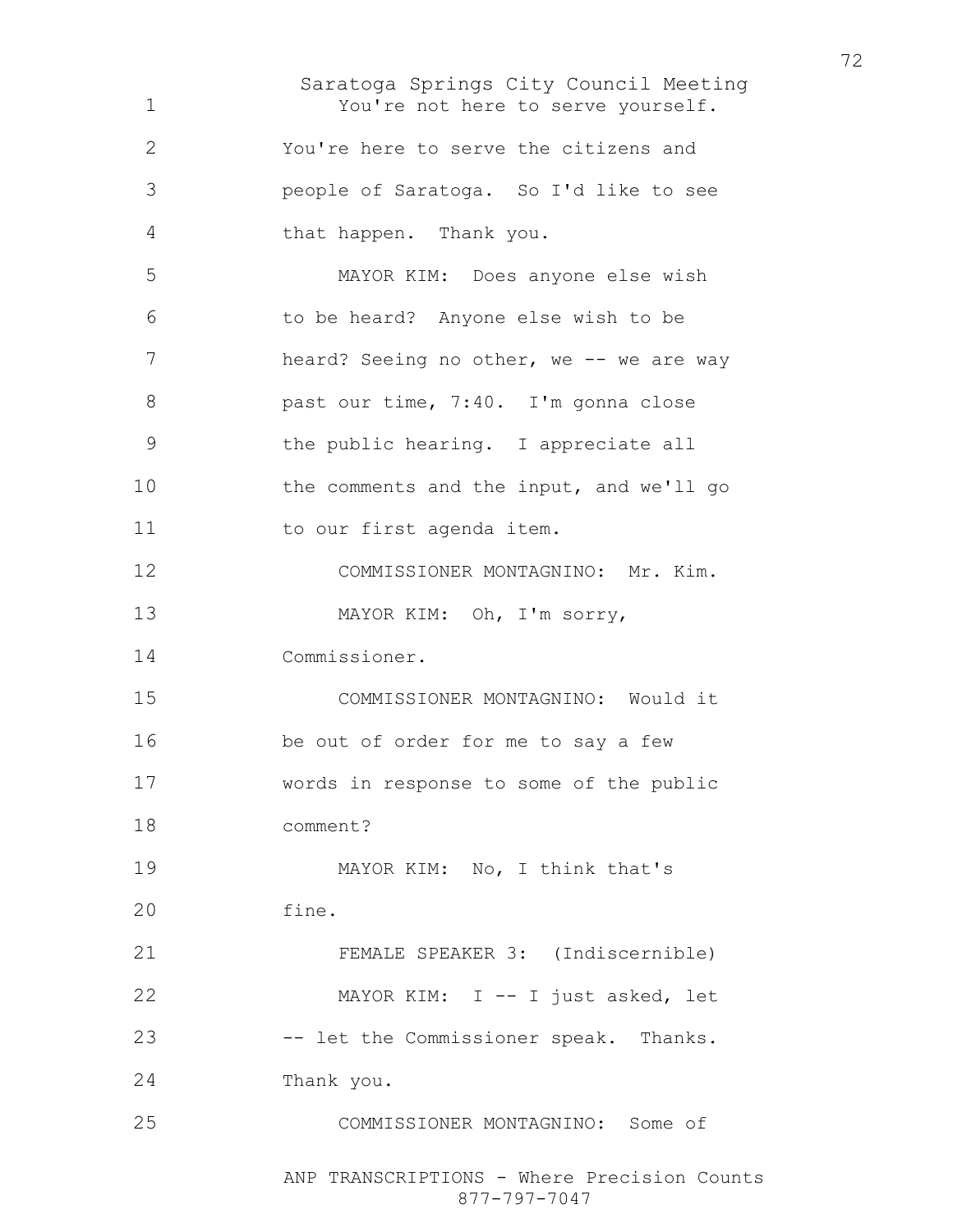Saratoga Springs City Council Meeting the comments that people made tonight make reference to things that I don't think everybody here is a aware of. So I just wanted to give a little bit of background. 6 A few weeks ago, I was asked by Tara Gaston, who's right here, county supervisor, to speak with the family of a young man who had been the victim of a gang assault. I sat first with the mother, the father, and the older sister of the victim in Tara Gaston's office. And what said to me was that their 14 son was at a party, their son -- they happened to be African American, and 16 they were at a party. He was at a party, and he was -- 18 MAYOR KIM: I just asked, let's --let Commissioner Montagnino make his statement. (Indiscernible) Can we -- can we -- I'm just gonna ask that we -- we've allowed everyone to speak. Let's -- let Commissioner Montagnino speak. Thank you. (Indiscernible). COMMISSIONER MONTAGNINO: They told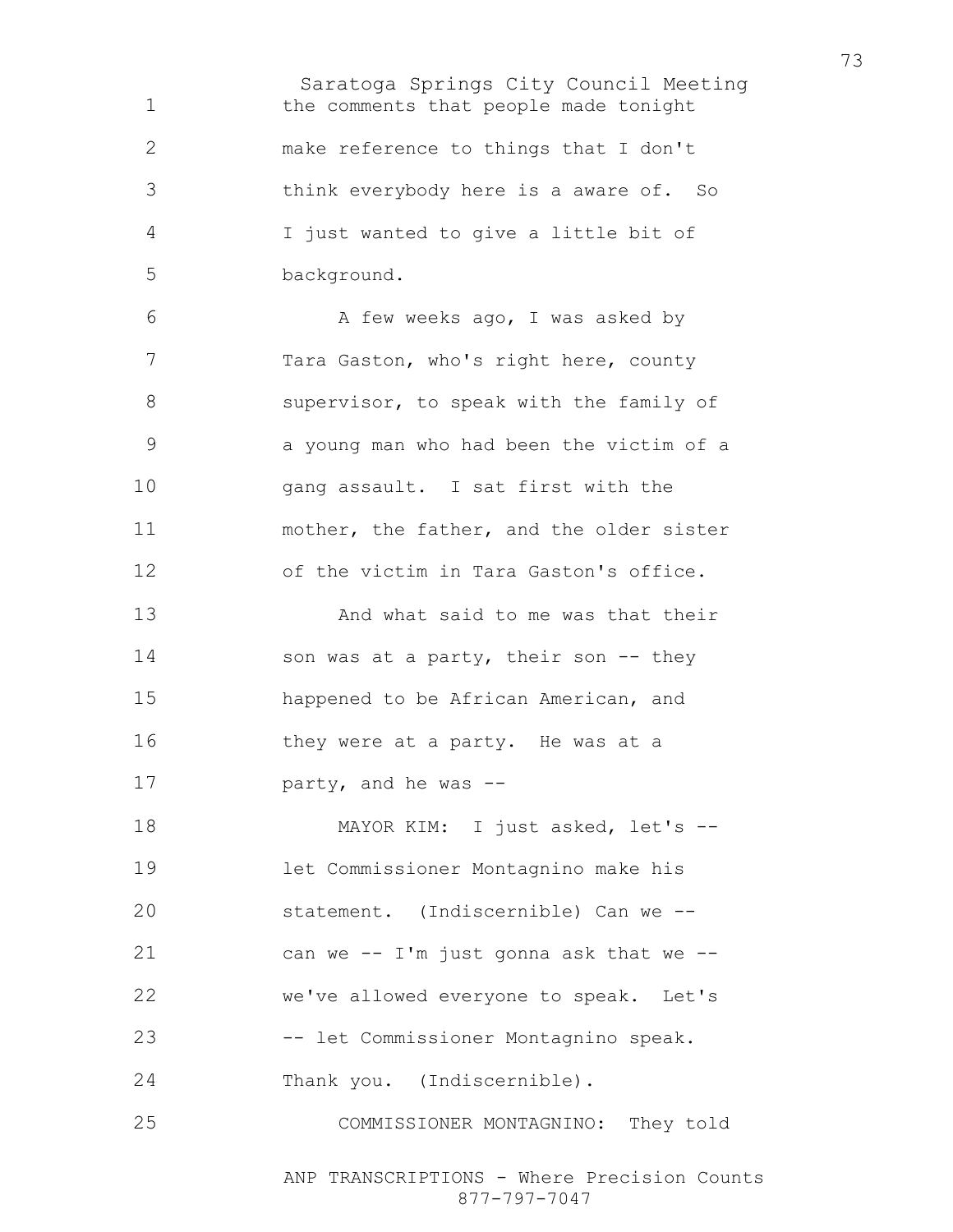Saratoga Springs City Council Meeting me that the young man went to the police department with his older sister, gave a report in which he described that he was thrown against a kitchen counter, that he was then set upon by two other young men who punched him repeatedly.

He provided medical records to show that he had suffered a concussion. He provided medical records that showed he had several days later, still symptoms of cognitive impairment. He showed photographic evidence of a split lip, a 13 black eye, and a laceration more than 12 inches long across his back.

He was told, according to the family, that there wasn't enough evidence to charge anyone with a crime. And that's why the family asked me to make an inquiry. And I did. I asked the police chief to look into it. He assigned -- (Indiscernible)

22 MAYOR KIM: Can we -- I -- you know, I'm just gonna ask everyone to (indiscernible). Can we -- so can we let Commissioner Montagnino finish his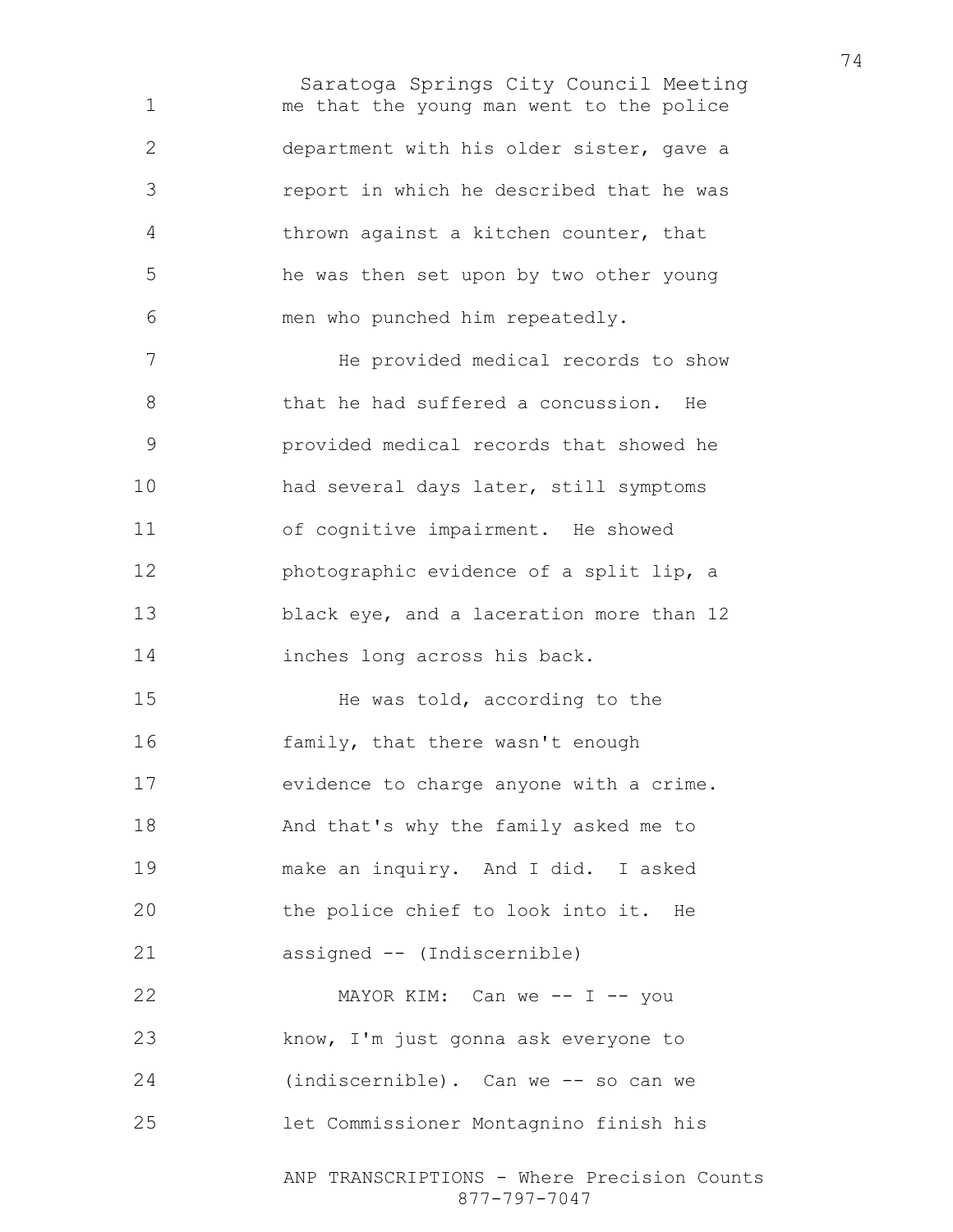Saratoga Springs City Council Meeting statement, please. Come on. Can we -- COMMISSIONER MONTAGNINO: I'm -- MAYOR KIM: Can we let Commissioner Montagnino finish his statement, please? (Indiscernible) let's -- let -- let's -- let Commissioner Montagnino finish his statement. COMMISSIONER MONTAGNINO: The police chief assigned the Lieutenant in charge of investigations to review the file and to report. Without going into granular detail, I was told that the injuries that were described were insufficient to prove an assault. I was also told that the fact that the victim was said by two of his assailant to have been the one to push 18 one of them first, without injuring anyone, that somehow justified one of the assailants to throw him against the countertop and the other two to beat him. I found that deeply troubling because I don't think anyone would disagree that a concussion is physical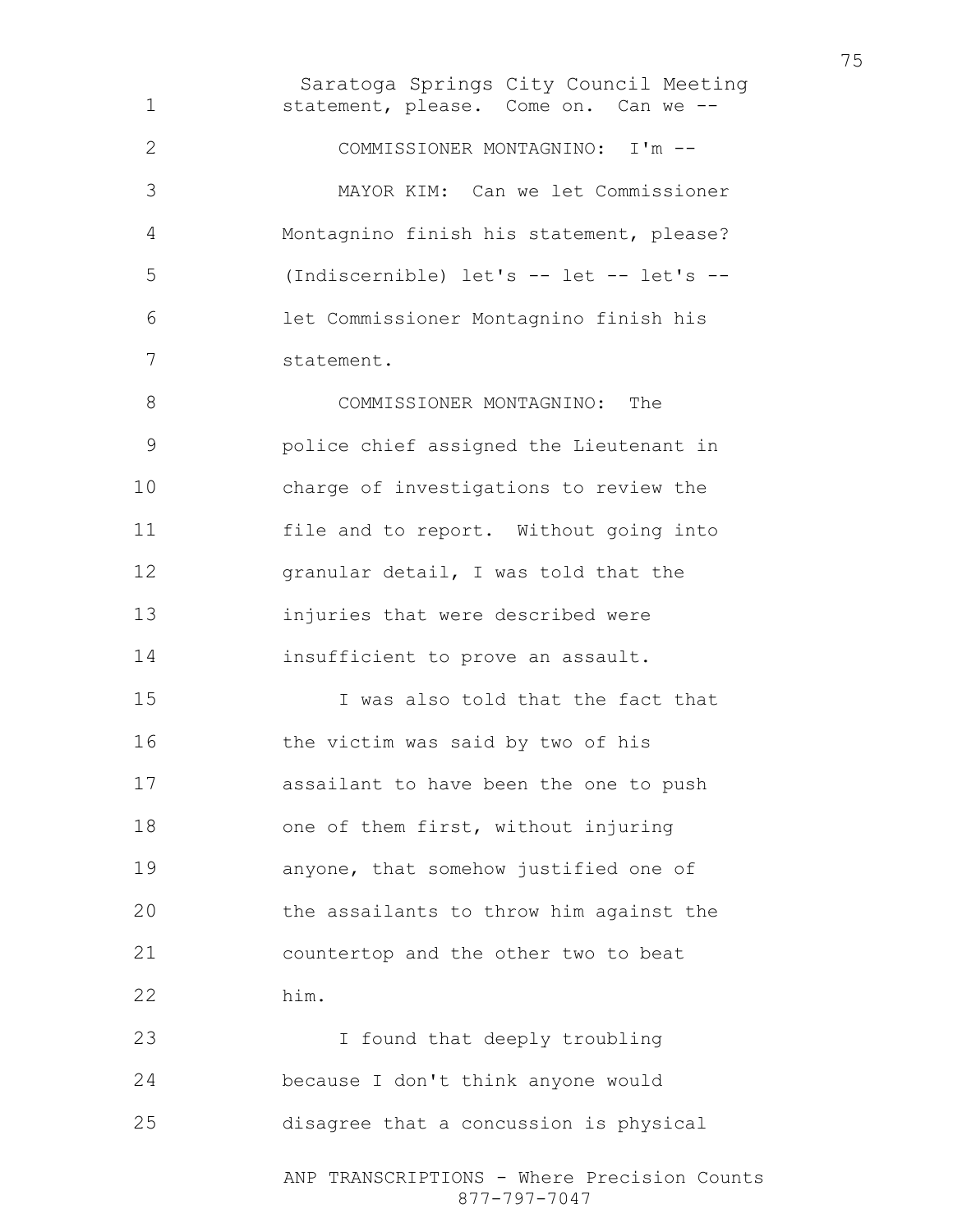Saratoga Springs City Council Meeting injury. When I began my own inquiry, details were leaked by social media or in social media, and I received a call from a reporter asking me for details. It was not my choice to be the one to bring the case public. It was brought public by someone else. I 8 merely responded. MAYOR KIM: Commissioner, can we wrap up just because we're -- COMMISSIONER MONTAGNINO: Yeah. Thank you, sir. 13 MAYOR KIM: Thanks. COMMISSIONER MONTAGNINO: So what happened was, when the case was reported in the press and on television, a new narrative arose saying that I was interfering with the pending investigation, that in fact it was not the case, as I knew was the case, that there were going to be no charges filed. 22 And just this afternoon, the district attorney, Karen Hagan issued a statement that excoriates me for interfering on a -- an open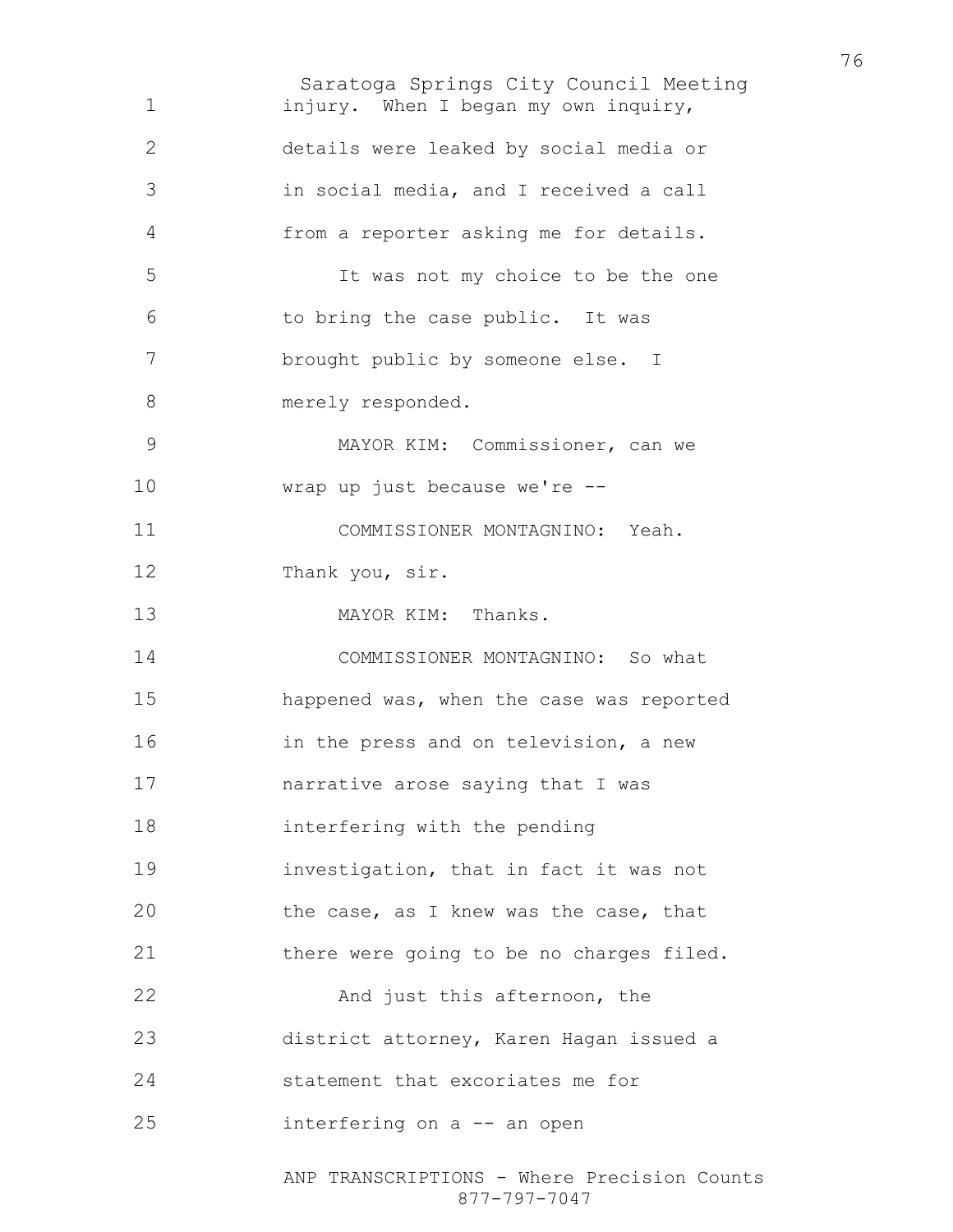Saratoga Springs City Council Meeting ANP TRANSCRIPTIONS - Where Precision Counts 877-797-7047 investigation. She calls it an active police investigation. In fact, the New York State incident report that was filed with the Department of Division of Criminal Justice Services, a public document says the case was closed on March 1st. In 8 other words, someone high up is attempting to rewrite history. 10 And to suggest that somehow my asking some questions as to why no charges were brought when an individual was beaten to brain damage, it was not 14 the result of my going public with anything. It was the result of a decision made for reasons that I do not yet know that that case was closed on March 1st and was intended to be swept under the carpet. And the district attorney's statement this afternoon is proven false by the very records filed with the State on March 1st. Thank you. MAYOR KIM: Thank you. Thank you, Commissioner. We're gonna close the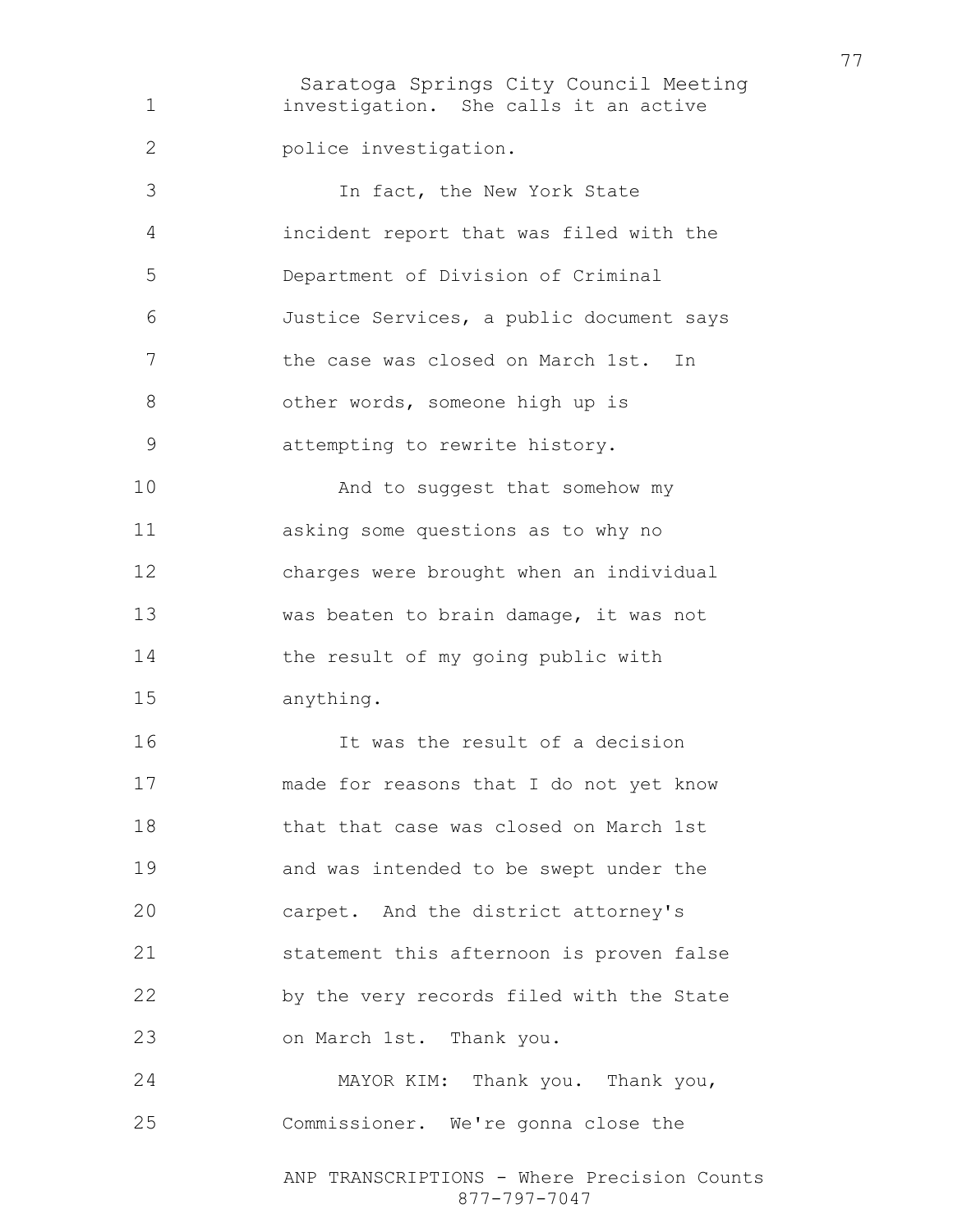Saratoga Springs City Council Meeting ANP TRANSCRIPTIONS - Where Precision Counts 877-797-7047 public comment period. 2 FEMALE SPEAKER 4: Mayor can -- can I make a really quick statement here? I understand that there are a lot of emotions, but I do want to reiterate that no human, no matter how repugnant you may find them is subhuman. (Indiscernible) MAYOR KIM: I'm gonna -- I'm gonna ask you, let -- let -- let the Commissioners speak, please. FEMALE SPEAKER 4: No person of color is a subhuman. 14 MALE SPEAKER 1: No. FEMALE SPEAKER 4: No LGBTQ person is a subhuman. No disabled person is a subhuman. No one is subhuman. (Indiscernible) I agree. I'm not saying that you may not think that -- (Indiscernible) MAYOR KIM: All right. So I'm -- I'm gonna close the public hearing. (Indiscernible) FEMALE SPEAKER 4: That I believe - - Mayor Kim, I'm not being allowed to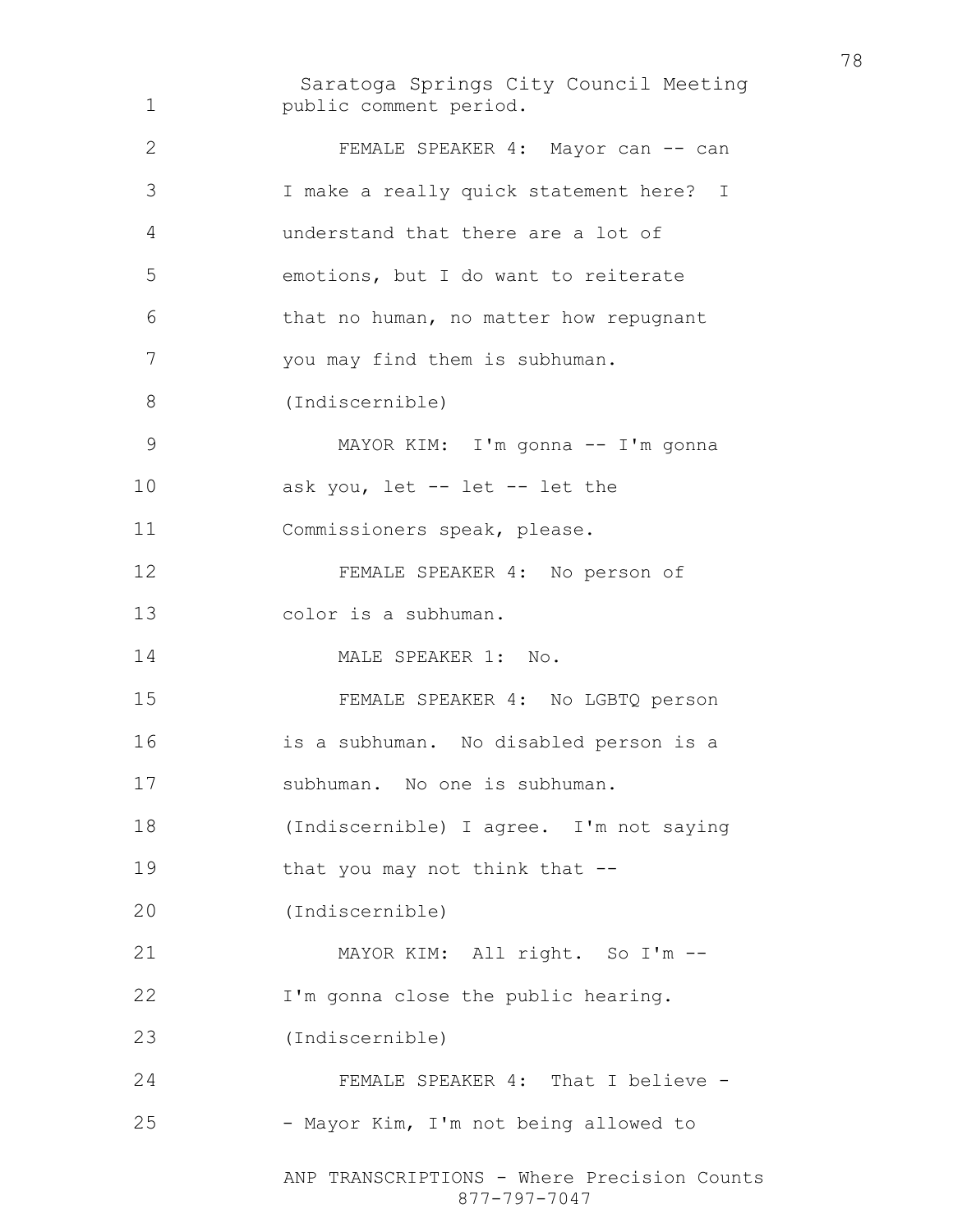Saratoga Springs City Council Meeting ANP TRANSCRIPTIONS - Where Precision Counts talk here. (Indiscernible) MAYOR KIM: Can you finish your statement? Just let -- let's move. Go ahead. Go ahead, Commissioner. (Indiscernible) Can --can we -- can we just hold the comments, please? Commissioner Sanghvi has a statement. FEMALE SPEAKER 4: People of color from -- for centuries have been treated 10 as subhuman by -- by white supremacists, by our colonizers. The LGBTQ community was treated as subhuman, disabled people were treated as subhuman. 14 MAYOR KIM: I'll -- I'll ask you 15 just to hold your comments, please. FEMALE SPEAKER 4: And I'm not saying -- I'm not saying that -- that **people are not racist.** I agree that there may be people. And I understand that we are under investigation by the - 21 -by --by Latisha James --FEMALE SPEAKER 5: Attorney general's office. (Indiscernible) 24 FEMALE SPEAKER 4: But if  $-$  I just want to make sure that I go on record to

877-797-7047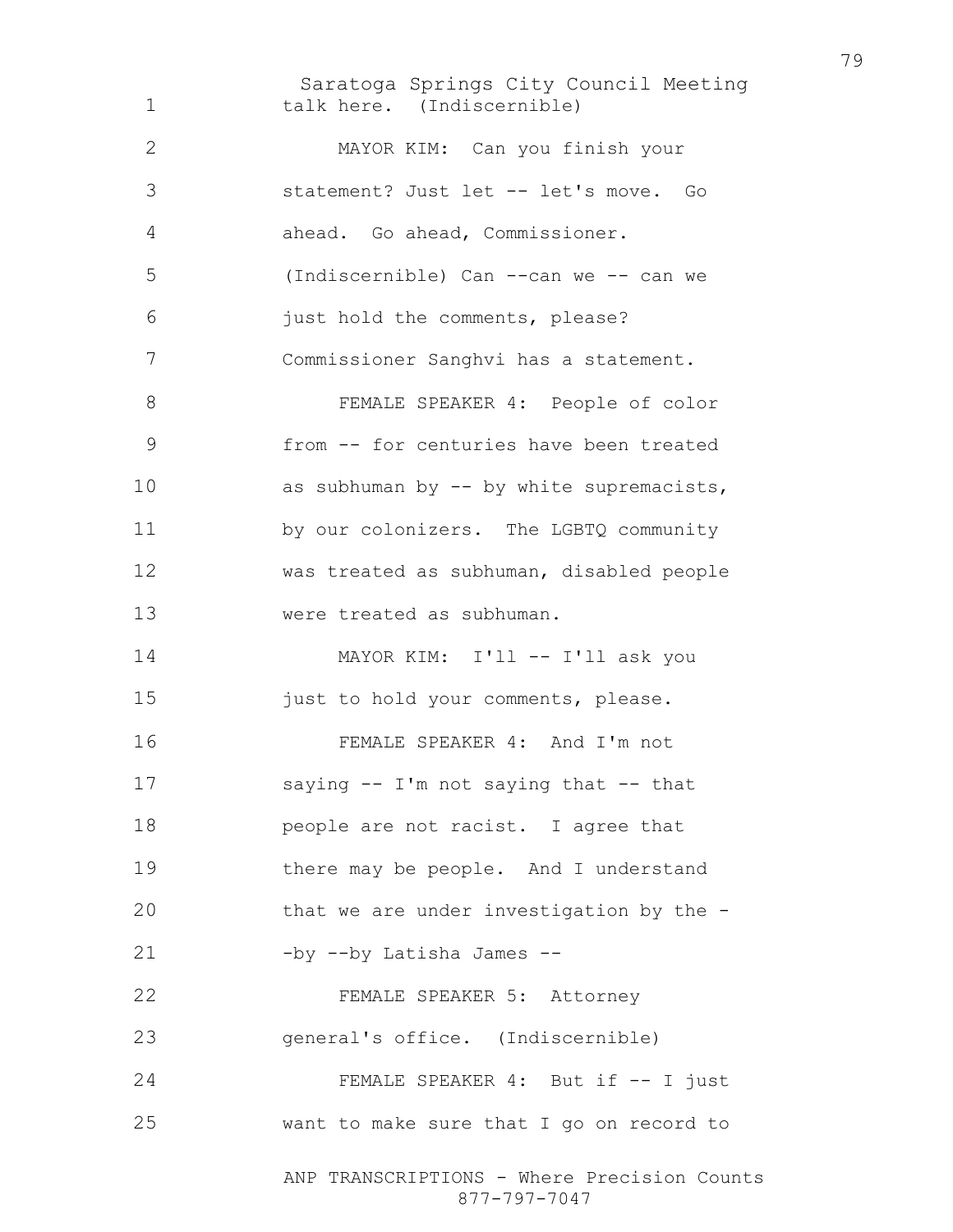Saratoga Springs City Council Meeting say, no human is subhuman.

MAYOR KIM: So I'm gonna close the public hearing and we're gonna move on to the first presentation. When I took office one of the first letters I got was from the independent school, and was from their third-grade class and they 8 asked me, what -- what can we do about climate change? And I have known Rayna Caldwell for a number of years. She's one of the -- she's on our climate smart task force. She's been working hard on this issue.

She's gonna share with us some of the efforts that the committee is -- is actively endeavoring to pursue.

There's lots on the menu that we're --we're looking forward to. And so Rayna, take it away. Thank you.

MS. CALDWELL: Thank you for having me. This was just a snapshot of one random hot day in March. I'm here as 23 the chair of the climate smart task force. We were charged with helping local governments take action to reduce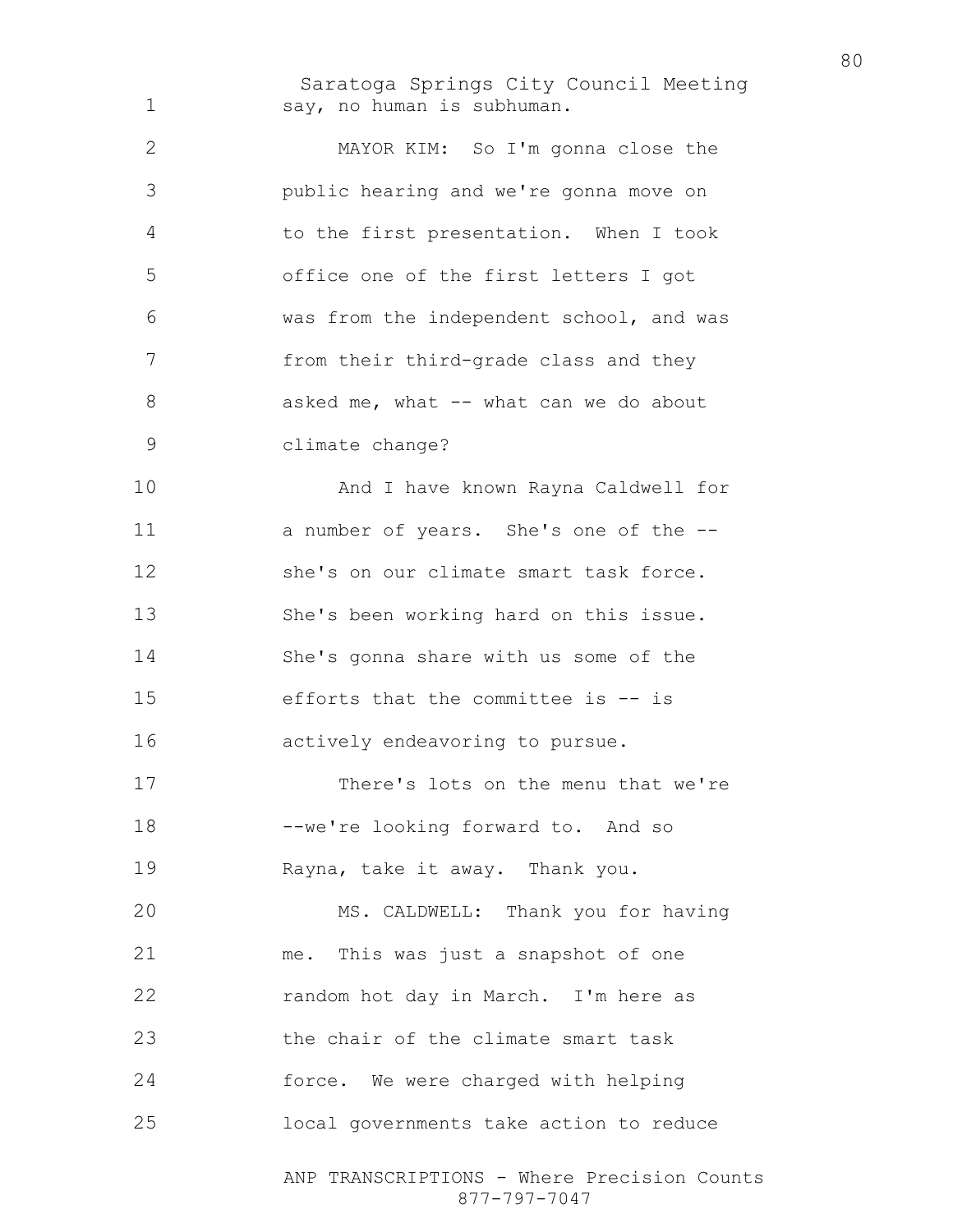Saratoga Springs City Council Meeting greenhouse gas emissions and adapt to a changing climate.

The City Council in 2011 agreed to signed onto climate smart communities. Let's see. So you may not realize that your predecessors committed the city to inventorying emissions and decreasing 8 energy use. We've made good progress. We've made several inventories over 10 the years, but tonight I'd like to suggest that we need to do another inventory and create a climate action 13 and resilience plan. And in fact, grants are beginning to require that as a prerequisite. You may be aware just very 17 recently, the international -- the intergovernmental panel on climate -- climate change has released its sixth assessment. The inter-- the IPCC is a group -- is international group of

hundreds of scientists who update policy

makers every five or six years on

climate science and what we can expect

from a warming climate.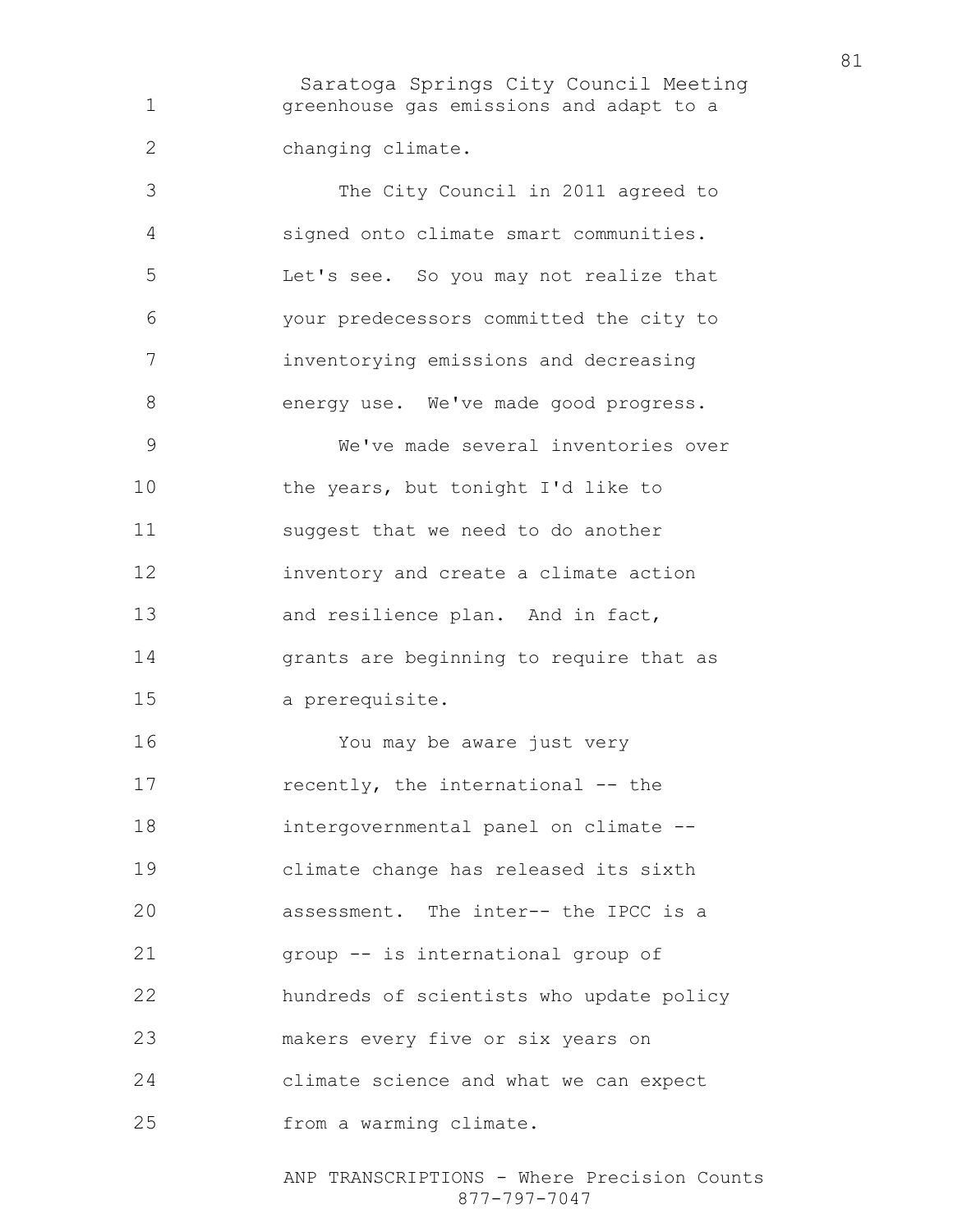Saratoga Springs City Council Meeting 1 This year, they're using unprecedented language to -- they're sounding the alarm, they're using code red for humanity and a brief and rapidly closing windows to secure a livable future. This is unprecedented language. So how did we get here? Greenhouse gases trap heat would we burn high carbon fossil fuels like oil and gas. They release carbon dioxide and other gases into the atmosphere 12 where what I -- what policy makers to be aware of is that -- this isn't gonna work -- that these gases linger in the atmosphere for long time horizons up to 1,000 years. So we can't just stop emissions now and expect the temperature of the planet to decrease. So human activity right now has warmed the planet by one degree centigrade, a little over one degree. That doesn't sound like much, but the last ice age was only four to five degrees cooler than it is now. So a tiny change in global average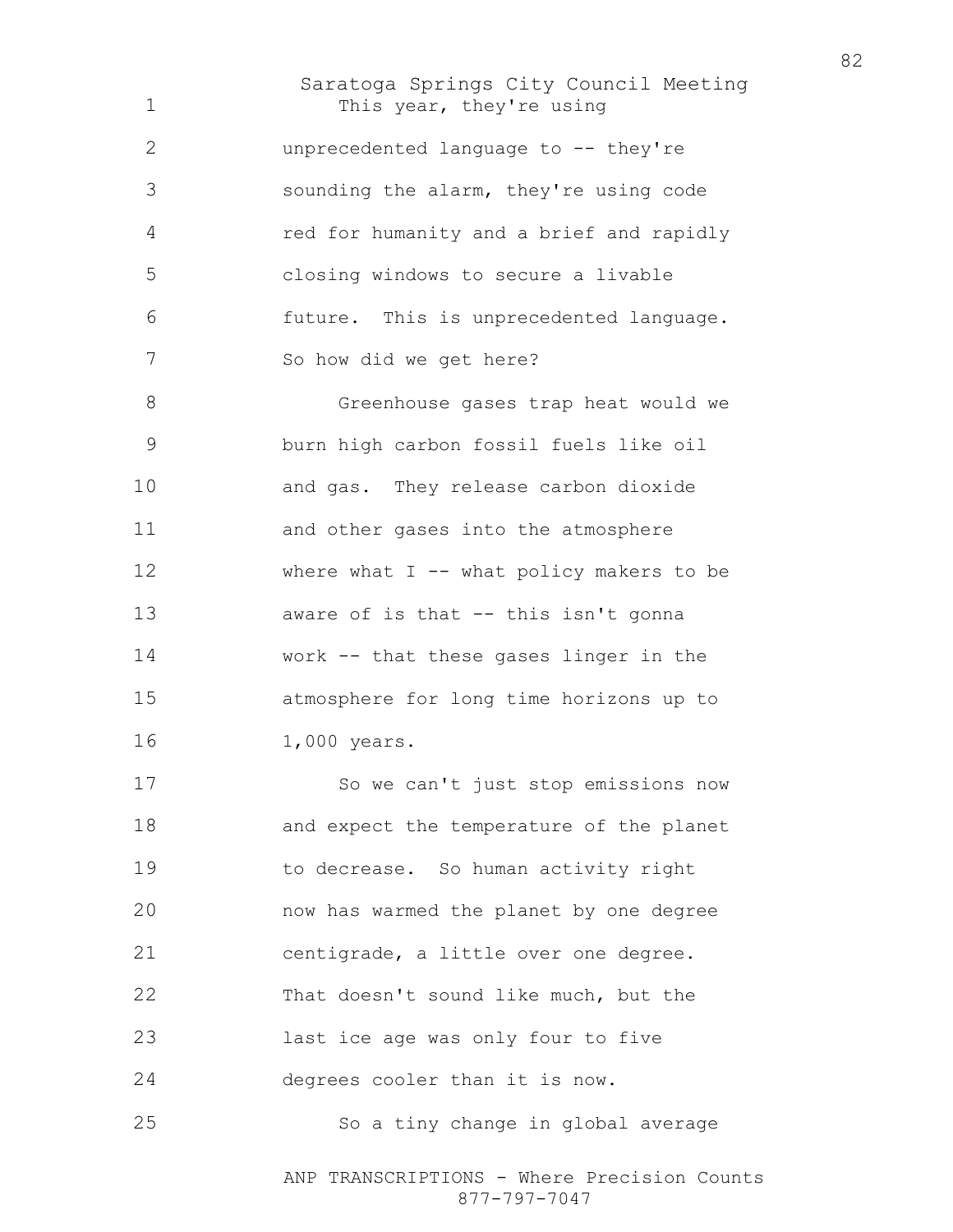Saratoga Springs City Council Meeting temperature can mean a huge difference in the temperature of the planet. So what is very important in this slide is that we know from 800,000 years of direct data, that when carbon dioxide rises and falls in the atmosphere, the temperature follows.

8 So right now, you can see in the far right, carbon dioxide is very high 10 in the atmosphere, but the temperature is just beginning to climb. So we are now committed to about 30 years of warming, no matter what. So you'll see 14 at the top, it says 1.1 plus 0.5.

Scientists talk about a half a degree in the pipeline. This is what 17 the pipeline is. It's the timeline lag. It's coming, no matter what. So carbon dioxide really determines more or less 20 the temperature of the planet.

But if increasing importance is methane. We now know that it's one of 23 the bigger drivers at the moment. Methane -- methane traps heat 86 -- oops, sorry that didn't work, 86 times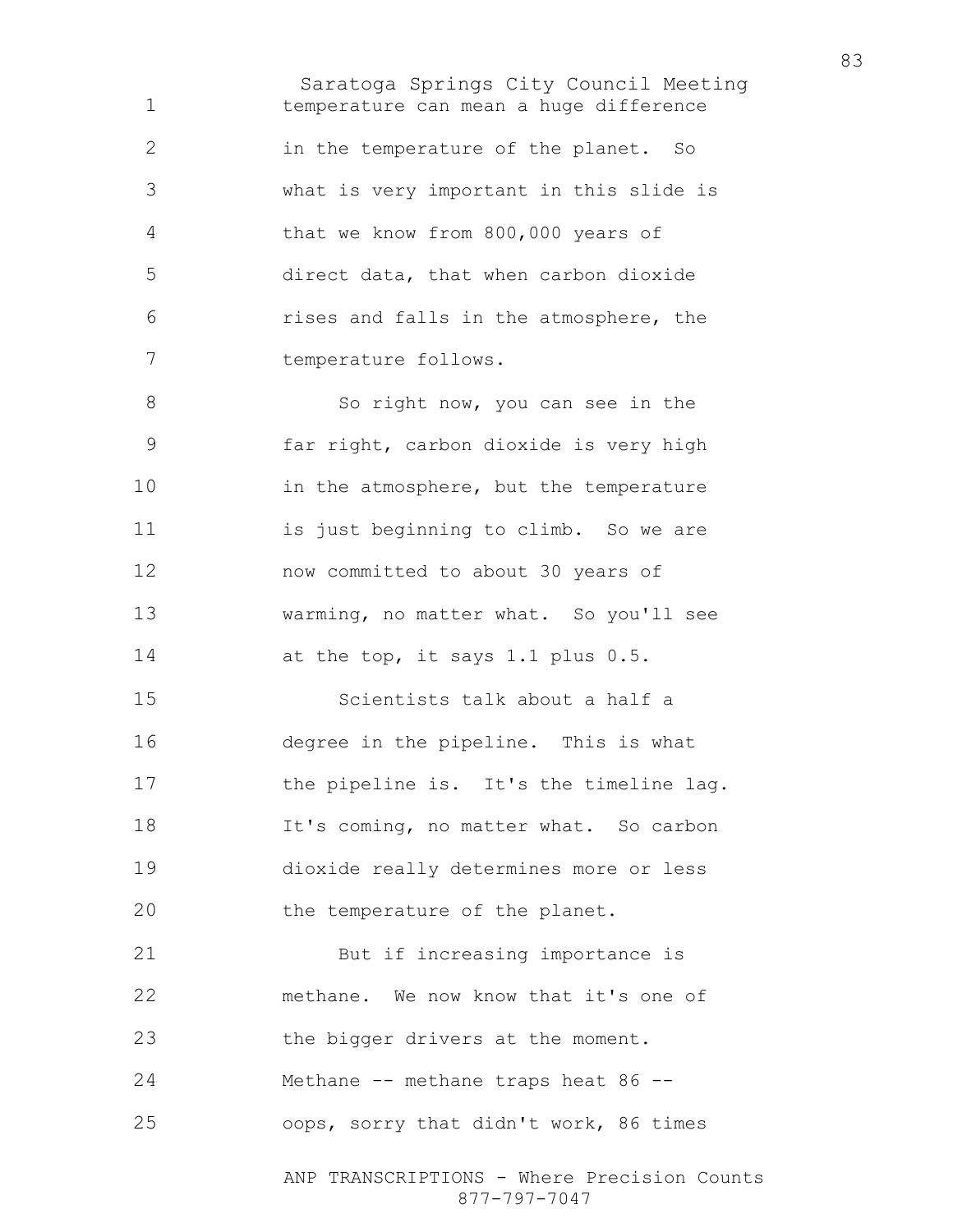Saratoga Springs City Council Meeting ANP TRANSCRIPTIONS - Where Precision Counts more effectively than carbon dioxide. And they're realizing that there were emissions from the energy sector than previously appreciated. So scientists talk about a budget of carbon dioxide emissions. They're saying, so for many year, thousands of years, it was at 280 parts per million, and scientists said, okay, well, we think we can handle 350 parts per million. 12 And the warming that would accompany that, the problem is you'll 14 see on the bottom right, we are now at 420 parts per million. We blew past 16 safe over a decade ago. So why are the scientists worried? Well, they're worried because the whole system is warming up and the planetary processes are much more sensitive to this small degree of warming. And one of the big symptoms is melting ice. Ice is -- no one, not one scientist in the whole world predicted ice would melt this quickly is beginning

877-797-7047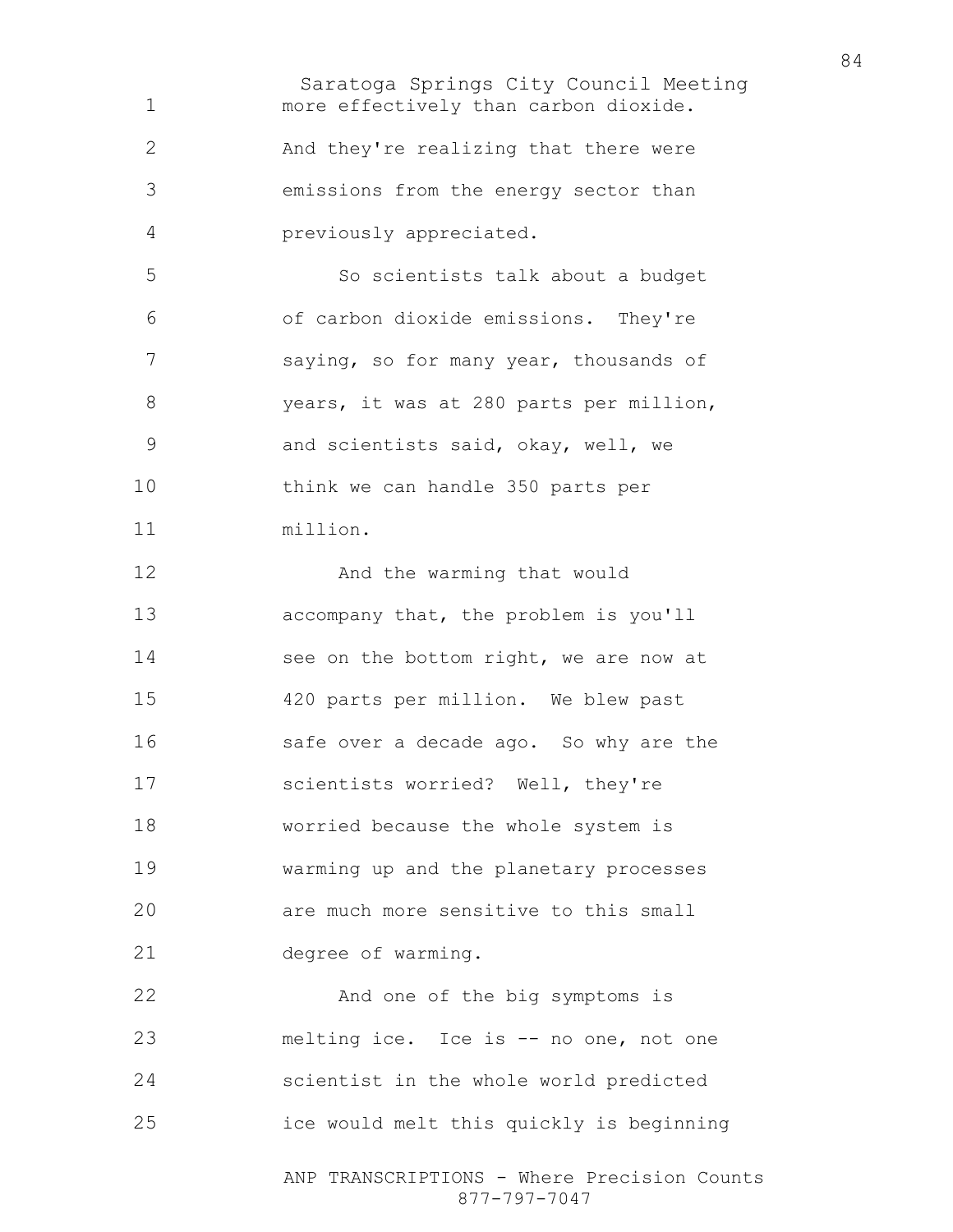Saratoga Springs City Council Meeting 1 to contribute to sea level rise. And what may eventually be varied germane to this area, on the bottom right you see Antarctica. There's a glacier called thwaites glacier that has recently been recognized as about to collapse. In 8 fact, it may collapse within five years. If it does, we're committed to two feet of sea level rise. That's gonna be significant. 12 But if the ice behind it then melts, we'll be committed to 12 feet of sea level rise. (Indiscernible) And so I'm thinking that if you're in New York city and the sea is lapping at your feet, you might be tempted to move to 18 the (indiscernible). So it's not just the ice that's melting, permafrost is melting and buried in the permafrost to big pockets of methane that are being vented to the atmosphere. These are not in the budget, but it could cause rapid warming.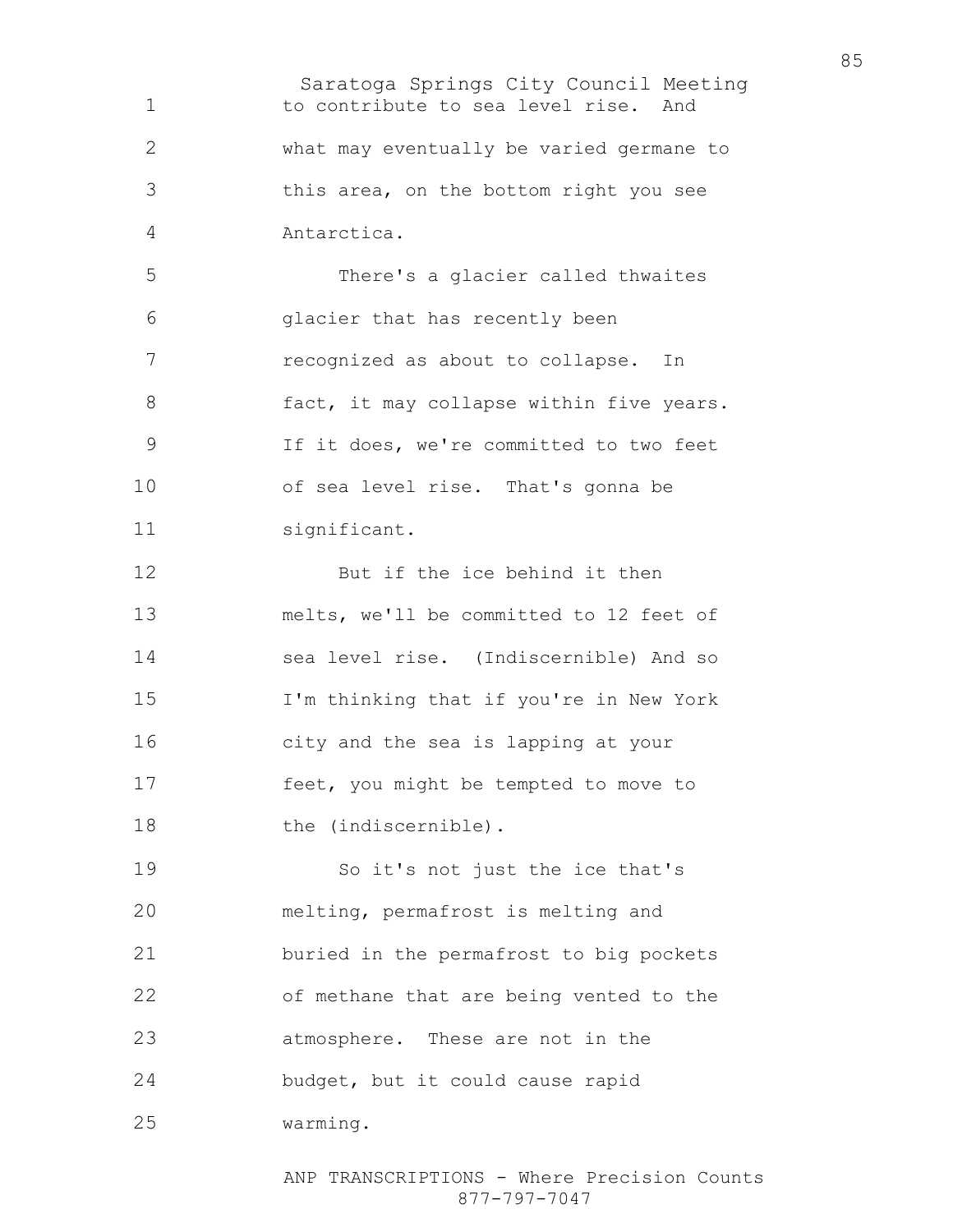Saratoga Springs City Council Meeting 1 So catastrophe is not my word. It's -- it's the word of Mark Lowry. This is a director of the office of climate change or the DEC, but I can tell you that you'll see 4.5 degrees centigrade. We do not wanna live on a planet 8 that's that warm. That's when people will be walking around with clubs and bunking -- bunking each other on the head looking for food and water. So 12 that we've been lucky in that the ocean has buffered the warming, that's absorbed the heat. It's damage the ocean ecosystems a lot, but it's protected us, but no one knows how long the oceans can continue 18 to absorb the heat, and they're worried that it'll begin to release it back into the atmosphere, adding to the heat. So warm oceans also mean more extreme weather because there's more evaporation, goes up faster. It comes down a big torrent plus con -- big convection waves create big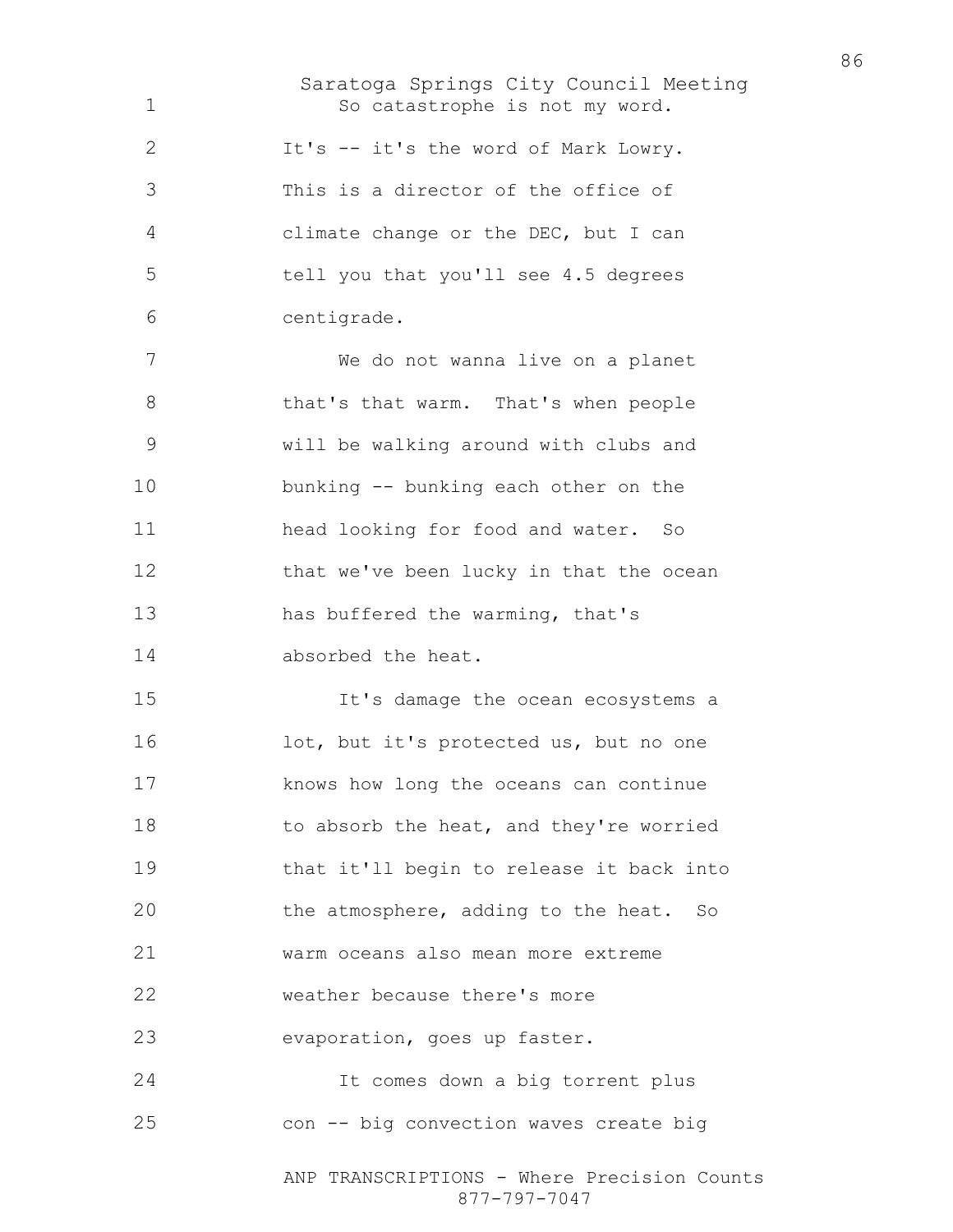Saratoga Springs City Council Meeting ANP TRANSCRIPTIONS - Where Precision Counts winds. So we've had a lot of extreme weather. I'm sure you've all been aware, the biggest storm, the most tornadoes and so on. This is a trend that will continue, drought. You know, California -- I heard a NASA scientist say that California may be in a 500-year drought. This is pretty serious stuff. So it's -- part of the evidence of this is that we are having billion dollar storms. In 2015 12 to 2021, they doubled. And you can see there's an upward trajectory of billion-dollar storms. So not addressing climate change is expensive. So what will happen to aurora? Well, in the New York climate 18 report, it shows by 2080 on the left, 19 that's the heat, it's gonna be hotter and on the right shows it's gonna be wetter. However, it also shows for 2050, on the right you'll see it's actually a drying trend. So we need to be prepared for both too much and too little water.

877-797-7047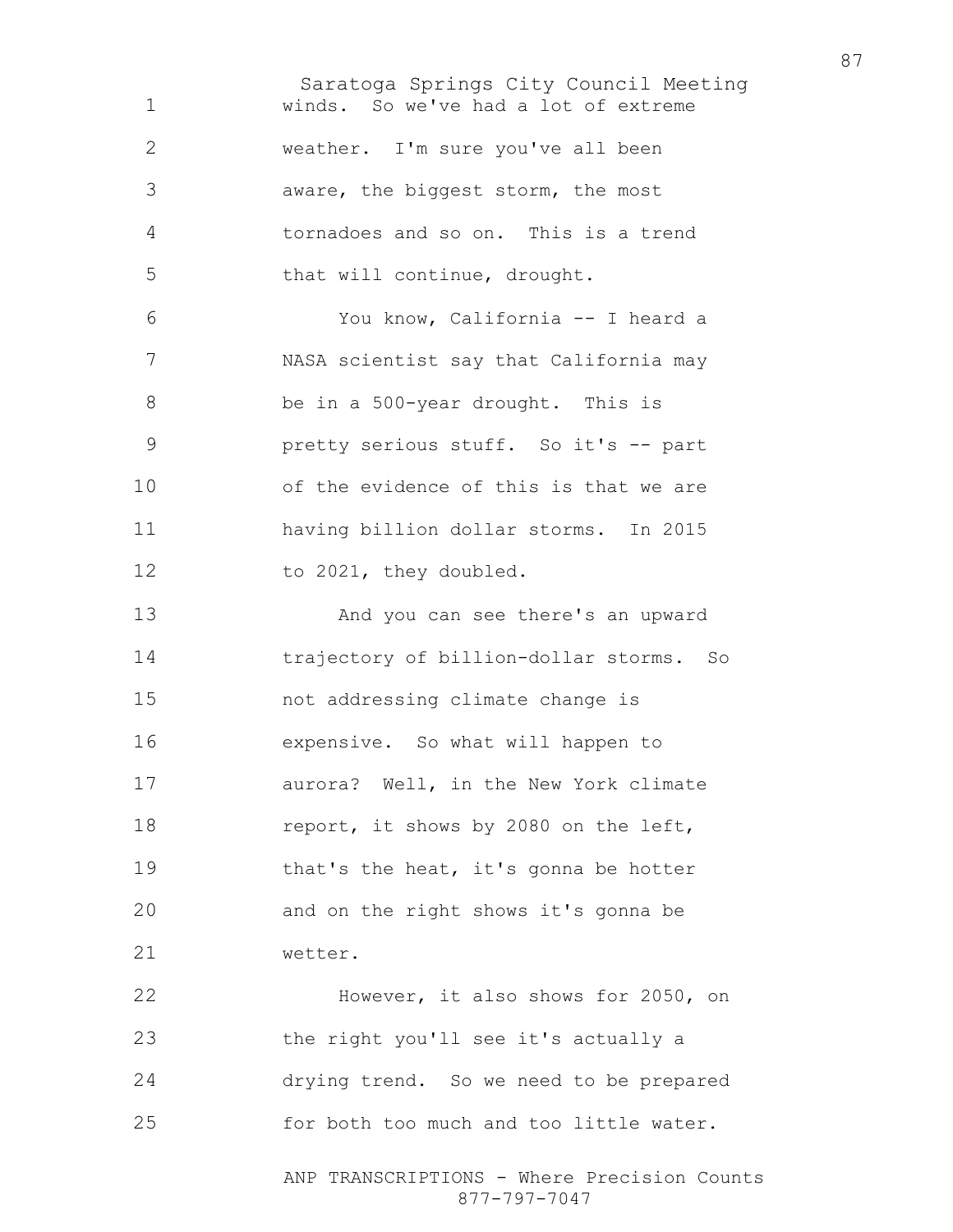Saratoga Springs City Council Meeting But I wanted to show you this snapshot of 2017. It was really hot. I'm missing something. Oh, yes. And what - 4 - what happened is, we -- they had to close Saratoga racetrack for -- for an entire weekend. Also because there's more humidity 8 to the atmosphere, perspiration doesn't evaporate in cool humans and animals. Also going backwards, when we get down, when we get precipitation is much more **likely** to be in Torrance, heavy downpours rather than gentle nourishing 14 rains for crops. So this is definitely something Saratoga needs to prepare for. So what have we seen so far? We've definitely seen extreme precipitation, seasonal, shifting warmer winters, hotter summers, more ticks and mosquitoes carry diseases and invasive pests love warmer winters. So what can the city do? Obviously, we need to re -- like every -- like the whole world, we need to reduce and eliminate fossil fuel use.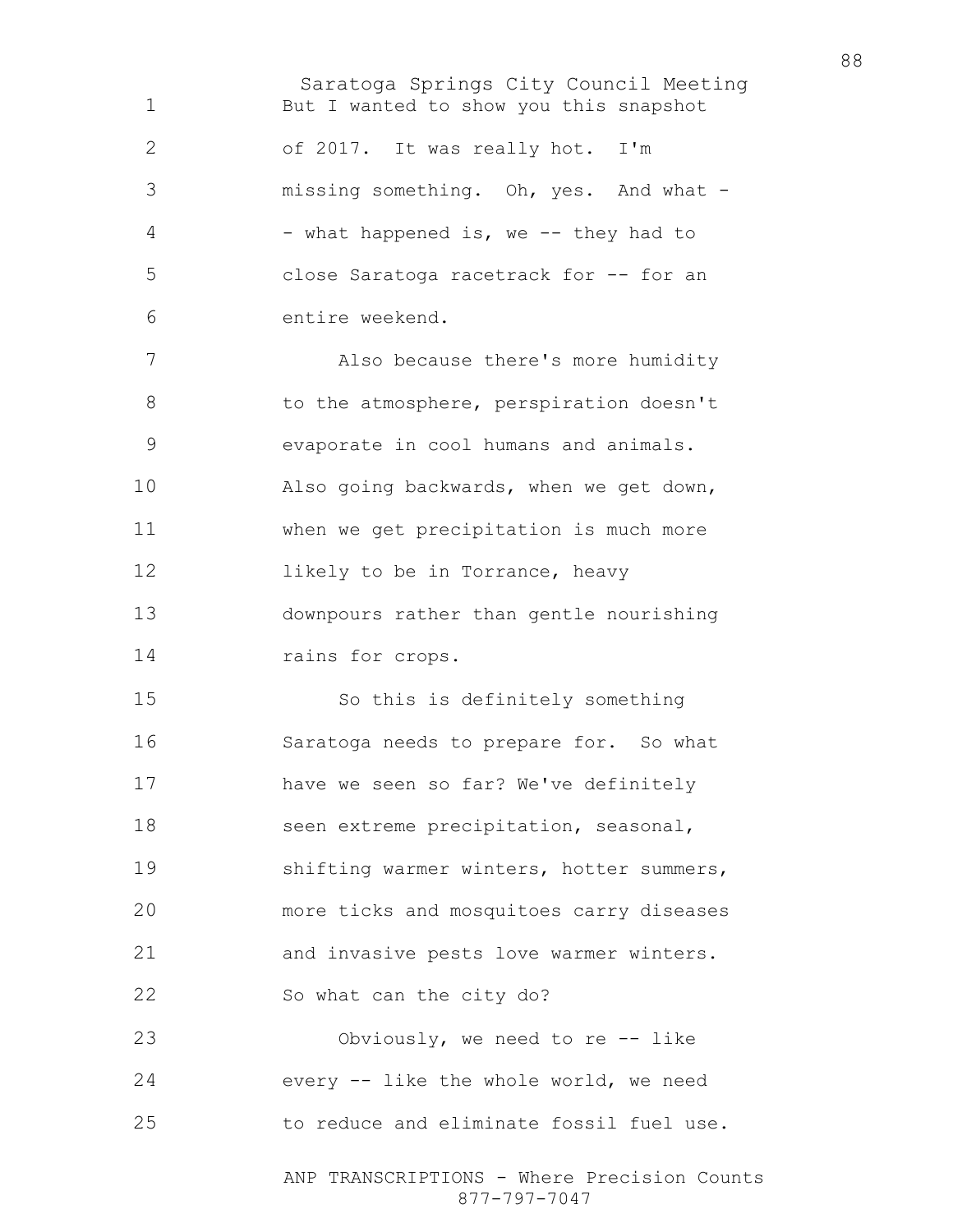Saratoga Springs City Council Meeting But I also became aware that we have a lot of methane leaks in the city, which is, I think we should advocate with utilities to fix those leaks. We also need to protect our open space, wetlands, and forest, because it helps buffer against some of the climate change impacts. But we need to prepare for changes that we know about, but we also need to prepare for the unknowable. We're gonna have a constantly shifting future for decades. So every tone of CO2 matters and other emissions too. The whole world needs to get to net zero. I just wanna point out that that's the world economic forum. Believe me, governments, business leaders all over the world know 19 it, and they're talking about it. They're worried that 2050 will be 21 too late, that we need to hit there sooner. So what are the sources of greenhouse emissions in Saratoga? We 24 know transportation is Number 1, followed closely by buildings.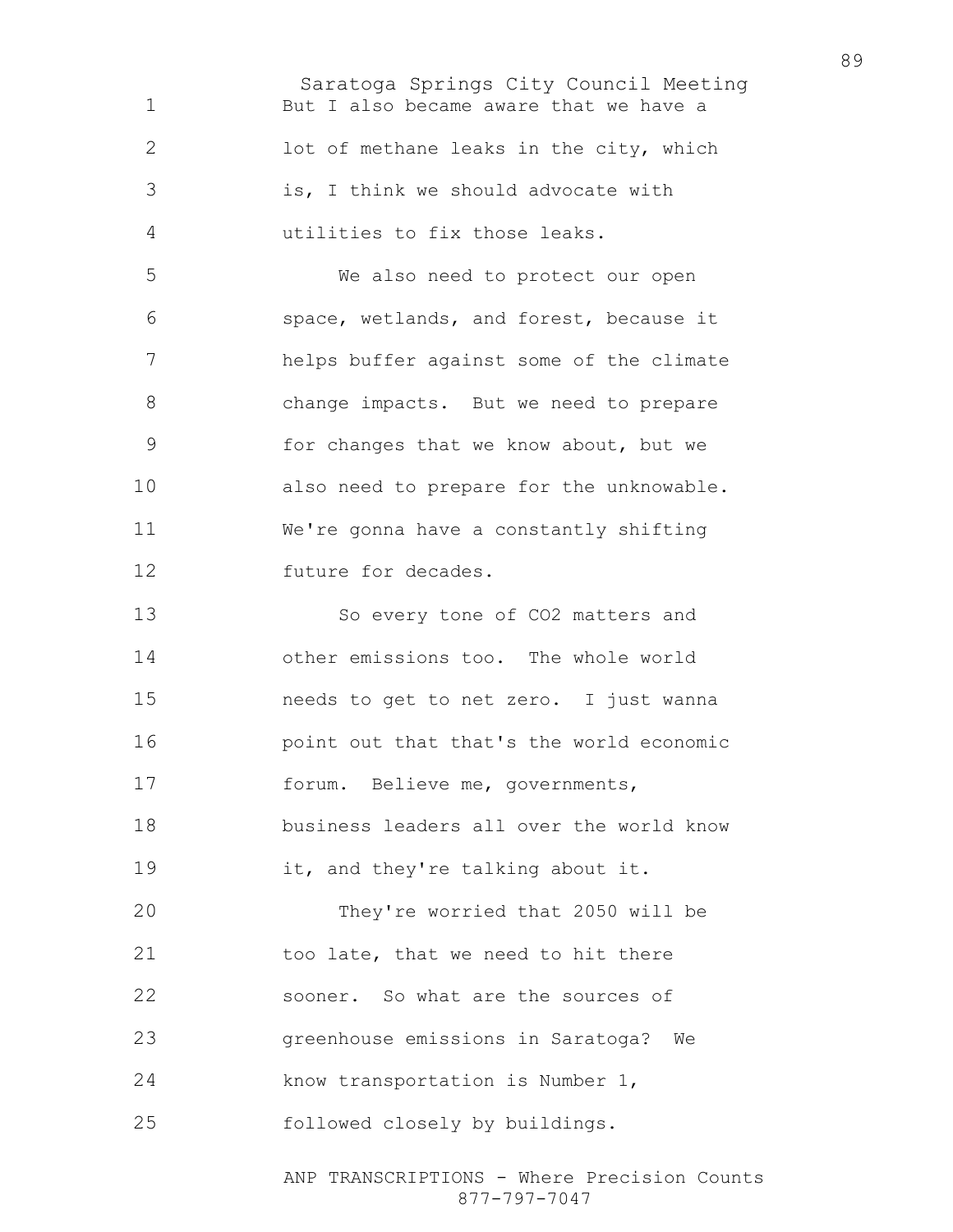Saratoga Springs City Council Meeting The fossil fuel uses -- that we use to heat them and move them. The third is plug loads. That means anything we plug into an outlet like outlet -- like appliances, refrigerators, computers, and then waste. As waste degrades, it creates 8 methane. So that sort proposes this 9 high impact I -- items, which we have --most of which we've done at least some of. The one we'd really like to do is 12 the achieve as the community choice aggregation, which would be to buy bulk, 14 renewable power for the city. 15 But we've encountered some hurdles, 16 but we're working on it. So -- but the 17 idea is -- electrify everything and then 18 green the grid. We're -- need to electrify heating, which is a challenge, but we have the technology. Electric vehicles, and then again, meet the city's needs with electric power, green power. This just came out of the IPCC released yesterday. You can see that they're expecting wind and

ANP TRANSCRIPTIONS - Where Precision Counts 877-797-7047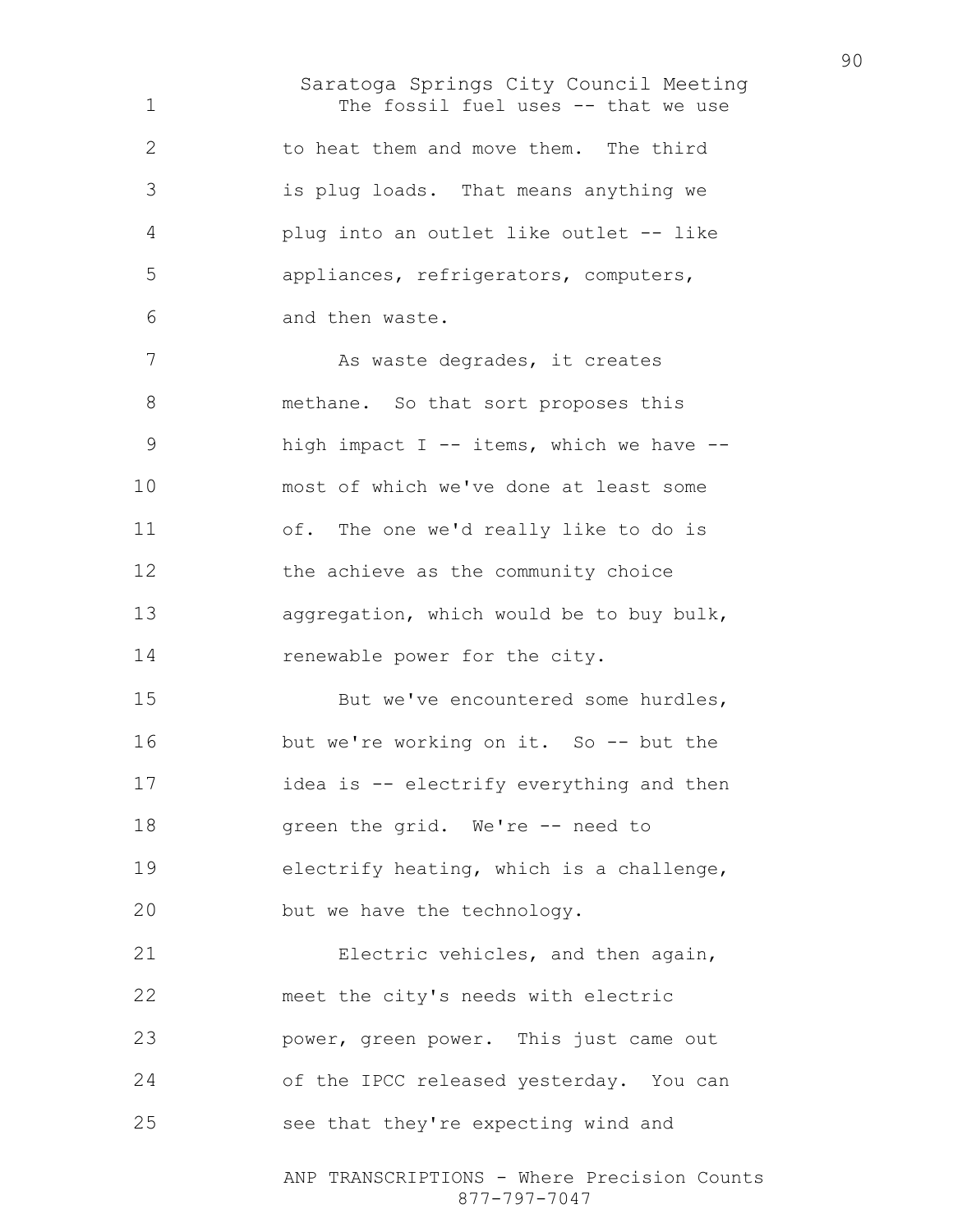Saratoga Springs City Council Meeting solar to be a big part of the mix. But look at the bottom. Also, reducing methane is the third critical thing to do. So New York State is actually compelling us to electrify vehicles because they -- we will no longer be able to sell internal combustion engines by 2035, newer heavy duty trucks by 2045. 10 And of course, it will require a charging infrastructure, which we 12 started that at the city center, but there's a new innovation that I think will be -- will help us, which is that we can now start to use cars as storage batteries for buildings. You could -- the car can use, take 18 the energy out of the charger and then send it back to the building. That has some promise. We have options now to electrify city fleets. Saratoga's done a good job of promoting non-motorized transport and we need to foster public transportation. It's hard in a small community, but it's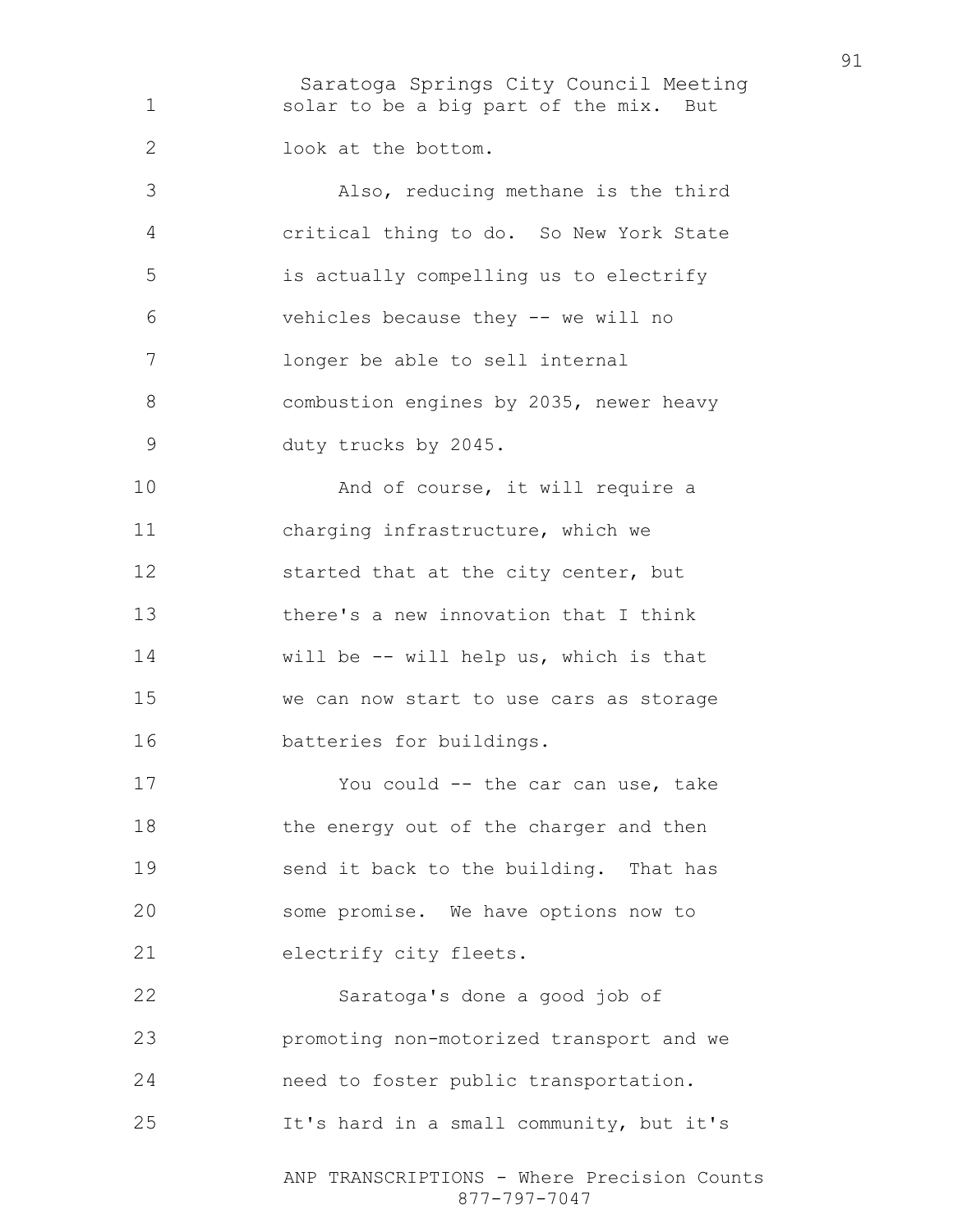Saratoga Springs City Council Meeting important for people who can't afford cars. Again, methane, we have to concentrate on that by reducing natural gas use, stop leaks, shift to all electric cooking, compost organic matter, and protect wetlands. But there are other reasons to 8 reduce methane, to reduce natural gas. Methane is explosive and toxic. In 2018 10 in Massachusetts in one incident, 39 houses blew up or burned from a natural gas leak. And also on the right are gas stoves. It turns out a study to show 14 that they leak methane in your house, even when they're not on. **And also, other toxins that are bad** for you to breathe. Energy efficiency 18 is the largest, cheapest, safest, cleanest way to address the crisis as this famous Amory Lovins talks about 21 from the Rocky Mountain Institute. However, it's just, most people don't know much about it, and it's not all that glamorous, but it is the smartest thing we could do. Why do we waste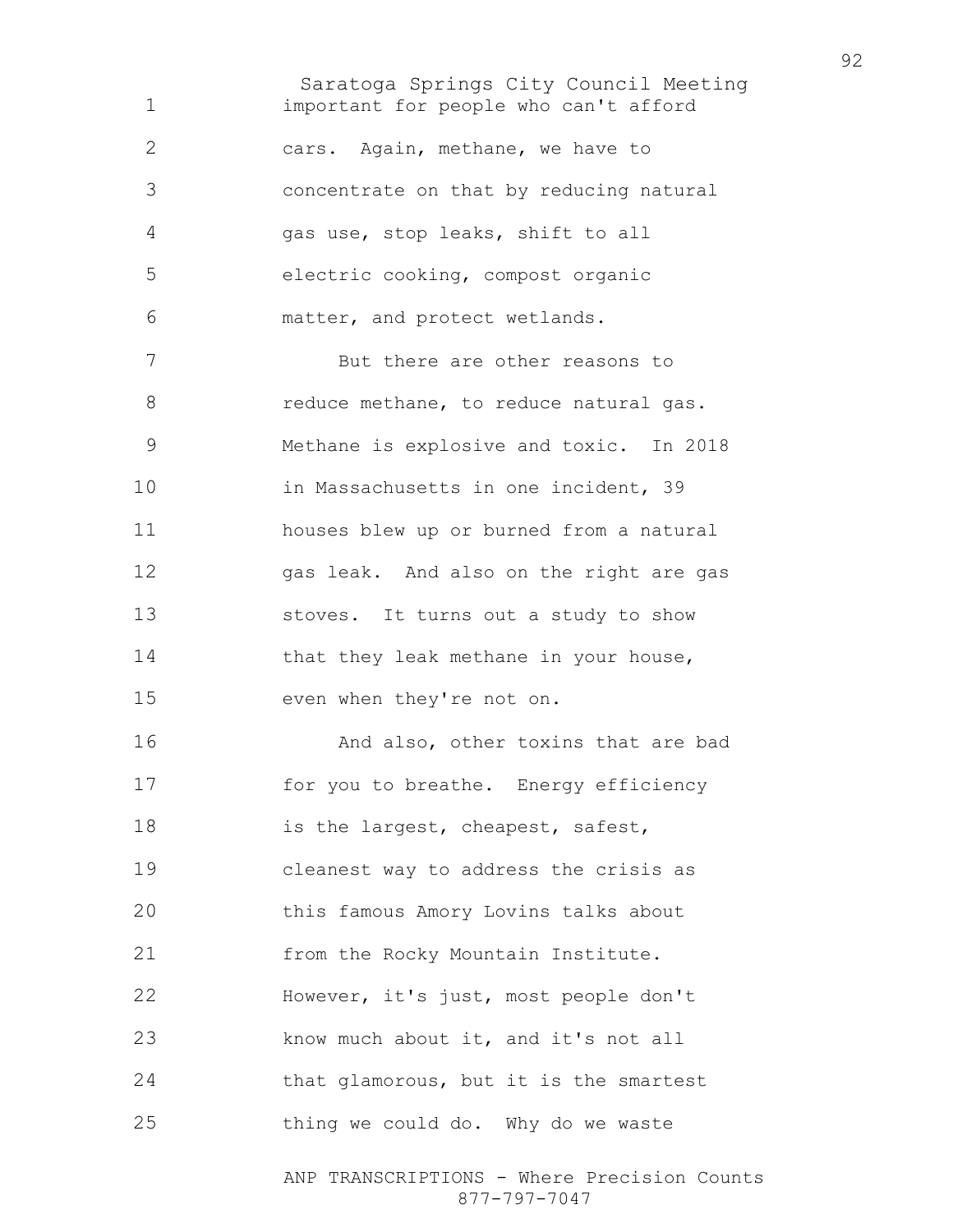Saratoga Springs City Council Meeting ANP TRANSCRIPTIONS - Where Precision Counts 1 energy heating a build -- you know, sending our heat into the outdoors? It's the equivalent of burning our money. So we could improve the efficiency of city owned buildings, adopt stricter building codes, and create energy efficiency outreach programs so the whole community can help. Also, we now are compelled to benchmark our energy data, which Tina Carton has done. 12 And so if you glance at it, you can tell at one glance what our least efficient buildings are, and you can provide directions that we can -- in -- which we can go to improve our energy efficiency. Saratoga's done a wonderful 18 job of supporting local a agriculture. It reduces greenhouse gas emissions if you don't have to transport food over long distances, and also large industrial farming creates greenhouse gases. So we can plant and maintain trees. In downtown Saratoga, one analysis showed that the trees probably

877-797-7047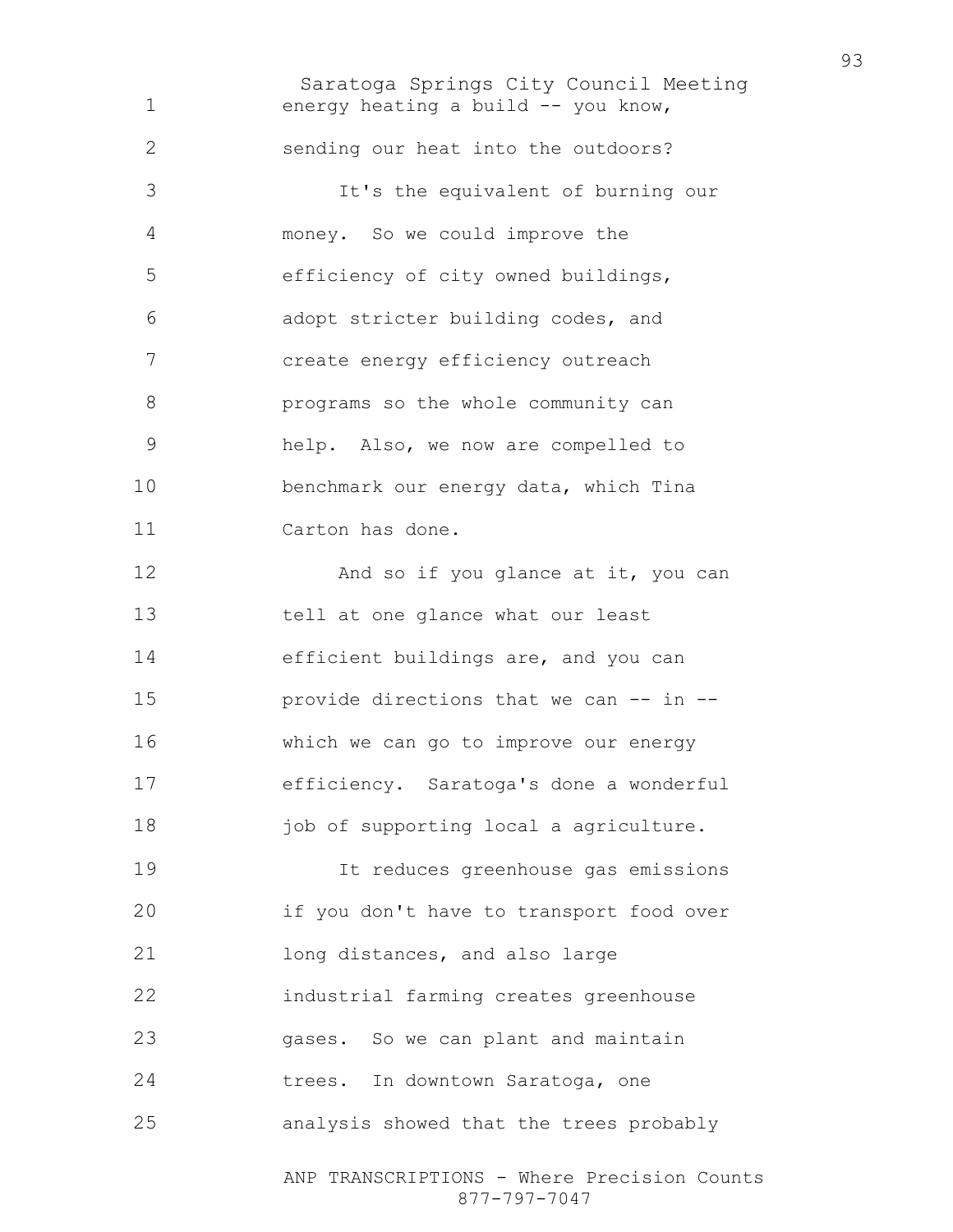Saratoga Springs City Council Meeting ANP TRANSCRIPTIONS - Where Precision Counts save a half a million dollars in energy costs by providing shade when air conditioning is used. Also, trees capture polluted storm water, don't foul our waters, but also prevents it from going into the sewer 7 system where then it has to be **processed.** This is the coming thing, green infrastructure. UI think Saratoga's challenge in the future in 11 hot periods will be water. So green infrastructure helps keep 13 water clean. It sort of -- natural processes clean the water without our having to pay for it. It prevents pollution from reaching our water bodies, and also there's less cement, which is very polluting. And community we admire and want to emulate is Ithaca. They have a very impressive green new deal. They're gonna have a hundred percent renewable electric energy by 2030 and reduce emissions from city fleets. There are many benefits from addressing climate change, energy

877-797-7047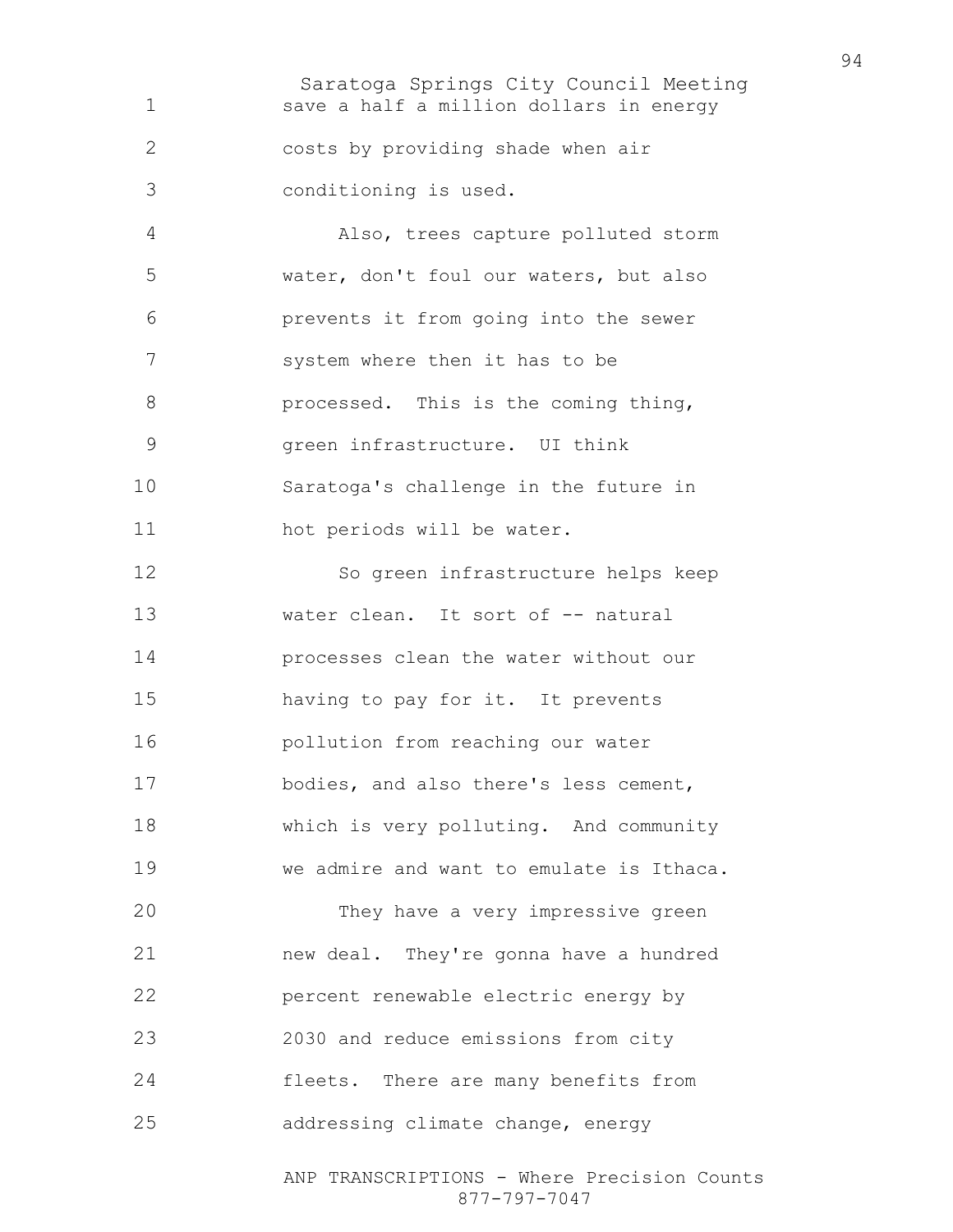Saratoga Springs City Council Meeting efficiency, saves money.

Why are we spending money that we send to the national grid, which is not even an American company when it could stay in the local economy and circulate. There are lots of jobs in the new industries and also local air quality would improve hugely when we get rid of tailpipe emissions.

Plus, sustainable communities are appealing to young people with talent. So what is our --- we can ask ourselves, what is our capacity as a city to address climate change? Do we have, or where can we find financing resources, knowledge and expertise, staff and time. Political will is a problem all over the world, especially with, as you see many competing agendas and needs, but I would suggest that we -- it's time for us to develop a climate action plan. **I** agree with the Mayor Kim, we

agree that it shouldn't be a fancy plan that sits on a shelf, but it'd be something useful and actionable. Here's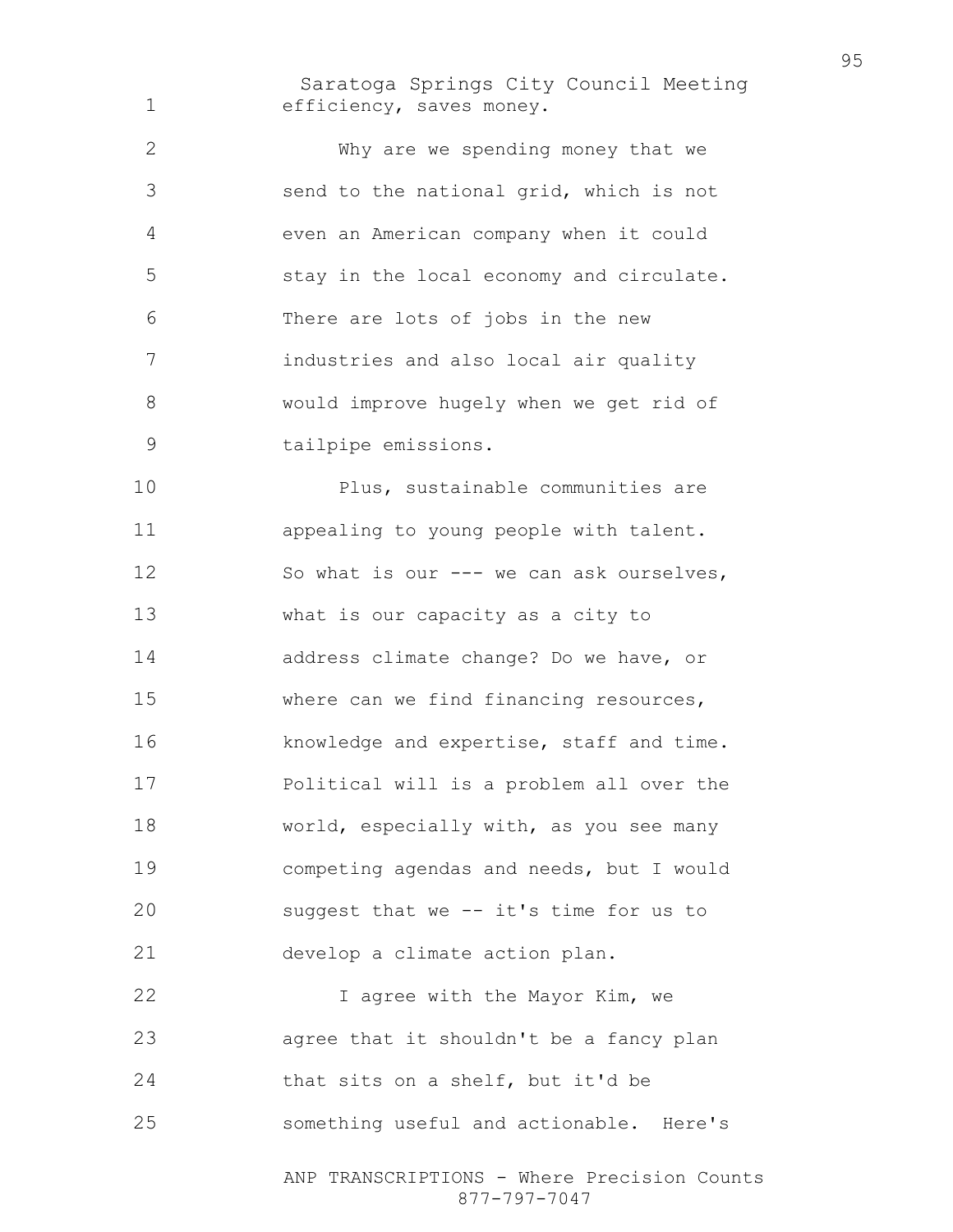Saratoga Springs City Council Meeting ANP TRANSCRIPTIONS - Where Precision Counts 877-797-7047 1 a good example. We can set goals, develop strategies and know what our action items are. So I'm just tonight asking that the City Council collaborate with this climate smart task force and other people in the community, use our skills and abilities to develop a workable action plan. But I would also maintain, 10 we can't do it alone. We need the policies and financial 12 support of the federal government, State government and we also need the technical support. So thank you very much. And I look forward to working with you. 17 MAYOR KIM: Thank you, Miss Caldwell. COMMISSIONER SANGHVI: Mayor, may I just take a minute? MAYOR KIM: Yeah, sure. I was gonna say, anyone have any comments? COMMISSIONER SANGHVI: So the climate action and resiliency plan is definitely one of our goals too, and we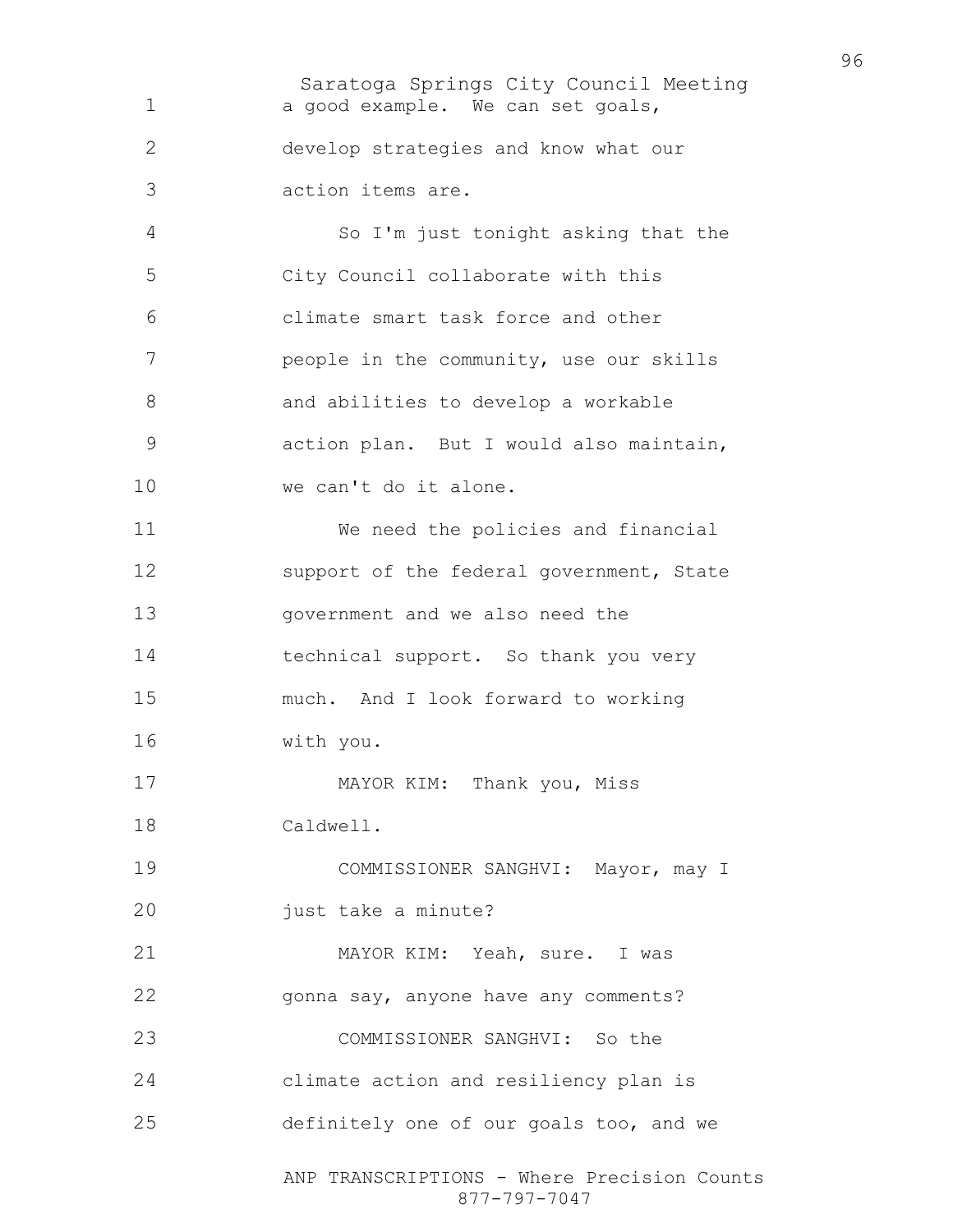Saratoga Springs City Council Meeting ANP TRANSCRIPTIONS - Where Precision Counts definitely wanna work on it in the coming months and -- and find monies for it. If not through State and federal grants, then through our -- our budget. So I'm very committed to it and -- and we will get to -- Thank you very much. MAYOR KIM: Anyone else wish to 8 comment on the presentation? COMMISSIONER MONTAGNINO: I just had a quick question. You made the comment that we have excessive methane leaks. So we have a cab landfill. We understand that that is constantly venting methane to the environment. Is there -- is that the prime source or are there other? MS. CALDWELL: No, I was walking that street the other day and I walked in a huge pocket of natural gas. I can smell it. COMMISSIONER MONTAGNINO: So you're saying natural --- MS. CALDWELL: It was leaking from 24 the infrastructure around the city. COMMISSIONER MONTAGNINO: Really?

877-797-7047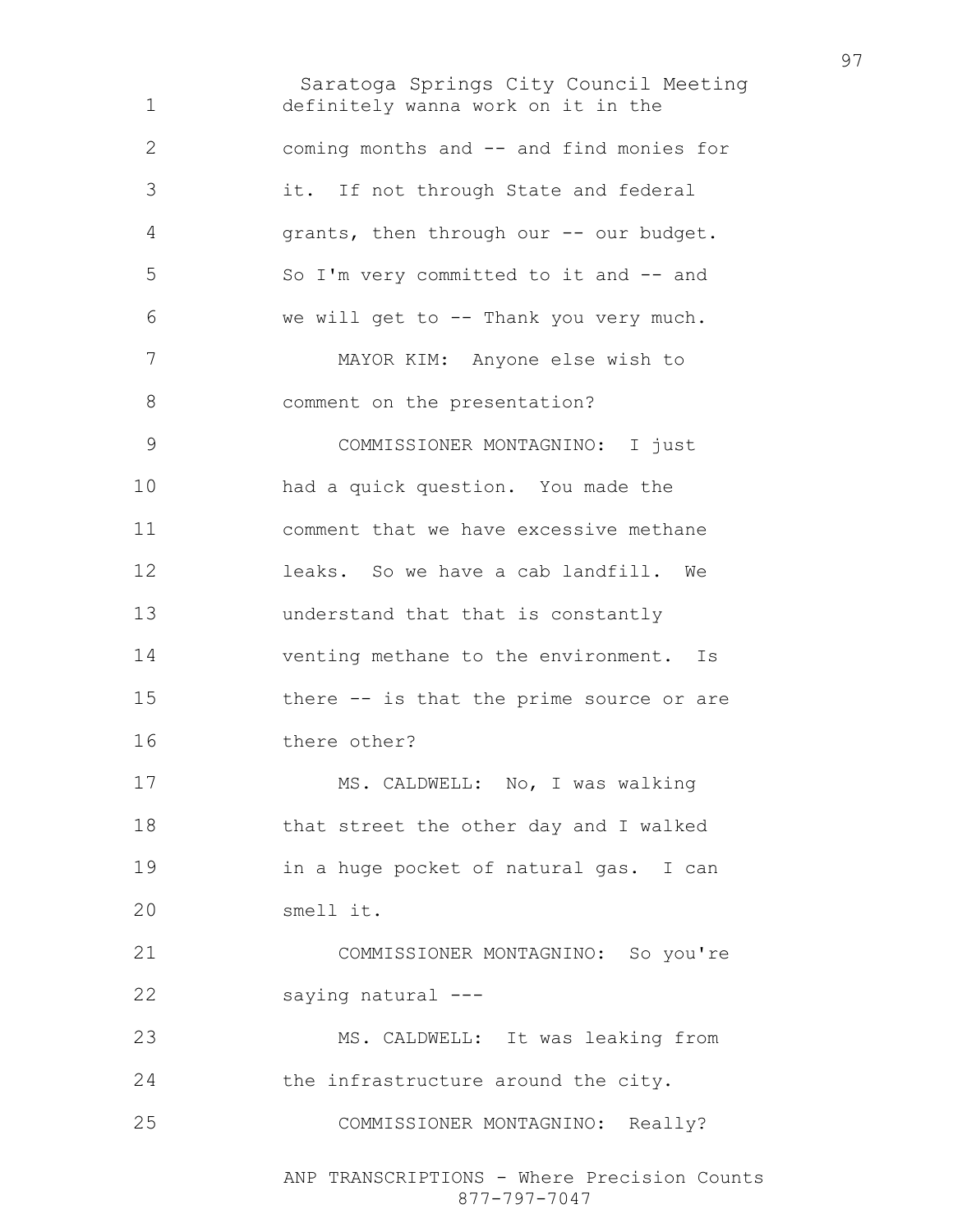Saratoga Springs City Council Meeting ANP TRANSCRIPTIONS - Where Precision Counts 877-797-7047 MS. CALDWELL: There's a natural grid team that's been in (indiscernible) for six years every day (indiscernible) That's how much is how much there is (indiscernible). COMMISSIONER MONTAGNINO: I would really like to learn more about that from you. MS. CALDWELL: Thank you for (indiscernible). MAYOR KIM: Can you go to the mic, please? It just -- because we do have people listening to us over the internet. MS. LISA: I'm just -- just -- I'm Lisa. I live here in Saratoga. I'm a renter and like 40 percent of the citizens of Saratoga. And one of the 19 things -- I follow this very, very closely as a teacher and as a citizen. And one of the things that happens when you have a lot of renters is that landlords are not really incentivized to make the improvements that needs to be made because the renter pays the heating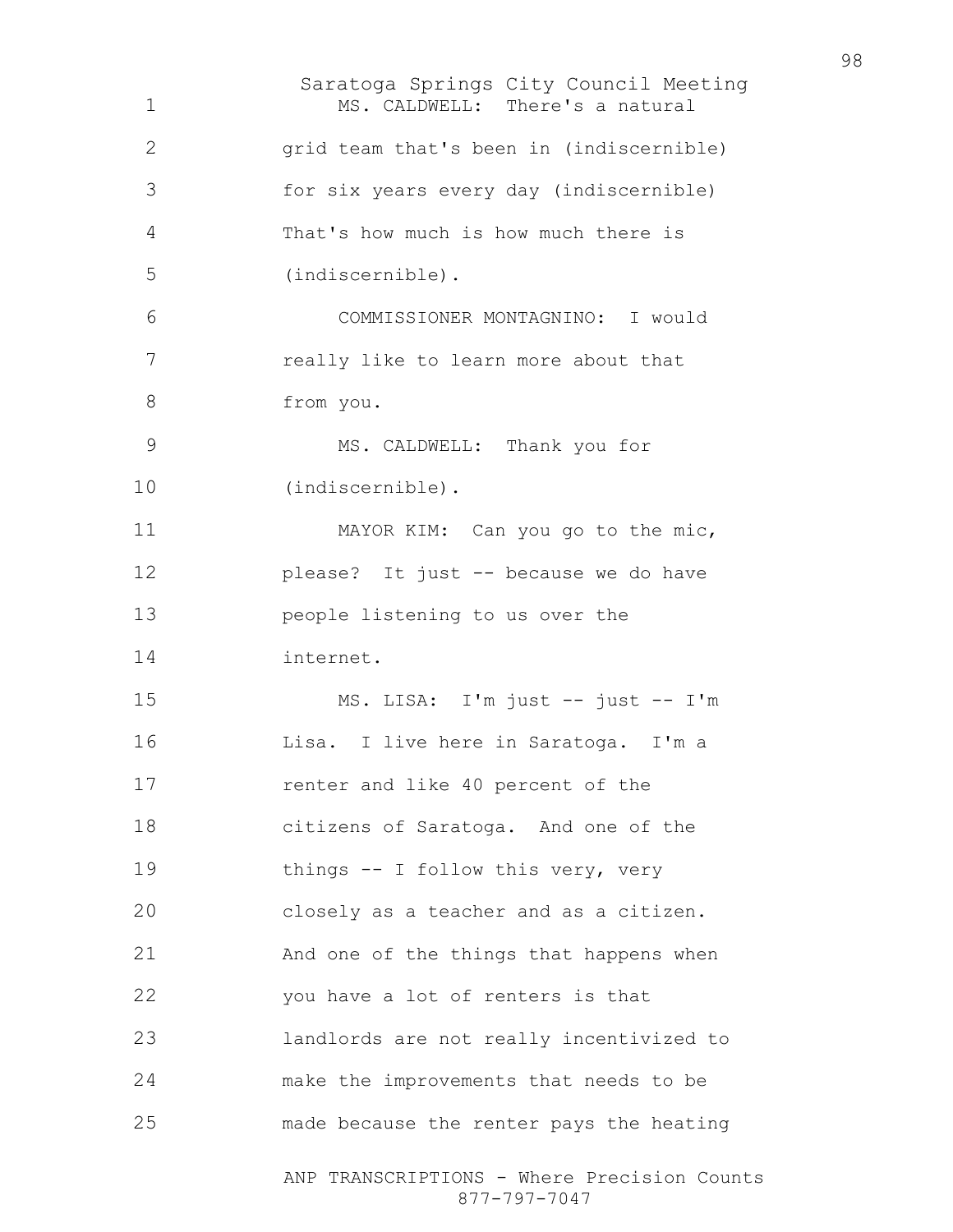Saratoga Springs City Council Meeting 1 and the energy. And so that happens in New York city and it happens here. And so -- and I've had some kind of personal experience with that. But one of the things New York City and the federal government and State governments is 8 talking about, and we certainly can do it a local level is to incentivize our - 10 - our -- our property owners to replace furnaces and methane and to have, you 12 know, to -- to have stricter codes. 13 Again, it's a problem because they don't necessarily pay the energy bill. And so they're not always, you know, home are incentivized to keep their -- their heating bills and their energy costs low. And so something that can be done at a local level. MAYOR KIM: Thank you. Anyone else have any comments on the climate task force presentation by Rayna Caldwell? 23 MS. CALDWELL: Can just say I want to say thank you (indiscernible).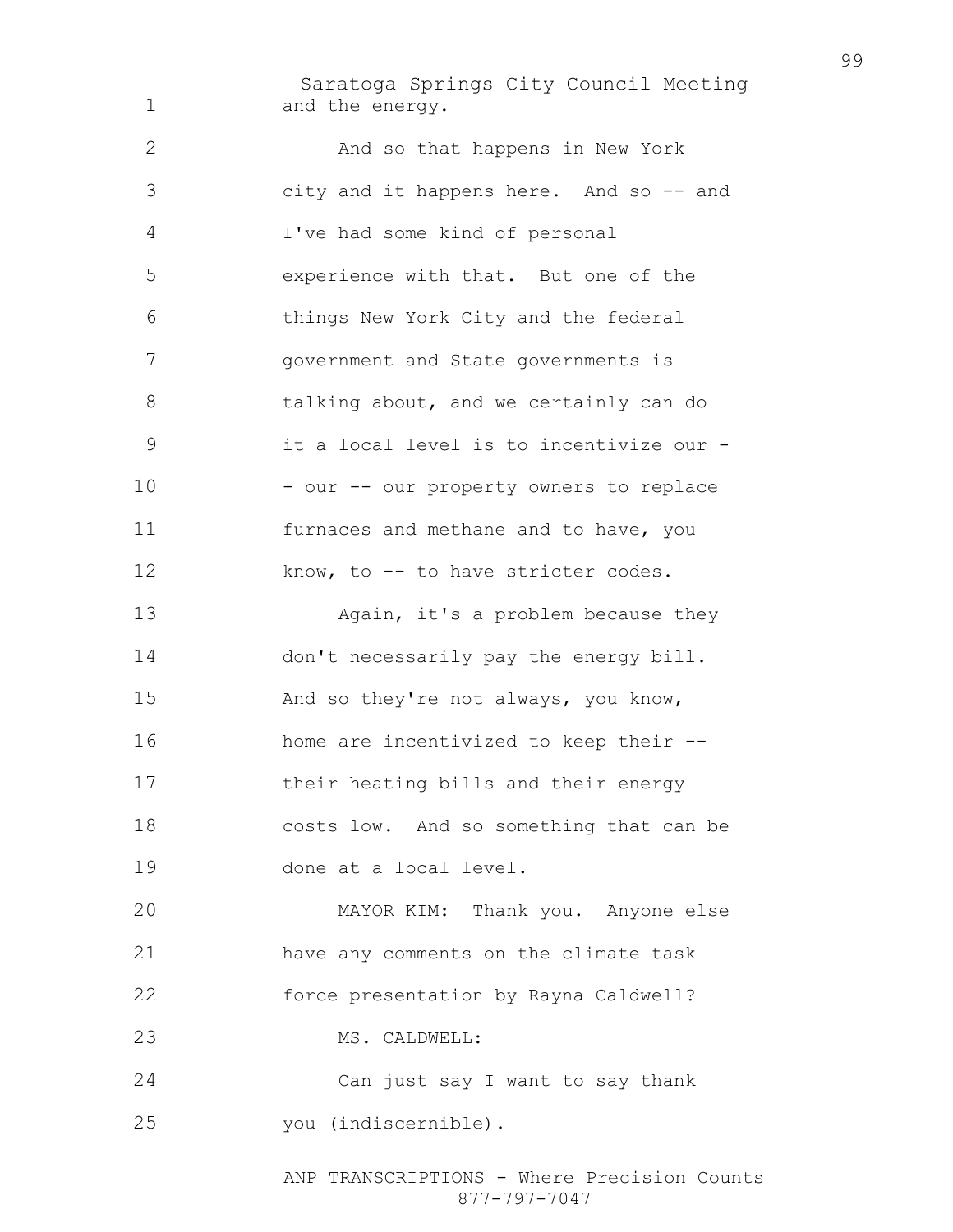Saratoga Springs City Council Meeting ANP TRANSCRIPTIONS - Where Precision Counts 877-797-7047 MAYOR KIM: Okay. 2 MS. CALDWELL: I just want to say thank you very much for your (indiscernible). Thank you. MAYOR KIM: Great. Thank you. Seeing no other comments, we're gonna -- we don't have an executive session 8 tonight so I'm gonna, as we have done in the past, ask the supervisors to report to us. I don't know who's going first but step up to the mic and we can get started. 13 SUPERVISOR VEITCH: Thank you, mayor. Supervisor Veitch, giving my report. I just have one item for my agenda tonight and it's just really an announcement. One of the things that 18 the county has been working on over the past couple of years is upgrading our technology and our boardroom and in our committee room. **I'm pleased to announce that we** have finished the upgrades of the technology, which includes a couple of different things. Today we had three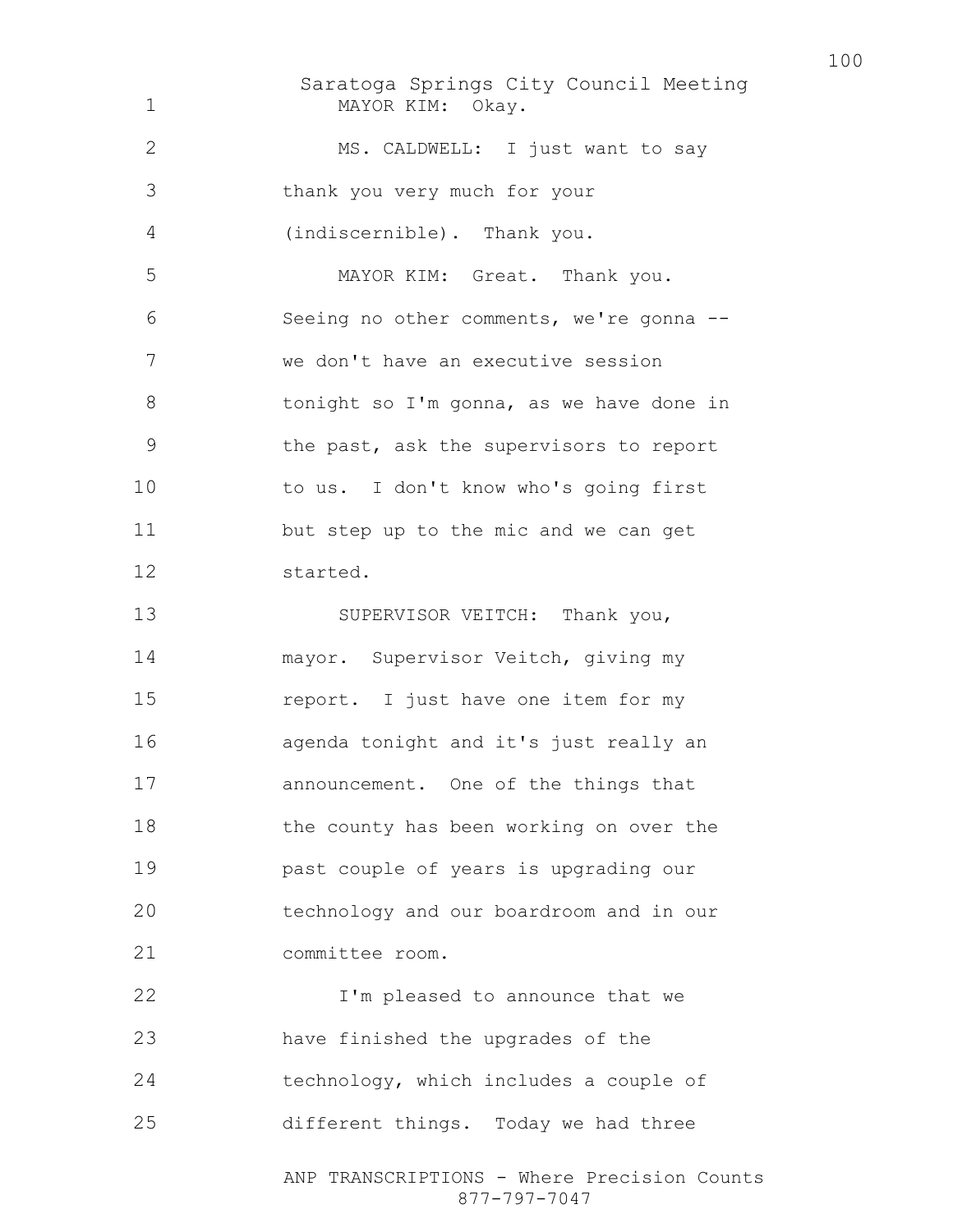Saratoga Springs City Council Meeting committee meetings at the county, and it was the first time we've ever live streamed meeting from Saratoga County. So we did that today and we're gonna continue to do that for our committee meetings going forward. Glad we're finally doing, it's been a long 8 time coming. And so eat -- for today in the next three days, we have committee meetings, so there will be livestream meetings. They start in the afternoon around two o'clock or so. So if you wanna check out our meetings, you can do that after each day's meeting, we will then post the meetings on the YouTube page to allow members of the public to see -- 18 continue to see the meetings, and they will be saved on that page. And also at our, our April 19th board of supervisors meeting will be the first full board meeting that will be livestream from Saratoga County. So you can visit our website. It's saratogasscountyny.gov.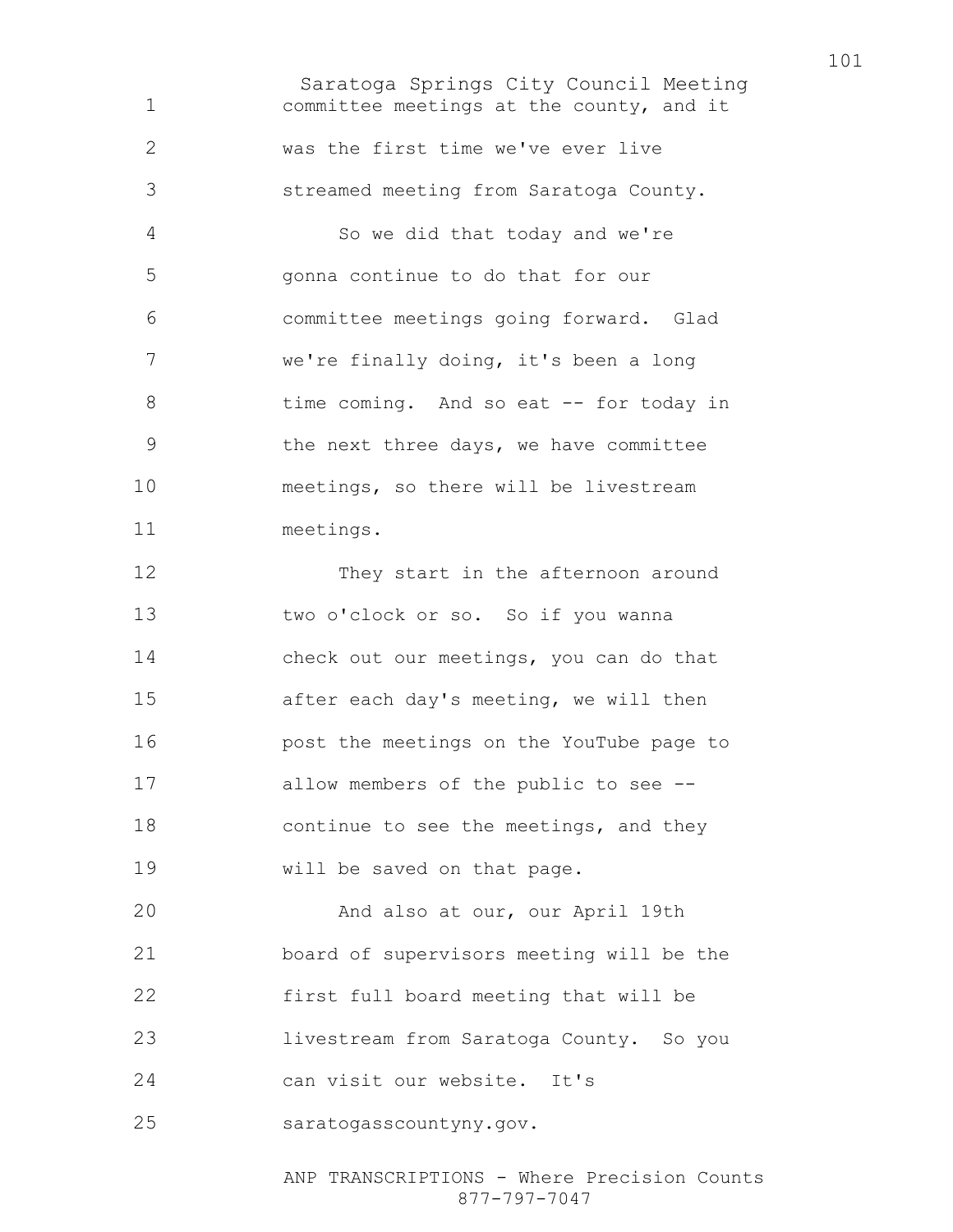Saratoga Springs City Council Meeting ANP TRANSCRIPTIONS - Where Precision Counts 1 And then it's a sub folder with --of meetings. And then the 2022 meetings are in there. And going forward from here on out, we will be doing that. So I -- I do appreciate the county for putting the budget in for that. It's been a long time coming. I've been there for 15 years and it's the first 9 time that we're -- we're doing that. So I -- I really think it's a great step forward for us for openness and transparency to the public. So that's my agenda. Thank you. 14 MAYOR KIM: Thanks. Thank you, Supervisor Veitch. We'll have Supervisor Tara Gaston to come up. SUPERVISOR GASTON: I'm gonna switch my agenda quickly because Rain is walking away, and I think she's an important part of -- part of it if you don't mind. So the third item I was gonna discuss some upcoming public forums, and one of the really important things is that New York State has released the climate action draft

877-797-7047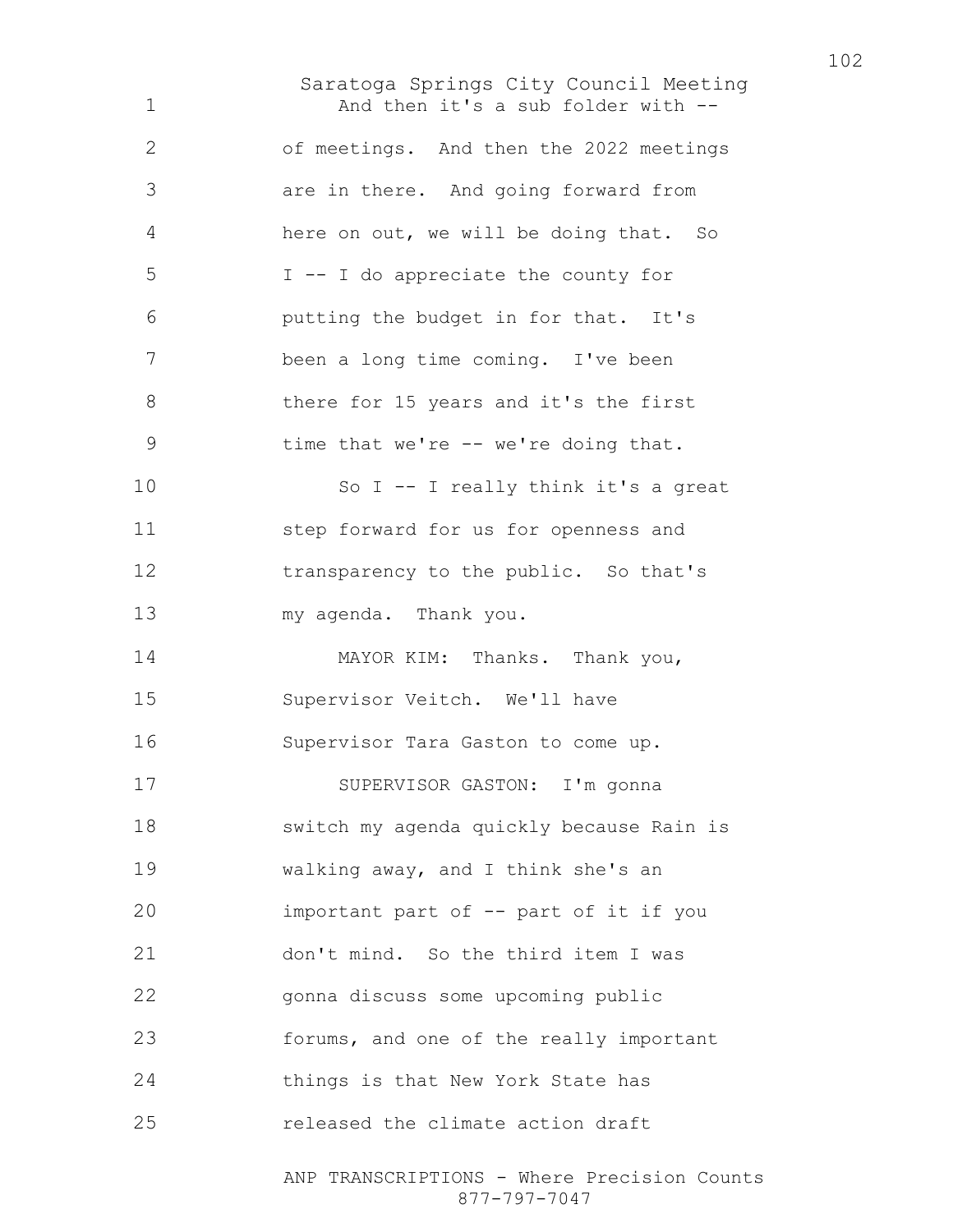Saratoga Springs City Council Meeting scoping plan.

And this is incredibly important because it's really going to help devise the -- the plan and the steps that we're going to take to ideally do better about all of this, but it's also really important because they did not get a lot 8 of commentary or engagement from the county level, which we fought for, but also they really need to start hearing our public comments. 12 They're available until June 10th. And they're gonna be some upcoming public forums on that. I'll mention that in a second, but I wanted to make sure that this work is important and it's very timely. If you've read the IPCC reports, you probably cry yourself to sleep like I do, but the scoping plan

is the -- one of the most aggressive and most advanced plans in the State -- in the country and we need to make sure that it gets moving.

So thank you, Rayna, for this. Hopefully one day the county will get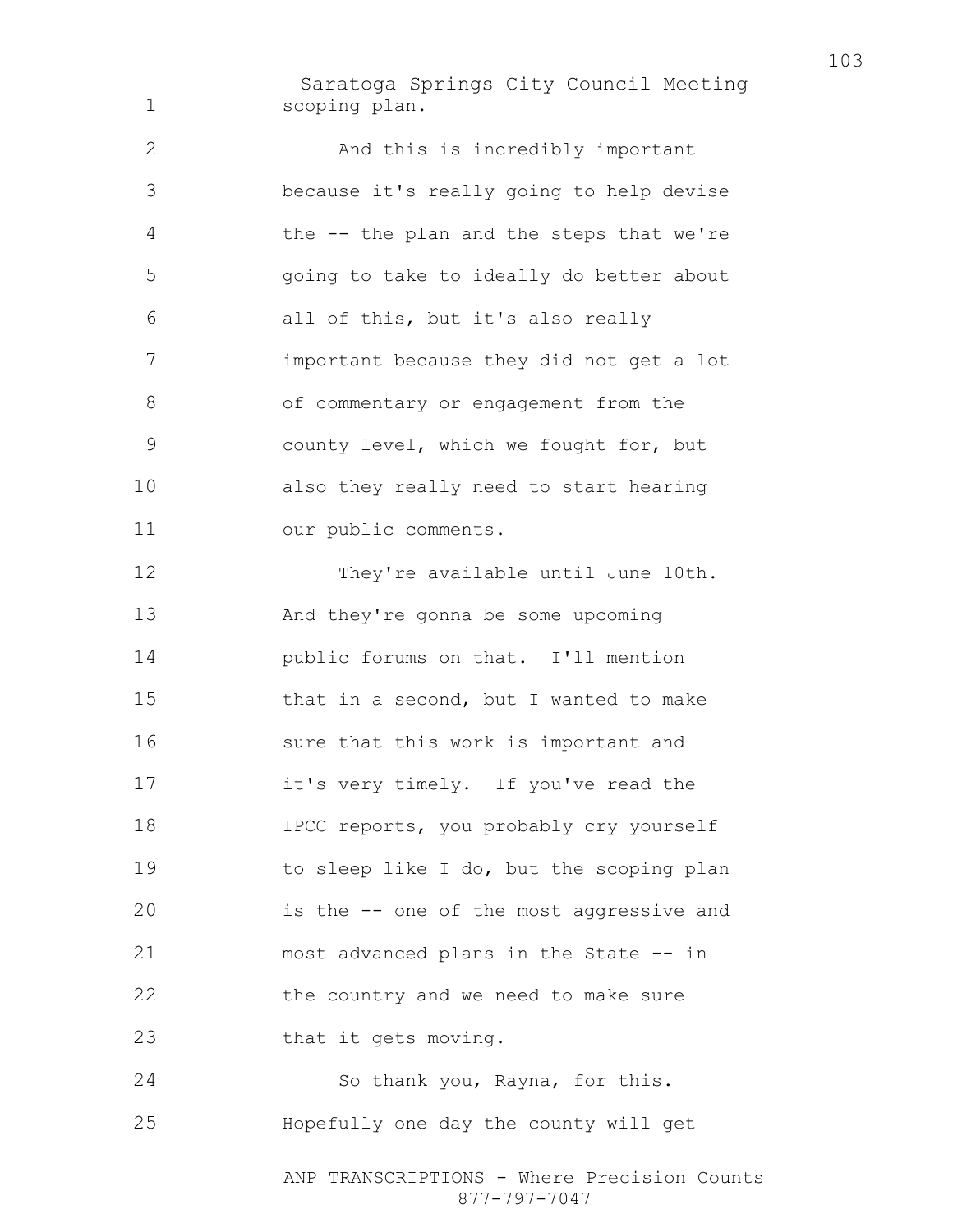Saratoga Springs City Council Meeting ANP TRANSCRIPTIONS - Where Precision Counts 877-797-7047 1 there. I'll kind of scoot back up. Thank you. I just wanna make sure that I had that chance to say that. MAYOR KIM: Thanks. SUPERVISOR GASTON: The first real item on the agenda is a COVID 19 update. We continue to do better than we were 8 before, but unfortunately, we are seeing a rise. Many parts of New York State have had a new increase of up to 50 percent of cases in the past few weeks. 12 Right now, our rolling average is 4.0. This is a lot higher than it was a bit back. And right now we're at 13.7 cases per 100,000. This is significant increase from where we were before. Fortunately, our hospitalizations and deaths are saying relatively stable, but we also know that those are lagging indicators. 21 The most important thing to realize is that right now, about 60 percent of the cases in New York State are classified as variant BA2, which if you watch the news a lot, you will hear as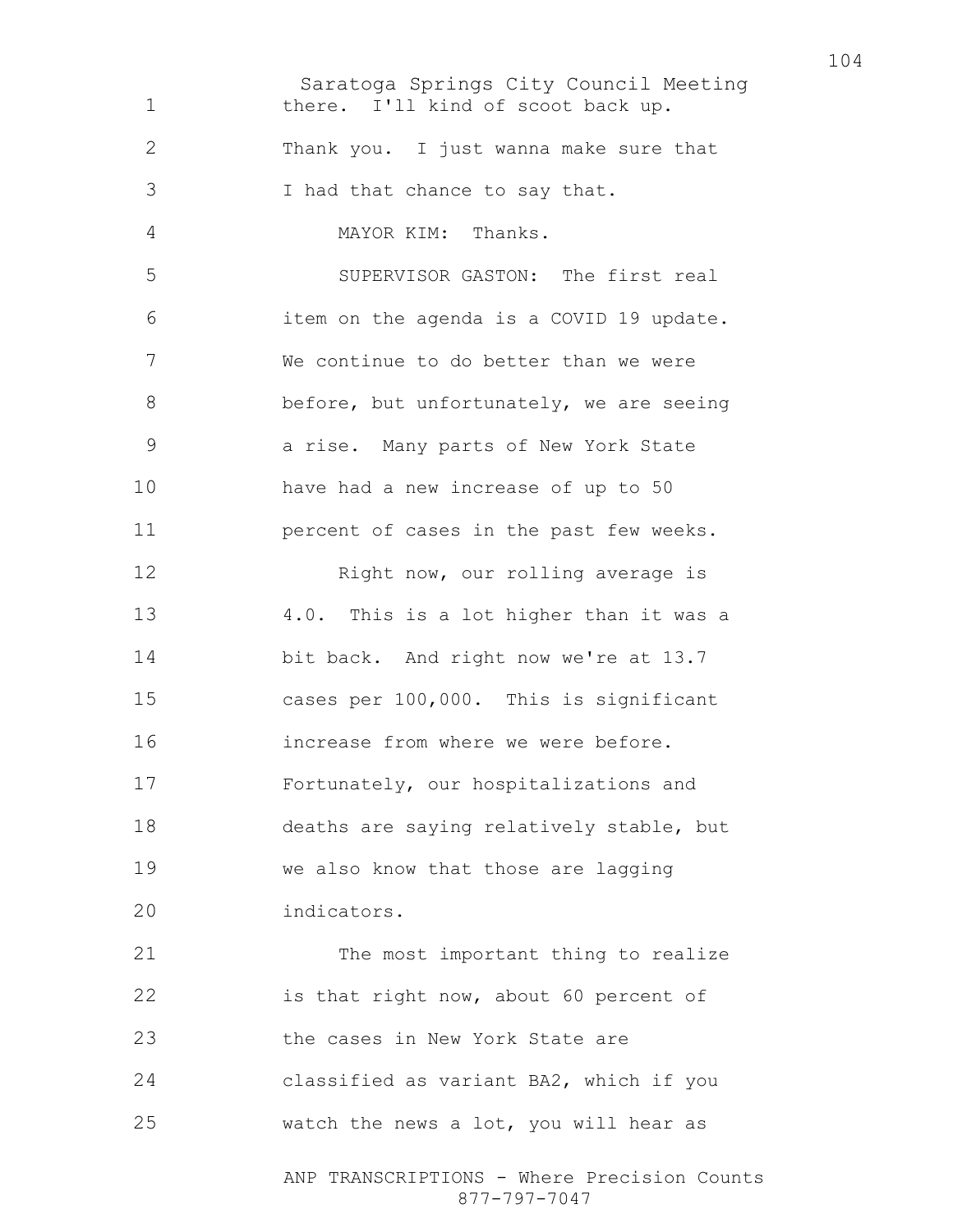Saratoga Springs City Council Meeting stealth Omicron. This means that you may take several rapid test and be negative, have symptoms, but you're testing negative, and it will take a while for you to test positive. This is the importance of making sure that if you are ill at all, you stay home, you test, you please do not go share your germs with other people. 10 We don't want them. And it's very important, especially with, you know, 12 this variant that is -- that's spreading because people think that they're doing 14 their due diligence. But as we know,

this disease is changing as I said, hospitalizations and death rates remain steady.

So our hospitals are still doing well. Unfortunately, they have been stressed over the course of COVID, and 21 so they're still running on fumes, I imagine. So please be nice to your medical staff as well.

24 The second item on my agenda is, April is national county government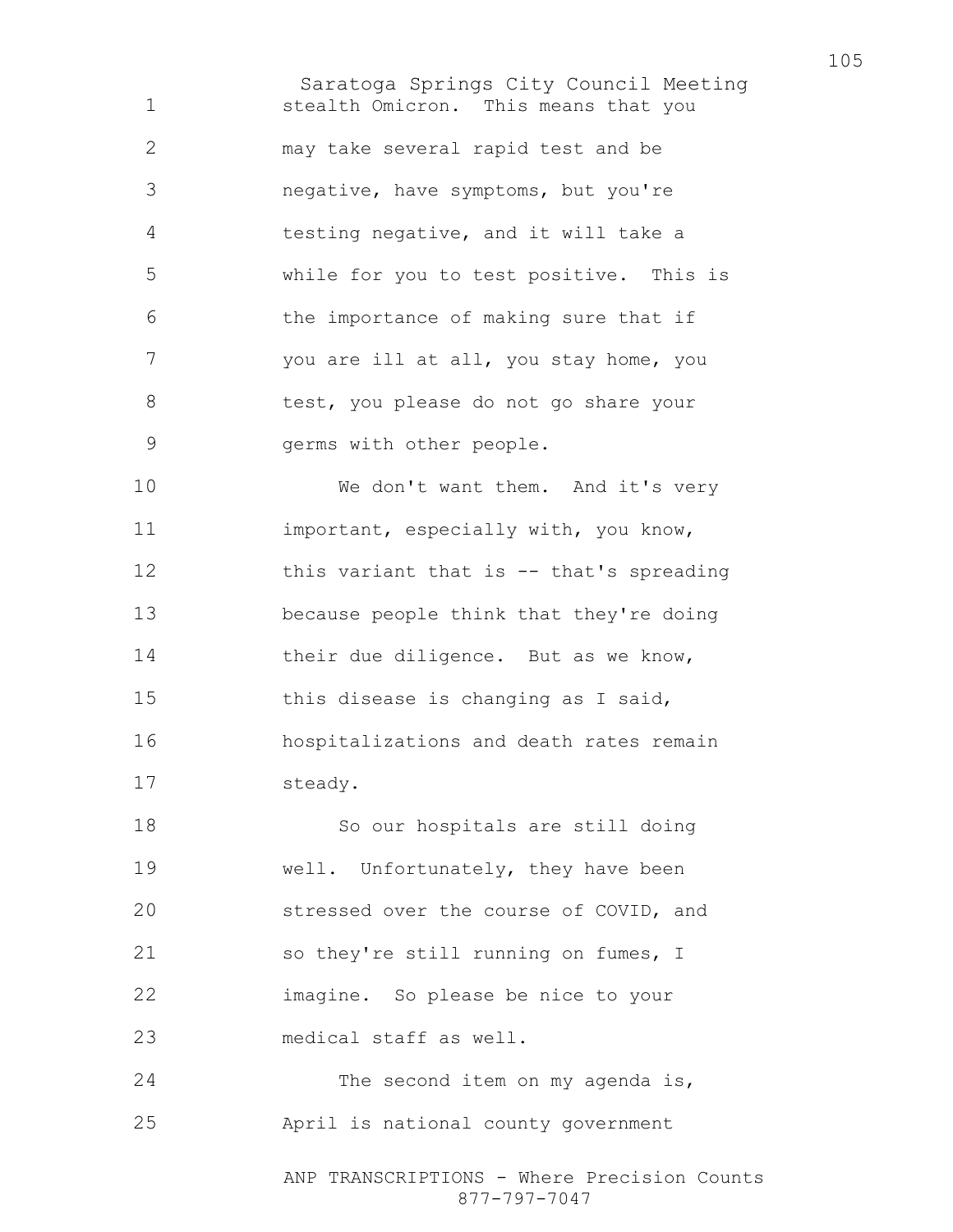Saratoga Springs City Council Meeting month. So I'll be posting about things 2 that the county does. I think everybody's learned a little bit more about it over the past two years, about what the county does for our community, but there's also an art contest. 7 And I gotta say the national association of counties creates a calendar with the art that students send in. The winning -- and last year North Carolina had a lot of the months in the calendar. So I would like to see some of our kids in the area. You can go to NACO, naco.org or check on my Facebook page to see how you can enter. I would love to see one of our local kids get some art in that calendar cause it's 18 fun. We have one in our office, and it'd be nice to see not -- North Carolina, respectfully to my colleagues. It is also national public health week this week. And I've been posting and sharing. The theme is Public Health is Where you are. And much like there's a lot of discussion earlier about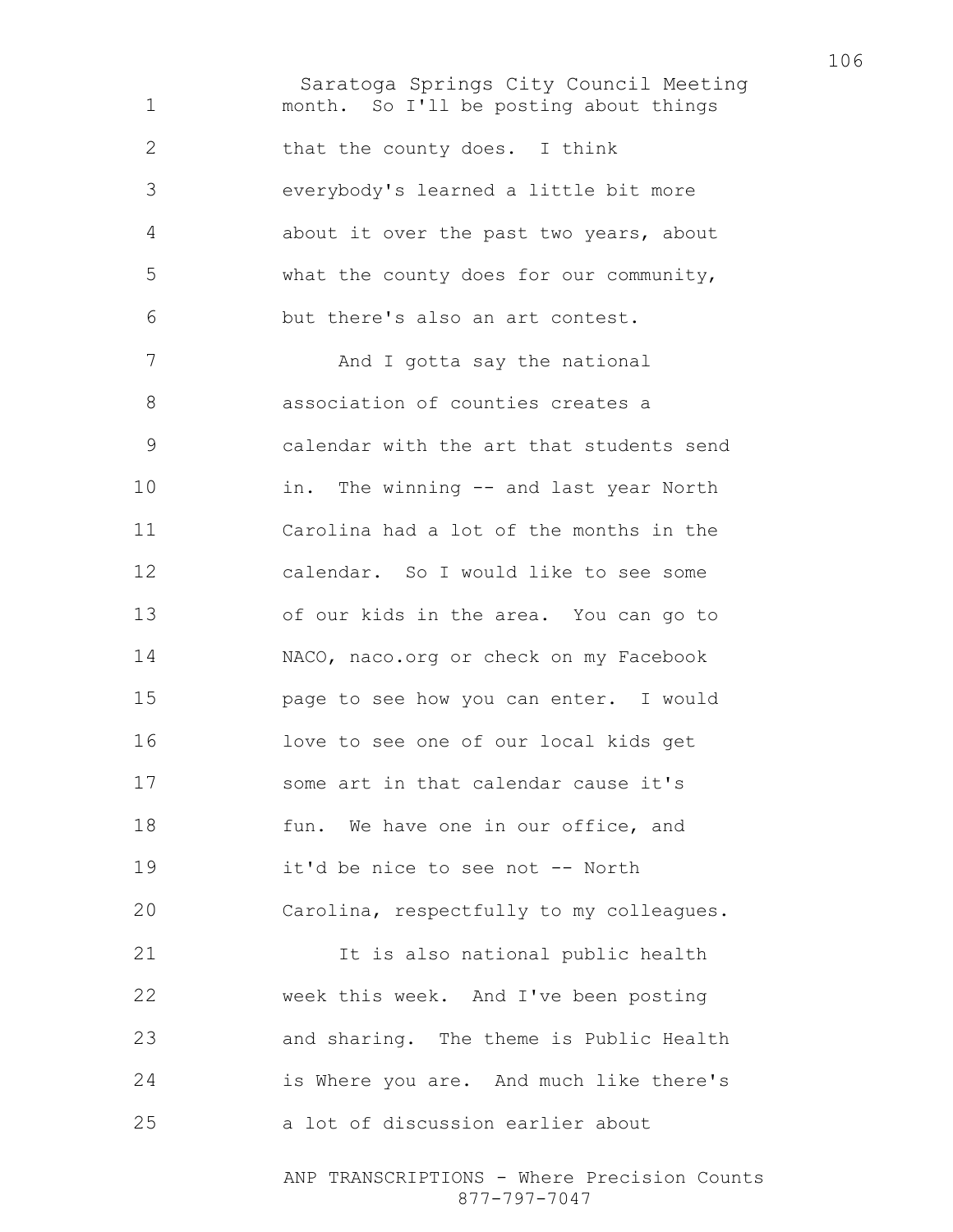Saratoga Springs City Council Meeting disparities and differences, the idea is that public health has to be brought to people and not make people show up for it.

And so, yesterday's theme was about racism and health disparities. Today's about our public health workforce, which is amazing. And there's also discussions about how to support public health in a community and how to make it accessible because obviously, if everyone in our community can't reach public health, we're not actually making 14 our community healthy.

And someone mentioned earlier about 16 forging. That is actually right before COVID hit. I discussed with some members of our public health team, the idea of public forging planting trees and berries that are open to the public. And they were very interested in it. And perhaps one day when public

health can take a nap and think about things other than COVID, we will get back to that. But if the city's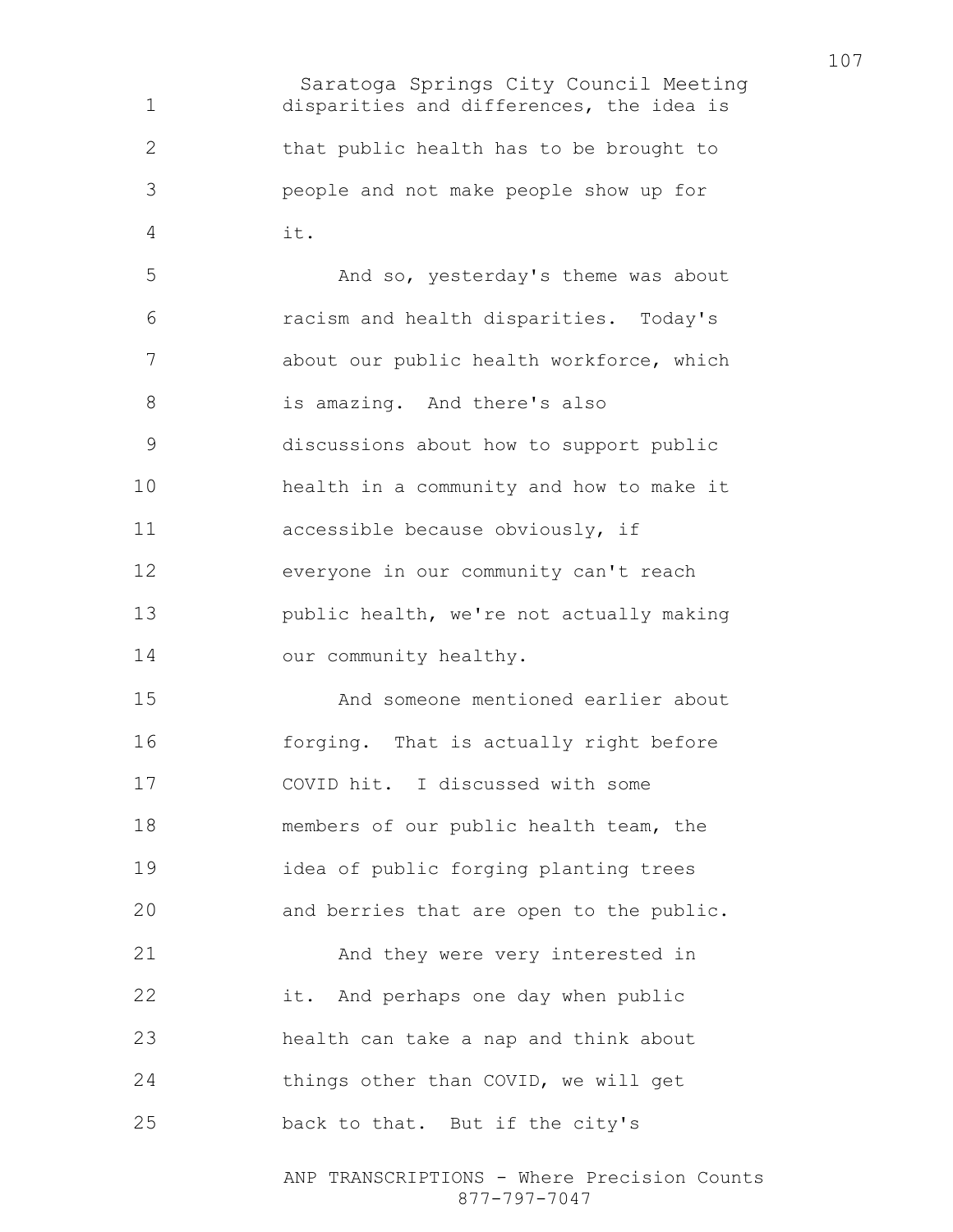Saratoga Springs City Council Meeting 1 interested in it, I'd love for you guys 2 to be involved in it as well. COMMISSIONER SANGHVI: So would that be like including edible forests or edible (indiscernible) and stuff like that to  $-$ SUPERVISOR GASTON: Yes. Right. We are -- it could be something sort of like an orchard or forest in like a State park type area, or it could just be a simple as, you know, planting more 12 blueberry, blackberry bushes. There are para trees that are self-pollinating, so you wouldn't have to have a whole lot of them. Please do not plant Bradford para 16 trees. They stink. But - sorry. Some **people are laughing.** But, you know, there -- there are trees and -- and bushes that are self-pollinating or that you can plant kind of together like along downtown connectors, Greenways, that sort of thing that would both be attractive, enhance the idea that Saratoga Springs contains a lot of, you 25 know, plants that are -- are Public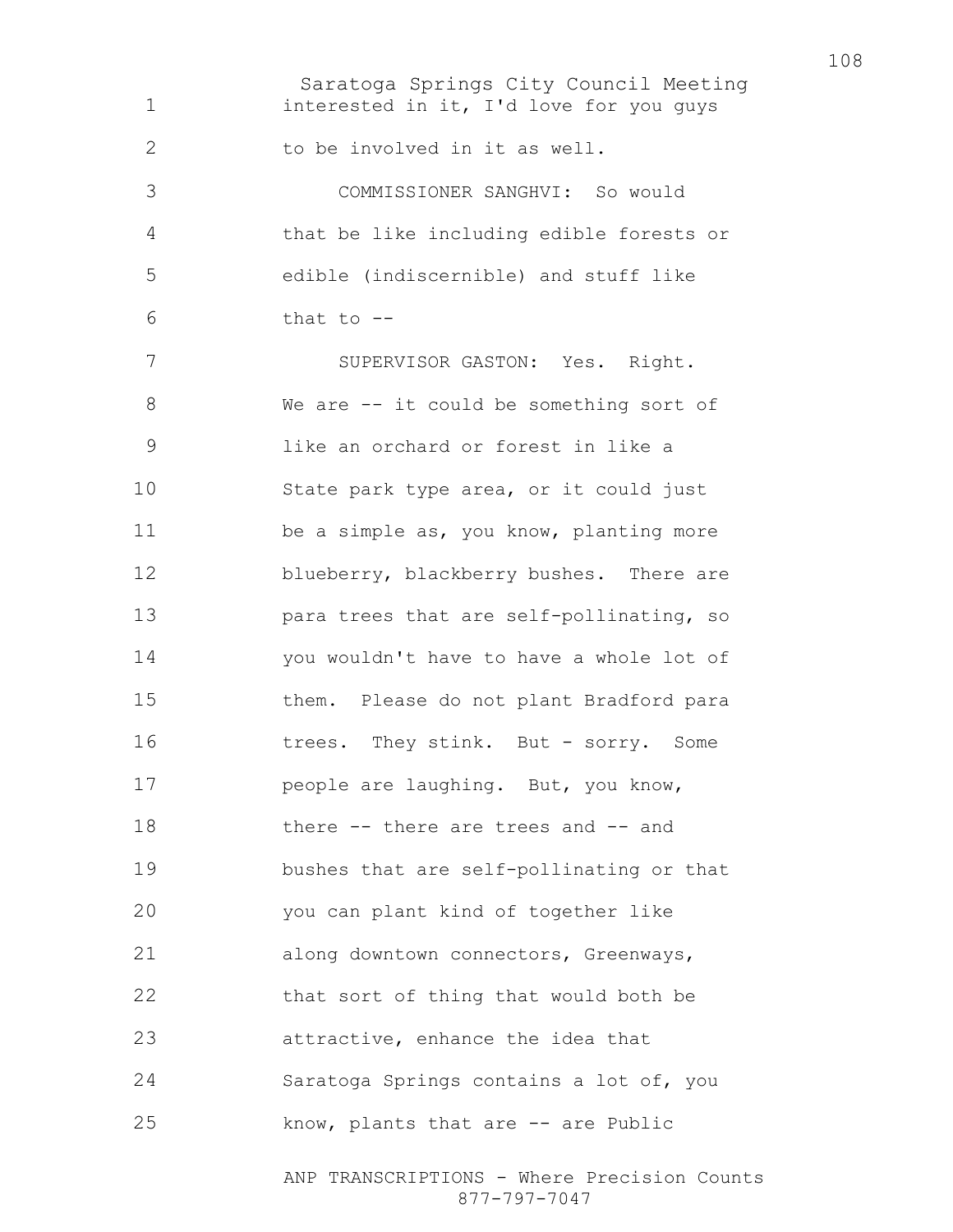Saratoga Springs City Council Meeting Works Department in the Arbor. They've all been working very hard to keep going and kind of enhance that, but also allow some extra food for individuals in our community who may not have access to it. COMMISSIONER SANGHVI: Fresh food (indiscernible). Fresh food. 8 SUPERVISOR GASTON: Yes. So the third item was just in addition to the scoping plant. So on April the 14th at Empire State Plaza, there is a public forum for the climate scoping plan. And on May 7th, there is a virtual forum for the climate scoping plan. You can also submit comments via e-mail or snail mail. 17 I don't know that they'll get there by June 10th at this, right? Additionally, the State is holding some education around cannabis conversations and what things might look like to come as adult use -- it's legal, but then as storefronts home grow, all these things come to me. So one of the things I'm also going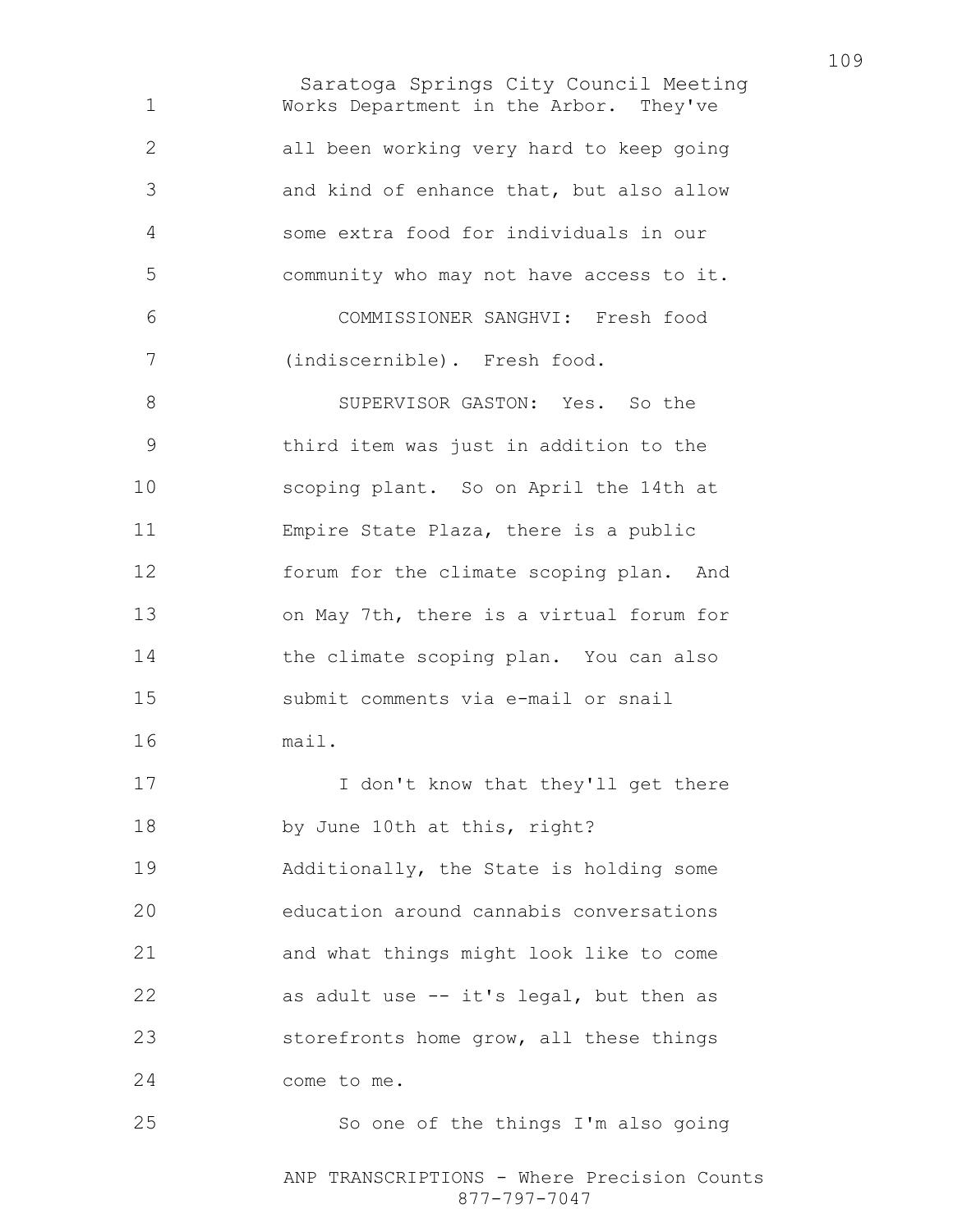Saratoga Springs City Council Meeting to do is have a public forum of my own. On April the 13th, it will be a virtual livestream event. It will be at 06:00 PM and we'll discuss both the climate scoping plan because our counties are working hard on trying to make sure that we have some representation there as 8 well as municipalities. And also discuss some of the things, some of the council members and staff. We went and had some discussions with dispensaries, personal, former mayors, mayor, law enforcement in Massachusetts about what cannabis coming 15 to our area might mean. And so I'd like to discuss some of 17 that with the public as well, get input and thoughts that might influence any policy and ideas. If there aren't any questions, that will conclude my agenda. COMMISSIONER SANGHVI: I want to thank you for your efforts in getting us involved and helping us understand better about the cannabis business. We did a delegation, Deputy Mayor, Angela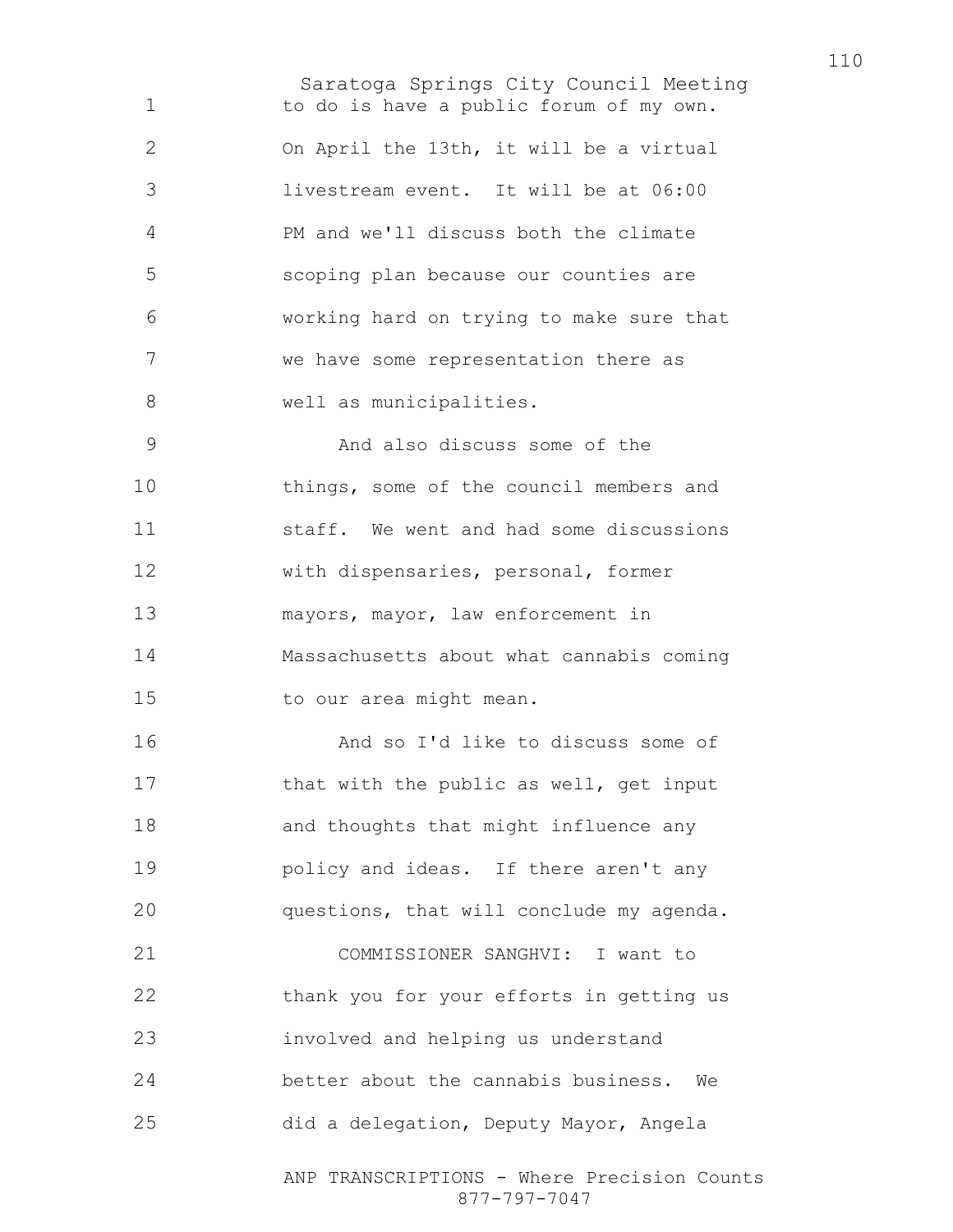Saratoga Springs City Council Meeting Rella, Deputy Commissioner of Finance, Heather Crocker, Matt -- Matt, Supervisor (indiscernible), Supervisor (indiscernible) and me. And we -- we went through businesses that make and process cannabis -- SUPERVISOR GASTON: One day I hope that my bag will no longer smell like it. COMMISSIONER SANGHVI: But -- but it was a very insightful trip. And -- and I think we learned a lot about some of the opportunities as well as challenges of the whole piece and -- and I'm hoping that will help us get more informed as we go through the process here at Saratoga Springs. 18 SUPERVISOR GASTON: Absolutely. Don't wanna recreate the will if we don't have to. MAYOR KIM: Yeah. Great. SUPERVISOR GASTON: Anything else? MAYOR KIM: Anyone else? SUPERVISOR GASTON: Thank you. MAYOR KIM: Thank you, supervisor.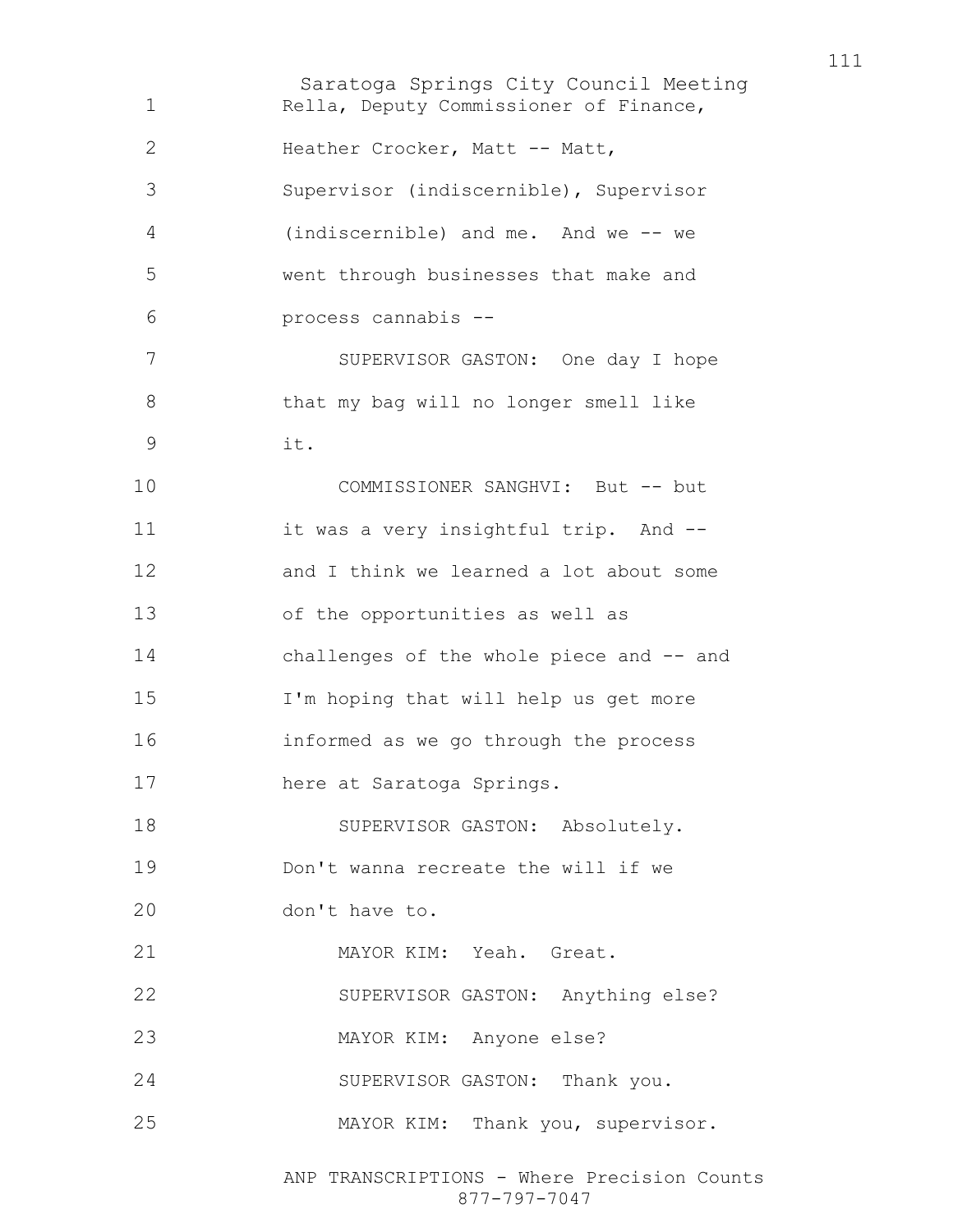Saratoga Springs City Council Meeting We are gonna move on to the consent agenda. I'll entertain a motion to approve the consent agenda. COMMISSIONER MONTAGNINO: So moved. MAYOR KIM: Is there a second? COMMISSIONER MORAN: Second. MAYOR KIM: Is there any changes or additions to the consent agenda? Hearing none, all in favor, Aye. Opposed? Motion carries. I'm gonna move on to my agenda. Our first -- our first item is a little bit bittersweet. We are saying goodbye to Keith Kaplan if he could come forward. So Keith Kaplan has been on the Zoning Board for 14 years, which is remarkable. 17 I -- I was on it myself and it is an intense board. It -- it meets more now than it did when I was on it. I think it's once a week -- once a month, right? Oh, no, every week, correct? MR. KAPLAN: We -- we meet twice a month, and we have workshops on some of 24 the off weeks. MAYOR KIM: Yeah. So he's been --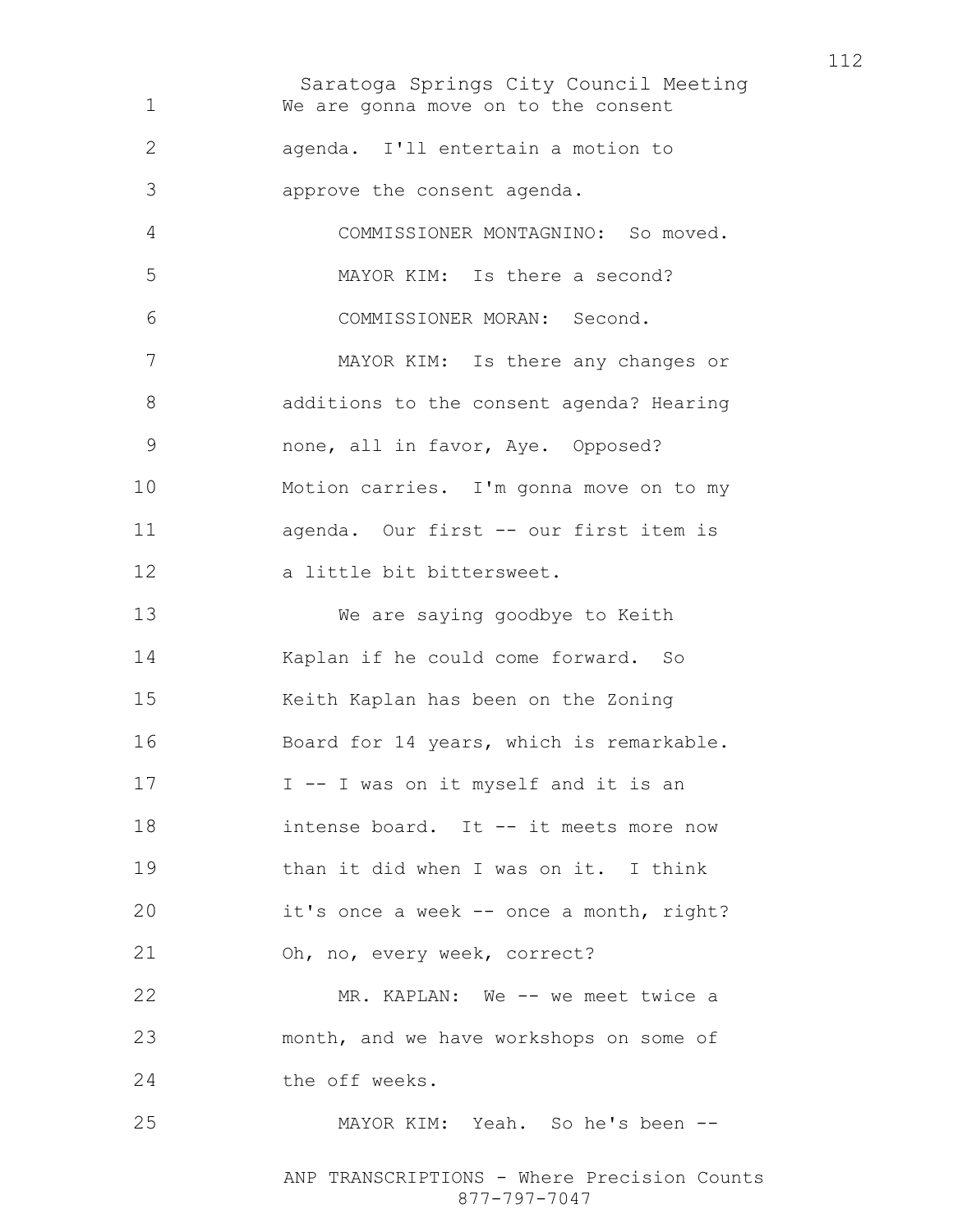Saratoga Springs City Council Meeting ANP TRANSCRIPTIONS - Where Precision Counts he's served in every capacity since. He's secretary vice chair, and in 2019, he became the chair of the committee. He -- and everyone who I spoke to about his service, mentioned how competent, reasonable, and effective he's been as the leader of this important land use for it. 9 So I -- I want to congratulate him. 10 I want to read our proclamation. Whereas for many years, Keith has been an outstanding example of a Saratogan who gives generously and unselfishly of his time and talent in civic and government service. He has served with distinction for many years as a member and later as chairman of our city's Zoning Board of Appeals, bringing his knowledge of our city, his skills for details and procedures, and his compassion for understanding to an often difficult and demanding job. And whereas he recently announced his intention to retire from active

877-797-7047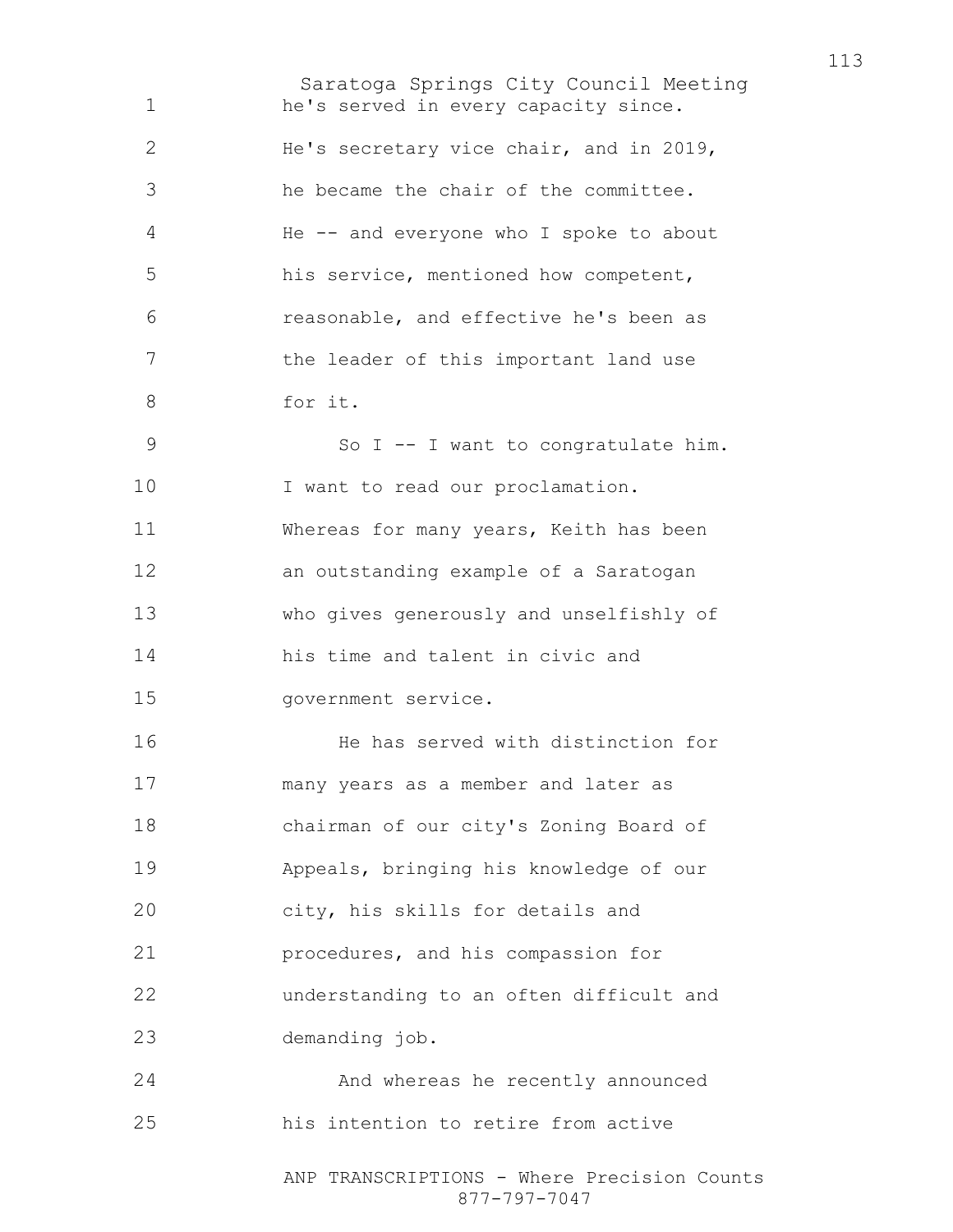Saratoga Springs City Council Meeting service to the Zoning Board of Appeals, Iran Kim, with the other members of the City Council and pleased to join in with Keith colleagues. I know that one is here on the board and with his family and many friends expressing our thanks and appreciation for his invaluable service to Saratoga Springs and to -- and to extend our very best wishes for your good health, happiness, and success 11 in all your future endeavors. So I wanna just come over and give you this and congratulations. 14 MR. KAPLAN: Thank you very much. It has been my extreme pleasure to have served on the zoning board since 2008. My -- my predecessor on the board is sitting right here, Matt Veitch. His election as supervisor that opened up

the spot that I was then appointed to.

So it's -- it's wonderful to bookend the experience with him here. But I really wanted to spend the moment 24 to just thank the -- thank these staff who are incredibly capable and are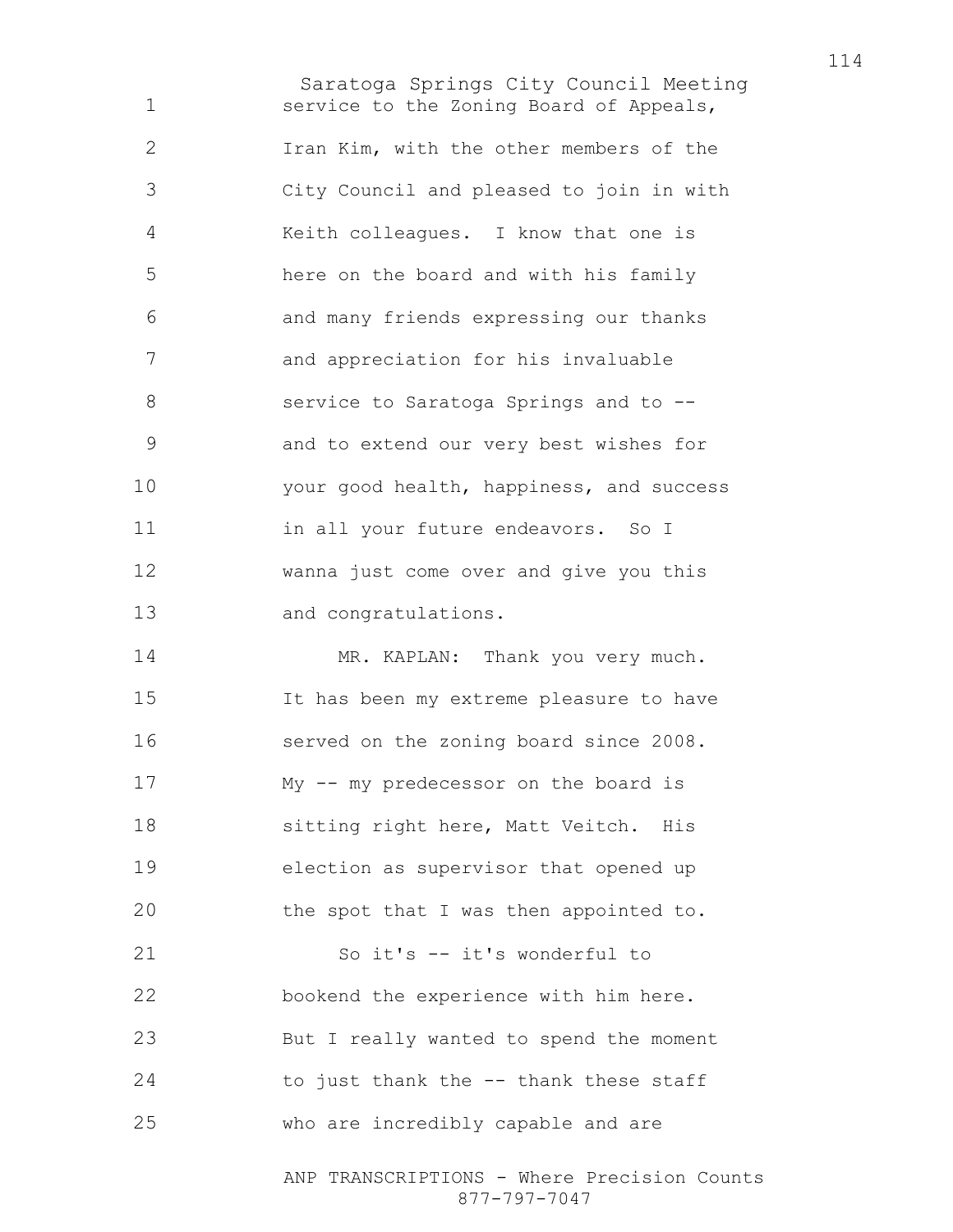Saratoga Springs City Council Meeting incredibly response -- responsive and knowledgeable.

So I really want to call out Anisha Samuels, Amanda Tucker, Susan Barden in particular, but also Diane Bosinaky (phonetic), Susan Holmes, Patrick Hogan 7 and Tony Izzo, for -- for the fantastic 8 support that they give our board. And I also want to thank my fellow volunteers, Sherry's right here. You know, one to 11 just really -- it's a great team and we really do our best for the city and just very much appreciate Mr. Mayor this moment you know. And I'm moving across the border to Wilton, but I won't be -- so I won't be 17 going far, but I will very much miss my 18 time in Saratoga. MAYOR KIM: Well, thank you. MR. KAPLAN: Thank you. MAYOR KIM: So my next item is closely tied to by first. I'm announcing the appointment of -- of Gage Simpson as the chair of the ZBA to 25 replace Keith. Since 2013, Gage has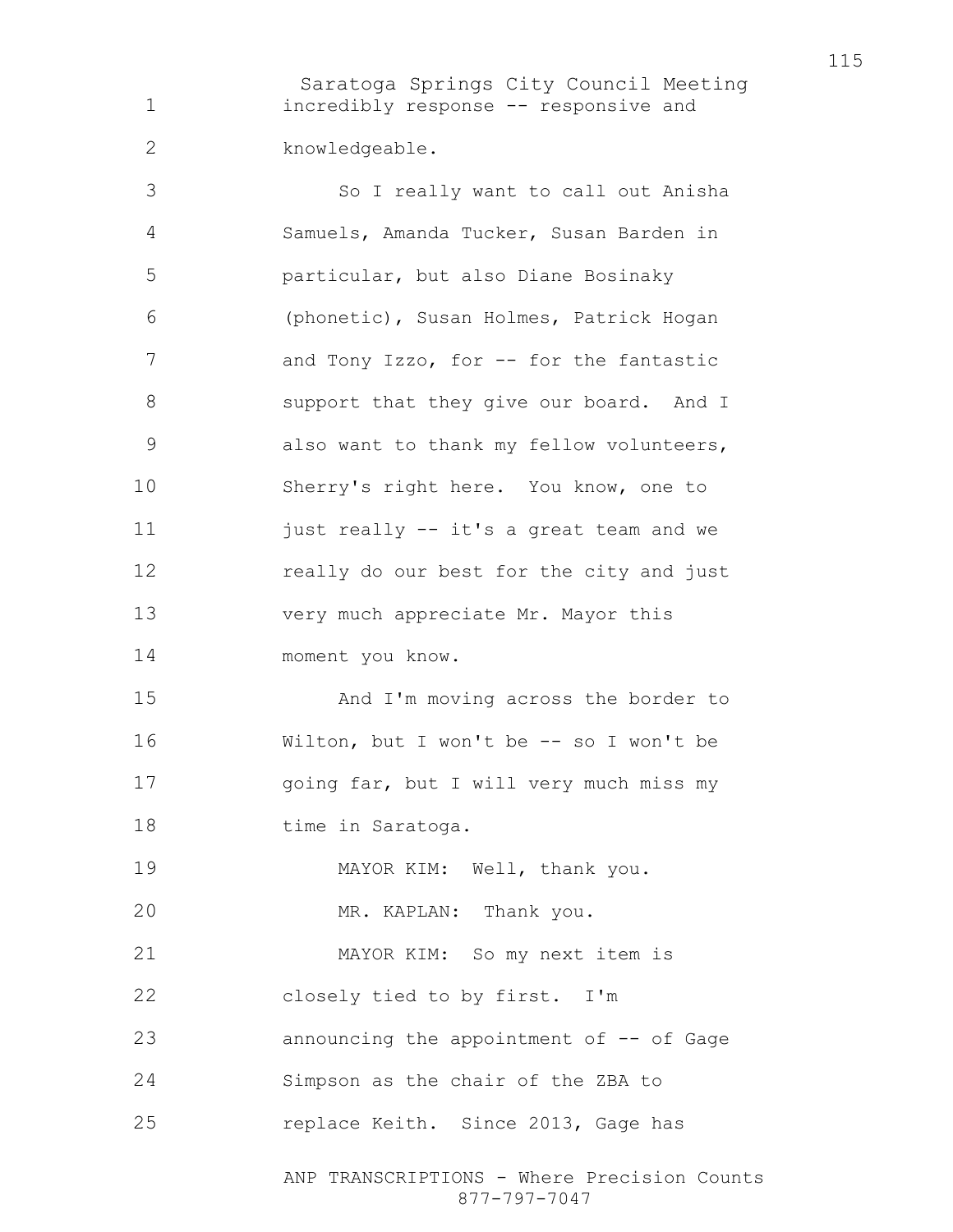Saratoga Springs City Council Meeting ANP TRANSCRIPTIONS - Where Precision Counts been an advanced manufacturing instructor with Washington Saratoga, Warren Hamilton, Essex Bosses. Prior to this position, he was a senior project engineer with Bechtel and was a materials engineer with Knolls Atomic Power Laboratory. Gage has a BS from Purdue university and material science and an MS in technical management from Embry-Riddle Aeronautical University. Gage's got big shoes to fill, but with a departure of Keith Kaplan, but I know he'll do a great job. I want to congratulate him and thank him for stepping up. And on that 17 -- and I -- you know, this is of course 18 true about Keith. These are very difficult jobs, long -- long hours and it's all volunteer. So these people do an awful lot of work for this city. And here's the other thing. They make some decisions that do impact our city. Chris Matson was on the zoning board. He knows this. Matt

877-797-7047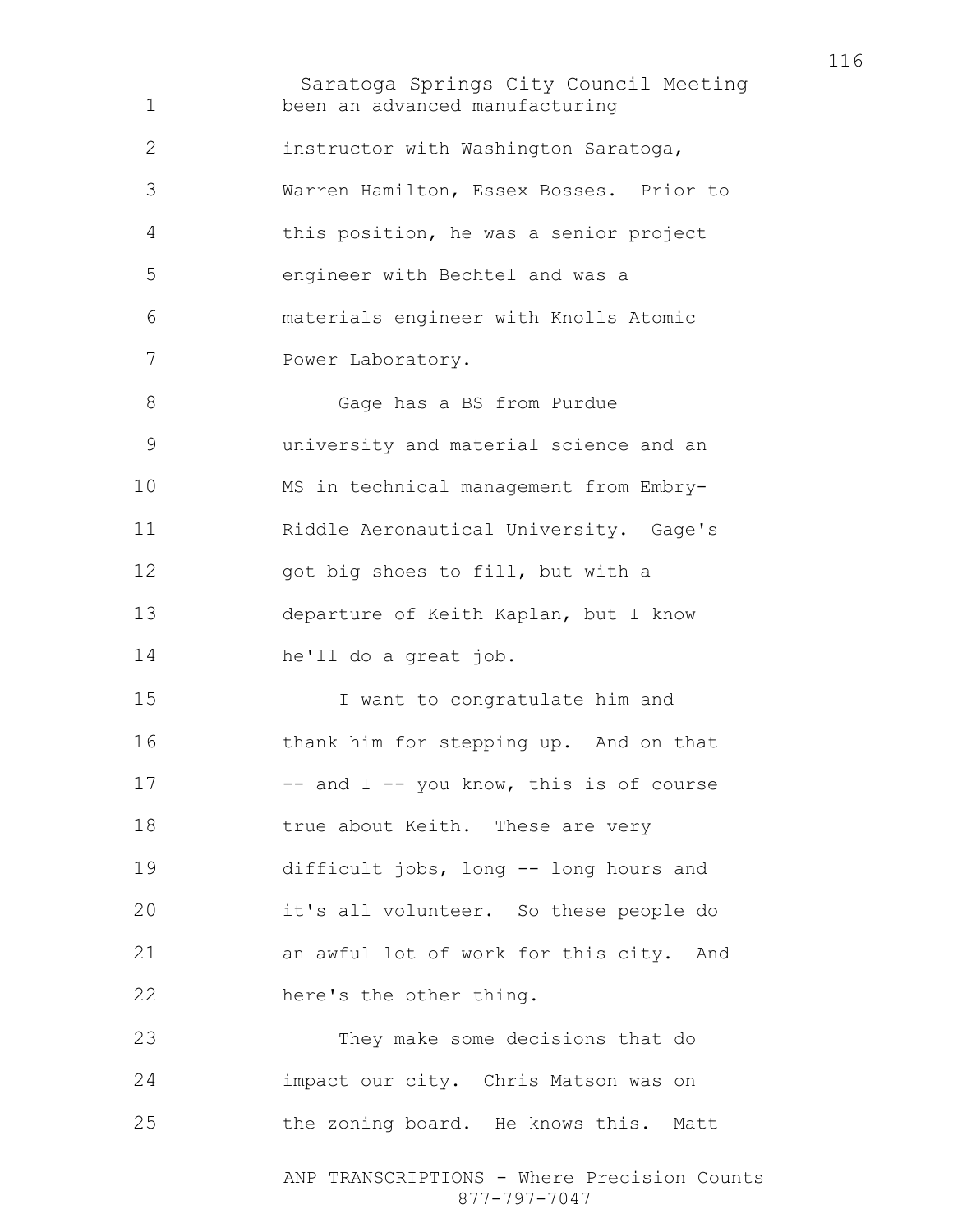Saratoga Springs City Council Meeting Veitch. It's -- it's a -- and so when people step up, it is to be commended that they do this. So I wanna thank Gage and of course, Keith, thank you very much for serving our city. Unrelated to that, we had a -- I'm making as my third item, an appointment 8 to the ethics board. The -- the city has an internal ethics board that oversees, questions relating to ethics, mor all employees. And we do have one 12 employee, member of that that's -- and -13 - and, that was Keith Cling. 14 He did retire, from service to this city. And so I'm appointing today, Susan Barden. Susan Barden is a senior **planner.** She was -- she's been that since 2019 and she's been with the city for almost 15 years in the Planning Department. She earned her AICP 21 certification from the mayor, from planning association in 2015, and she holds an MA in applied geography for the university of North Carolina. I want to thank Susan for being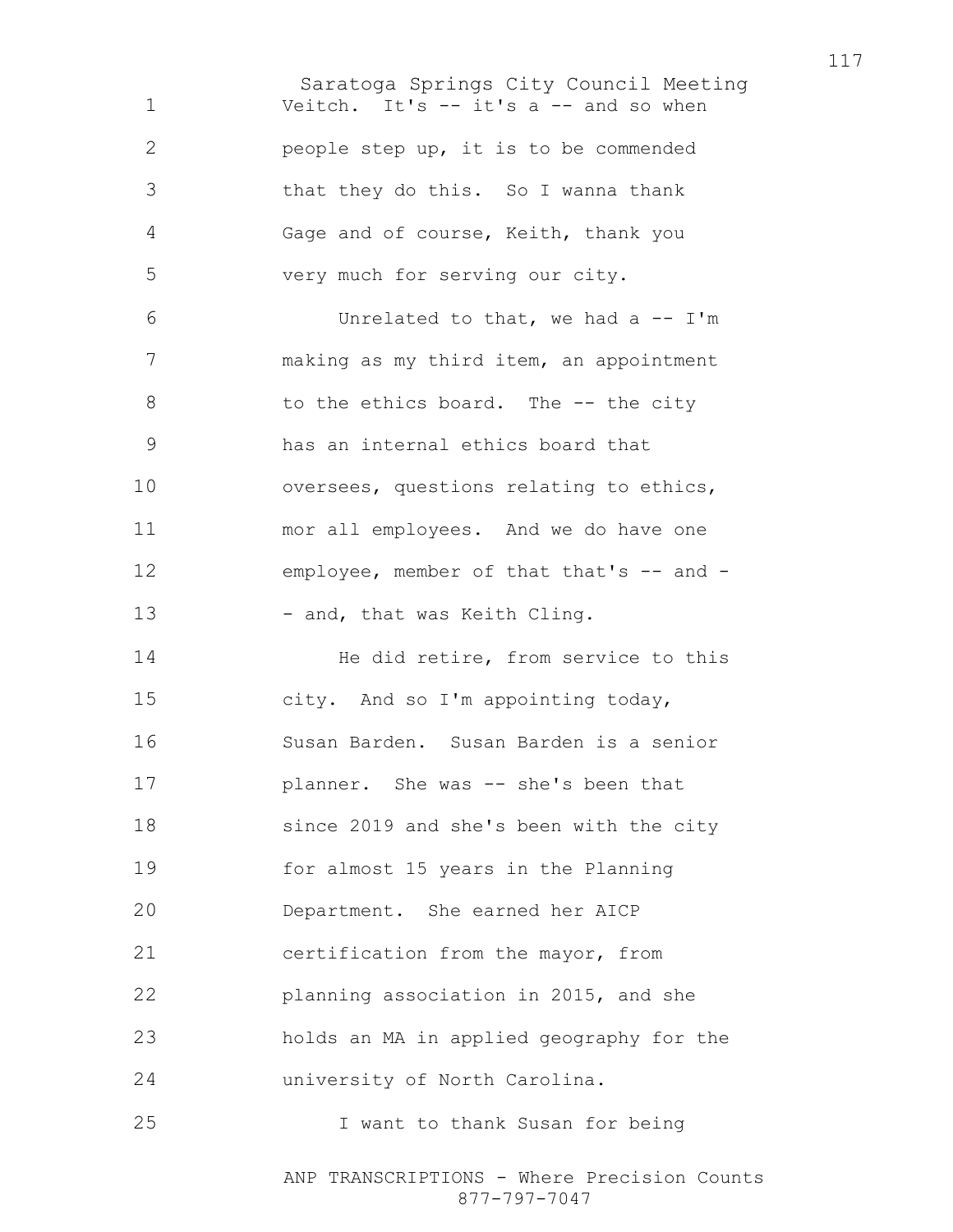Saratoga Springs City Council Meeting willing to step up to – to serve on the ethics board. And, it's my third item. My -- my fourth item is, announce a preliminary request for congressionally directed spending and community project funding. The mayor's office is working with Senator Schumer, Gillbrand, and Congressman Tonko to request funding for community based projects within the city. 11 Are -- we have focused on three projects and -- and part of this is the 13 timeliness of -- of these applications. We're literally being asked to present proposals to this -- to the -- to the -- 16 these offices in the next day or so. 17 They're -- they're shovel ready. This is part but not a complete -- it's part of the infrastructure bill, it's been a that have been -- that have flown out of the infrastructure bill, but it -- but it -- because of the timeliness we had 23 to move forward with this. Commissioner Montagnino has been -- and his office has been helpful in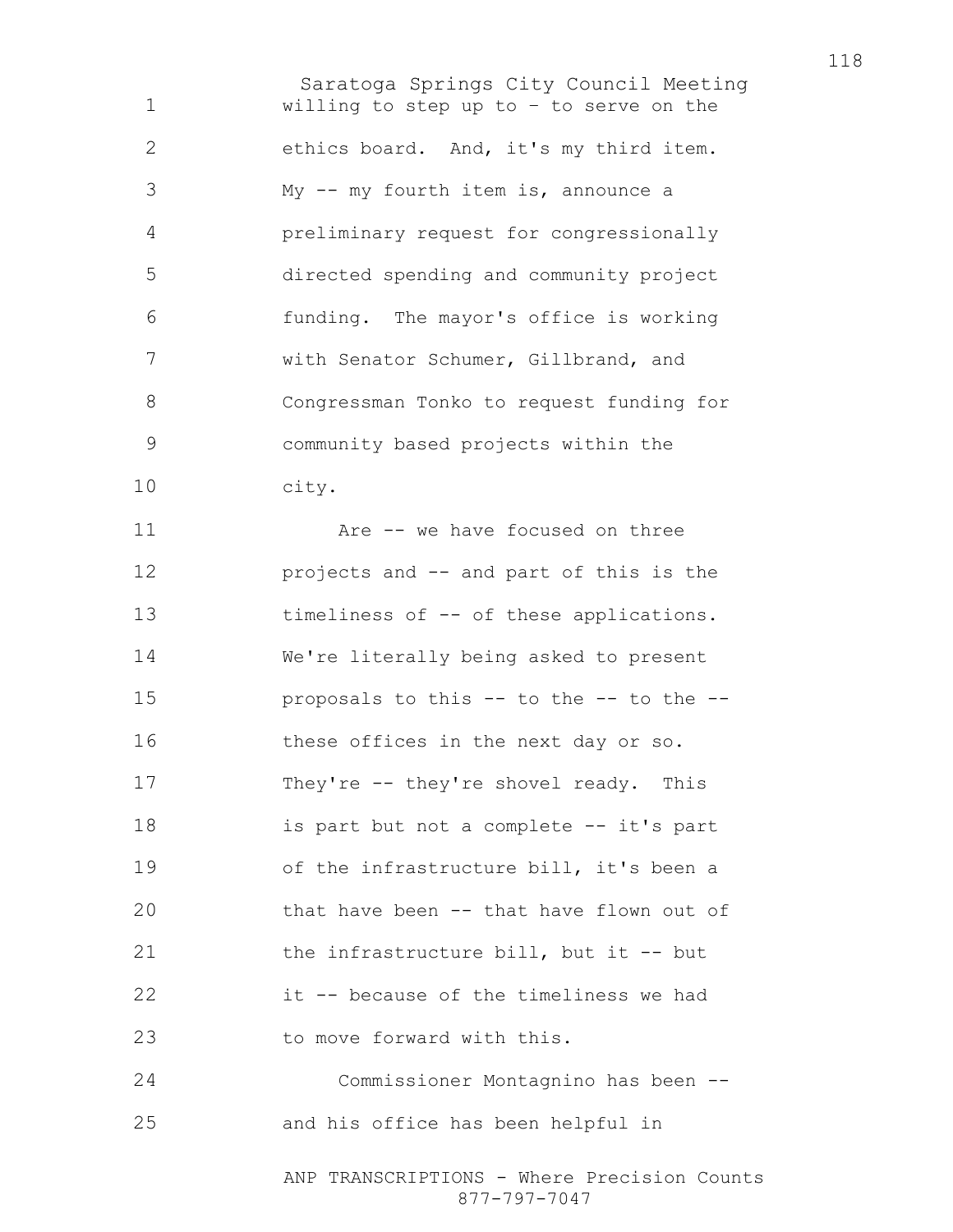Saratoga Springs City Council Meeting putting together some proposals for the fire station Number 3. This will go to Senator Schumer's office. The other project that we'll be proposing are to the Saratoga Arts Center has some upgrades that are currently in the budget. We're gonna be presenting that in the next few days, and also potential upgrades to our water infrastructure. 11 And then finally, a fourth project is a potential public private partnership with rise to build a social center for the homeless. So those -- I'm announcing that today we will come back to the City Council of course, to give more updates 18 on that. But we -- we did need to move on that fairly quickly because the deadlines are April 10th and April 15th for -- for the Senator and congressman's offices. 23 So I -- I wanted to advise the City Council. Are there any questions about 25 that by the way?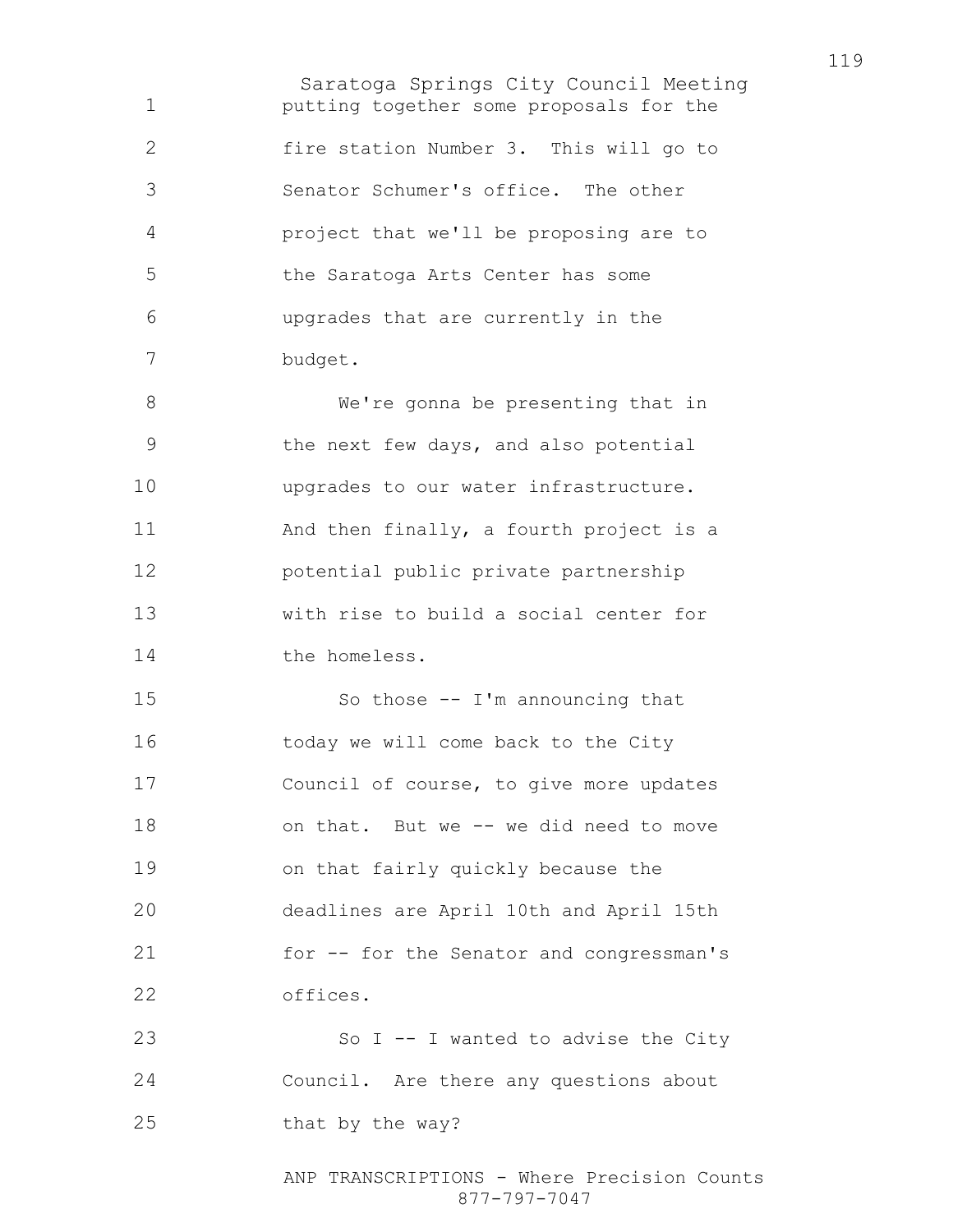Saratoga Springs City Council Meeting ANP TRANSCRIPTIONS - Where Precision Counts COMMISSIONER SANGHVI: Will there be any matching funds required? MAYOR KIM: We don't believe so, but the -- these are -- right now -- in the proposal stage, if for some reason we were provided a grant or whatever that did require that we'd come of course, back to the City Council for any approvals, et cetera. But at this **point, we don't believe there are any** matching funds. COMMISSIONER MORAN: This is the -- this is just the -- the federal earmarking process? MAYOR KIM: Yeah. It seems like I  $-$  yeah, I  $-$  I wouldn't  $-$  yeah. It's like almost member items. It seems 18 like, yeah, like that they have this discretion and they've reached out to our offices to -- to sort of do some -- give them some information about some shovel ready projects. So any other questions? My 5th item is a proclamation. April is fair housing month. Whereas this April marks

877-797-7047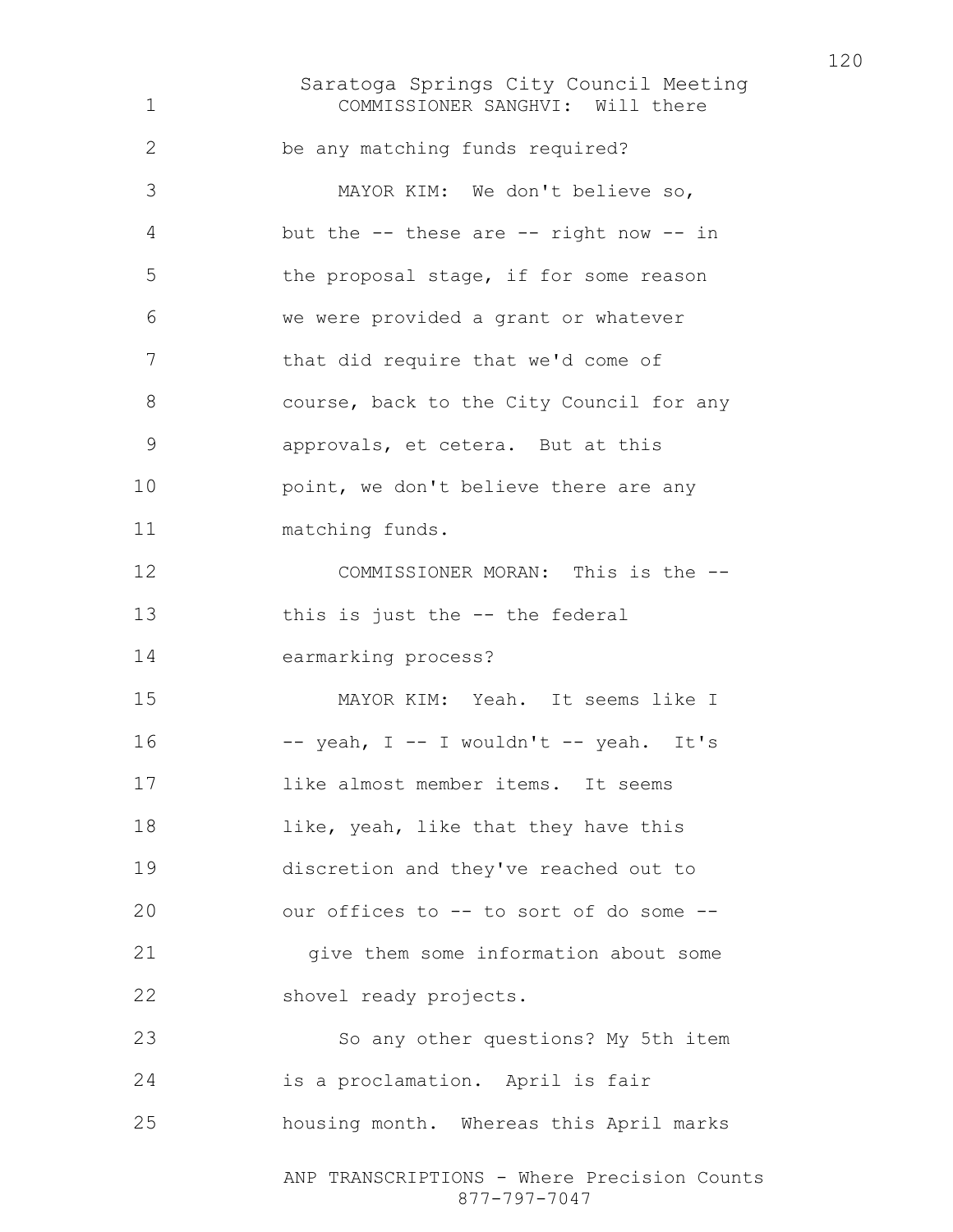Saratoga Springs City Council Meeting the 54th anniversary of the passage of 2 the fair housing act of 1968, which sought to eliminate discrimination in housing opportunities and to affirmatively further housing choices for all Americans regardless of race, colored, national, origin, religion, 8 sex, or disability, and whereas since then, New York State law has added further protections based on religion, marital status, sexual orientation, age, 12 and military status, and whereas the violence against women reauthorization act of 2013 added protections for victims of domestic violence, dating violence, sexual assault, and stalking, and whereas the ongoing struggle for dignity and housing opportunity is not the exclusive province of the federal government and vigorous local efforts to combat discrimination can be as effective or even more effective than federal efforts, and whereas illegal barriers to equal opportunities in housing, no matter how subtle diminish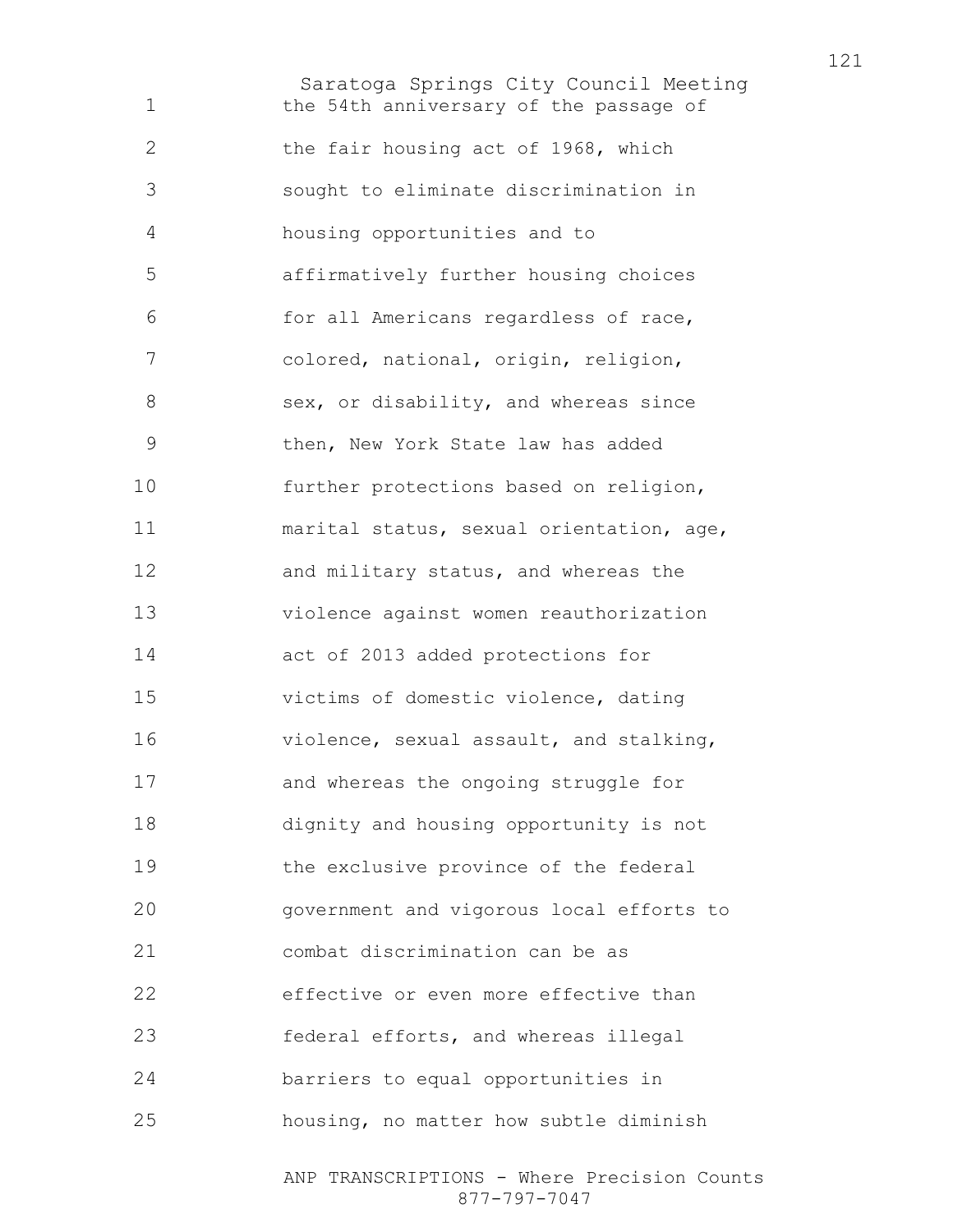Saratoga Springs City Council Meeting 1 the rights and freedoms of every American, and whereas it is our obligation as free citizens to do our part in providing equal housing opportunities to all men and women, and to support both the letter and spirit of State and federal fair housing laws. 8 Now, therefore Ron Kim, mayor of the City of Saratoga Springs with the City Council hereby joined in the national celebration by recognizing and proclaiming April 20 -- 2022 as fair housing month. That's in a form of proclamation. My final item is to seek -- to add something a 6th item to the calendar and I'd ask, this is in a form of a motion. 18 The -- the, what I want to add is to add a public hearing under Ukraine, Russian war, and request to stop or suspend Saratoga Springs, a city sister, relationship with checkoff Russia by the consulate of general of Ukraine. That's a form of motion to add that and then I'll explain it.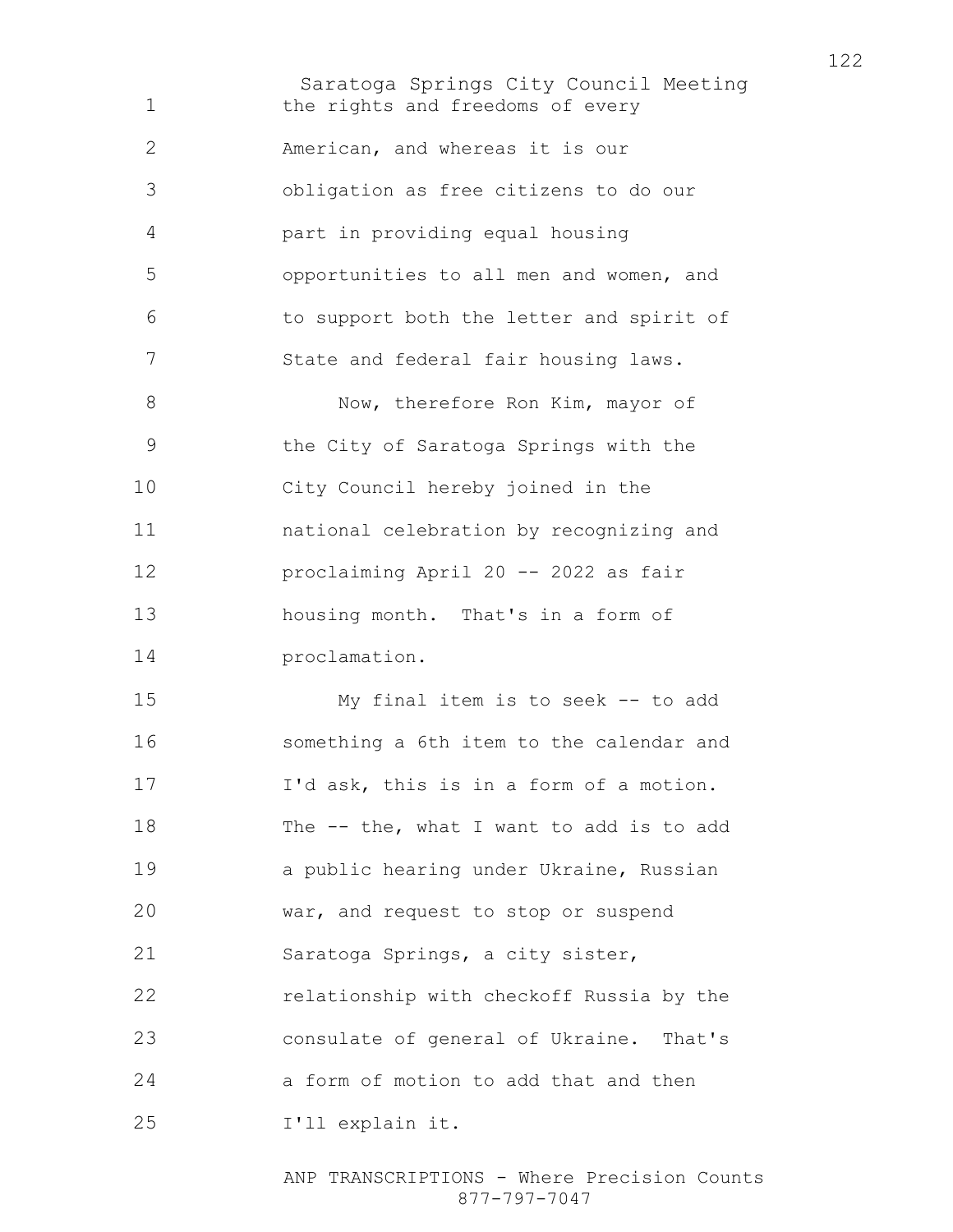Saratoga Springs City Council Meeting ANP TRANSCRIPTIONS - Where Precision Counts COMMISSIONER MORAN: I'll second. MAYOR KIM: Second. All in favor? Aye. Opposed? Motion carries. So I'm adding -- I -- I'd like to add a public hearing for our next City Council meeting, which I believe is the (indiscernible). 8 COMMISSIONER MORAN: 19th. MAYOR KIM: 19Th. I this is to essentially solicit public opinion about 11 a letter that we received just recently, the council general of -- from New York city from Ukraine, asked us to stop or suspend our relationship with the sister city checkoff. For those of you who are not aware of this sometime in 2000 the City Council then established a relationship with checkoff Russia. I believe actually there were some -- some visits back and forth. There had been some other cultural exchanges the we've -- we've had this relationship 23 for several years. I -- I don't -- I don't know recently what we've -- what we've been involved with but did receive

877-797-7047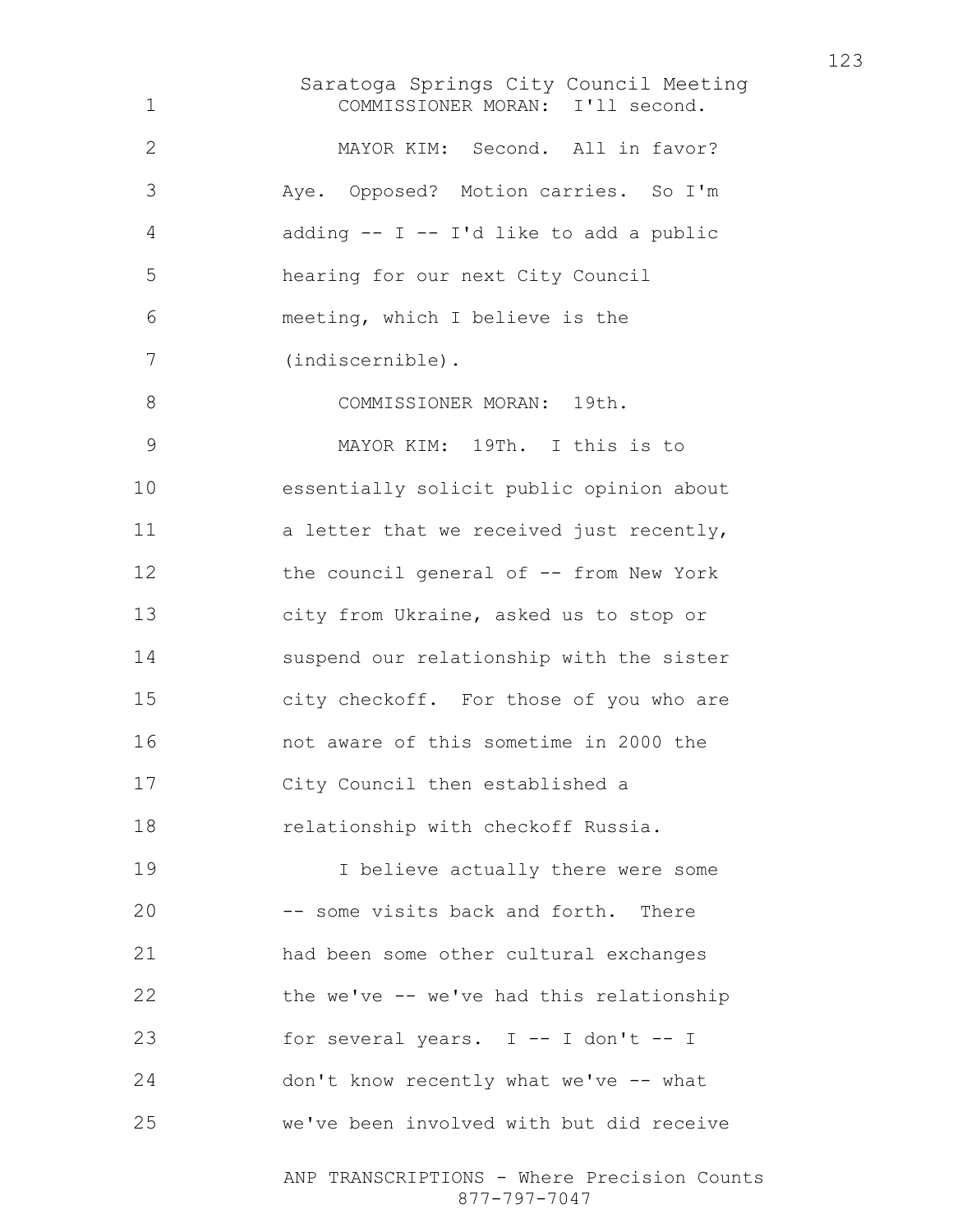Saratoga Springs City Council Meeting 1 this letter. I'll post it, we'll be posting it on the website from the count general asking us to reconsider that relationship.

5 And I rather than just, you know, take that step as a City Council, I 7 thought we would ask the -- the public 8 to -- to weigh in and we'll do that next week -- next City Council meeting. Any questions on that? -- Nope. So that -- 11 that con includes my agenda, and I'll 12 ask the Commissioner of Accounts, Dylan Moran to move the Accounts Department forward.

COMMISSIONER MORAN: Thank you, Mr. Mayor. I appreciate that. The first item on my agenda is the award of a bid for EMS equipment and service to striker corporation. Upon the recommendation of Department of Public Safety. I moved to award the bid for EMS equipment and service to the striker corporation in the amount not to exceed \$124,637 and 40 cents.

MAYOR KIM: Is there a second?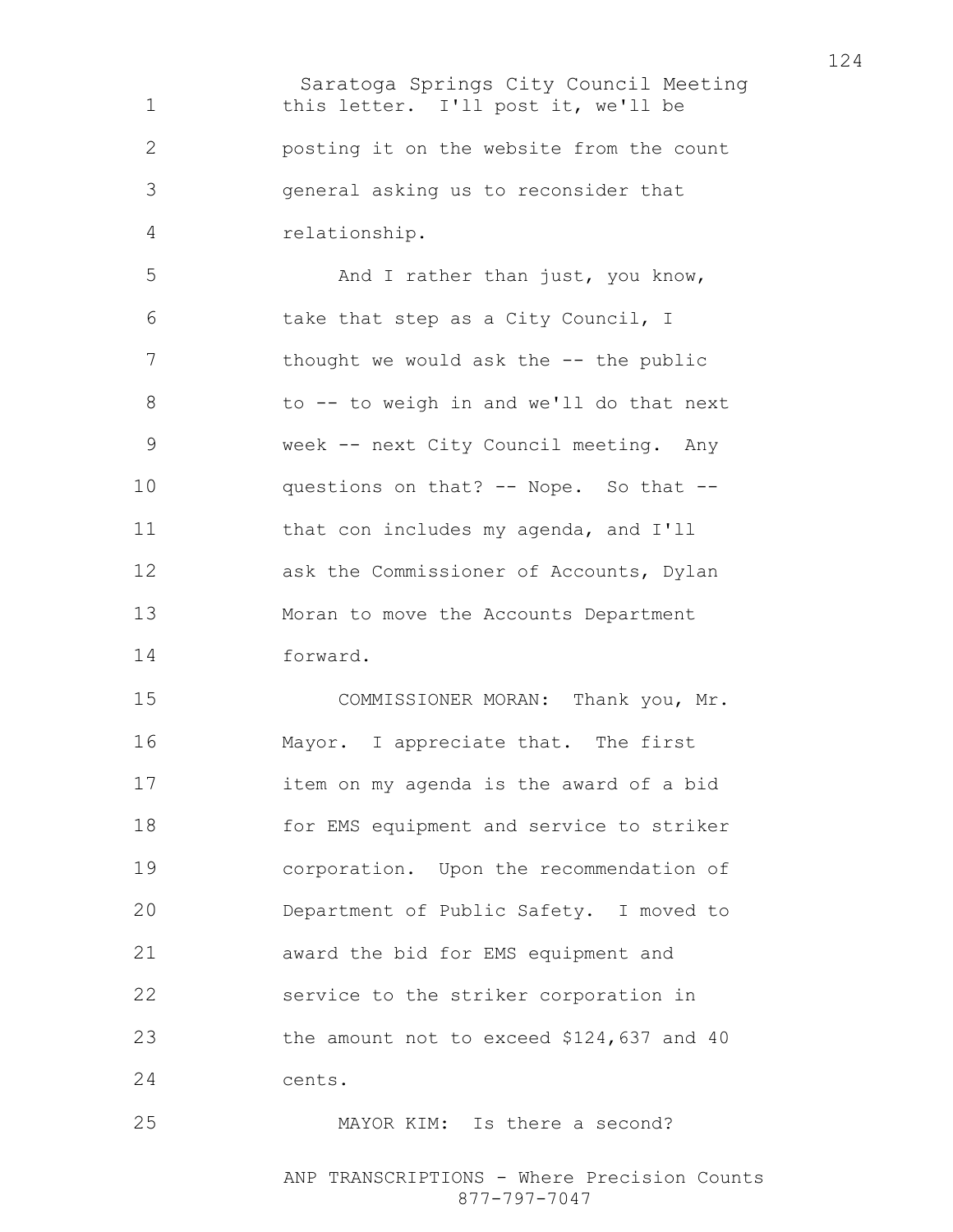Saratoga Springs City Council Meeting ANP TRANSCRIPTIONS - Where Precision Counts COMMISSIONER SANGHVI: Second. Can you guys hear me? COMMISSIONER MORAN: Yes -- yes. MAYOR KIM: Any discussion? All in favor? Aye -- aye. Opposed. Motion carries. COMMISSIONER MORAN: Thank you. Second item on my agenda is an announcement, the relaunch of special 10 events. As we've known, it's been pretty long and lonely last couple years. So many of the things that -- that bring us together as a community 14 had to be stopped. Obviously, the interaction that we've had between each other has been -- sparse and -- and in my perspective -- certainly too few and too far between. I'd like to specifically recognize the efforts of my deputy Stacy Connors. She's done a -- She's just, she's done a tremendous job revamping our -- our special events process and what I'm proud to say is moving forward, we've got a process that elaborate within the

877-797-7047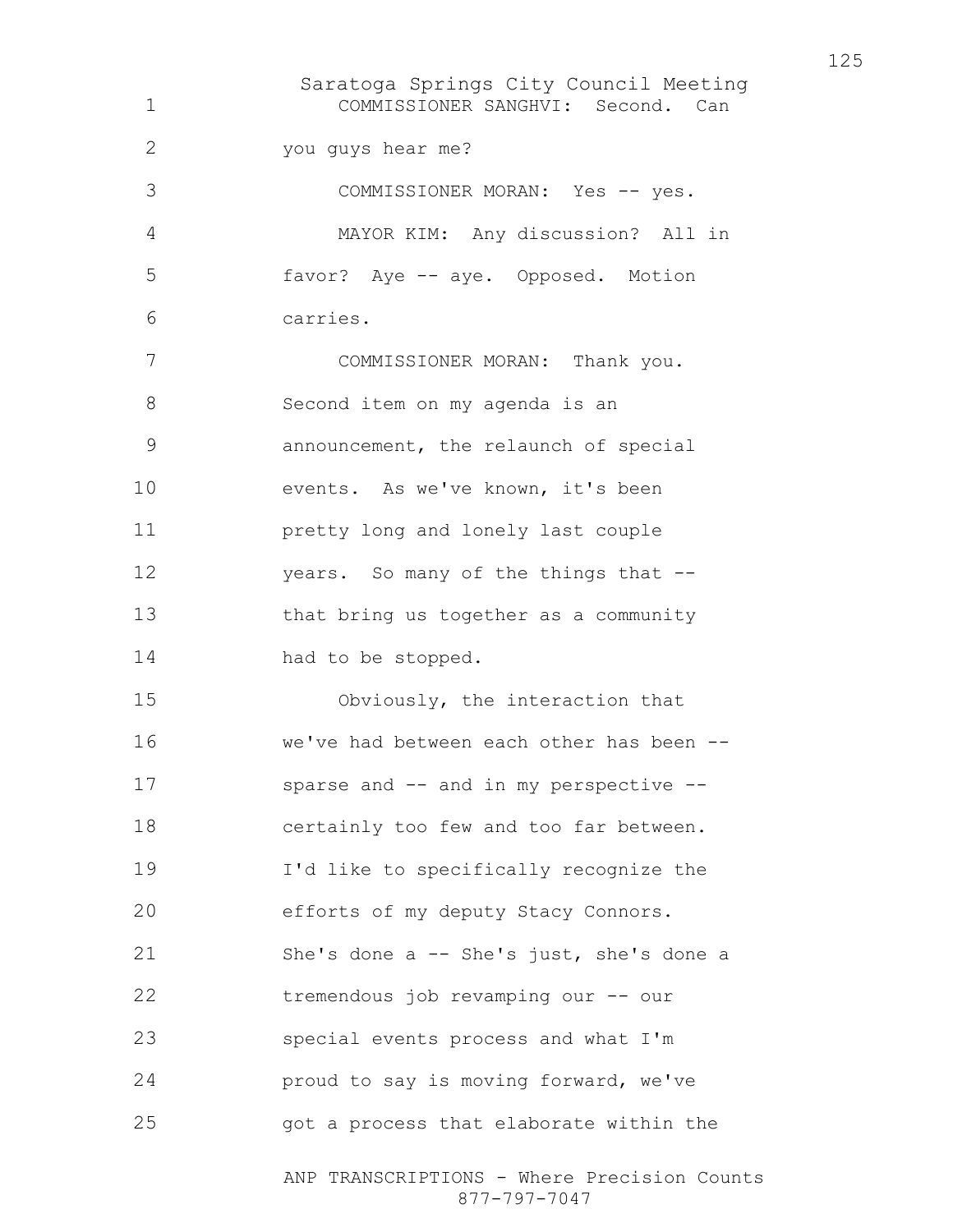Saratoga Springs City Council Meeting government.

It's one that does -- does some very, very significant or has significantly changed and -- and one of the main things is in the past when folks would have -- have an little mic problem here. In the past, when we would have a special event, we wouldn't be able to, or the holder themselves wouldn't know until after the fact what type of fees they may have from the city, from the Department of Public Works or from the Department of Public Safety. So you'd go and run your event and weeks later, you'd get a bill for thousands of dollars you never anticipated. Obviously, as a host venue, that's really not a business model that creates good relationships good will and encourages others to want to come to our city. And I -- and I'm very, very proud of the work that we've done in conjunction with the Department of Public Works. I'd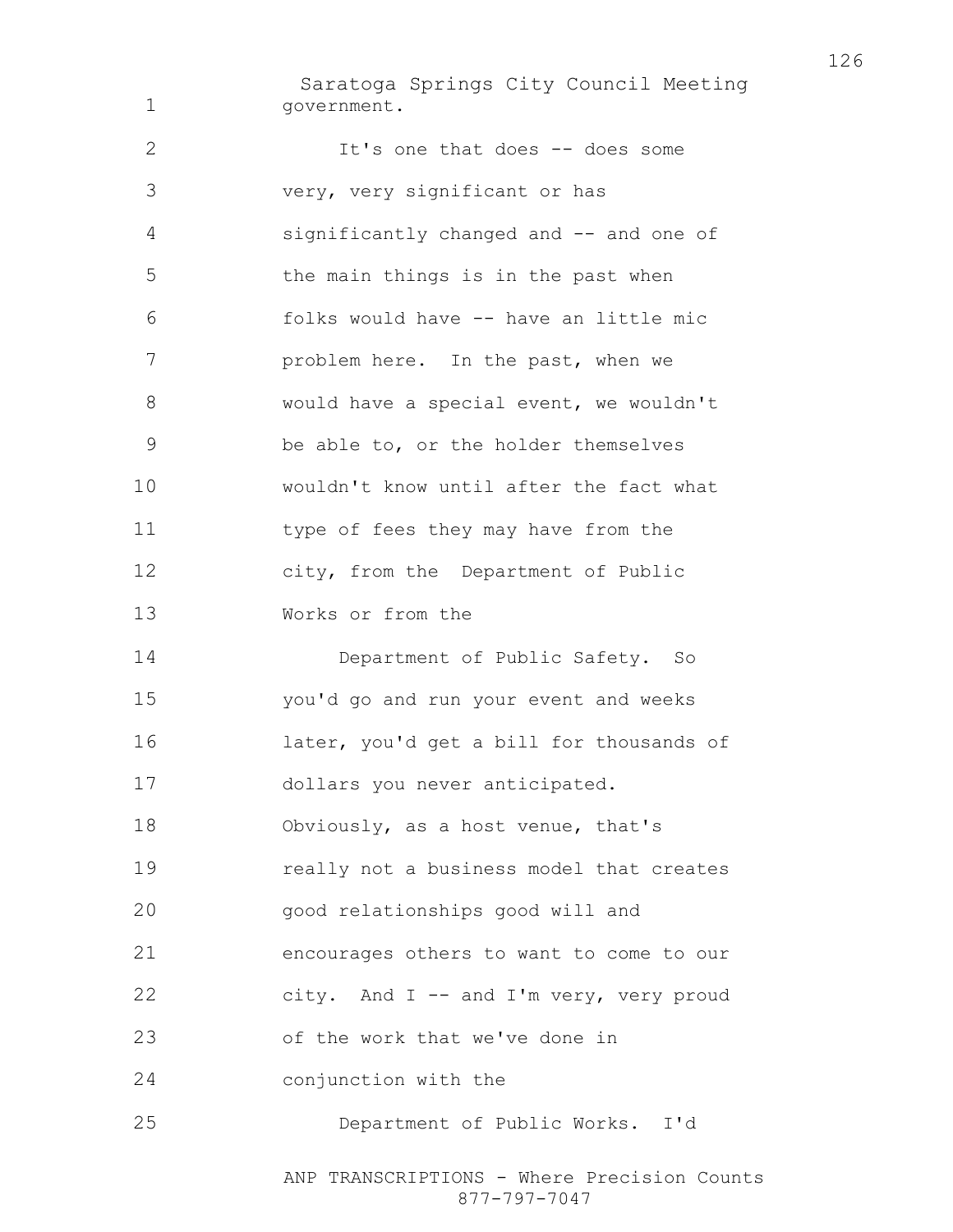Saratoga Springs City Council Meeting 1 like to thank Joe O'Neal specifically. Thank you, Joe. I'd really like to thank Commissioner Scirocco because obvious none of this would be happening had he not given them the instruction to -- to be collaborative and cooperative. I'd also like to thank Commissioner 8 Monte Nino and the -- and the Department of Public Safety. They're incredibly important for our -- our special event process. Boy, this mic is rough. But with that be said a couple weeks ago, you may have noticed we threw 14 a party in town and -- in spite of the -15 - the harboring or rather the Haring of -- of -- of -- of Holocaust or -- or some type of strife that would set the 18 community, if we were to close down roads,-- it's actually something that we've been doing for decades. You know, so the criticisms that have been directed towards the City Council towards our efforts it's -- it's 24 really sad that -- that -- the press has gotten to the point where they have to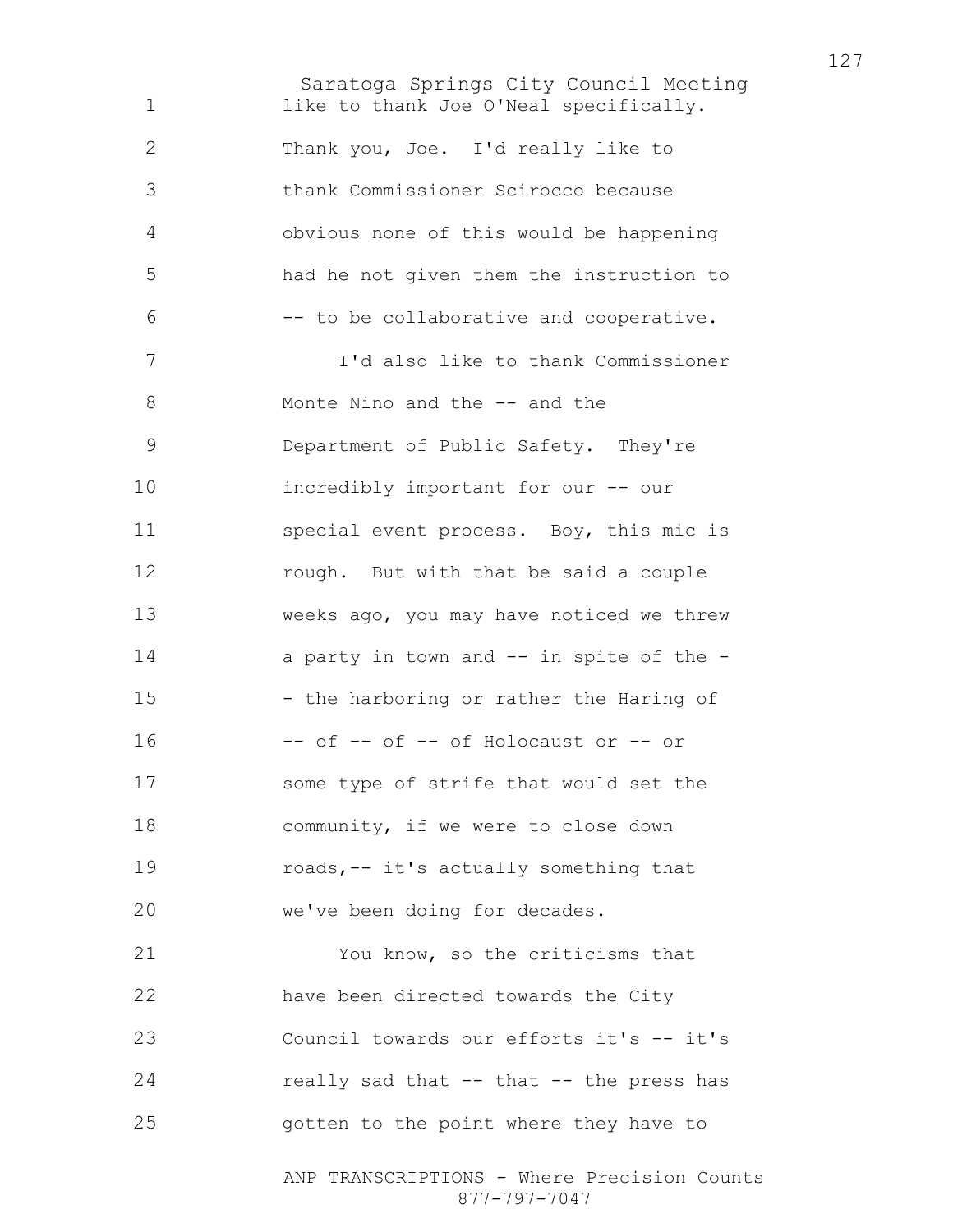Saratoga Springs City Council Meeting invent issues to attack you over. But 2 the fact of the matter is the men and women in this government and in the Depart Public Safety and Department of Public Works have been doing this work for decades. We've been having these events 8 since my childhood and two Saturdays ago, we closed every street in the downtown area. We brought 30,000 of our closest friends out, and we had an incredible party and anybody who was 13 there knows how refreshing it was, how invigorating it felt to be around others again, and how safe it was. **I'm gonna say that again, we** brought 30,000 people to our downtown 18 area from out of town, and it was incredibly safe. And I just want to thank everybody who came out, who made 21 the day possible. There's gonna be a lot more of that coming. And again, just to -- just to give you a  $-$  a  $-$  a brief idea of upcoming events on April 15th, we have a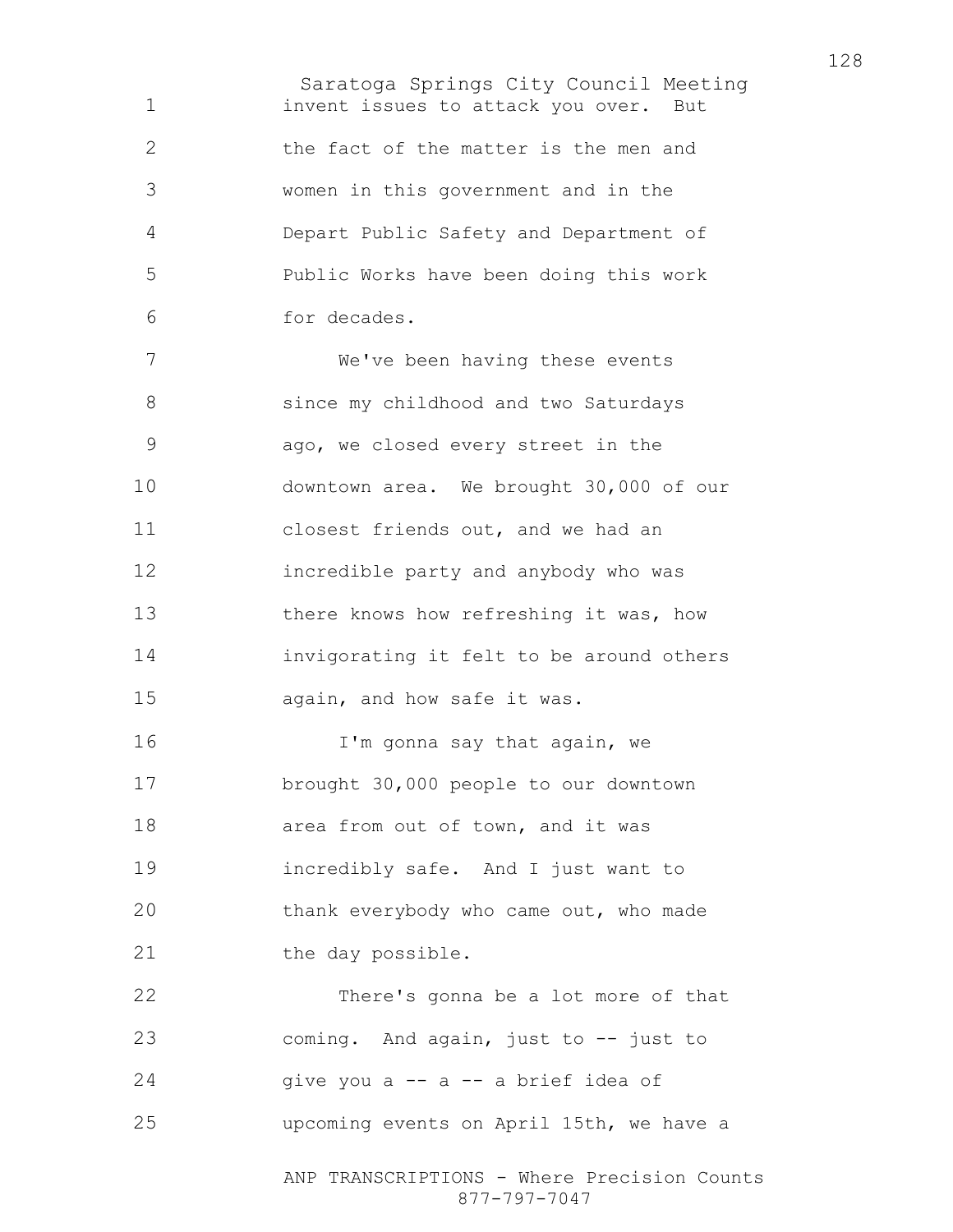Saratoga Springs City Council Meeting ANP TRANSCRIPTIONS - Where Precision Counts spring Easter event sponsored by our PBA, that will be held in Congress Park. The Easter bunny will be there. So of this is a family event would be great if everybody could come out for that, and on April 30th one of my favorite events of all time Tree Toga will be occurring. And again, this is another event where Commissioner Scirocco has provided tremendous 11 leadership to the community. We're gonna be planting 53 trees 13 this year, which I think is the most 14 that's ever been done during the event. Yeah, absolutely. Absolutely. And again, I'd like to thank sustainable Saratoga for hosting this tremendous 18 event. It's a great unifying event. I've been participating in it for years and I'm just excited to be able to get back to it. So with that, I'll move on to my third item. Again, another announcement (indiscernible). Oh, I'm sorry. Go right ahead. 25 COMMISSIONER SANGHVI: I -- I just

877-797-7047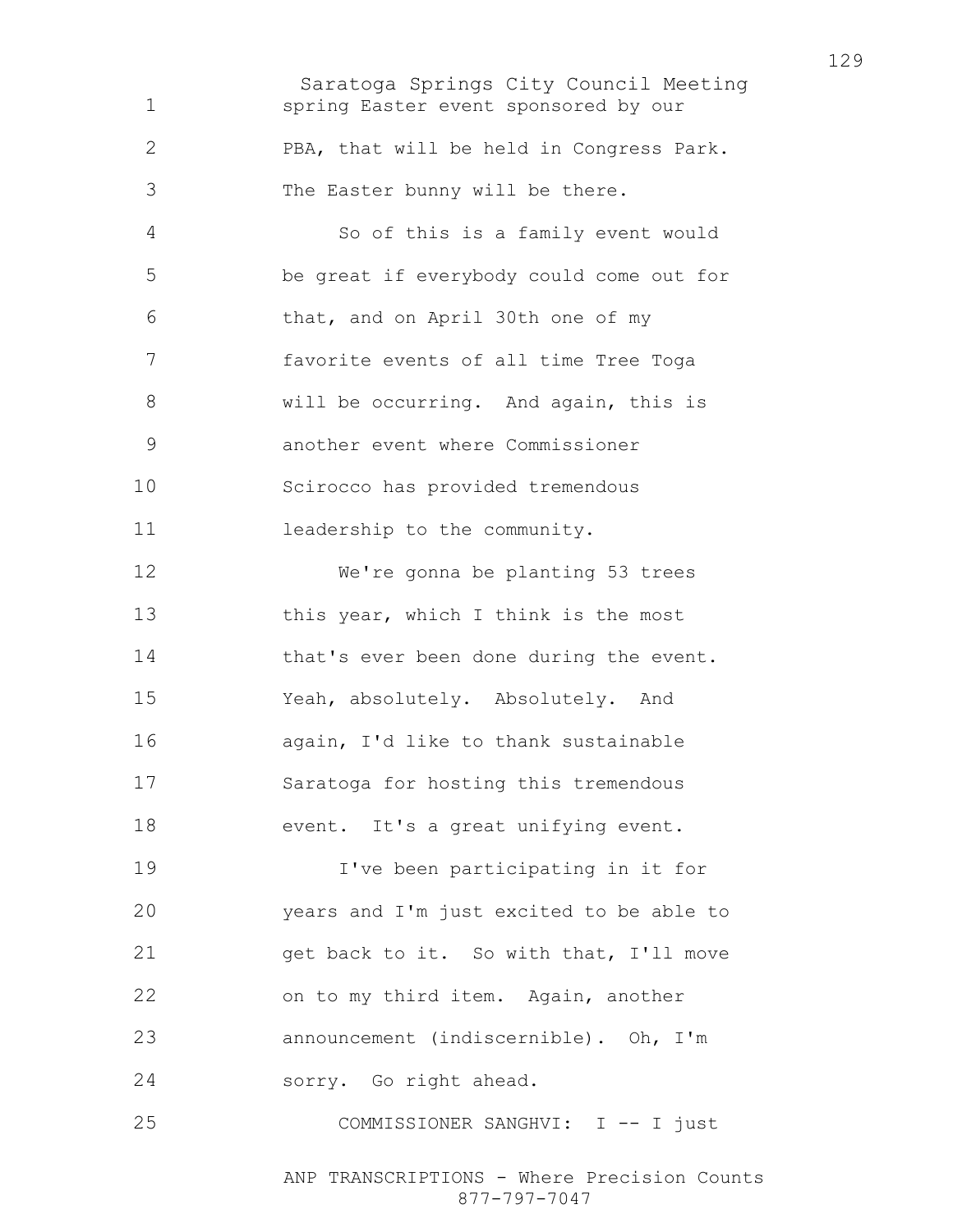Saratoga Springs City Council Meeting ANP TRANSCRIPTIONS - Where Precision Counts wanna say that -- everybody here at City Hall, but especially your department, public safety, public works, did a great job at child Fest. It was a huge success. Lots of people came into town, enjoyed child and alcohol who did all 7 the stuff Sarah Springs has to offer. 8 And -- and there were a lot of happy faces overall, so great job, everybody. COMMISSIONER MORAN: Thank you. So on my third announcement just given you a brief update on outdoor dining. So we have previously authorized the continuation of our outdoor dining program and couple events have taken place over the last few weeks. First 18 and foremost, coming into office, I recognized that we needed to shift this 20 project or this -- this -- this process, if you will. 22 From one that was -- was really supported through the -- the best efforts of the best in our community. People who stepped overstepped forward,

877-797-7047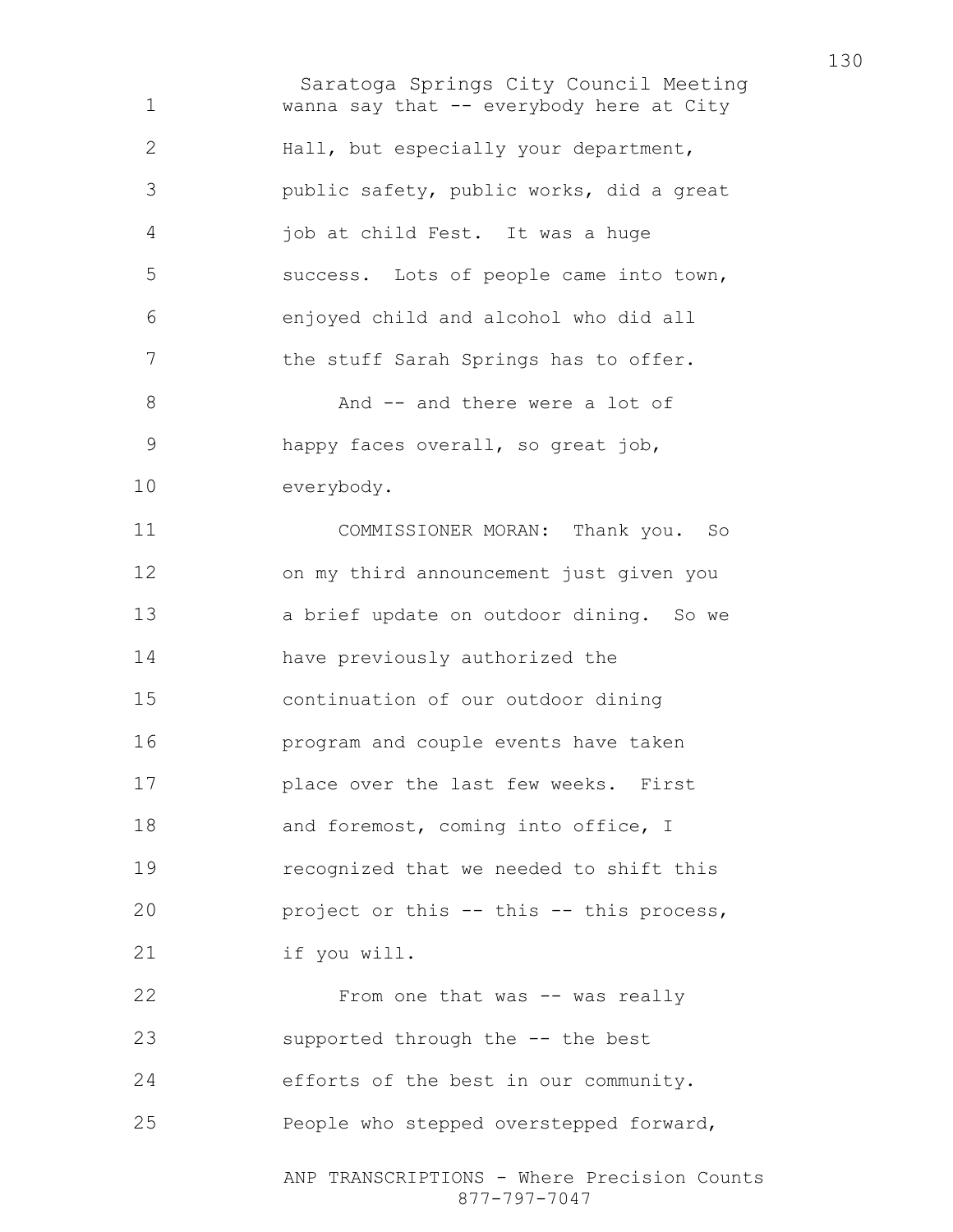Saratoga Springs City Council Meeting volunteered their time, their services, their materials, to help us develop this outdoor dining program. It was supported over two years through that voluntary effort. And it's clear that's not something that could be sustainable going forward. I got 8 together with our supervisor, -- Matt Veitch. I talked to him about gaining support from the -- from the county to help us move the box around. They get half of every dollar of sales tax that we recoup. Over the last year, we saw a year over year gain of about 8 million. So they saw a gain of about 8 million, I 17 thought, hey, maybe you want to do something to help continue to earn that money. Matt and I had a great conversation. We were able to get the support of the -- the county public works director. All of this is documented in e-mail and awfully went. I thought it was a great ex -- example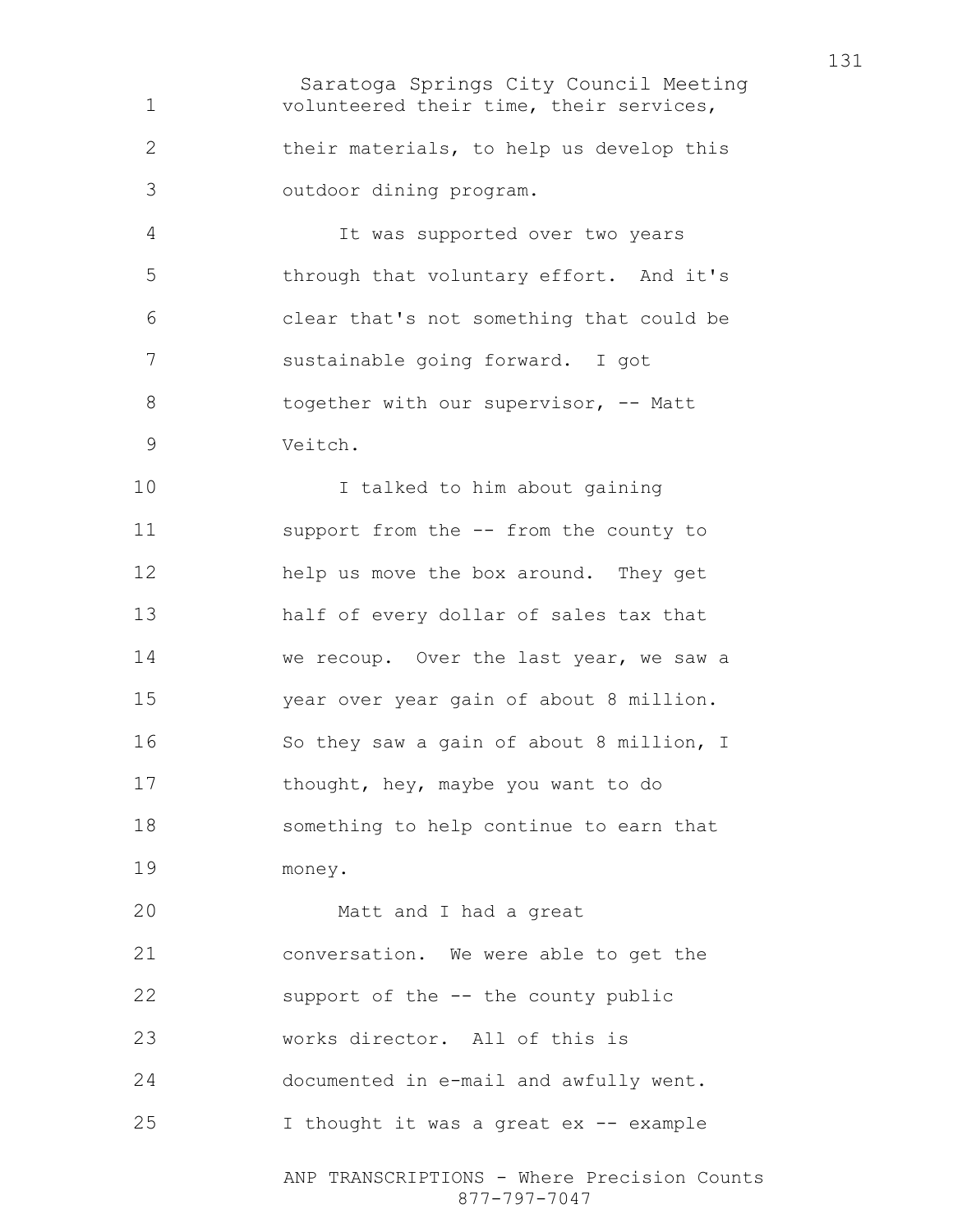Saratoga Springs City Council Meeting of -- of bipartisanship, which is something that does not happen enough these days, and I thank Matt for his help with this, unfortunately, about a week and a half ago, the county completely without any announcement or fanfare or rationale just said, they weren't gonna do it anymore, said no, we're not doing it. 10 10 I made several in treaties to try and understand why that may be and was provided none. You know, the envisionment of how to roll this program out includes a fee structure, which we'll be talking about momentarily, but those fees were intended to be brought forward as a means of bringing for more decorative barriers, starting to bring this program in line with the look, the feel, the branding that is Saratoga Springs.

22 And unfortunately, now we have to use those funds to pay people, to move these blocks around, because again, Saratoga County and the Republicans that

ANP TRANSCRIPTIONS - Where Precision Counts 877-797-7047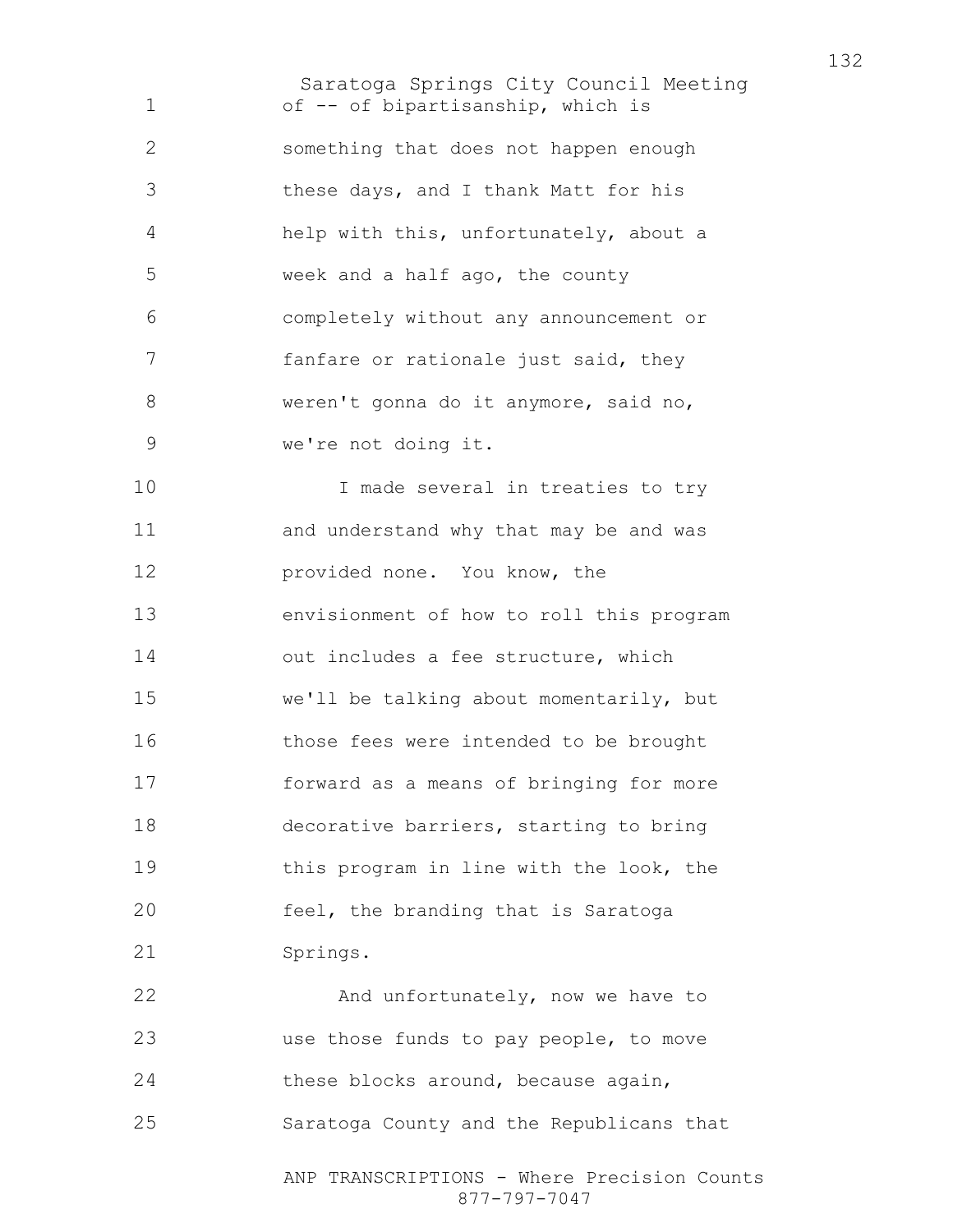Saratoga Springs City Council Meeting 1 run it, don't care about small business. There's no other rational answer for the position that they have taken. They're more than happy to take your money. They are absolutely not interested in supporting your efforts. I'm disgusted by it. 8 1n addition, unfortunately, members of the previous council also directed that blocks that were donated to us by da Collins, would never be needed again 12 and they were thrown out. So again, the shortsightedness of pre -- prior counsels is rearing its head. So unfortunately we're going to be moving back and we're gonna be starting from scratch, and we will be soon placing the 18 rudimentary blocks that -- that we started out the first couple years with we're gonna make due and going into year two, we'll start to look to make that improvement in terms of the look and feel and -- and the texture and the -- and the -- the contextual architectural or street scape elements that they're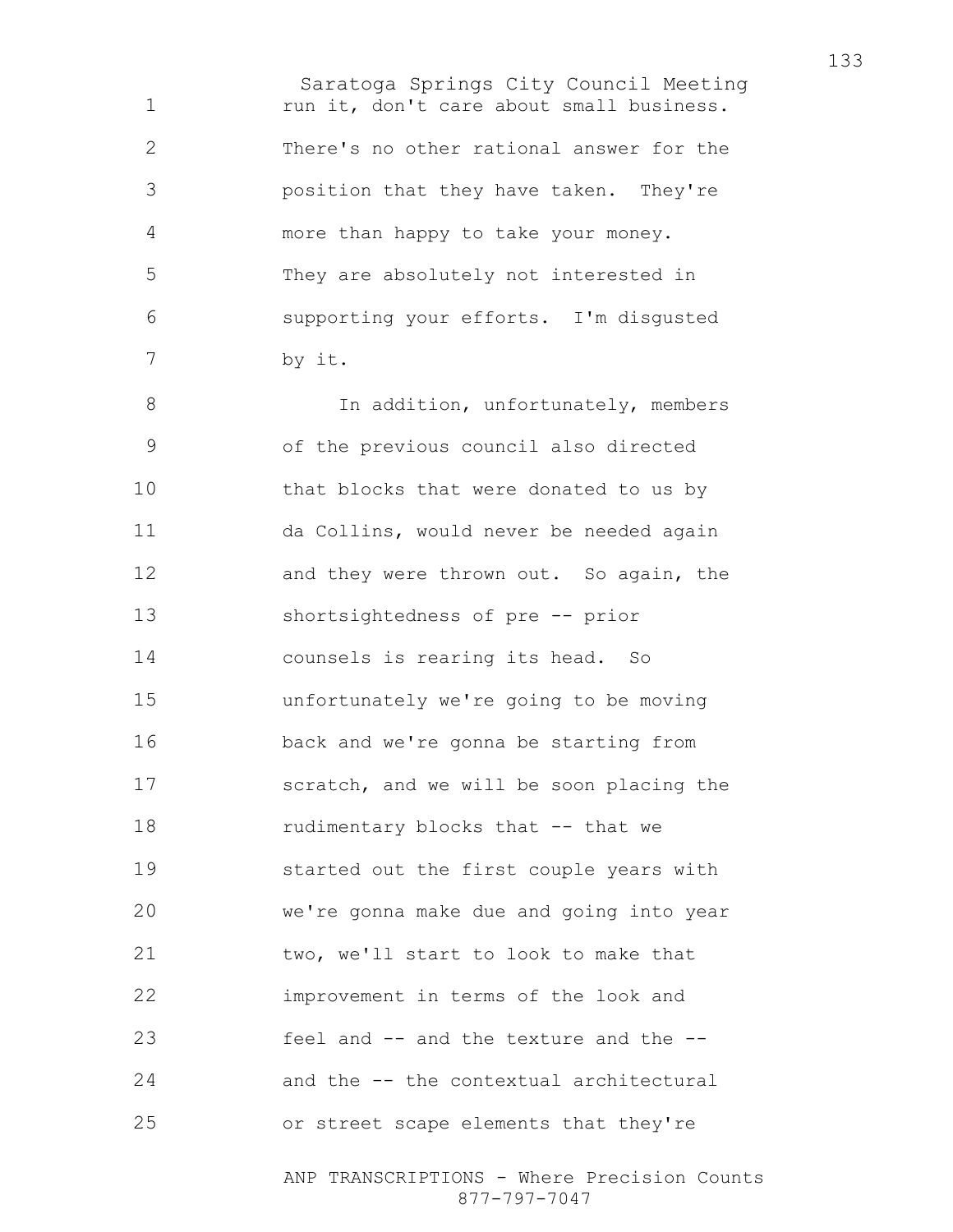Saratoga Springs City Council Meeting introducing to our downtown area, such that we'll get to a point where there'll be a strong tie in between how these look and -- and -- and -- and how we look as -- as a -- as a community from the standpoint of a consistent look and feel to our Victorian heritage. 8 That being said very excited to start this program and the next couple of day, we should be starting to get some blocks out. Certainly, within the next two weeks, they'll all be out in place. And I can't wait to see all of you out dining at your favorite restaurants in a safe way because that's truly what this is still about. It's about giving folks the opportunity. I feel like I'm eating this. Given opportunity to experience Saratoga in a way that they feel safe. And you know, the -- the information shared by -- by Supervisor Gaston, is very prescient because there still are 24 risks out there. We're a long way from home, and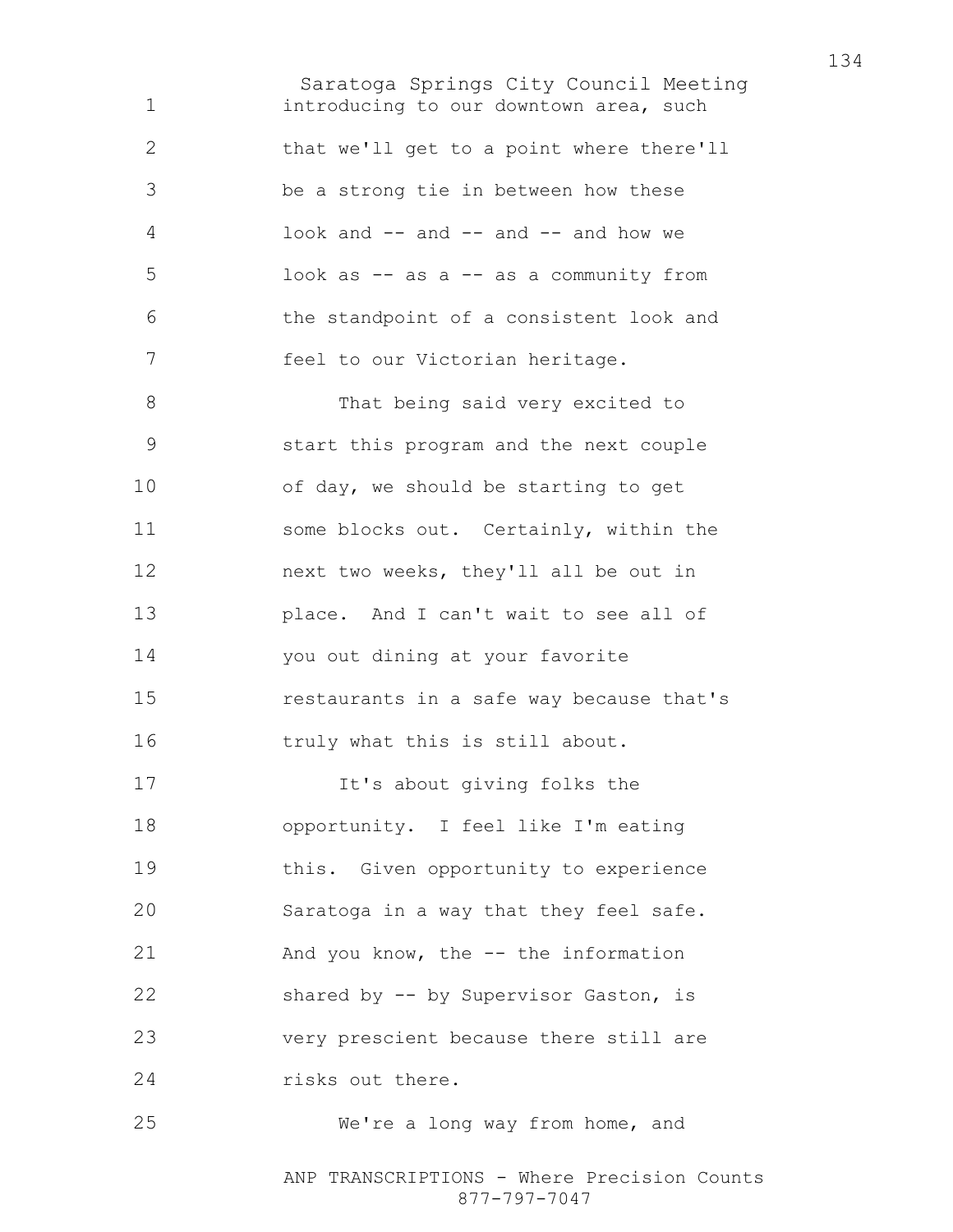Saratoga Springs City Council Meeting we're gonna continue to need these programs to support our community and the visitors that we have to our community. And again, thank you, Matt. So with that, the fourth item on my agenda is a discussion and vote, temporary outdoor dining fee schedule. 8 I'm gonna just discuss what those are. We're gonna have three levels. So, and 10 I will cite a couple local businesses. So folks can get a handle on exactly how this will -- will play itself out. But -- the first levels is at a hundred dollars. This is gonna be for a business that is utilizing their own -- their own property. EEFTs would be a good example 18 of that. They use their side yard, they created a dining area out there where one didn't PO -- one didn't exist before, the outdoor dining allows them to bring the full complement of food and -- and -- and drink that they have at 24 their business out into that side yard, that's gonna be priced at as a fee of a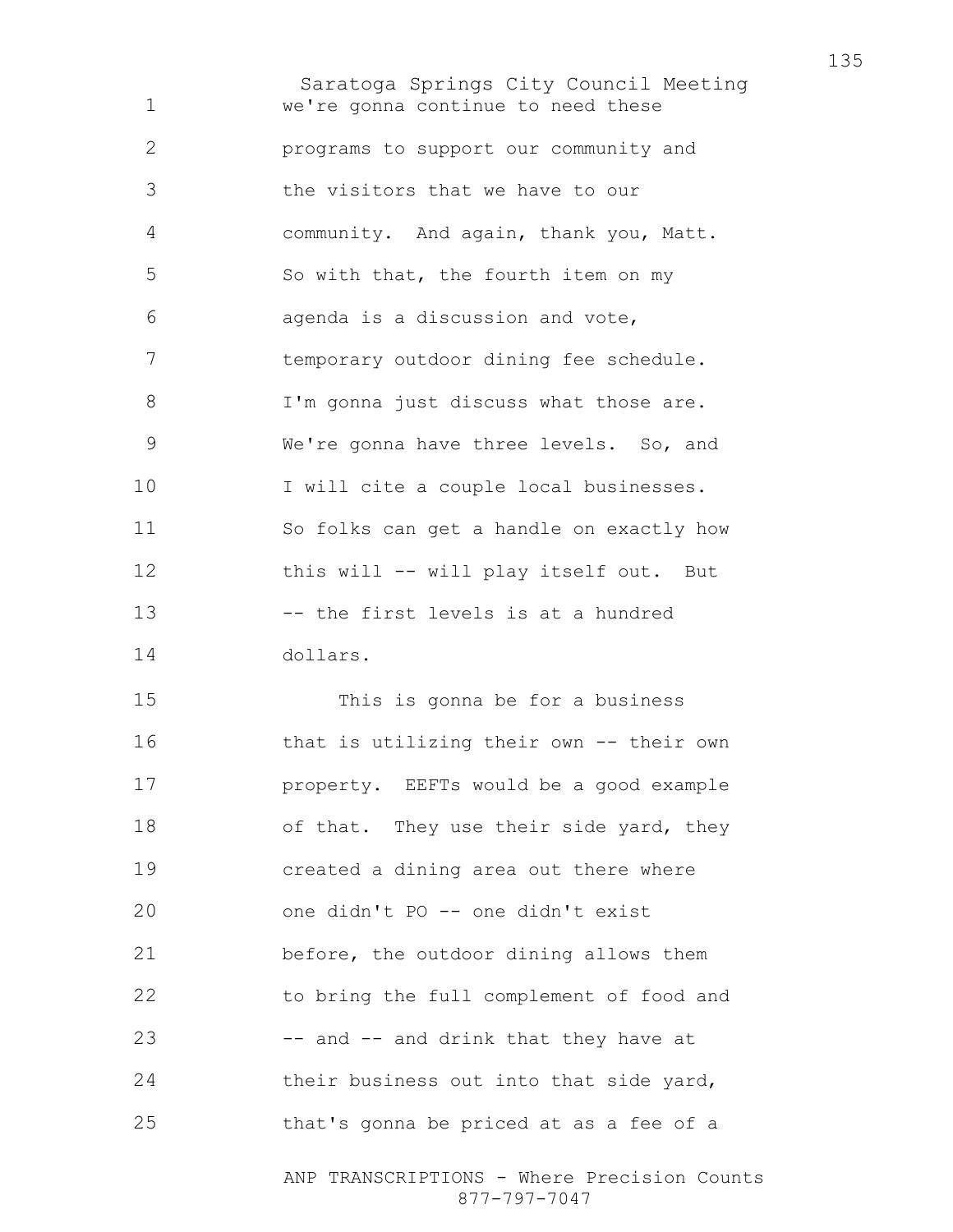Saratoga Springs City Council Meeting ANP TRANSCRIPTIONS - Where Precision Counts 1 \$100. The next level is at \$500. This is going to be for individuals, for instance, who had -- set up things on the west side of Broadway and use the -- kind of the area between -- the curb and what the formed sidewalk is. So businesses like whole harvest pine size pallet a couple other folks in there, I think put market. And so people who fit into that category will - 11 - will be at that level. The last would 12 be the full expression of -- of this outdoor dining, where you do have the outdoor parklets. We are starting to use space on the streets and that's priced at a thousand dollars. The intent of these fees is to turn the money back to support the program. 19 As I said, this first, unfortunately, we're gonna be restarting 21 the program, but moving forward year two, year three is when we're gonna look 23 to convert those concrete blocks into something much more ornamental and decorative while still providing the

877-797-7047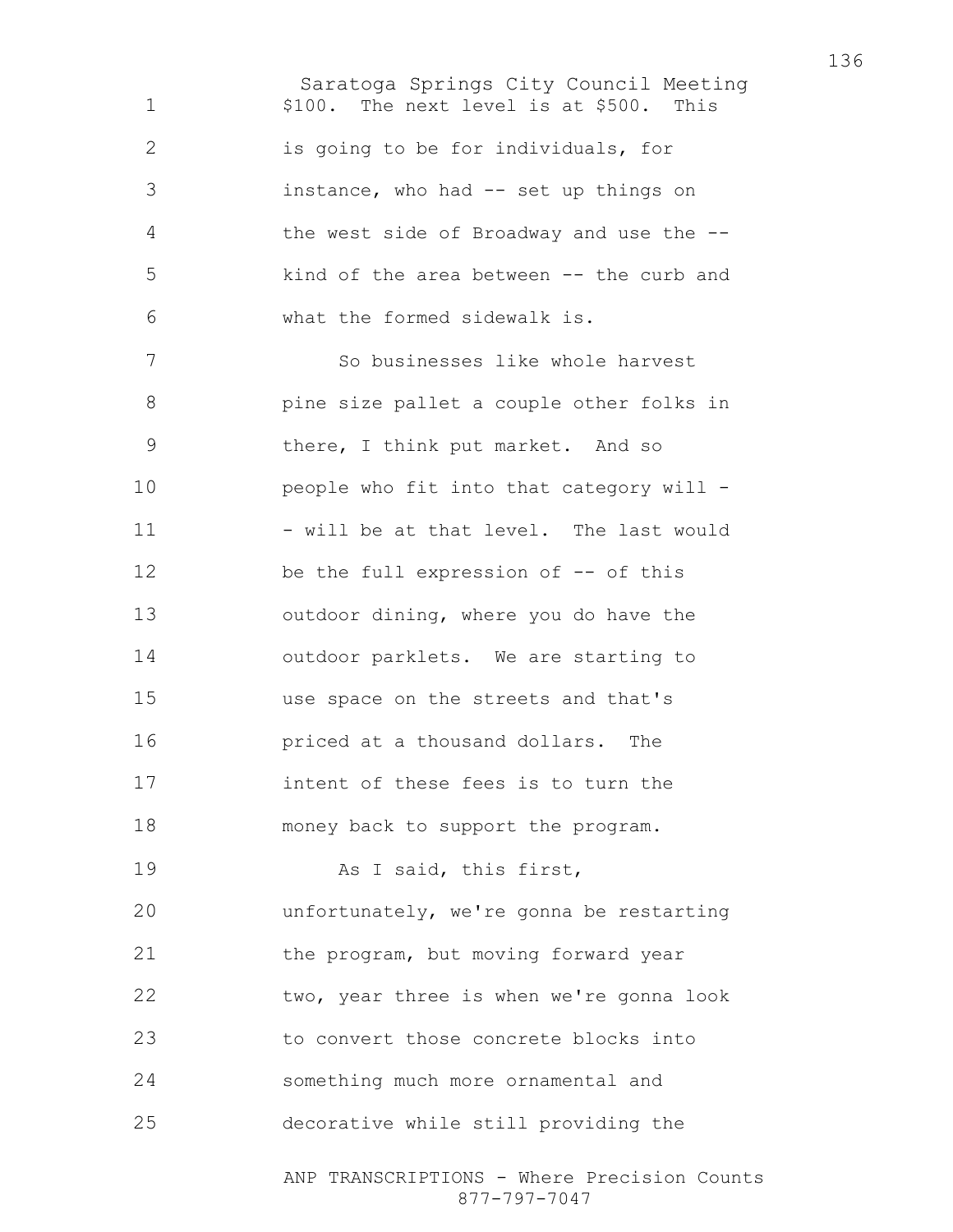Saratoga Springs City Council Meeting ANP TRANSCRIPTIONS - Where Precision Counts 877-797-7047 safety that -- that's really demanded by those locations. Any questions on that? MAYOR KIM: So let, why don't we move the -- can you move it and then we'll put it on the -- the --the fees. COMMISSIONER MORAN: Yeah, absolutely. So I move to adopt the temporary outdoor dining fee schedule as included with the agenda. 10 MAYOR KIM: Is there a second? COMMISSIONER MONTAGNINO: Second. COMMISSIONER SANGHVI: Second. MAYOR KIM: Any discussion on the motion? Any other question? Oh. MR. IZZO: Very minor clarification. This is a resolution of 17 the council as required -- that --that's the council established, he used by resolution. So that's what this is. MAYOR KIM: Thanks. COMMISSIONER MORAN: You. Thank you, Tony. And thank you for the help with the drafting. MAYOR KIM: Any other comments or questions on the resolution? All in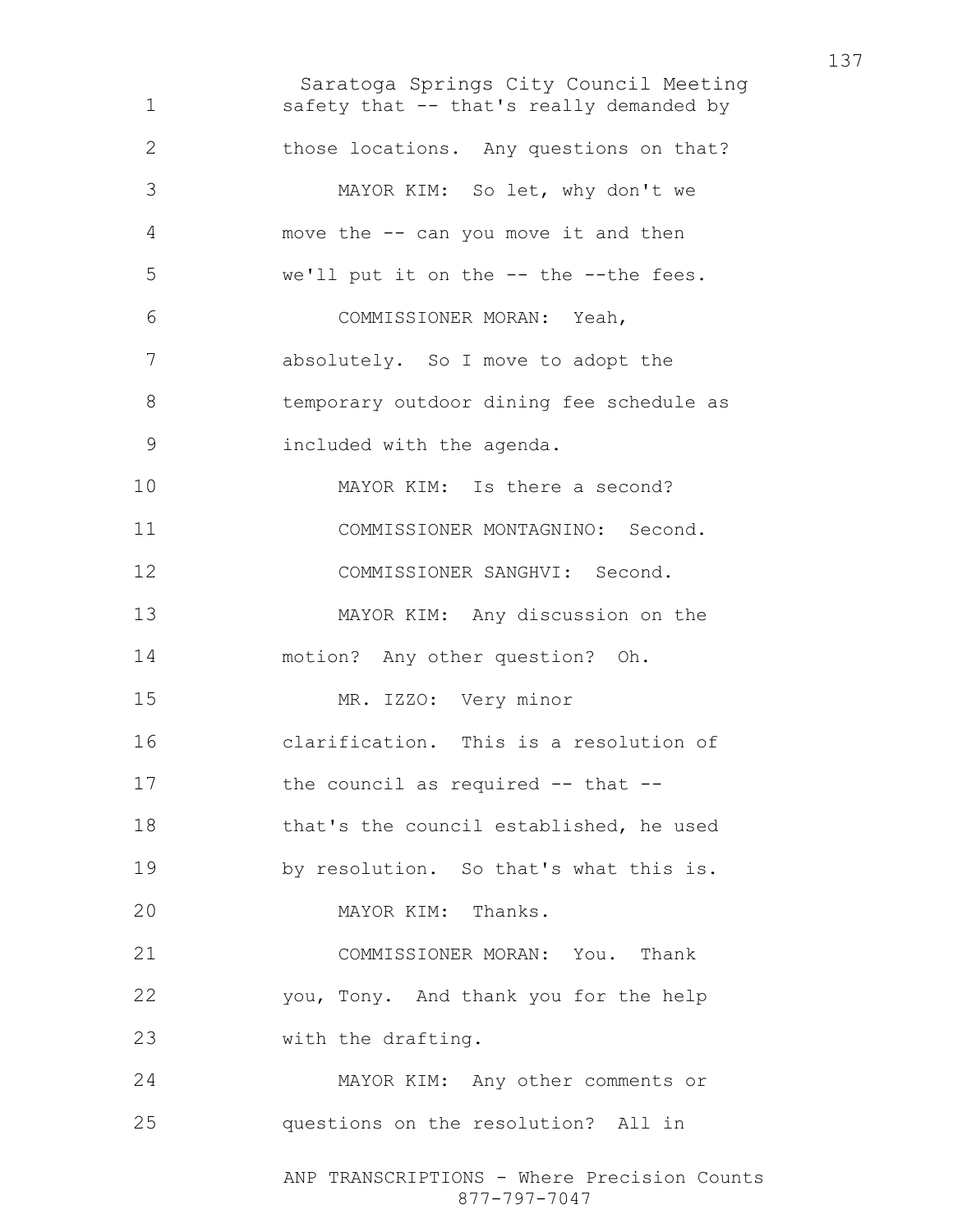Saratoga Springs City Council Meeting ANP TRANSCRIPTIONS - Where Precision Counts favor? -- I. Opposed motion carries. COMMISSIONER MORAN: Thank you. MAYOR KIM: Thank you. COMMISSIONER MORAN: The last update I have Number 5 just a couple things. I was just gonna touch on the 7 topic that -- that supervisor gin did. 8 I'm glad that she did, because it is very important. A lot of folks may not understand that we're not out of the woods. There are new -- there are new variants that are on the horizon. We 13 can see them coming our way. Central New York has three counties, (indiscernible), Oswego, and - 16 - gosh, I can't remember the other one off the top of my head. They're all having mask mandates brought back. Okay. This is still going to be with us for a while. And so what does that mean? Means we should still continue to be aware. We, as a city have -- have been provided through the State (indiscernible) rapid tests. We have them available, anybody who's having any

877-797-7047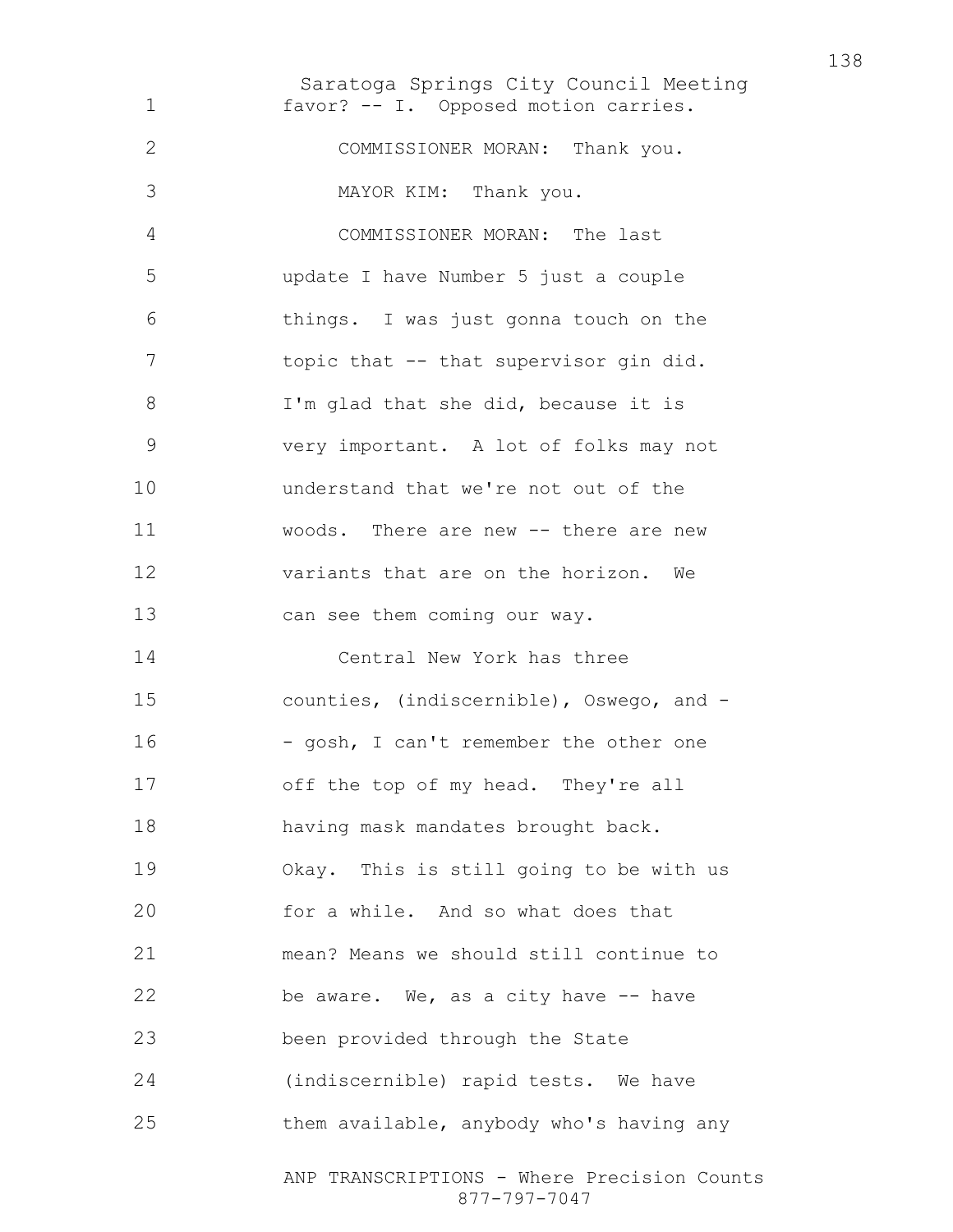Saratoga Springs City Council Meeting kind of event, we certainly would be happy to share them with you to make sure that your -- that your guests could use that as -- as a means of just making sure they're safe. I would also ask everyone who has these tests at home check them. There is a -- there is a -- expiration date on them these -- these 10 carry reagents -- and as such, they will age out. We've provided ones over time 12 that have expired in March. We have ones that are expiring in May, and we have ones that are expiring in June. So check your stocks, see what you have on hand and make sure these aren't spare 17 tires, these are supposed to be used every day. 19 So for instance, we had the  $-$ -the chatter Fest week and a half ago, three 21 days after that, I started taking tests every other day, because that's how we're supposed to start to use these. It's empowering. You can go bring

yourself out into an environment where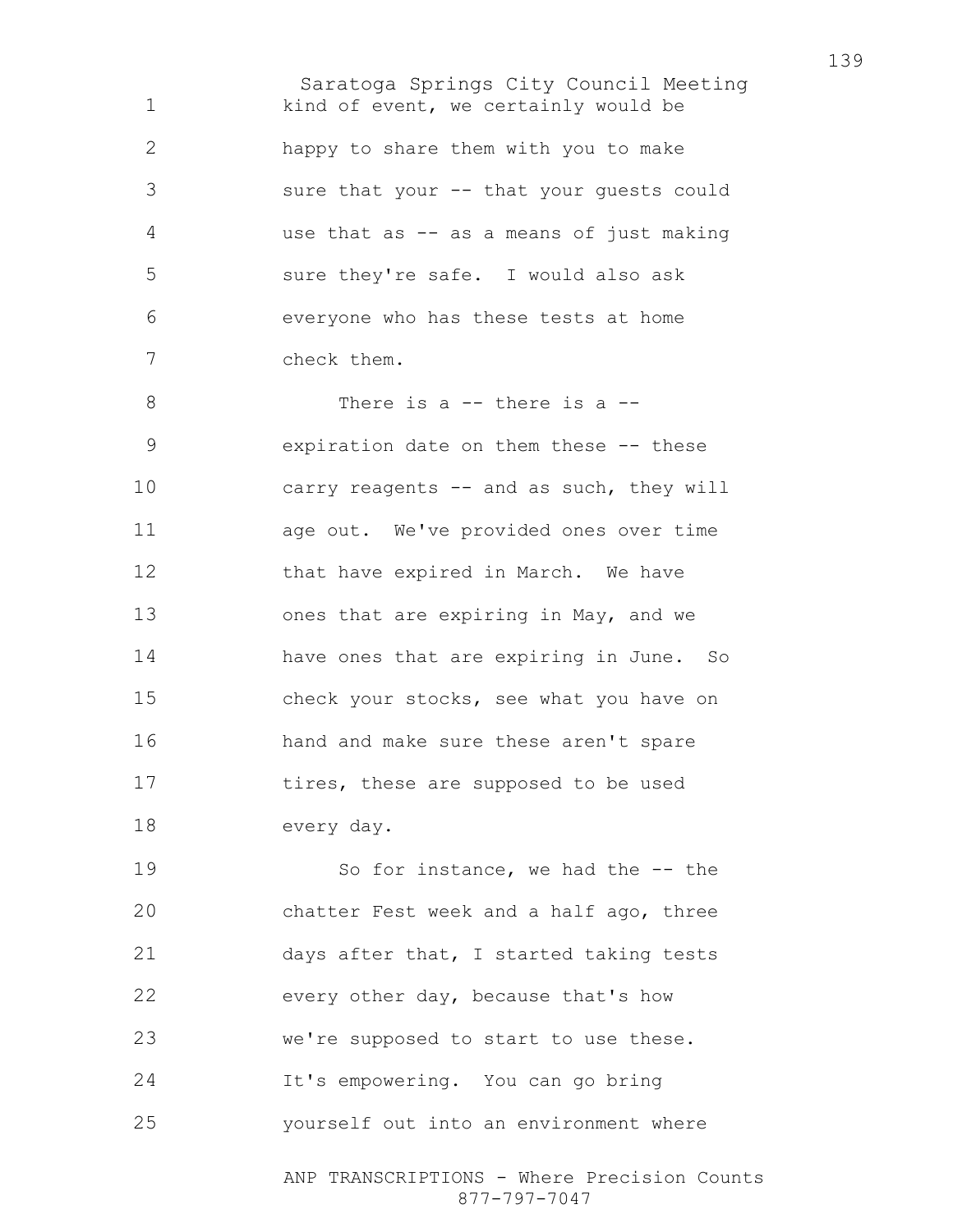Saratoga Springs City Council Meeting maybe you were unsure of, and you can test yourself to make sure you're safe afterwards.

And with that, you can start to build that self-confidence up, to start to reenter society and start to reenter these communal gatherings in a way that you feel safe. So I strongly encourage everybody to use rapid testing, and also there's been an authorization for everyone over the age of 50 to get their booster.

We know that simply the best tools we have are vaccination and booster shots to prevent the worst outcomes from COVID. I've been boosted. I plan on getting the additional boost and I 18 strongly recommend and -- and ask everyone to do so. That's the end of my agenda. I appreciate that. Thank you, sir.

MAYOR KIM: Thank you, Commissioner Moran. Before we move on to the Finance Department, we're gonna take a ten-minute break, 'cause we've gotta do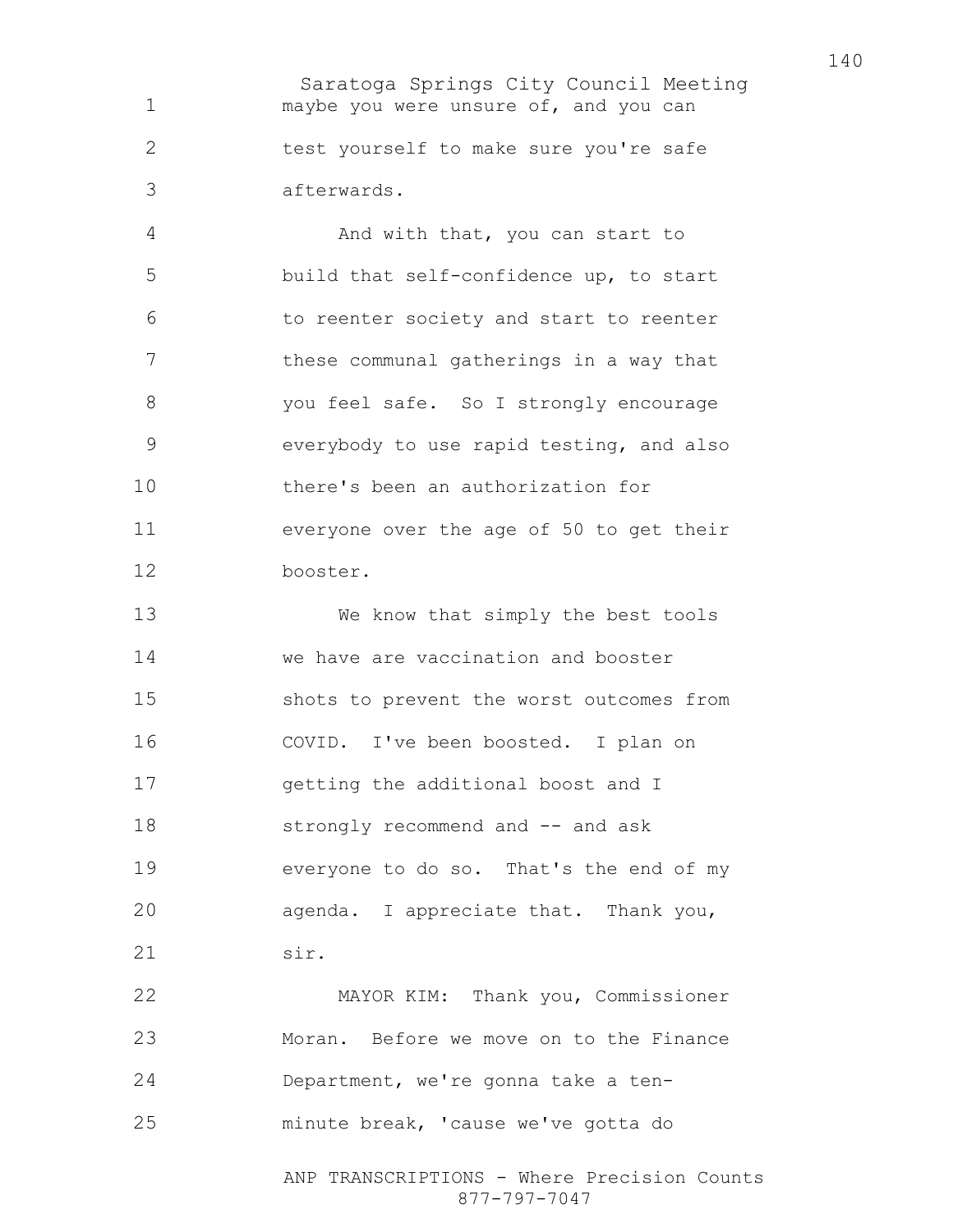Saratoga Springs City Council Meeting something with the mic. Okay. MAYOR KIM: Okay. I'm gonna call the meeting back to order it's 9:00 o'clock and -- and -- I'm gonna ask -- Commissioner Sanghvi to move forward her Finance Department agenda. COMMISSIONER SANGVHI: Okay. I hope you can hear me. I am truly sad that I am so excited to present and there was a full room. I was like, oh my God. So many people are gonna listen about participatory budgeting, and there's only one person. Thank you, Nora. All right. So -- I am really excited because this is an innovative finance tool that we are introducing in Saratoga Springs. One of the key things 19 that, you know, I wanted to do, and --and one of the big reasons why I wanted to run for office is I wanted to make Saratoga Springs a more inclusive place and participatory budgeting helps us do 24 that. 25 It's something that -- we have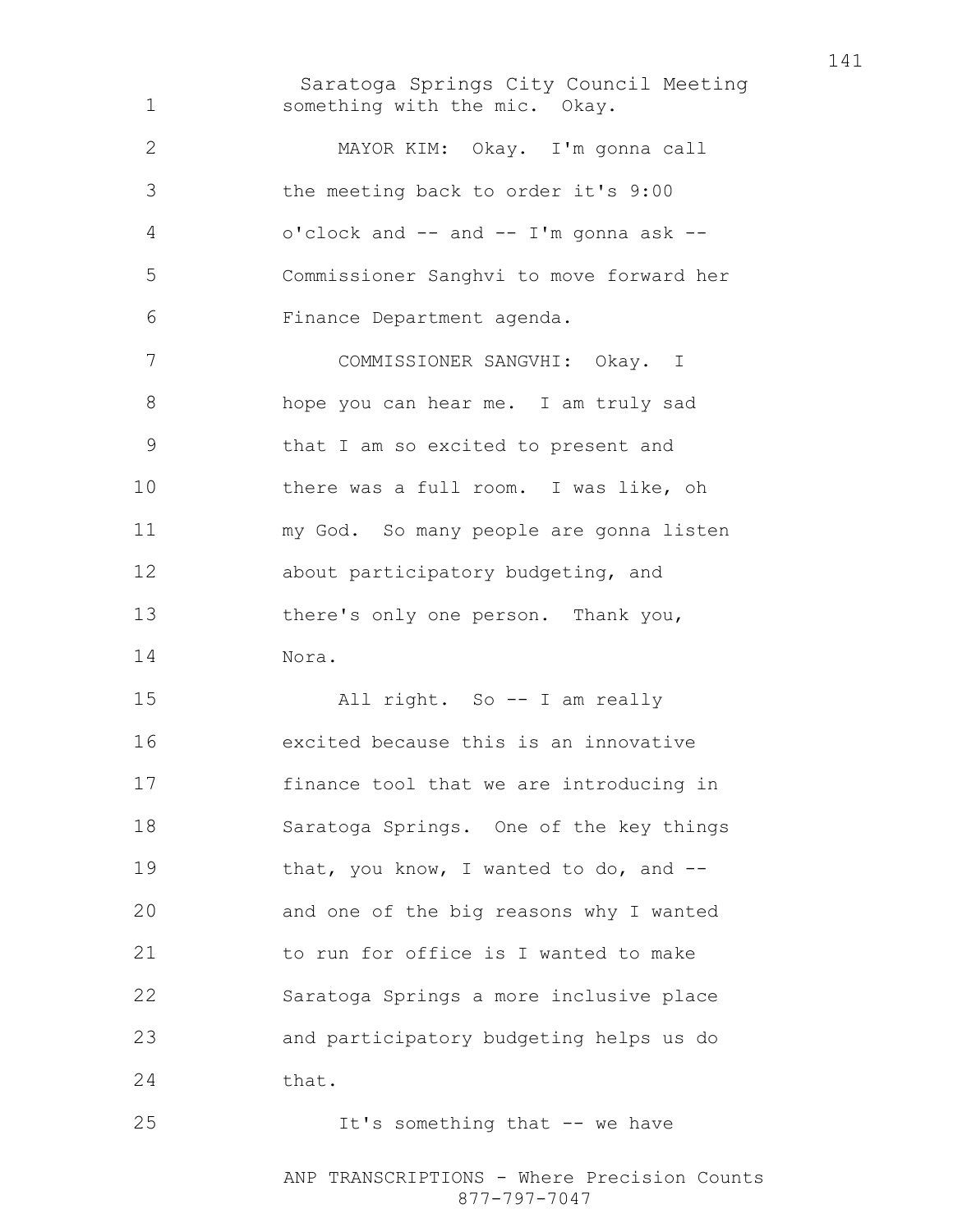Saratoga Springs City Council Meeting 1 adapted for our city, and by we, I mean the advisory committee, which includes and -- and three -- I mean, well, two incredible awesome people who have been helping put this together from the get-go, our budget director, the very capable Lynn Bochner, our Deputy Commissioner of Finance, our incredibly 9 hardworking Heather Crocker, and -- and, 10 you know, I was along for the ride, I 11 quess. But -- but we constitute the advisory committee for participatory budgeting. And the idea, the definition of participatory budgeting is it's a democratic process, which community members decide how to spend a part of 18 the public budget. The New York times calls participatory budgeting **revolutionary civics in action.** It truly deepens democracy, it builds stronger communities, and it creates more equitable distribution of public resources. This is your or taxpayer money, and you should decide, you know,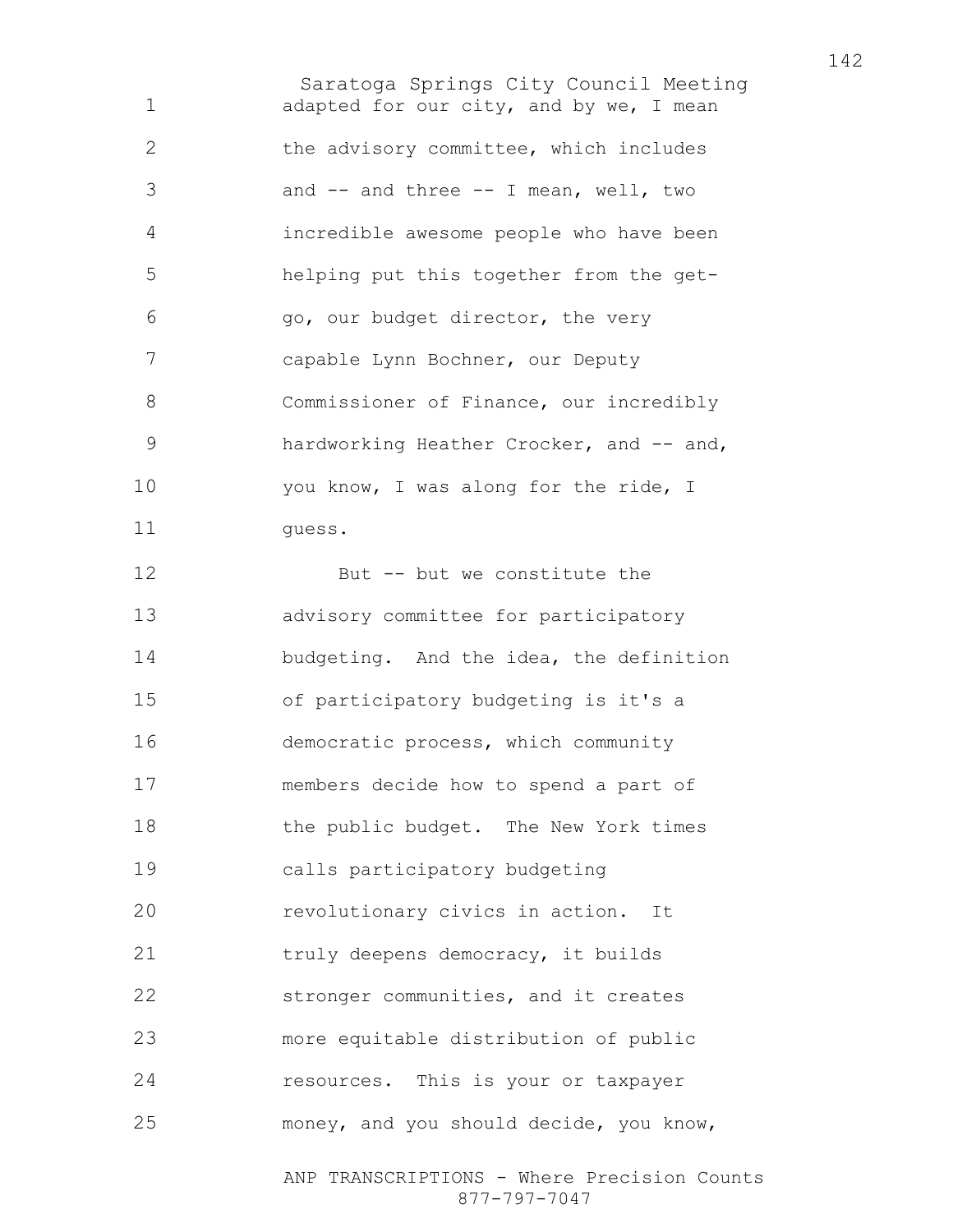Saratoga Springs City Council Meeting how to spend it. So our goals are to expand and -- diversify participation in our city's budget process, listen to the needs of our community members and utilize participatory budget -- budgeting to affect meaningful change, promotes sustainable public good that promotes long term future and wellbeing of the 10 residents of Saratoga Springs, and create easy and seamless civic engagement. This has been done in many cities 14 around the world and -- and around the US, big cities like Chicago and New York as well as smaller cities like Freehold, New Jersey, Greensboro, North Carolina, 18 Hartford, Connecticut, and (indiscernible) Rhode Island. But it is not something that we see a lot. In 21 this area, I believe we are the first in 22 the capital region to do this. 23 So like I said, we've adapted this budget process to fit our city charter and budget process. And it will follow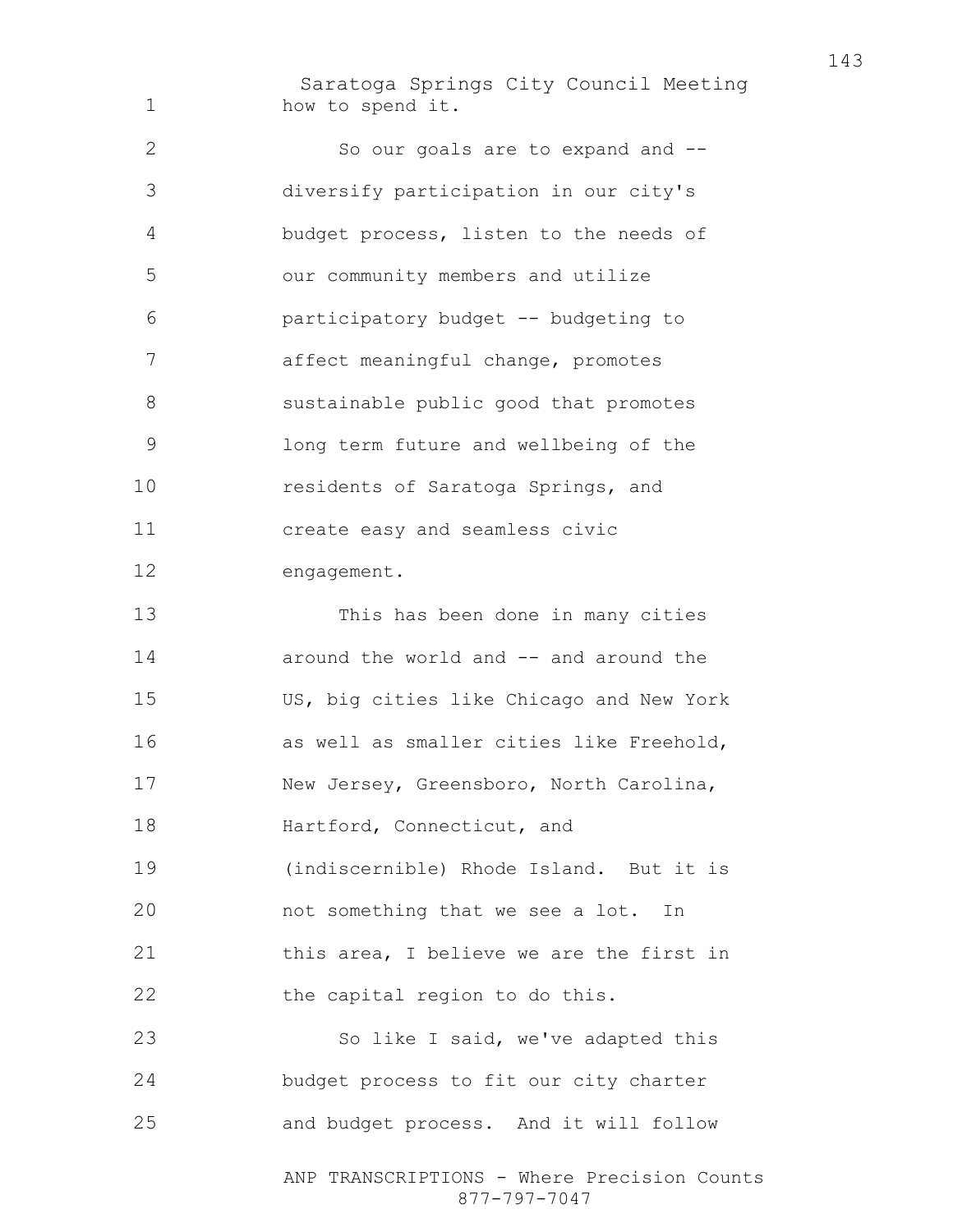Saratoga Springs City Council Meeting this way. We are creating a committee of 11 people, that will solicit and review project proposals from our community. The committee shall include members, which will be citizens. I mean, sorry will be residents of Saratoga Springs, will be 18 years of 8 age, they will serve for two years, they shall commit to attending 80 percent of the meetings as well community outreach events, and shall work to find the best projects for a community based on the criteria set by the committee. So let's talk about the projects. The projects are divided into two groups, individuals, and organizations. We wanted to make sure that just because a big organization can have a lot of resources and pull together a PowerPoint doesn't mean that they should get the monies. So we wanted to make sure that any individual felt empowered to -- to provide solutions. And -- and this is 24 the best part, right? Of participatory budgeting is that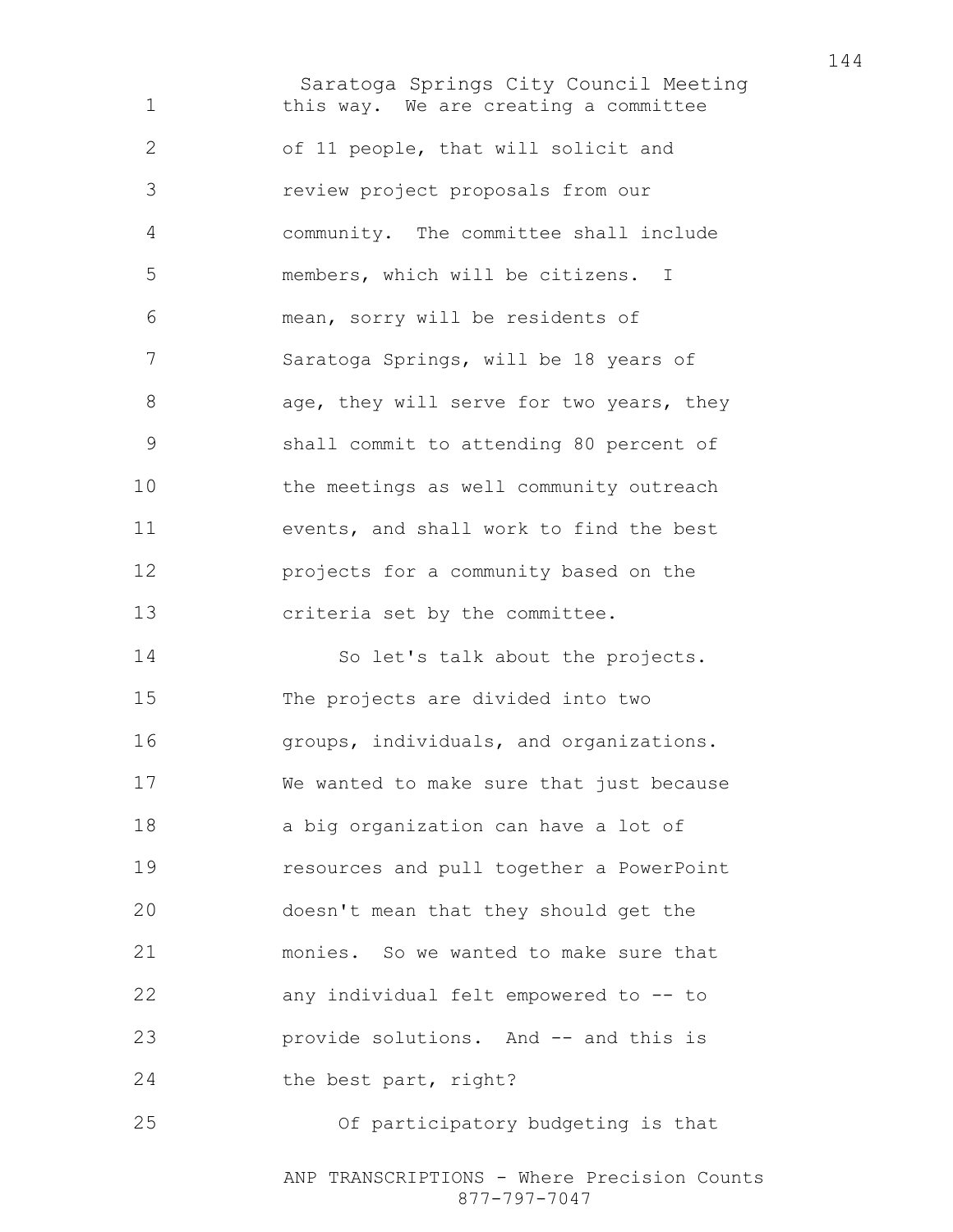Saratoga Springs City Council Meeting almost every single time people come to City Hall with problems that they want City Council to solve. And this is a proactive turn where we are asking them to come to City Hall with solutions. Write things that they want to see our city do and -- and, you know, improve their quality of life. So the idea here is that anybody can come up with the project idea and -- and submit -- submit it to us. Participatory budgeting is online. You can find it on the finance page.

You can submit the idea through mail, through e-mail or online. There's 16 a form and basically there, like I said, two sets of submissions, individual and organizations, and a project is eligible for funding. If it meets the following criteria, it does not exceed the annual amount allocated. It's a onetime expenditure that can be completed with 23 funds from the years participatory budgeting process.

It can be implemented the city of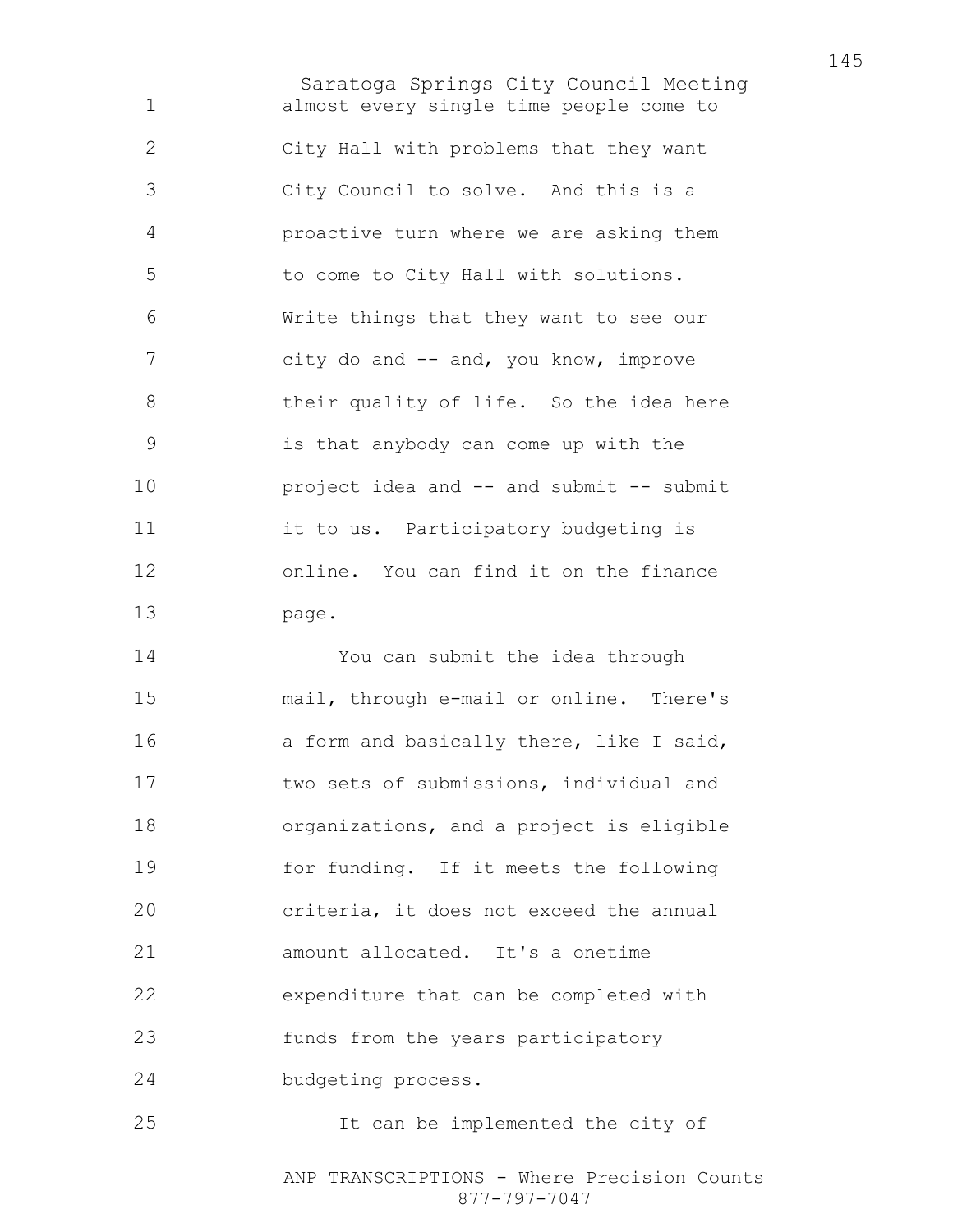Saratoga Springs City Council Meeting Saratoga Springs legally and on public property, and it benefits the public. So projects that only benefit private individuals or groups are not eligible. These projects will then be vetted by the participatory Budgeting Committee, and they will get help and advice from 8 folks in City Hall.

We've spoken to several people you 10 know, we've spoken to DPW, we've spoken 11 to DPS the mayor's office accounts to make sure that everybody is on board and 13 -- and supportive of the idea, and we'll be able to help -- help assess the viability of some of these projects as well as sort of the timeline. You know, at the end of the day we want the projects as well as our city to be successful in this process. So once the projects are figured out in terms of availability and

timeliness they will be opened up to the public for a vote, and once the public votes, the committee will make that

recommendation to the Commissioner of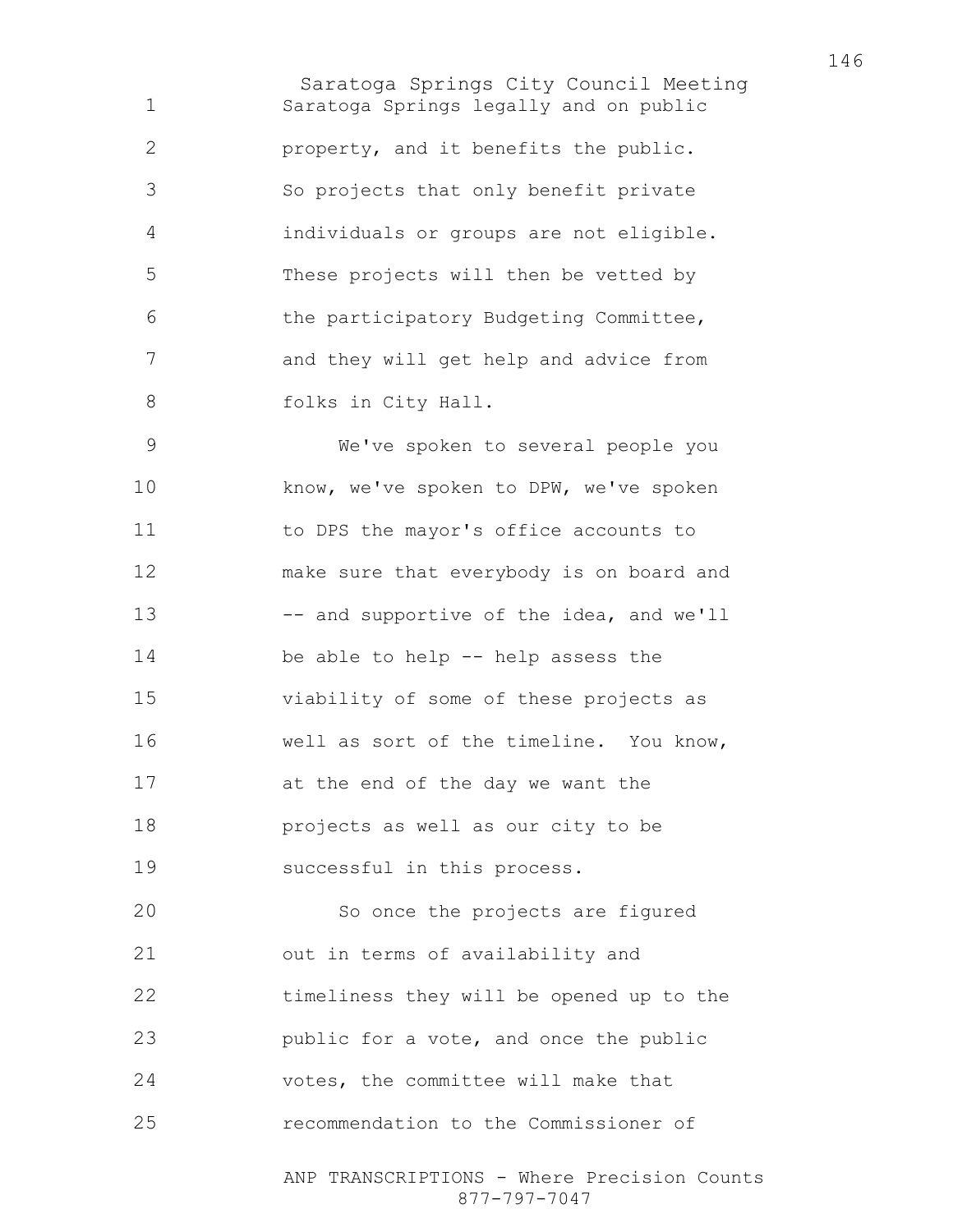Saratoga Springs City Council Meeting ANP TRANSCRIPTIONS - Where Precision Counts 877-797-7047 Finance me and I will then take that under consideration and -- and advice and go to City Council for a vote. So we will fund the participatory budgeting by establishing an assignment which may be used for project in project administration based on a very conservative amount of the general fund budget up to 0.25 percent of the fund balance. Okay? That's quarter of a percent of the fund balance. So if it was \$100, we are using 25 cents. I am presenting this assignments to the council for votes this evening based on fiscal year 2022. This initial amount can total up to \$135,000, 487.82 cents. The assignment may be used whenever we are ready to finalize our projects. The assumption is that we will add it in our 2023 budget and the assignment may be replenished and or revised as the program evolves. So all this information, like I said, is available on the city website.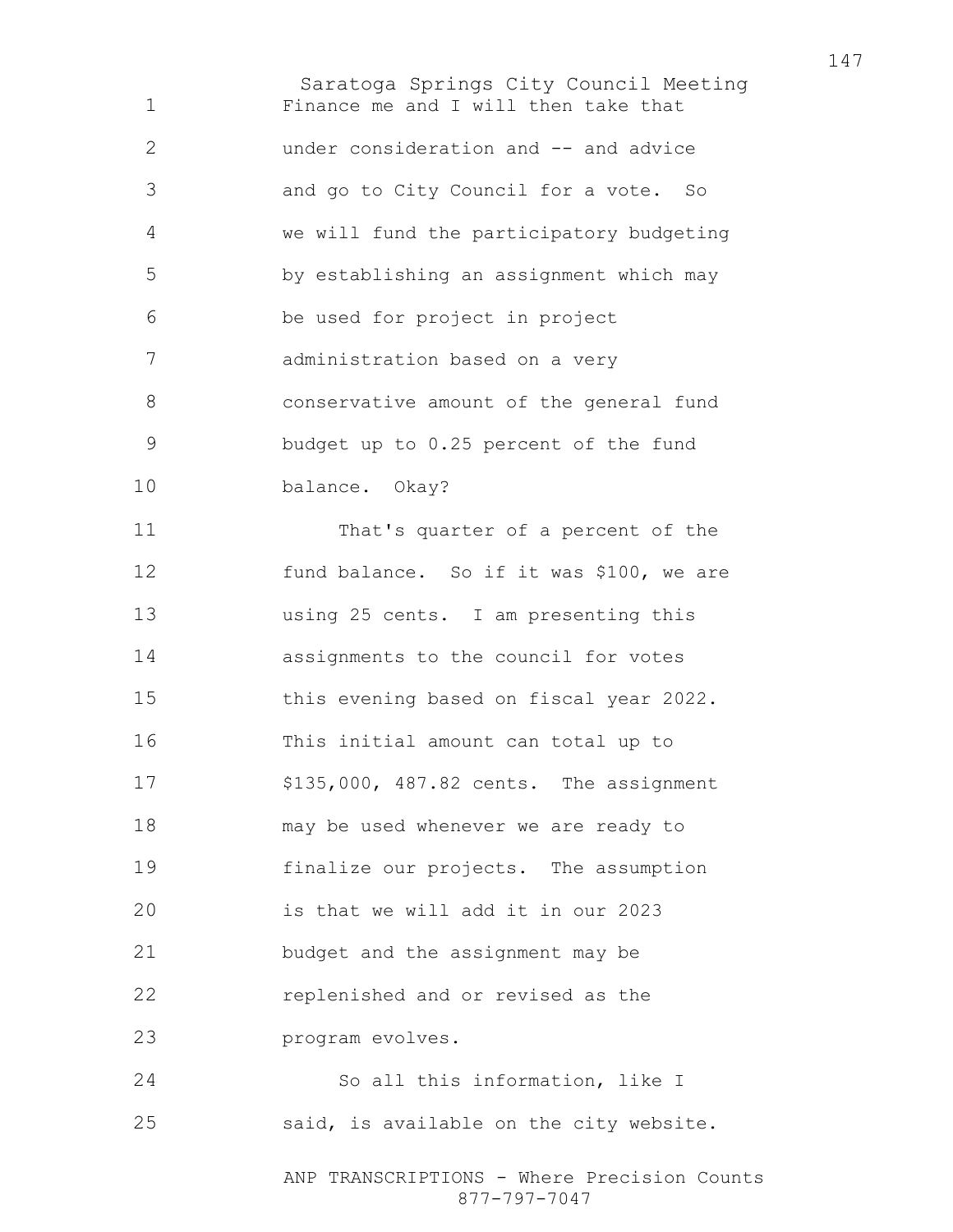Saratoga Springs City Council Meeting If you have any questions, please reach out to our Deputy Commissioner of Finance, Heather Crocker, or our Budget Director or, you know, ideally both, Lynn Bochner. Our Advisory Committee and the members of the Finance Department have put together a draft 8 budgeting guidebook -- participatory budgeting guidebook, committee application forms, they are right here if you're interested. Nora already gave you one since you're the only one here. I'm so sad, people. But -- but please be interested in the committee. We strongly recommend people, you know, submit their ideas as well as serve on 17 the committee. We are looking for a diversity of voices. We're looking for opportunities of making Saratoga Springs more inclusive, you know, more equitable have -- giving people more access. Edible forests, for example, would be a great idea that could go into participatory budgeting.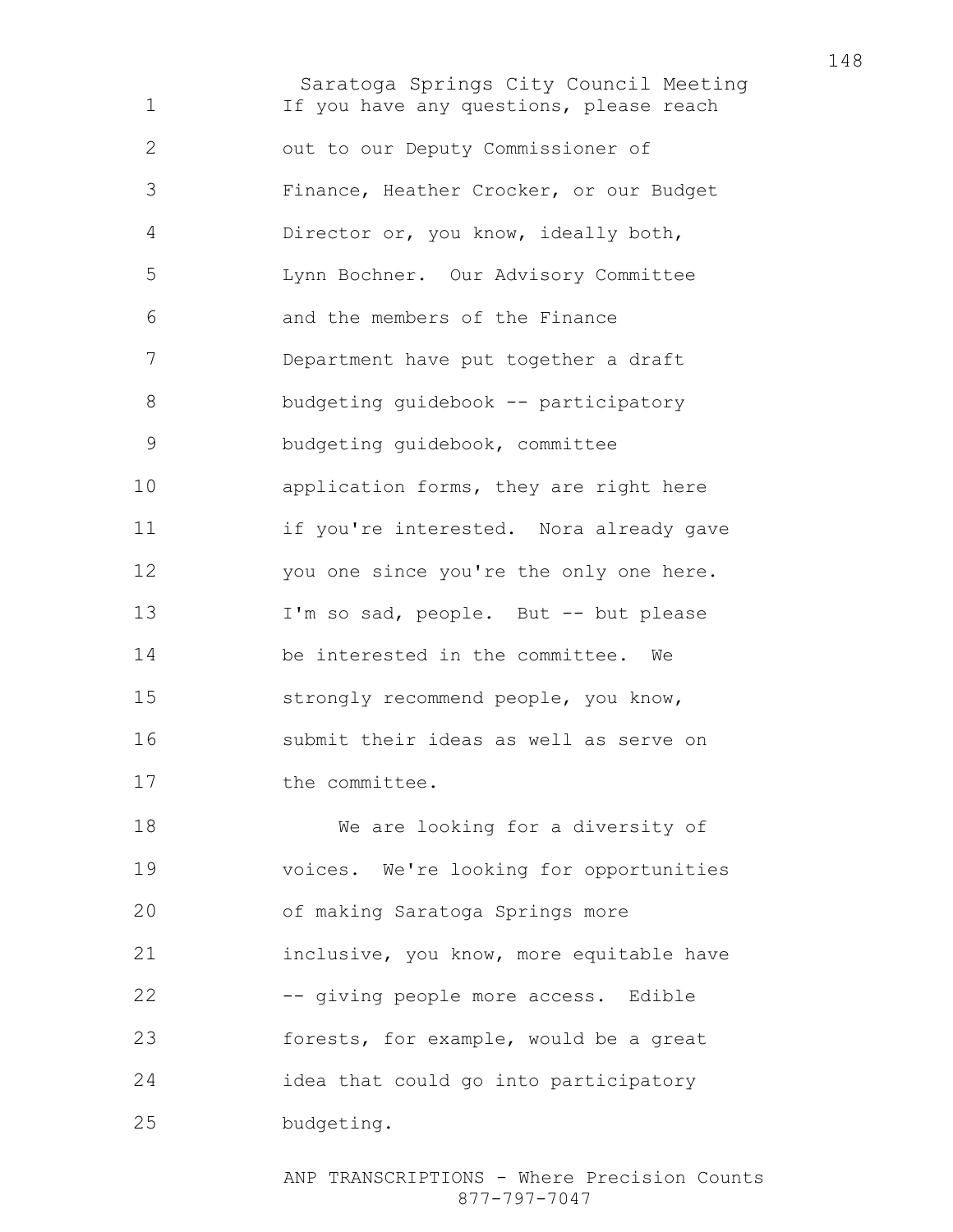Saratoga Springs City Council Meeting Alright, so finally, participatory budgeting has been well accepted and successful in many municipalities of all different sizes and different forms of government and -- and we look forward to seeing Saratoga Springs on that list. 7 And that brings me to Item Number 2 which is a discussion and vote on the resolution to establish an assignment 10 for participatory budgeting. I'm ask -11 - asking the council to vote on the use of city funds for participatory budgeting initiative. The assignment is up to the amount available based on the fund balance and cash flow. It may be replenished or revised as the program is developed. At 18 this time, I would -- the resolution is 19 on the agenda to -- and -- and I'm hoping that we can make the motion and - 21 - and open it up for discussion. MAYOR KIM: So you're moving to establish the assignment for participatory budgeting? Is there a second?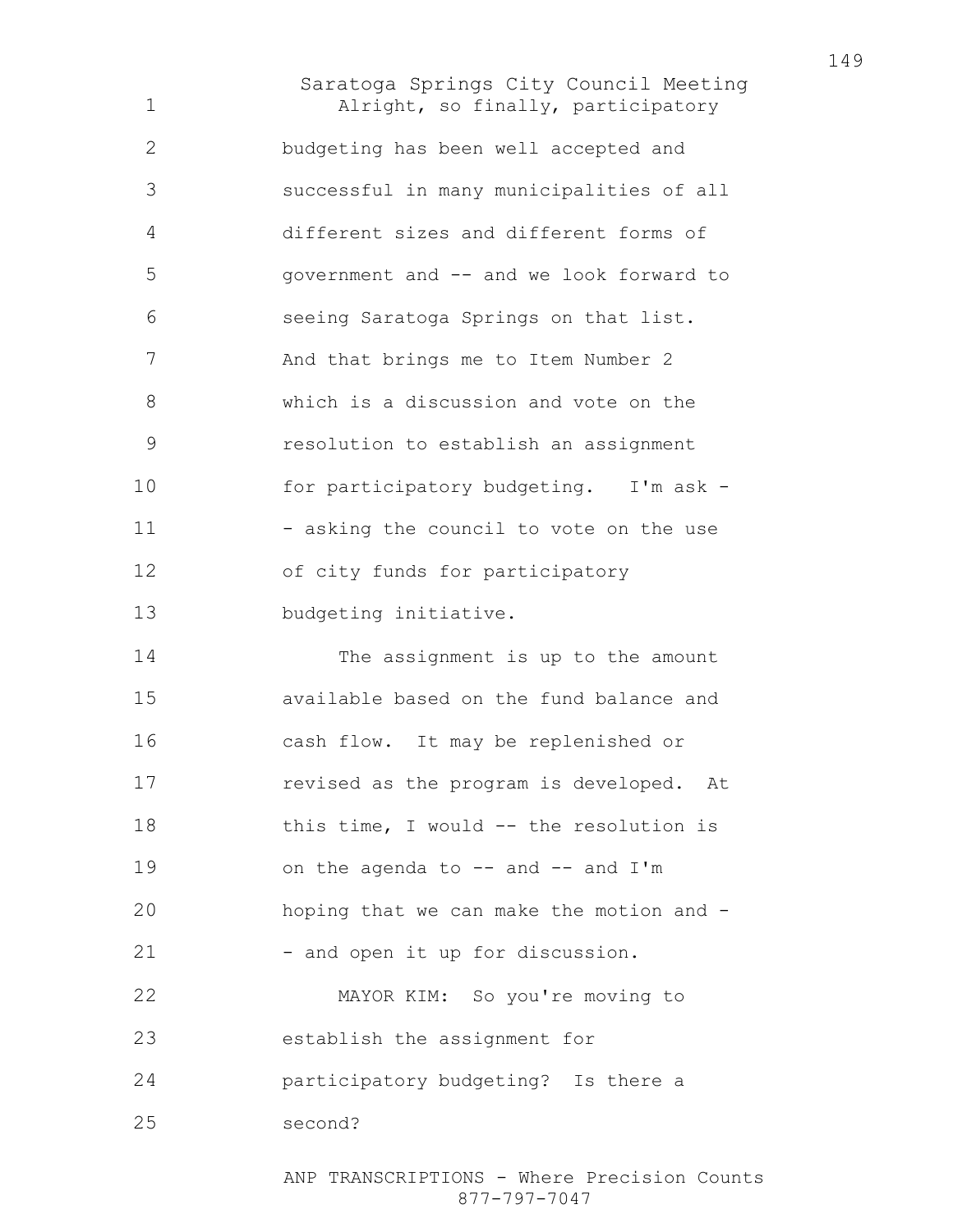Saratoga Springs City Council Meeting COMMISSIONER MONTAGNINO: Second. MAYOR KIM: Any discussion? All in favor? COMMISSIONER MORAN: Just one -- MAYOR KIM: I'm sorry -- COMMISSIONER MORAN: -- one question. I just wanted to make it 8 clear to everybody what was going on --you --you shared a lot of information Commissioner. This is simply creating a 11 line item within the budget that will facilitate this process once the process gets established. COMMISSIONER SANGHVI: Right. At 15 this point, we are just starting a committee. We are not in any ways using any funds. And these funds eventually will be a part of our 2023 budget. COMMISSIONER MORAN: Perfect. Great. I just wanted everybody to 21 understand that. MAYOR KIM: Great. COMMISSIONER SANGHVI: Thank you. MAYOR KIM: Thank you. All in favor?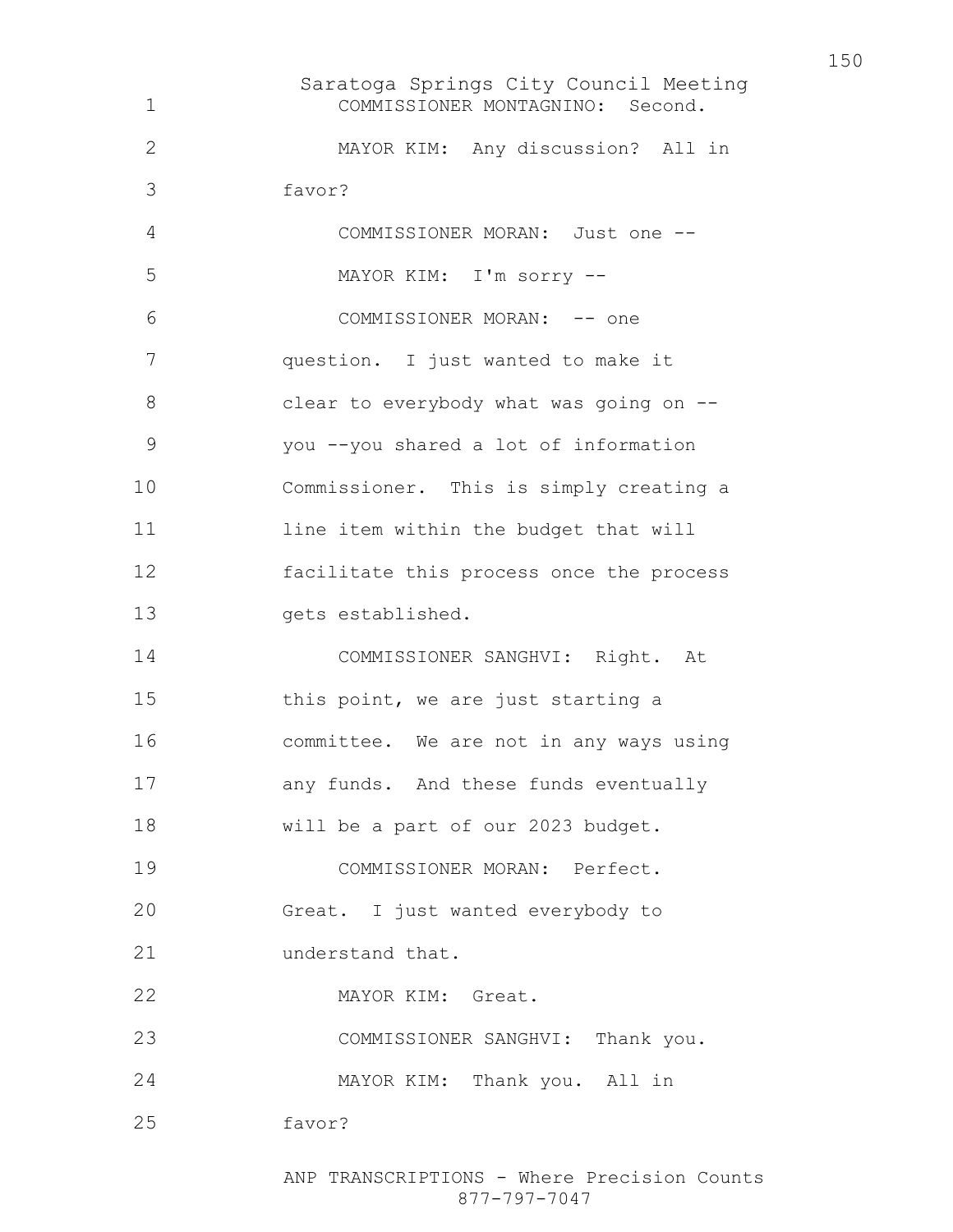Saratoga Springs City Council Meeting ANP TRANSCRIPTIONS - Where Precision Counts 877-797-7047 COMMISSIONER SANGHVI: Aye COMMISSIONER MORAN: Aye. COMMISSIONER MONTAGNINO: Aye. MAYOR KIM: Opposed? Motion carries. COMMISSIONER SANGHVI: Okay. 7 Chapter of -- sorry (indiscernible). All right. Number 3 on my agenda is an update on city finances. As you know 10 I've been doing this regularly. We just have a couple of things. Finance is working on several projects to streamline payroll processing across multiple departments and vendors. This was completed. There's an internal audit of utility bills which is underway. Internal audits are the preview of the Finance Department. Our mortgage tax for 2022 was \$917,948.66 year-to-date, which is 5.2 percent higher than 2021 year-to-date, so that's good news. We have a new interactive web platform which promotes budget transparency and that's soon going to be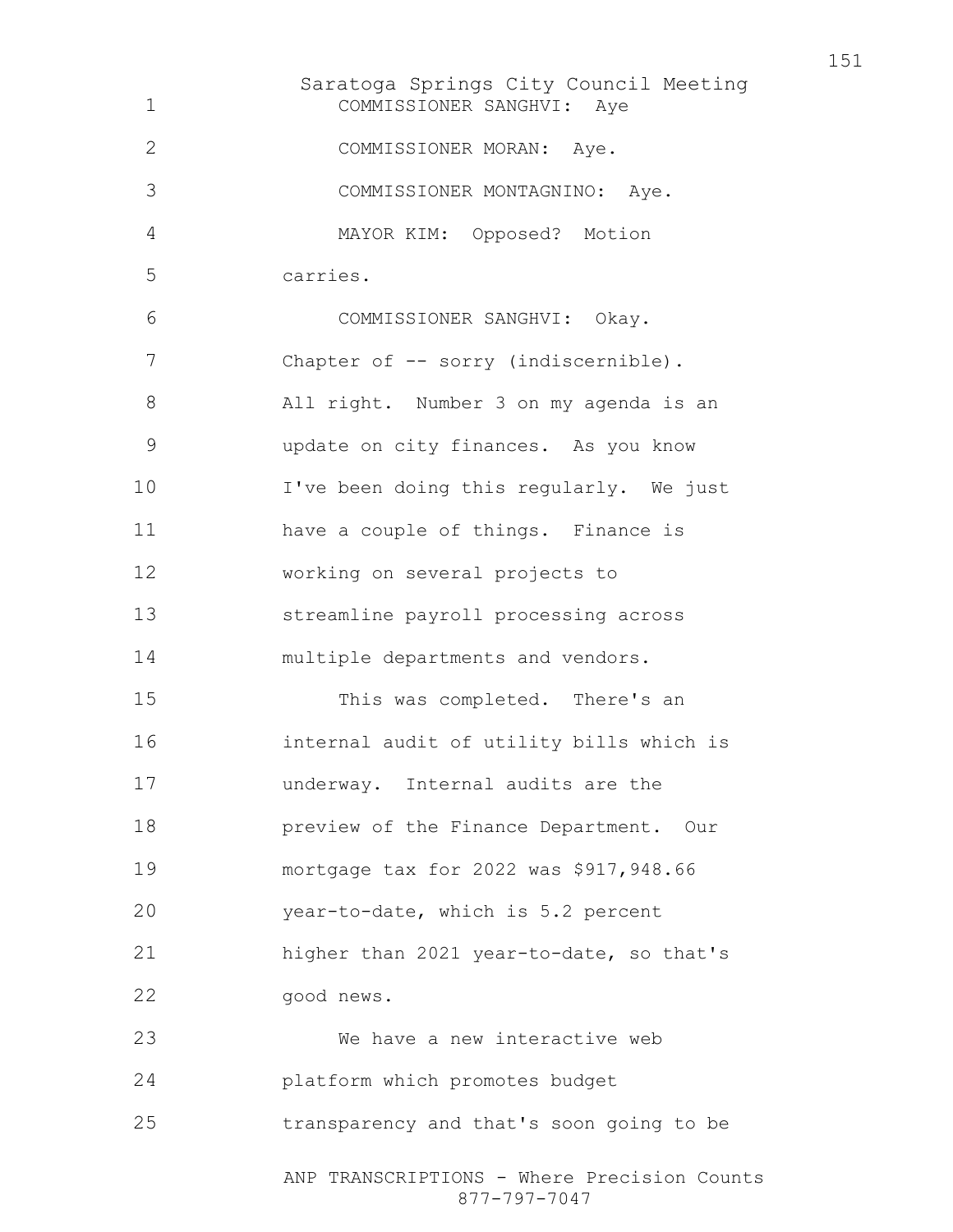Saratoga Springs City Council Meeting available to the public and the employees. ClearGov, our vendor, will be making a presentation at the next City Council and the software will go live shortly thereafter. The fourth item on my agenda is a discussion on vote on finance policy and procedure manual updates specifically on payroll preparation and distribution and timesheets and paying invoices. So in 11 regards to payroll preparation, distribution and timesheets, we're adding City Council members to NOVAtime. We are also adding consent forms so W2s can be e-mailed rather than mailed 16 to city employees. With your approval the 2022 W2s can be sent to employees electronically upon the written consent. This is a new functionality made available in the city's payroll system and will help reduce paper and speed up distribution process. This has been reviewed by human resources. And timesheets, City Council members will now be included in NOVAtime as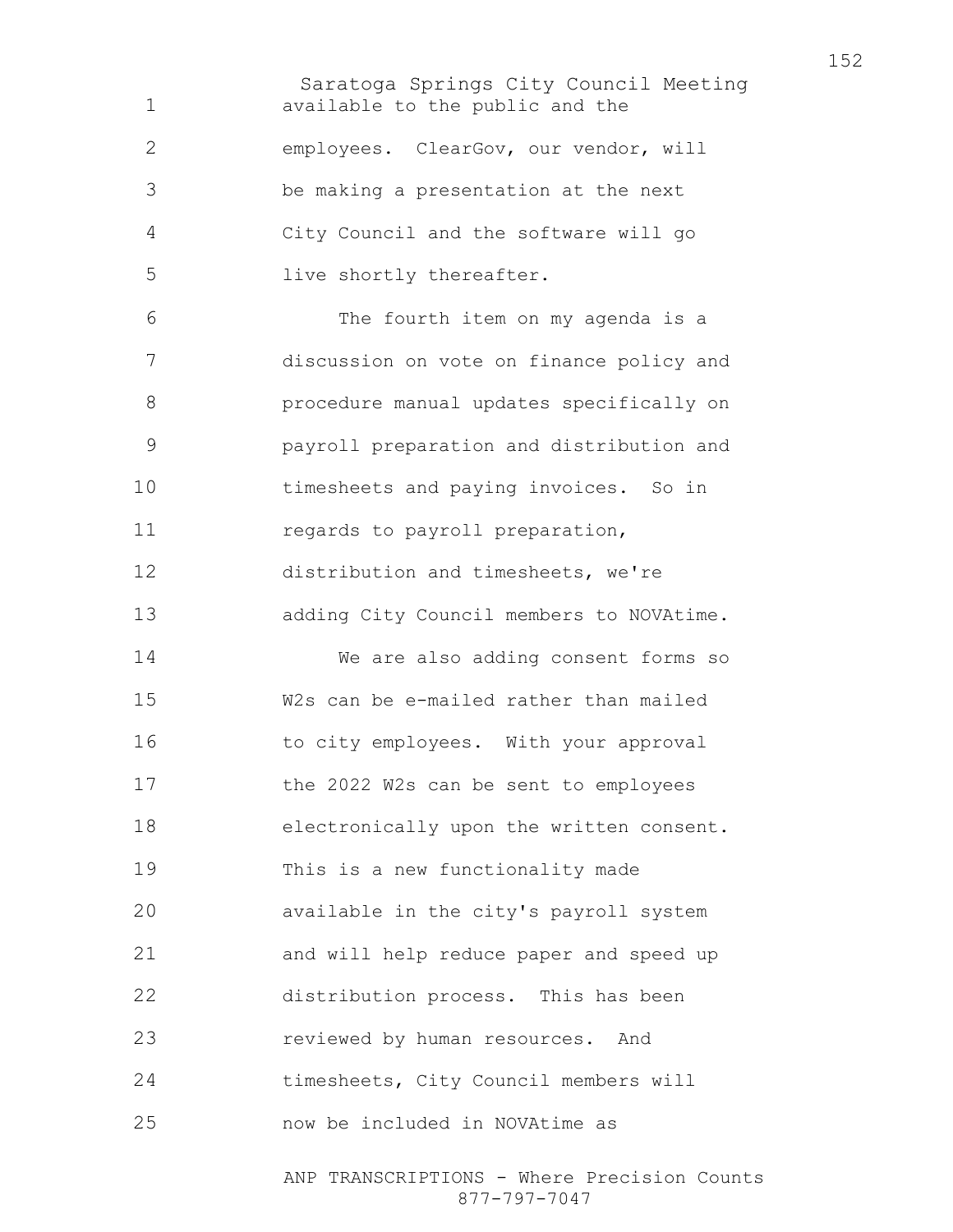Saratoga Springs City Council Meeting participants. Paying invoices. As a result of many months of review of utility bills to address accumulating solar credits, deals with credit balances past due balances and misapplied payments. We have revised 7 the paying invoice quideline. We have added guidance on addressing previous and credit balances, late fees and sales 10 tax charges. We have also added a statement to serve as guidance for approvers or reminder to prove the warrant for accuracy and to provide remit slips to finance. These changes were reviewed by purchasing. 17 FEMALE SPEAKER 1: Thank you. COMMISSIONER SANGHVI: So this is a motion I move that City Council approve the finance policy and procedure manual updates, payroll preparation and distribution, timesheets, paying invoices as included with this agenda. This is a motion. MAYOR KIM: Is there a second?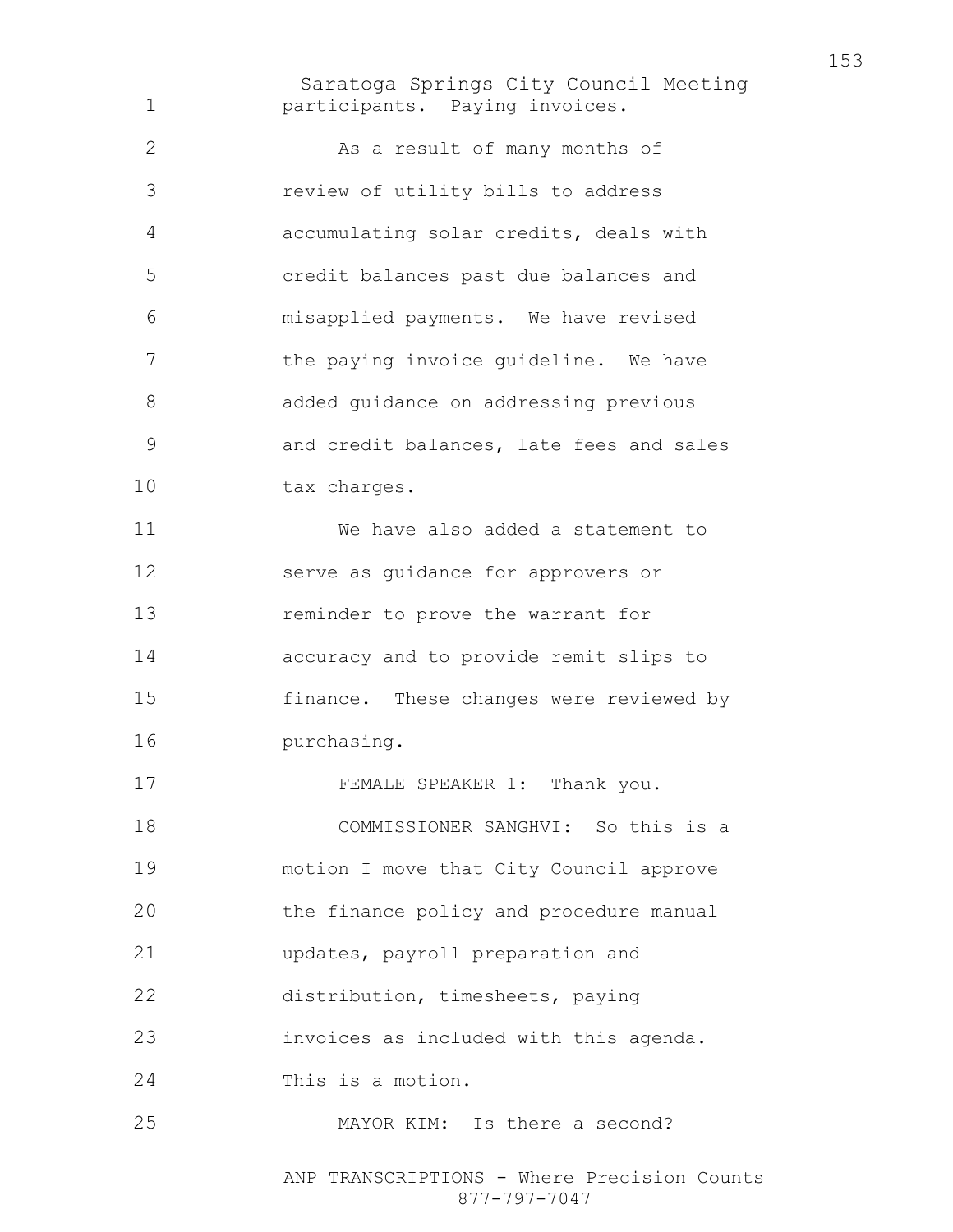Saratoga Springs City Council Meeting ANP TRANSCRIPTIONS - Where Precision Counts COMMISSIONER MONTAGNINO: Second MAYOR KIM: Any discussion? All in favor? COMMISSIONER MONTAGNINO: Aye. COMMISSIONER MORAN: Aye. COMMISSIONER SANGHVI: Aye. MAYOR KIM: Opposed? Motion carries. COMMISSIONER SANGHVI: The next two 10 are quick. I'm gonna go through them. There's a discussion and vote approval to pay voucher reimbursement to Kevin Kline in the amount of \$52.98 for IT costs requiring credit card. We've changed this now we have a credit card **policy with purchasing and finance.** 17 But our recently retired IT director Kevin Kline provided this request for reimburse -- reimbursement subsequent to the 30-day time limit required for these kinds of 22 reimbursements. 23 So I move that the City Council approve the payment for reimbursement to Kevin Kline in the amount of \$52.98 for

877-797-7047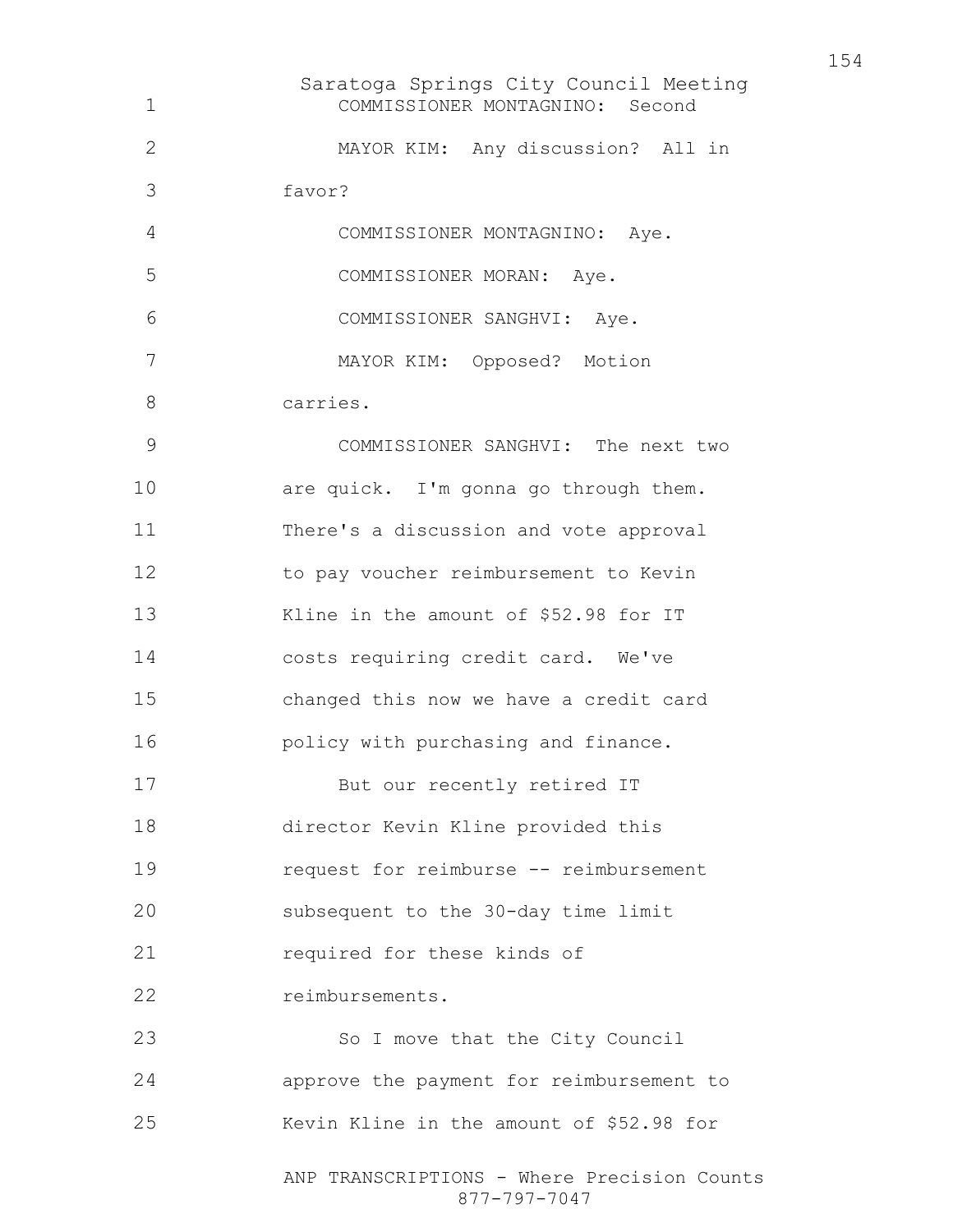Saratoga Springs City Council Meeting ANP TRANSCRIPTIONS - Where Precision Counts IT costs requiring credit card as included with the agenda. This is a motion. MAYOR KIM: Is there a second? COMMISSIONER MONTAGNINO: Second. MAYOR KIM: Any discussion? All in favor? 8 COMMISSIONER MORAN: Aye COMMISSIONER MONTAGNINO: Aye COMMISSIONER SANGHVI: Aye MAYOR KIM: Opposed? Motion carries. COMMISSIONER SANGHVI: The sixth item on my agenda is a discussion and vote to approve to pay mileage reimbursement to Jeff Cornick in the amount of \$31.36 for city related travel. This voucher was first submitted within 30-day requirement but was inadvertently placed on the 2021 from using 2021 reimbursements rather than 2022 reimbursements and therefore was not processed in the 30-day time limit. I moved that the City Council

877-797-7047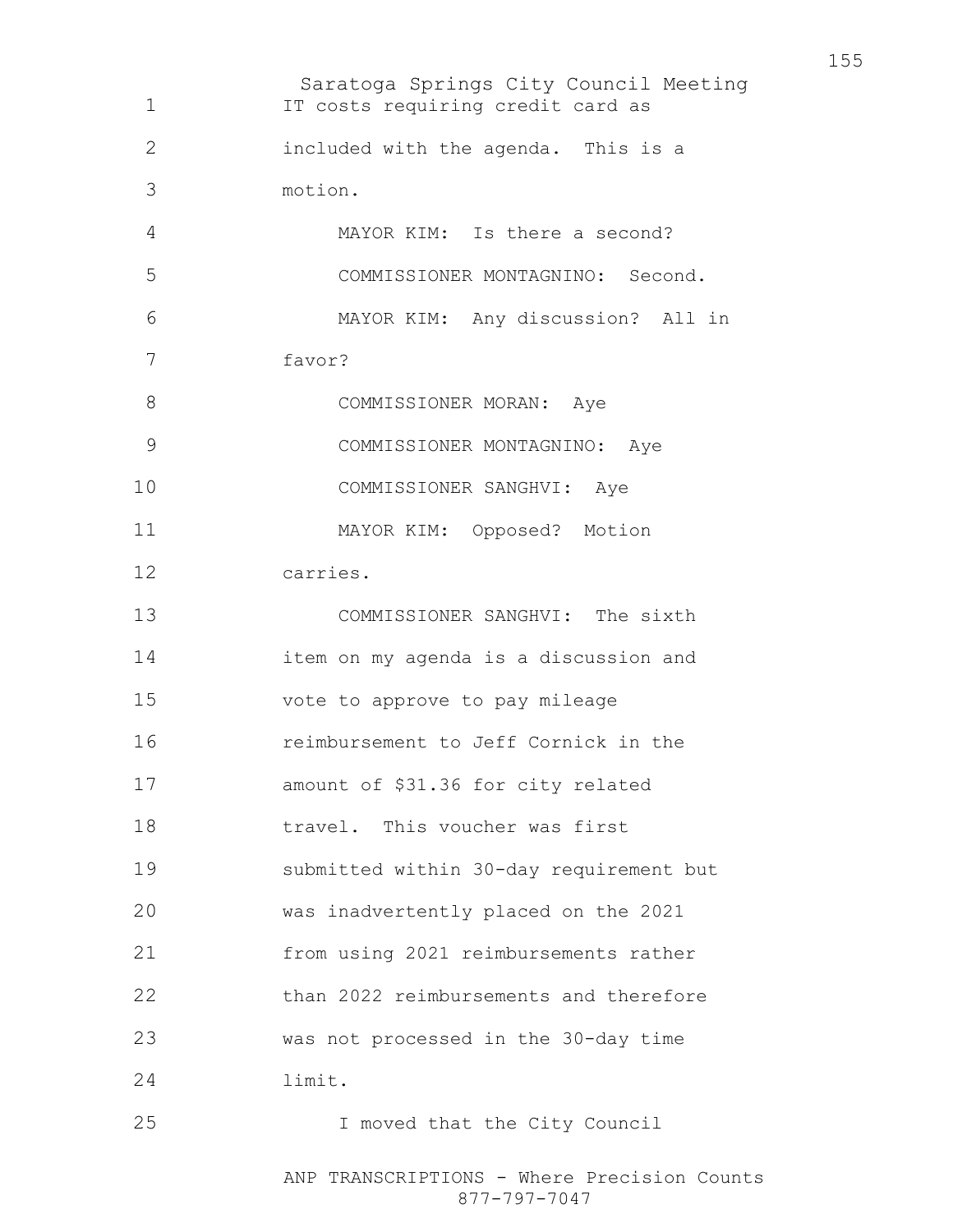Saratoga Springs City Council Meeting ANP TRANSCRIPTIONS - Where Precision Counts 877-797-7047 approve the payment of mileage reimbursement to Jeff Cornick in the amount of \$31.36 for city related travel as included with the agenda. This is a motion MAYOR KIM: Is there a second? COMMISSIONER MONTAGNINO: Second. MAYOR KIM: Any discussion? All in favor? 10 COMMISSIONER SANGHVI: Aye. 11 COMMISSIONER MORAN: Aye. MAYOR KIM: Opposed? Motion carries. COMMISSIONER SANGHVI: The seventh item is a discussion and vote for the authorization for the mayor to sign agreement with Keeper Security incorporated for password security services. This is an agreement with Keeper Security Incorporated, a company that provides internet password cloud-based security. Keeper will allow the city to have management control over passwords used by city employees. This control will allow the city to transfer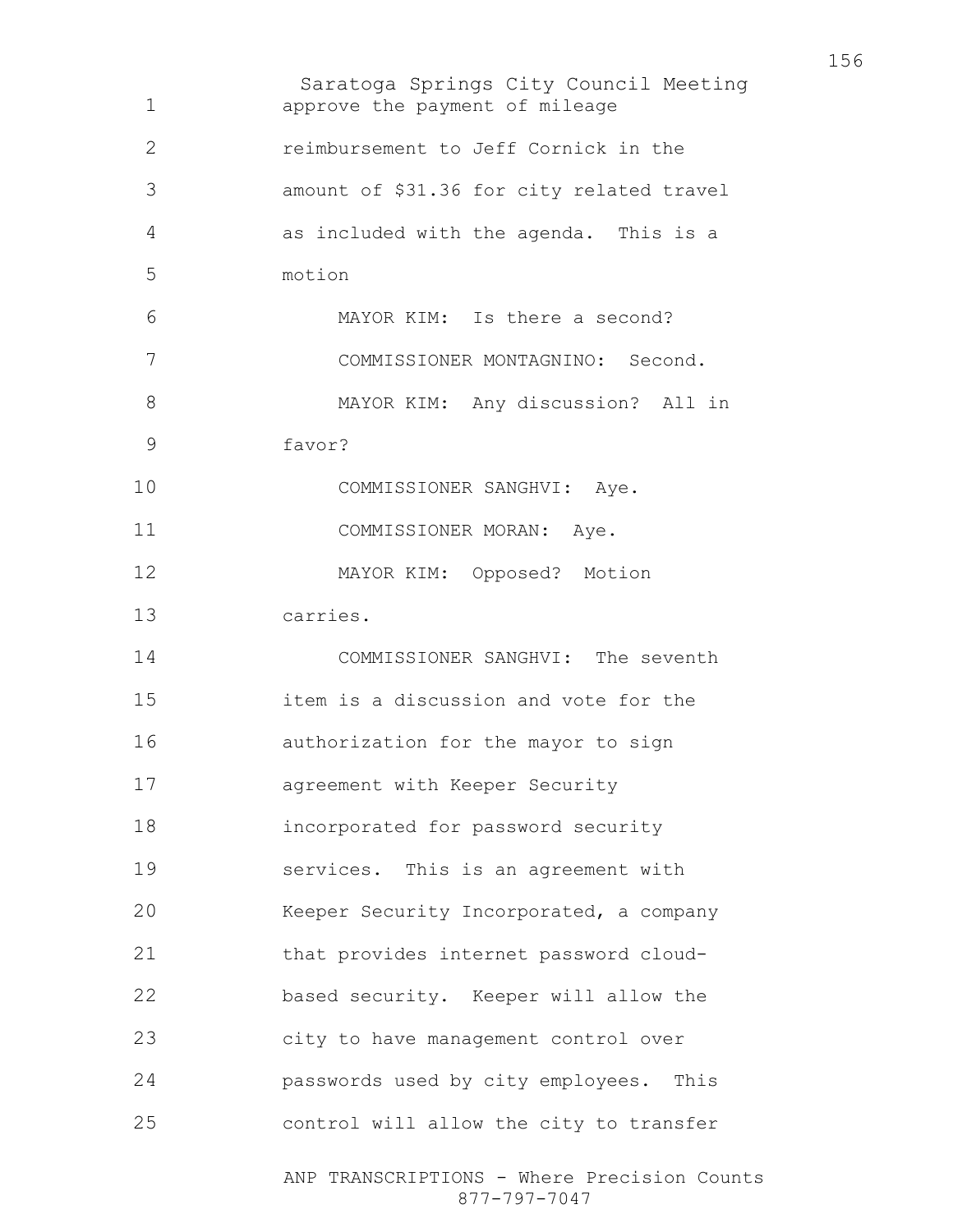Saratoga Springs City Council Meeting 1 the passwords for a particular city employee to a different employee, will allow audit of the quality of passwords in use and will make it easy to create and use long complex passwords. This is just one example of new and innovative measures for -- that our new IT director is introducing to protect and secure our city. The annual cost is \$17,919. Funds are in the IT budget line, that's a long line, A302169454720 and the agreement has been approved as 13 required by the city attorney, Risk and Safety purchasing and finance. I just want to say that I was a little shocked to find some of these issues and I'm really glad that we are taking care of it so our passwords can 19 be better and -- and work for everybody. Motion -- I move that the City Council authorizes the mayor to sign agreement with Keeper Security incorporated for password security services as included with the agenda. This is a motion. MAYOR KIM: Is there a second?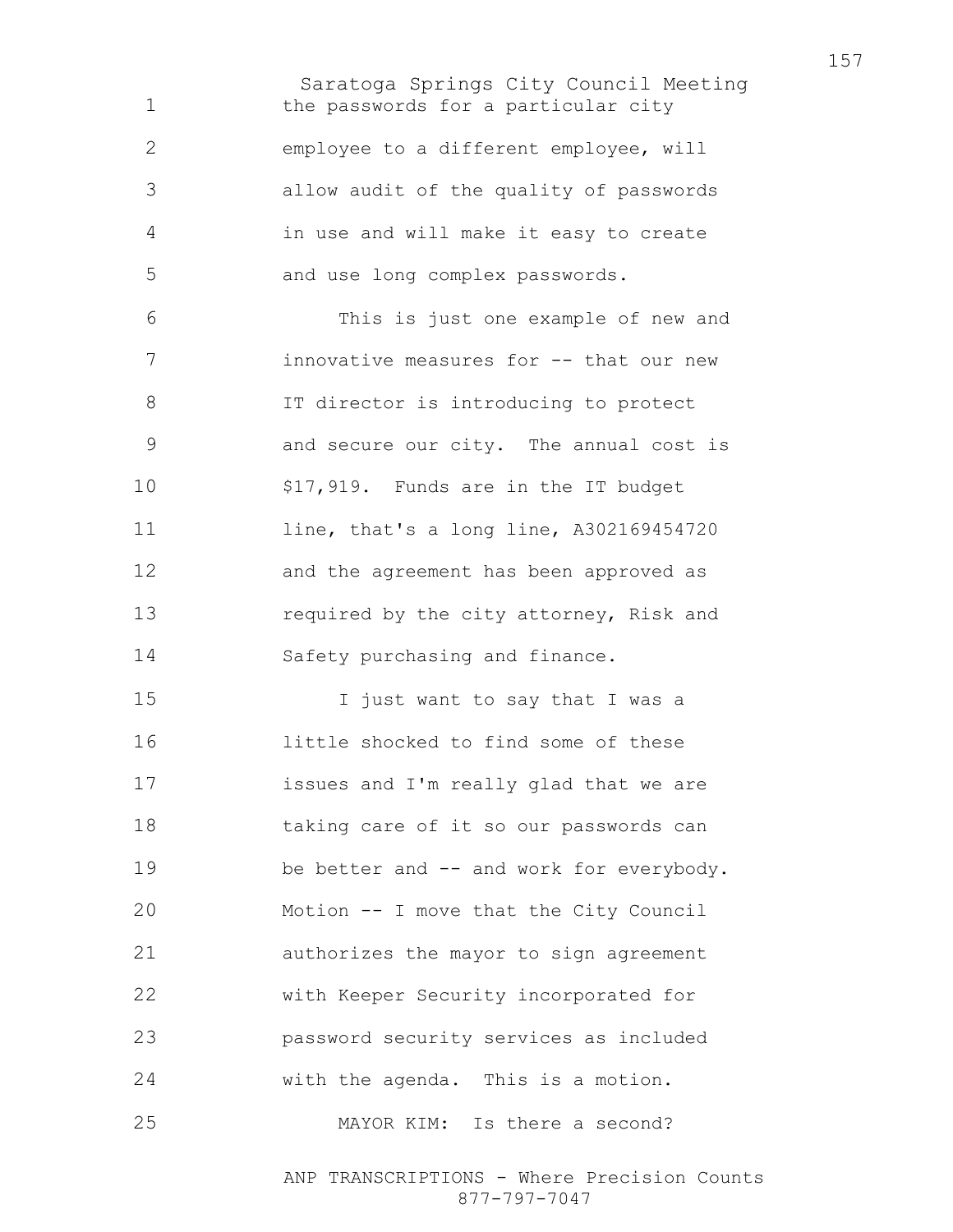Saratoga Springs City Council Meeting COMMISSIONER MORAN: Second. MAYOR KIM: Any discussion? All in favor? COMMISSIONER MORAN: Aye. COMMISSIONER MONTAGNINO: Aye. COMMISSIONER SANGHVI: Aye. MAYOR KIM: Opposed? Motion carries. COMMISSIONER SANGHVI: Chapter 8. Messiah! Jesus! All right. Item 8 on my agenda is discussion and vote budget transfer benefits. Lines one to four transfer funds from among various hospitalization opt out and vision insurance lines to cover recreation opt out needs in the total of \$2,691.25, I move that the City Council approve the budget transfer benefits as included with this agenda. This is a motion. MAYOR KIM: Is there a second? COMMISSIONER MONTAGNINO: Second. MAYOR KIM: Any discussion? All in favor? COMMISSIONER MORAN: Aye. COMMISSIONER MONTAGNINO: Aye.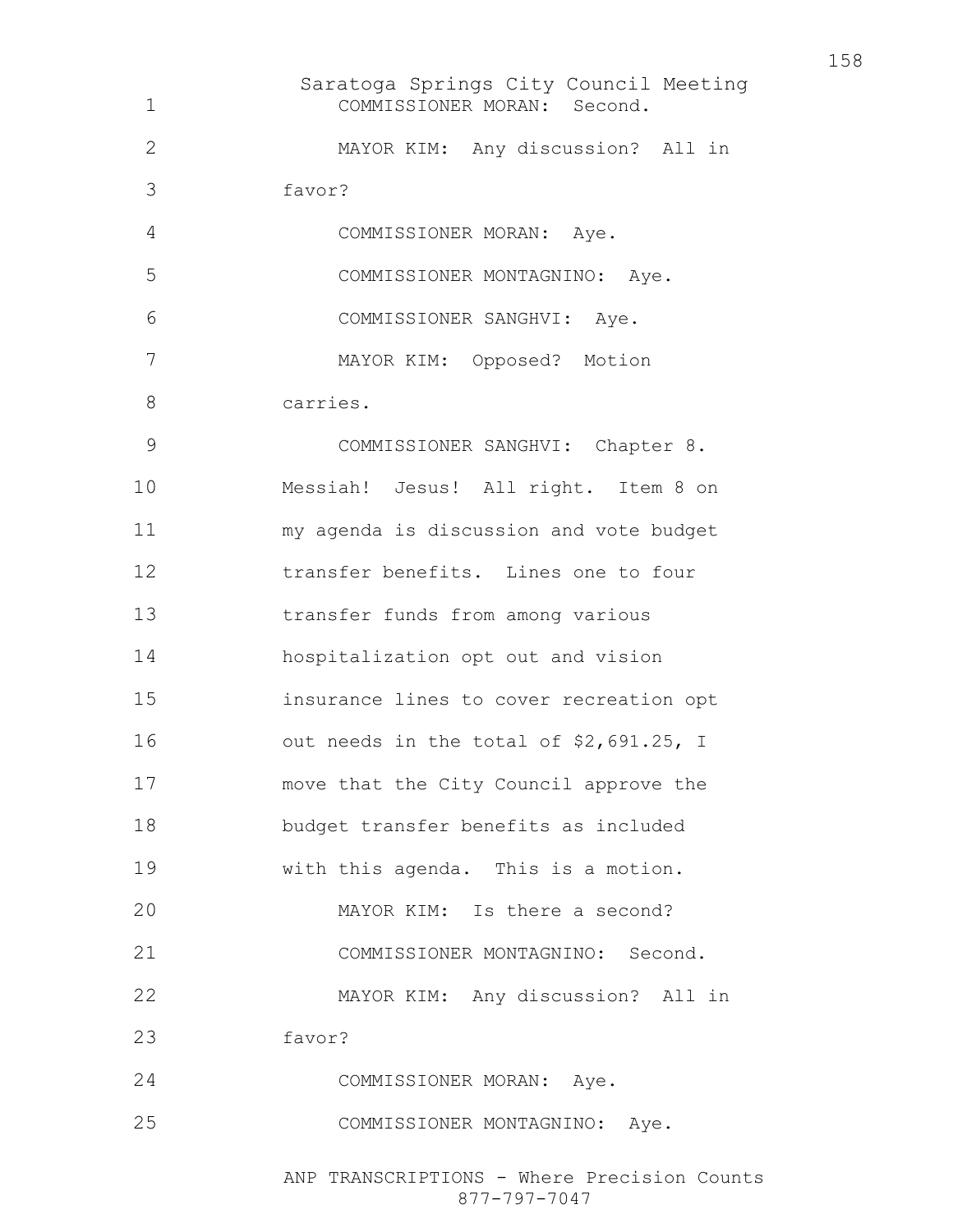Saratoga Springs City Council Meeting ANP TRANSCRIPTIONS - Where Precision Counts MAYOR KIM: Opposed? Motion carries. COMMISSIONER SANGHVI: A discussion and vote for budget transfers for payroll. Line 1 to 2 transfer funds to water treatment plant, operator training line from water treatment operator wage line due to retirement in the amount of 9 \$47,000. Lines 3 to 4 transfer funds to police officers wage line from the Assistant Chief wage line to reallocate approved resources in the amount of \$67,186.22. Lines 5 to 6 transfer funds to street special events labor costs from streets over time for a new way to record its special events over time in 18 the amount of \$705 for Chowderfest. Before I move that the City Council approve this budget transfer, I had some questions here for Commissioner Montagnino. I was in Puerto Ricoh when 23 this happened and then I -- at that point, I said we, you know, we need to do a budget transfer. I've got a lot of

877-797-7047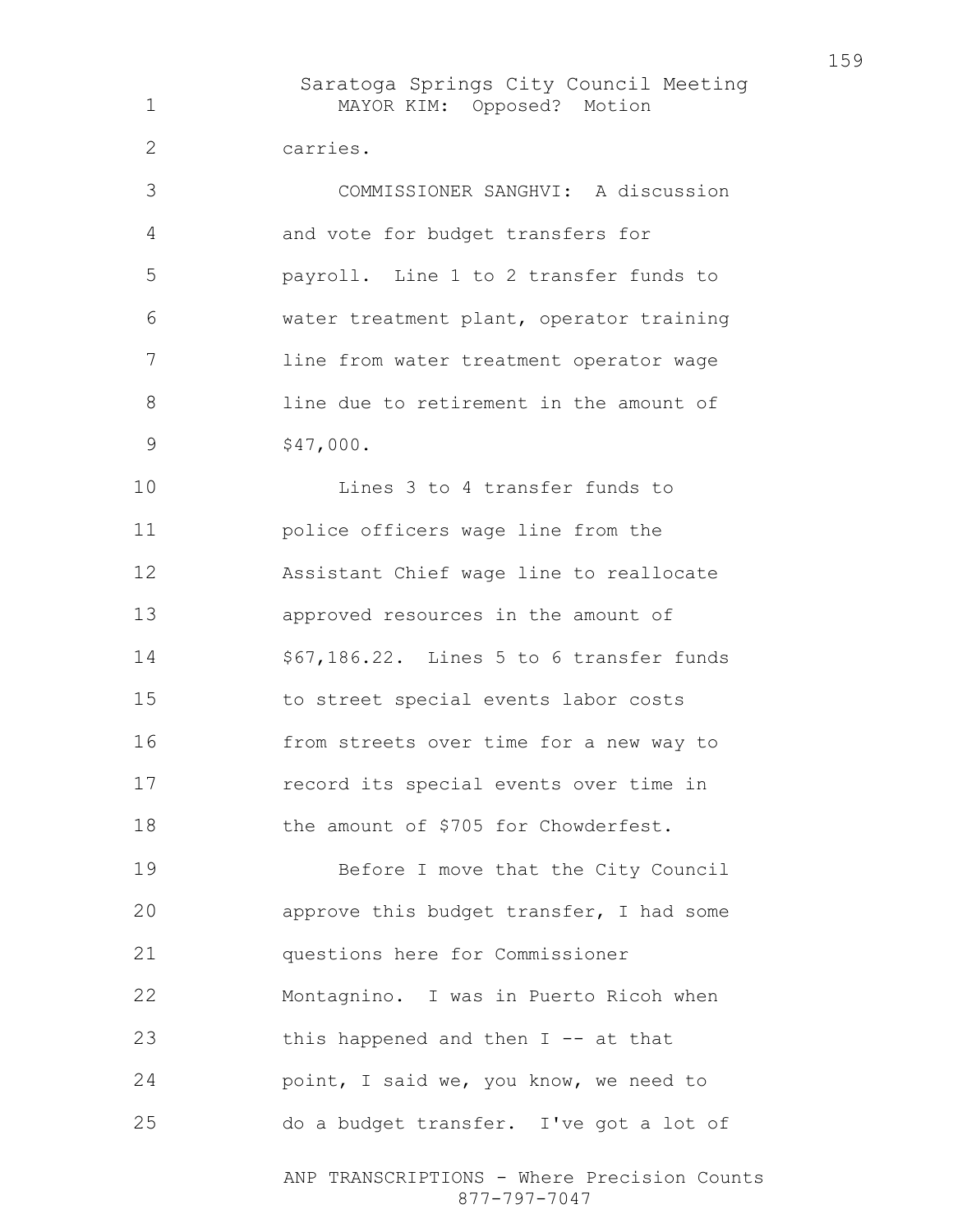Saratoga Springs City Council Meeting ANP TRANSCRIPTIONS - Where Precision Counts questions from the public, I -- I just was hoping you could shed a little more light on this. For example, one of the questions that I've got is that you said 40 percent of our police force doesn't 7 leave their offices, can you -- can you 8 help explain that a little more for us, please? COMMISSIONER MONTAGNINO: Yes -- yes, only -- only 60 percent of the force is actually out on patrol. We have at this moment, the Chief and Assistant Chief, we have four lieutenants, we have 11 investigators, 16 and the -- the -- they are not assigned to patrol. 18 Ten years ago, we had fewer officers and yet we had more actual on the ground police work being done. We had a traffic division, we had commercial vehicles that were being stopped and inspected hat kept our streets safer, because we are the confluence of three State highways.

877-797-7047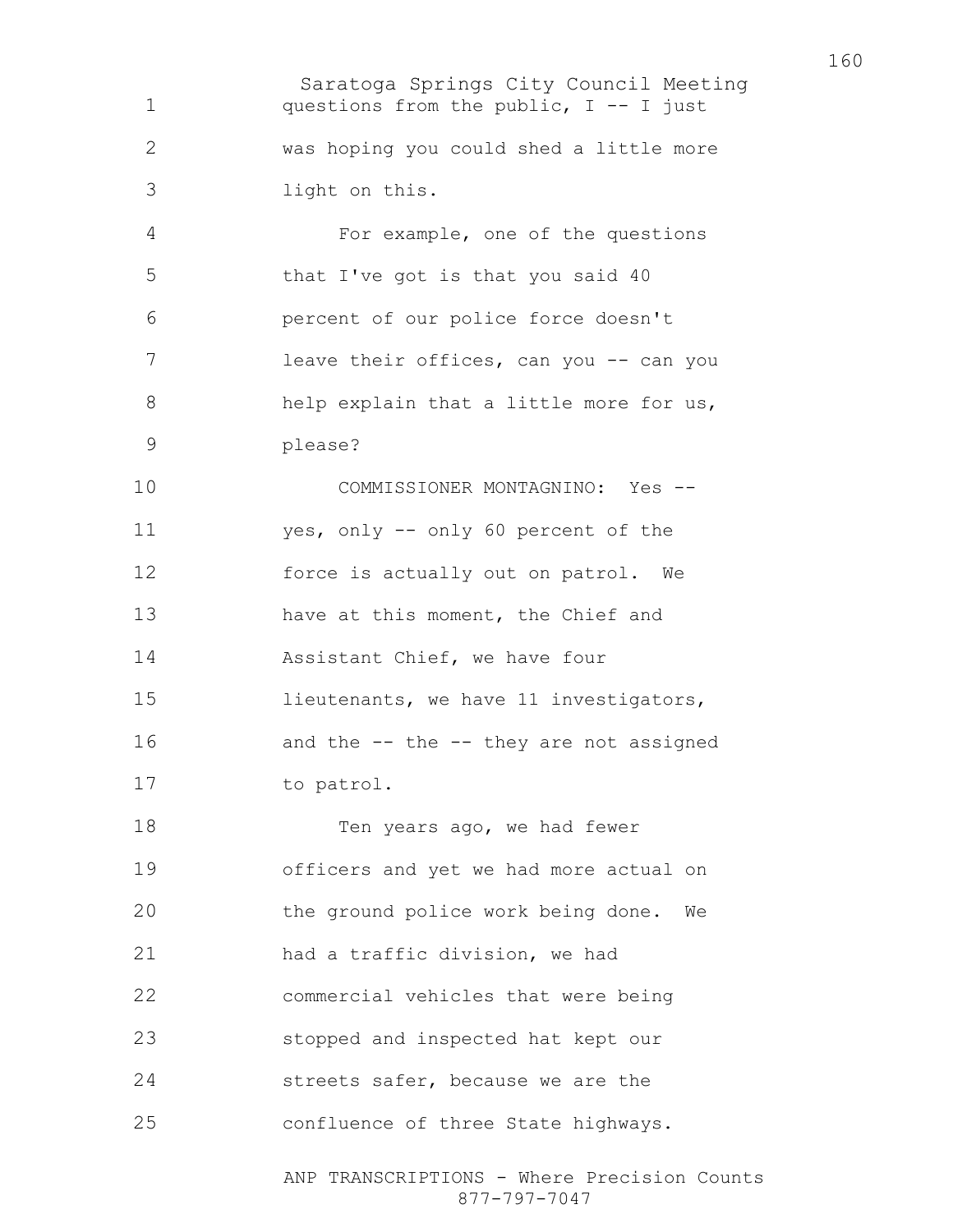Saratoga Springs City Council Meeting We also got \$300,000 a year in revenue from fines from overweight trucks and the like. And so at -- at this point, the way things have developed with previous administrations, we have a significant amount of our workforce, not doing actual policing. COMMISSIONER SANGHVI: And some of the other concerns, obviously are, you 10 know, how is this going to impact employee morale as well as, you know, for example, will you be doing something similar to the Assistant Chief in the Fire Department? COMMISSIONER MONTAGNINO: That's an excellent question, actually, because 17 the fire department does have a chief 18 and an Assistant Chief, but they have a line for a battalion chief that is currently unfilled. And so while the assistant chief and the chief's job descriptions are very, very similar, the Assistant Chief, Aaron Dyer, is actually performing two functions. He is the nominative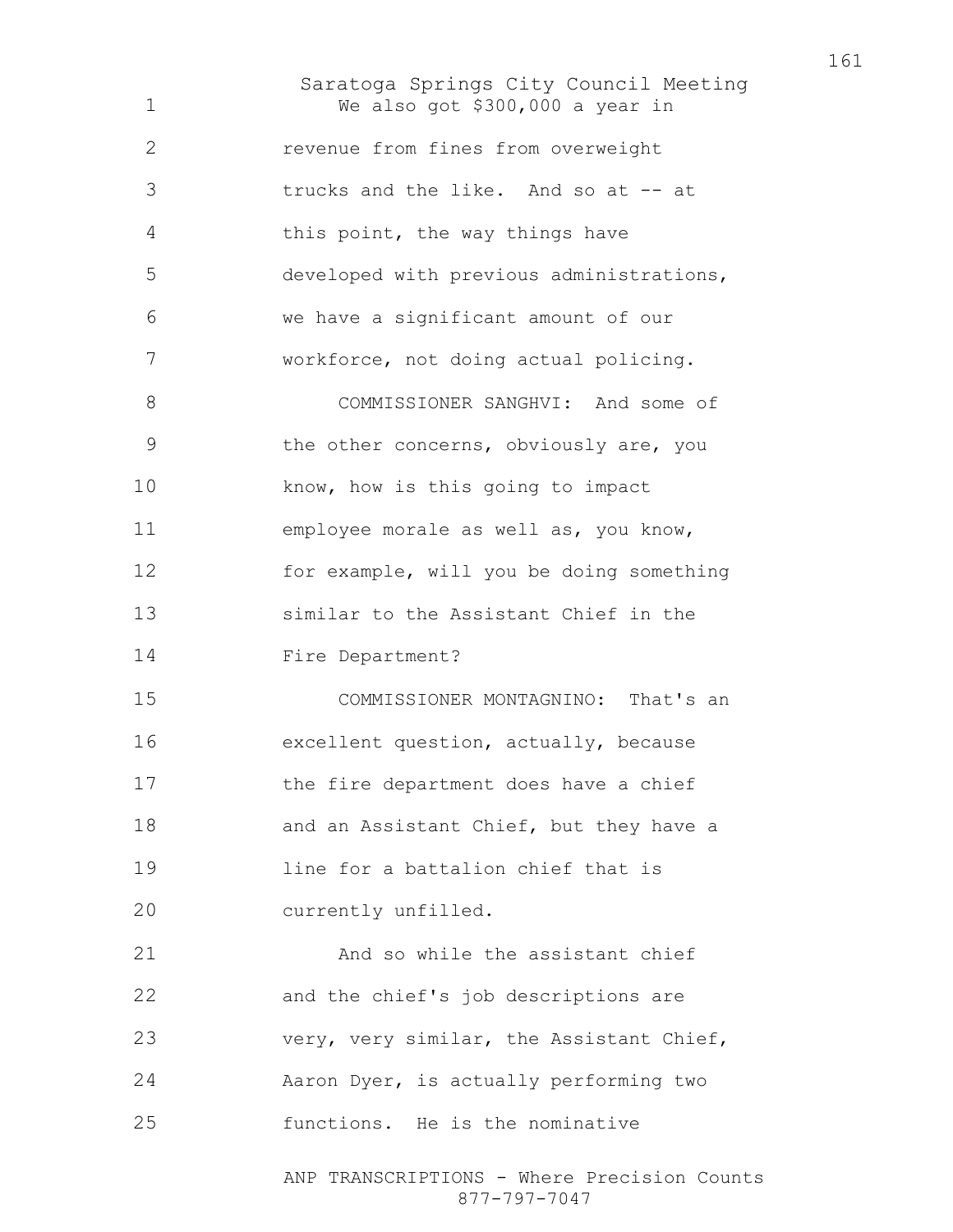Saratoga Springs City Council Meeting Assistant Chief, but in fact is doing all the work that the battalion chief would do.

And in addition, the synergy that he and Chief Dolan have is such that their jobs are not duplicative. The Chief Dolan is doing the kinds of things 8 that the fire chief would do. Assistant Chief Dyer, for example, is up to speed with every aspect of Station 3 and that's part of the work that he's doing. So that kind of duplication of effort that we see in the police department does not exist in the fire department. COMMISSIONER SANGHVI: And do you believe that we will be safer come summer with the actions that you're taking with SSPD right now? COMMISSIONER MONTAGNINO: This is - 21 - this particular move is just one piece of a much larger strategy. This is a tactical move. There will be a number of other changes that will be done in

the terms of reallocating resources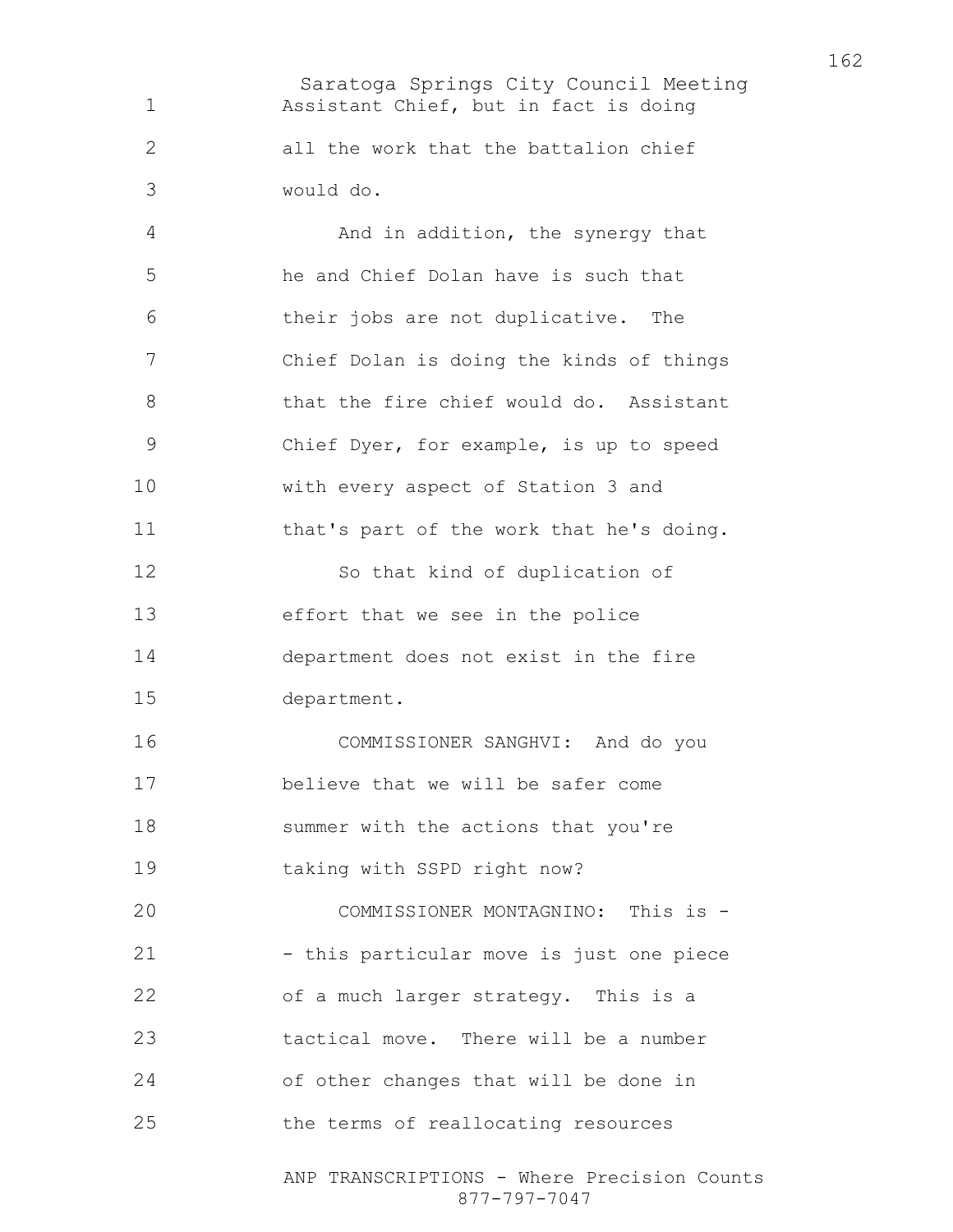Saratoga Springs City Council Meeting without requiring the addition of monetary funds from the city above and beyond what's already been allocated. The idea is to increase the number of officers actually out on patrol to have the officers safer on those late nights on the summer weekends, the Fridays and Saturdays, so that they're not left out there outnumbered and addition -- additionally to provide the visitors to the city as well as the residents of the city the kind of security and -- and sense of security that they would -- would feel knowing that -- and seeing that there are officers who are out there on the street keeping things safe. COMMISSIONER SANGHVI: Excellent. Thank you so much. COMMISSIONER MONTAGNINO: (Indiscernible) COMMISSIONER SANGHVI: I move that the City Council approve the budget transfer payroll as included with the agenda. This is a motion.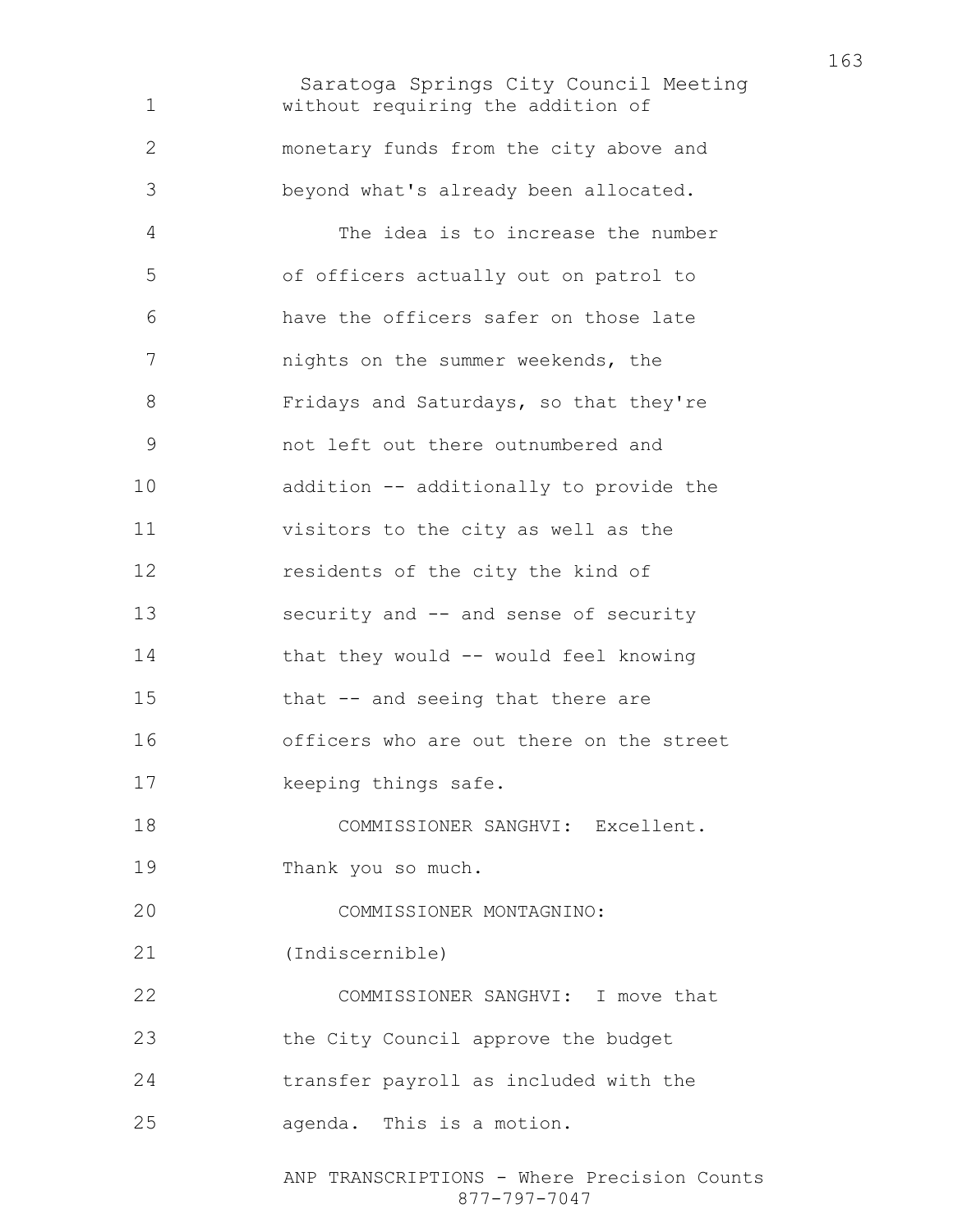Saratoga Springs City Council Meeting ANP TRANSCRIPTIONS - Where Precision Counts MAYOR KIM: Is there a second? COMMISSIONER MONTAGNINO: Second. MAYOR KIM: Is there any discussion on the motion? Hearing none, all in favor? COMMISSIONER SANGHVI: Aye. COMMISSIONER MONTAGNINO: Aye. 8 MAYOR KIM: Opposed? Motion carries. COMMISSIONER SANGHVI: This concludes my agenda. Thank you. MAYOR KIM: I'm going to move on to 13 the Public Works Department agenda. 14 Prior to -- to doing that, I'm sure I speak for the rest of the City Council. We're all thinking of Skip, his family and hoping to -- to see him very soon and looking forward to his return. The first item is a discussion and vote authorization for the mayor to sign a -- a contract with Pallette Stone Corporation for Asphalt. This is a contract that piggybacks the contract of the Saratoga County for asphalt and it's in the amount not to exceed bid proposal

877-797-7047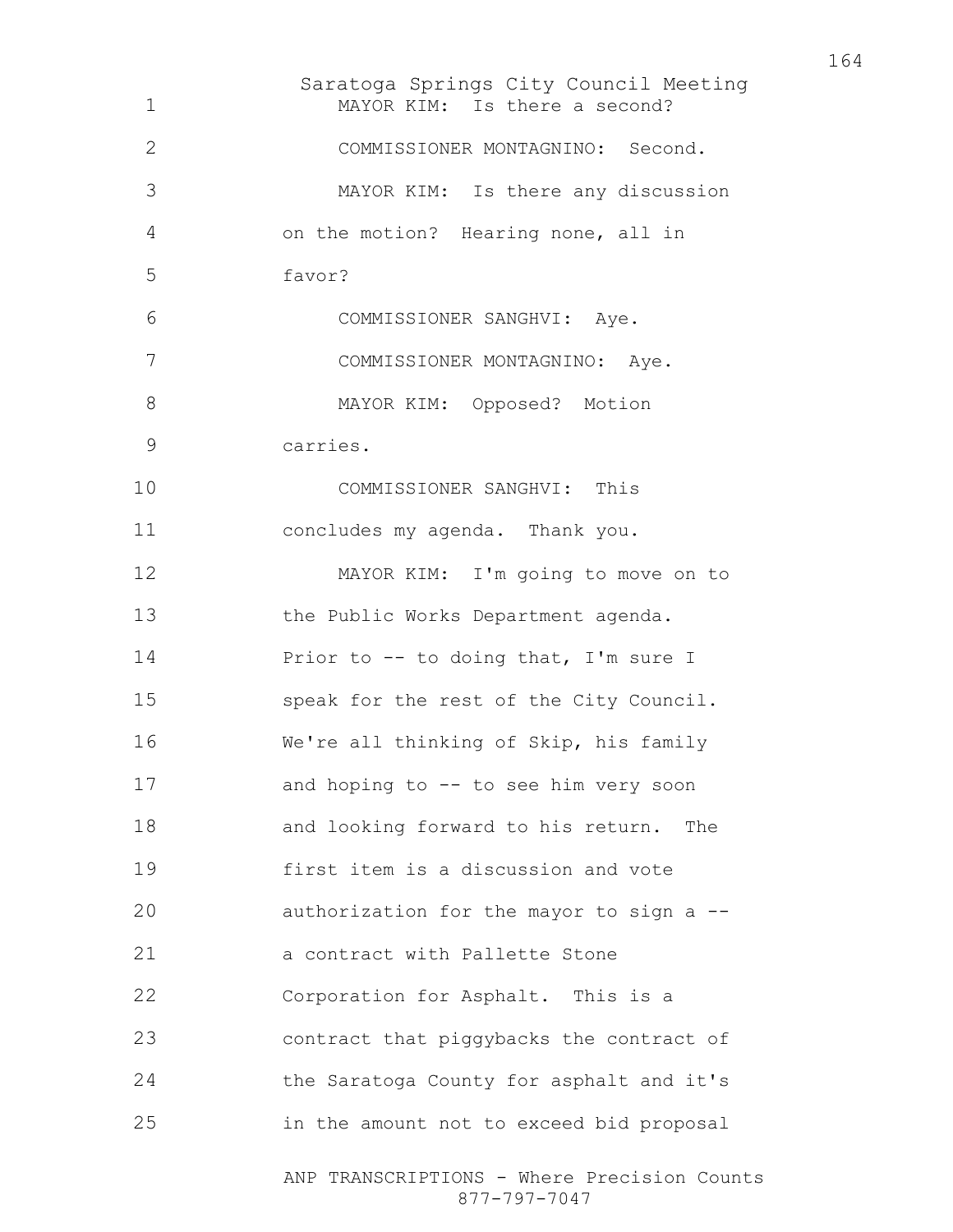Saratoga Springs City Council Meeting unit prices. The Saratoga County bid package has been previously distributed with the agenda. So I'm moving for the mayor to sign a contract with Pallette Stone for Asphalt valid until December 31, 2022 in the amount of unit bid prices subject 8 to appropriation. Is there a second? COMMISSIONER SANGHVI: Second. MAYOR KIM: Is there any discussion on the motion? All in favor? 12 COMMISSIONER MORAN: Aye. 13 COMMISSIONER SANGHVI: Aye. MAYOR KIM: Opposed? Motion carries. The sixth item -- the second item on the Public Works agenda is a discussion and vote for the authorization to sign -- for the mayor to sign a change order Number 2 with Jersen to provide bypass pumping and miscellaneous sitework activities for raw water intake project in the amount of \$65,347. Jersen construction is wrapping up the work on the raw water intake project is 90 percent complete.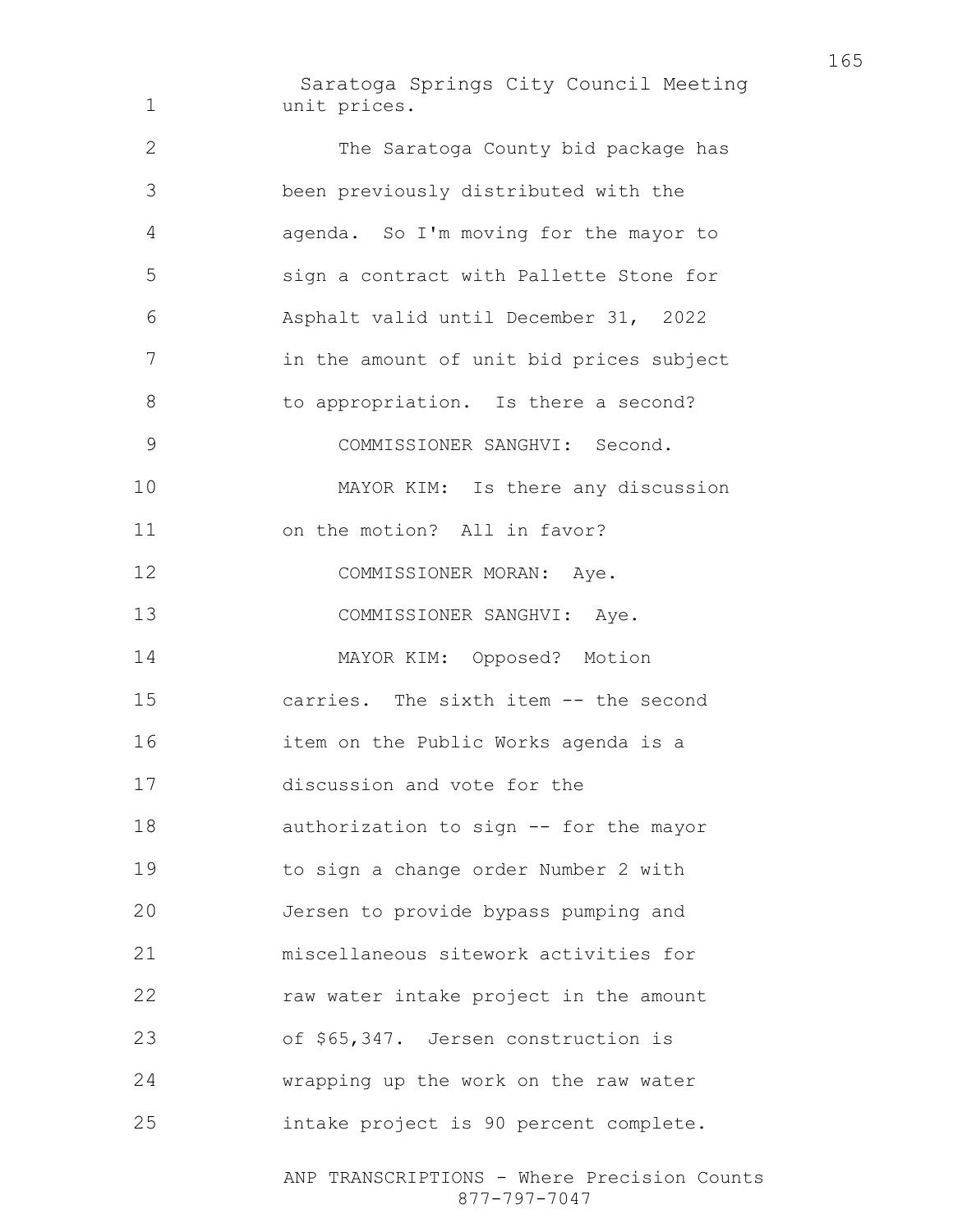Saratoga Springs City Council Meeting This change order includes extra work due to unforeseen conditions. It is worth noting that the total change order rate for the project is less than the 6 percent of the original contract bid, half of a typical change order rate for a project of this complexity. Task 11 includes bypass pumping needed to keep their plants water supply operational. It also includes coring and overflow hole in the screen room basin. Task 15 includes backfilling with flowable fill in clay soils at the intake piping as requested by the Schnabel Engineering. Exploratory test pits at the screen room are also included. Task 17 includes abandonment of 18 dewatering wells in order to save funds. DPW performed vacuuming of these wells to avoid the need for Jersen to completely remove them therefore the cost includes only flowable fill. Task 18 includes removal of unforeseen concrete -- concrete backfill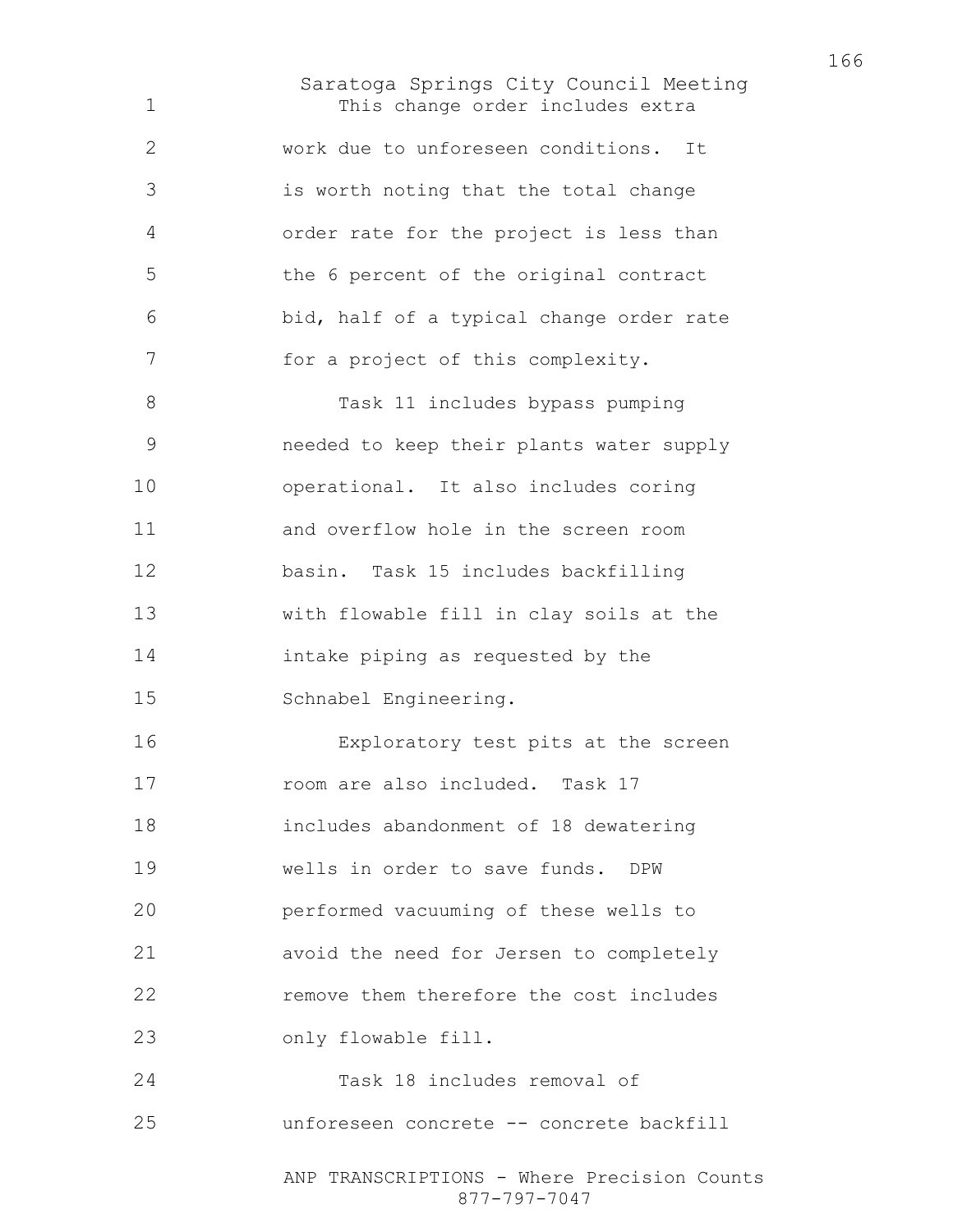Saratoga Springs City Council Meeting ANP TRANSCRIPTIONS - Where Precision Counts at Manhole 3. This required an excavator mounted hammer and handheld clip chipping hammers due to the fragile supply line. Task 19 includes the use of flowable fill as backfill due to unforeseen clay as requested by Schnabel Engineering included as a credit for the structural backfill not utilized. This change order in the amount of \$65,347 brings the total construction contract from 2.2 million -- \$2 million to \$2.1 million. Therefore, I move for the mayor to sign change order Number 2 with Jersen to provide bypass pumping and miscellaneous site work activities for raw water intake project in the 17 amount of \$65,347 and that's in the form of a motion. Do I have a second? COMMISSIONER MORAN: Second. MAYOR KIM: Is there any discussion on this motion? COMMISSIONER MONTAGNINO: I -- I 23 just have one brief question. Mr. Kim. Are the bypass pumps positive displacement pumps or are they

877-797-7047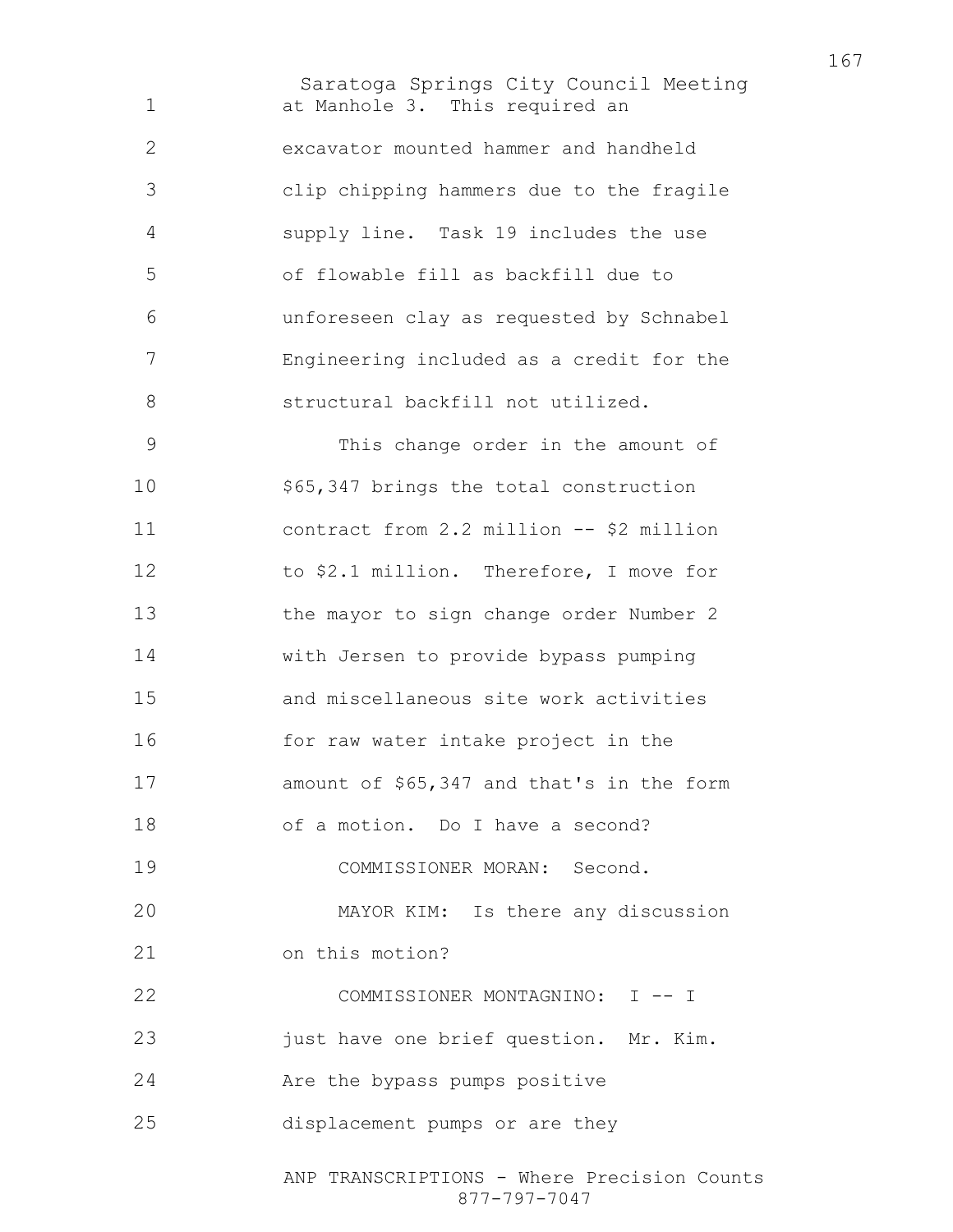Saratoga Springs City Council Meeting centrifugal pump? MAYOR KIM: I will let Deputy Commissioner of Public -- Public Works - 4 -MALE SPEAKER 1: (Indiscernible) the same thing. 7 MR. IZZO: They're -- they're no longer (indiscernible) COMMISSIONER MONTAGNINO: Thank you. COMMISSIONER SANGHVI: So this money will come from the DPW budget? MAYOR KIM: Yes. Any other discussion or questions on the motion? Hearing none, I'll ask all in favor, aye COMMISSIONER SANGHVI: Aye. MAYOR KIM: Opposed? Motion carries. COMMISSIONER SANGHVI: Did you ask 20 for a second on the motion? MAYOR KIM: Yeah. COMMISSIONER SANGHVI: Okay. Just  $23 - - -$ 24 MAYOR KIM: Did I -- did I ask for a second?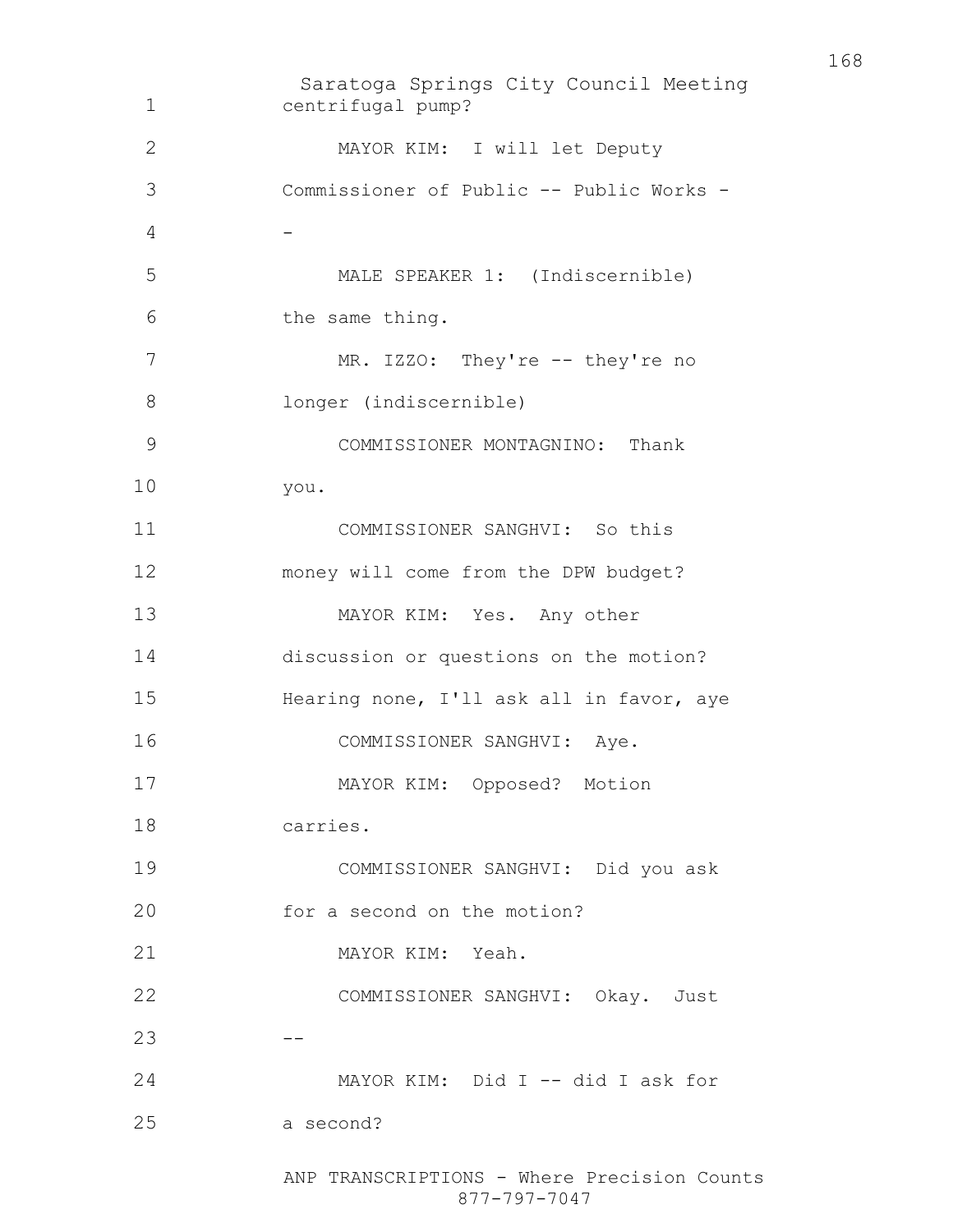Saratoga Springs City Council Meeting COMMISSIONER MONTAGNINO: Yes. COMMISSIONER SANGHVI: Okay. MAYOR KIM: The third item on the Public Works Department agenda is a discussion and vote for approval to pay invoice 7202 -- 17202 to BPI Mechanical Services in the amount of \$805.12. DPW 8 was contract -- contracted from Visitor Center staff concerning an issue with -- I'm sorry. DPW was contacted from Visitor Center staff concerning an issue with the heat. Unfortunately the DPW plumber is out on medical leave of absence and another employee contacted BPI, the city's plumbing vendor. They dealt with the emergency issue without obtaining a **purchase order first.** Therefore, this invoice requires council approval to be paid. **I'm moving for approval to pay** invoice 17202 to BPI Mechanical Services in the amount of \$805.12 and that's in the form of a motion. Do we have a

second?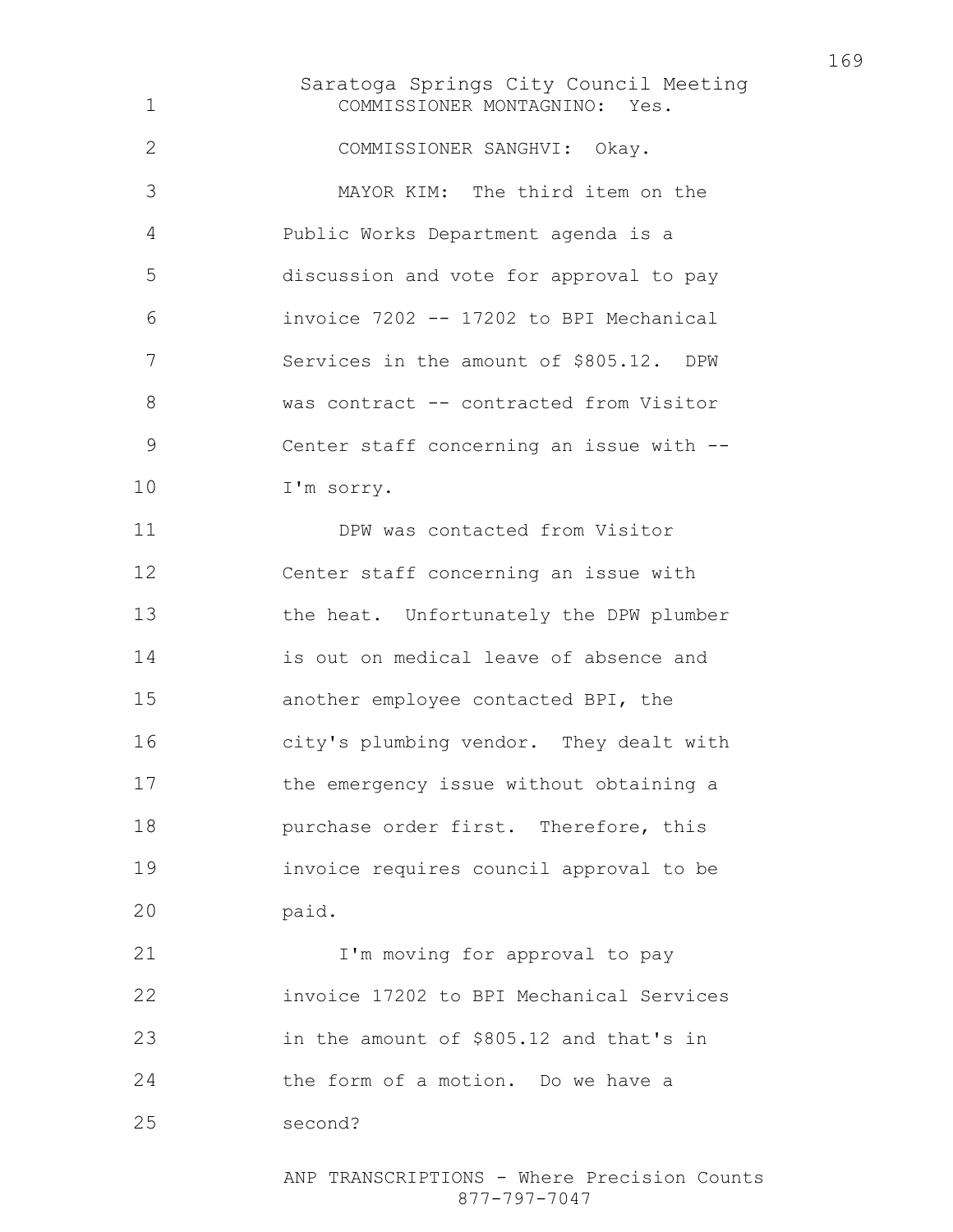Saratoga Springs City Council Meeting ANP TRANSCRIPTIONS - Where Precision Counts 877-797-7047 COMMISSIONER SANGHVI: Second. MAYOR KIM Is there any discussion on the motion? Hearing none. All in favor? COMMISSIONER MORAN: Aye. COMMISSIONER MONTAGNINO: Aye. COMMISSIONER SANGHVI: Aye 8 MAYOR KIM: Opposed? Motion carries. The first -- the fourth item is an announcement on debris pickup. The Department of Public Works has begun curbside leaf and lawn debris pickup. Leaves lawn clippings must be in a usable container or a paper bag and placed at the curb from May 15 to September 30. From September 30 to the first snowfall, let's not rush things here, leaves can be raked to the curb in small piles. Crews will not go on private property retrieve or clean up leaves. Small limbs no longer than three feet can also be bundled and placed curbside. Please be sure to keep containers and limb piles to weight manageable by one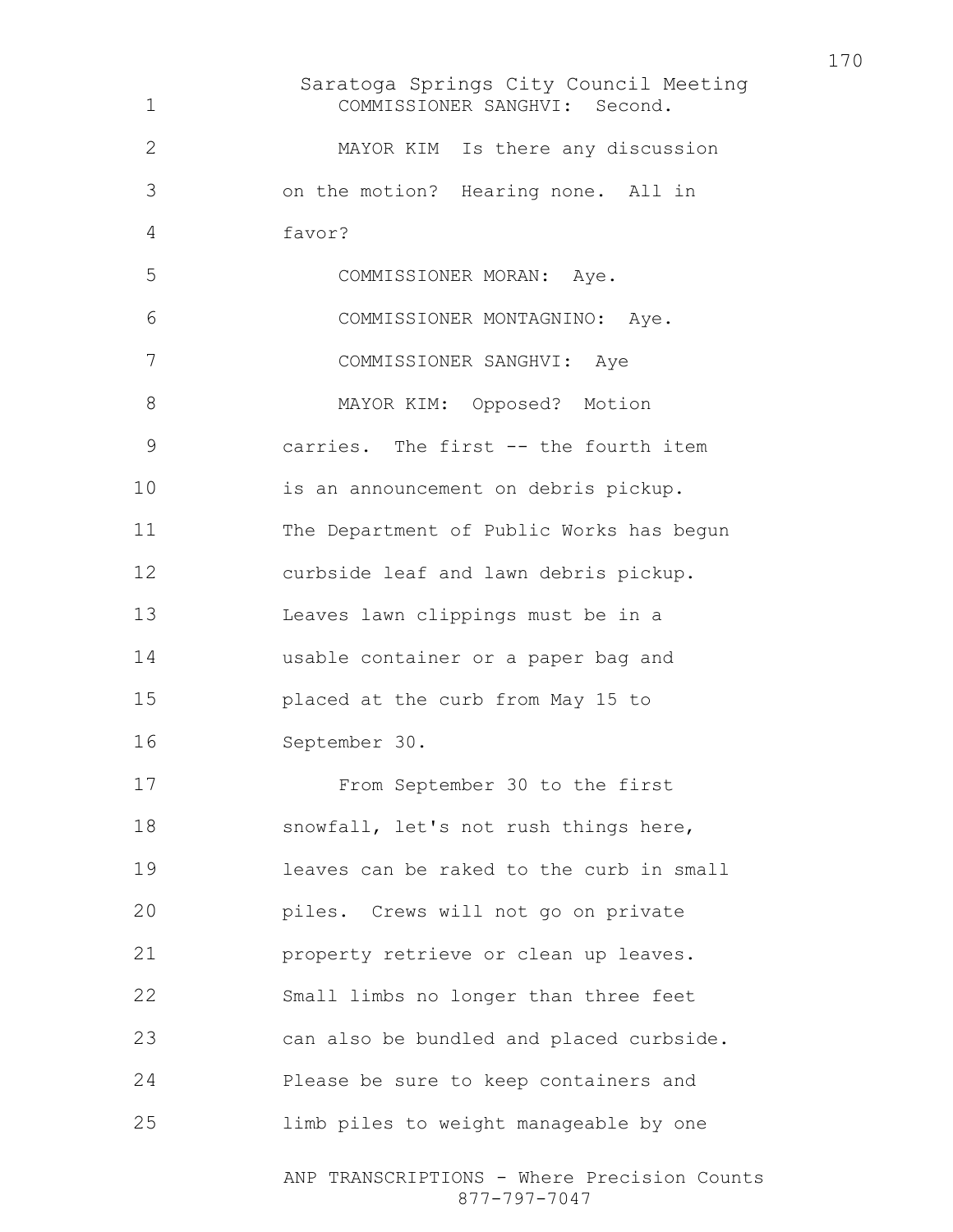Saratoga Springs City Council Meeting person. We do not take stumps, lot cleaning, tree take down on private property, dirt (indiscernible) or rocks, no plastic bags, no chemical barrels. For more -- more information from the City of Saratoga Springs go to www.saratoga-springs.org. Thank you for your cooperation. A final announcement for the Department of Public Works is a 11 flushing notice. We're letting residents know that the beginning -- that beginning on 14 Monday, April 11, the Department of Public Works will be -- begin flushing 16 the water distribution system. To deliver the highest quality of water for the residents of Saratoga Springs, the water distribution system is flushed during springtime and once again in the fall. When flushing the distribution system, our DPW employees also take the opportunity for routine maintenance and

service of fire hydrants that are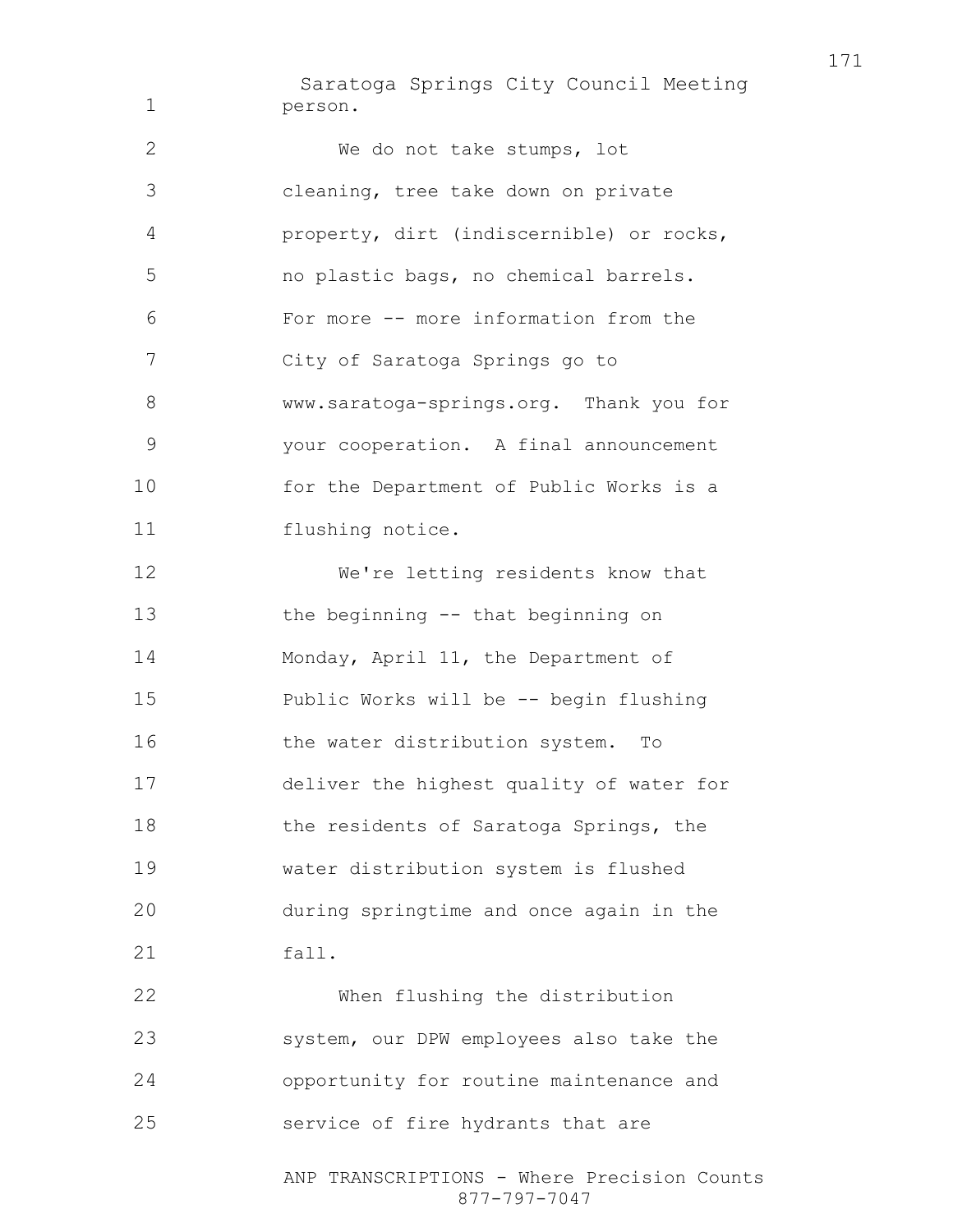Saratoga Springs City Council Meeting ANP TRANSCRIPTIONS - Where Precision Counts 877-797-7047 throughout the city. If you do notice some discoloration of your tap water, simply run the cold -- the cold tap until the water runs clear. For any residents that may have a question, don't hesitate to call the Department of Public Works dispatch office at 518-584-3356. And that's the end of the Public Works Department agenda and I'll ask Public Safety Commissioner Montagnino to move forward 12 the public safety agenda. COMMISSIONER SANGHVI: Mayor Kim before we -- MAYOR KIM: I'm sorry. 16 COMMISSIONER SANGHVI: -- we **proceed, can I -- It seems unfair that** we don't need police presence here and nobody else is here. So I was thinking if we wanna not bore you unless you want to stay here which is -- which is fine. 22 If -- if everybody's okay, maybe we can. 23 OFFICER: That's fine. MAYOR KIM: Officer, you are free to leave. Thank you very much for your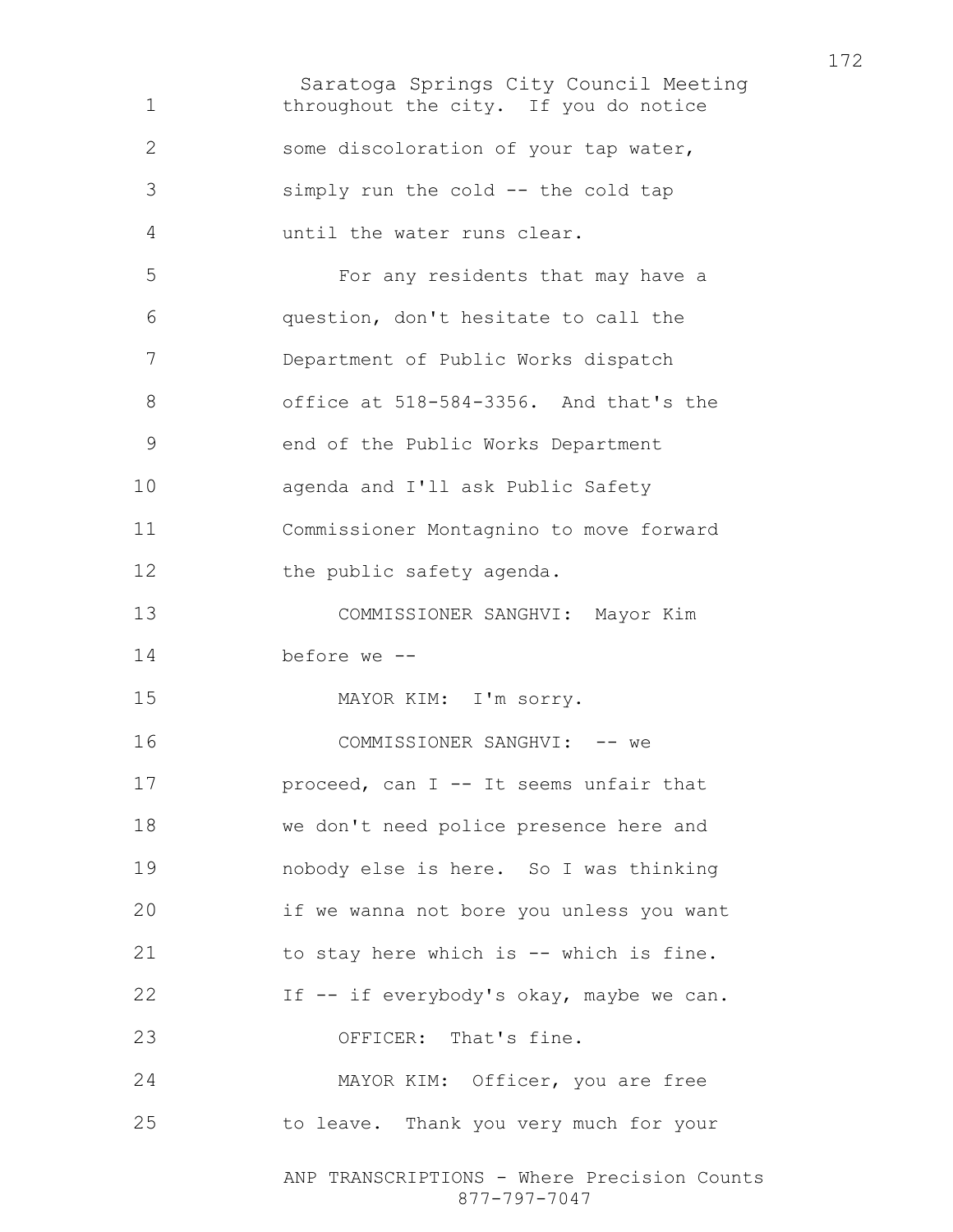Saratoga Springs City Council Meeting service tonight. OFFICER: Thank you. COMMISSIONER SANGHVI: Thank you. COMMISSIONER MONTAGNINO: May I continue, Mr. Mayor? MAYOR KIM: Yes, I'm sorry. COMMISSIONER MONTAGNINO: Thank you, sir. First item on the agenda, I'd like to add a brief announcement. I'm very pleased to say that the requests for proposal on fire station Number 3 have gone out today and they're available on the city's website. We are anxiously and eagerly awaiting the responses to the RFPs. The project is definitely moving forward a pace. Thanks in very large part to Assistant Chief Dyer's work in the Fire Department along with the work of a lot of other people who have gotten together to get this -- this shepherd into completion as quickly as possible. First -- first item on the agenda discussion and vote authorization for the mayor to sign a contract with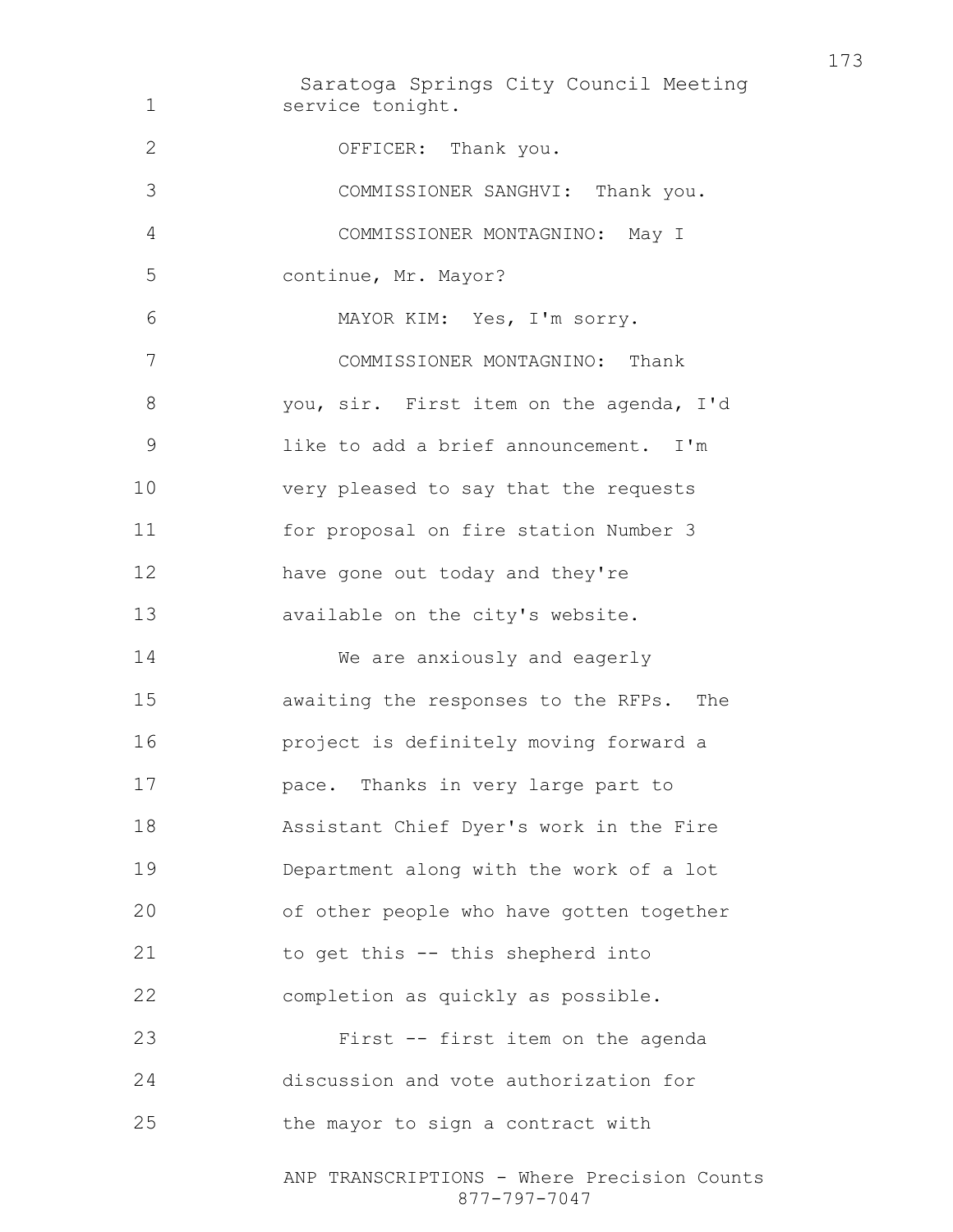Saratoga Springs City Council Meeting ANP TRANSCRIPTIONS - Where Precision Counts Upstate Polygraph Services LLC. Polygraph tests are an integral part of the screening procedure used for new police officers. The general fee is \$500 if there's a single test being administered. If there are multiple candidates being tested on the same day, the company provides a discount of \$400 per individual tested. This is in line with industry standards and is the same fee that was charged in previous recent years. So I make that in the form of a motion. MAYOR KIM: Is there a second? COMMISSIONER SANGHVI: Second. MAYOR KIM: Any discussion on the motion? All in favor? 18 COMMISSIONER MONTAGNINO: Aye. COMMISSIONER SANGHVI: Aye. MAYOR KIM: Opposed? Motion carries COMMISSIONER MONTAGNINO: Second item discussion and vote and authorization for the mayor to sign a contract with Saratoga County EMS

877-797-7047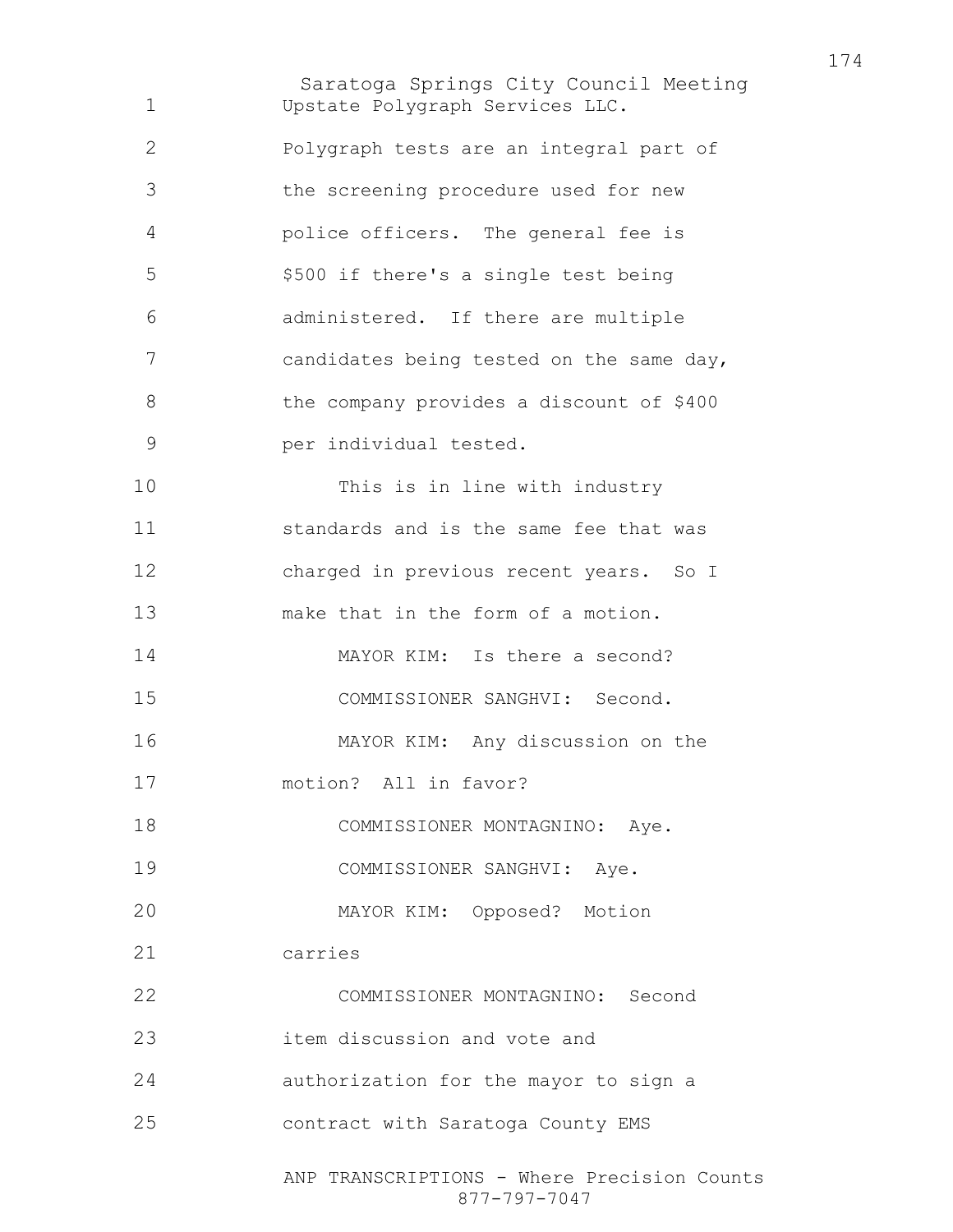Saratoga Springs City Council Meeting ANP TRANSCRIPTIONS - Where Precision Counts Council. This does not involve any expenditure of funds on the part of the city, but rather the simply -- cements and arrangement by which veterans who are seeking through a county program their EMT certificates can ride along and assist our firefighters who are also paramedics in the services that they render. 10 The contract is necessary for such protections for the city as liability insurance. I put this in the form of a motion. 14 MAYOR KIM: Is there a second? Second? COMMISSIONER SANGHVI: Second. 17 MAYOR KIM: All in -- any discussion? All in favor? COMMISSIONER MORAN: Aye. COMMISSIONER SANGHVI: Aye. MAYOR KIM: Opposed? Motion carries. COMMISSIONER MONTAGNINO: Item Number 3 discussion and vote authorization for the mayor to sign a

877-797-7047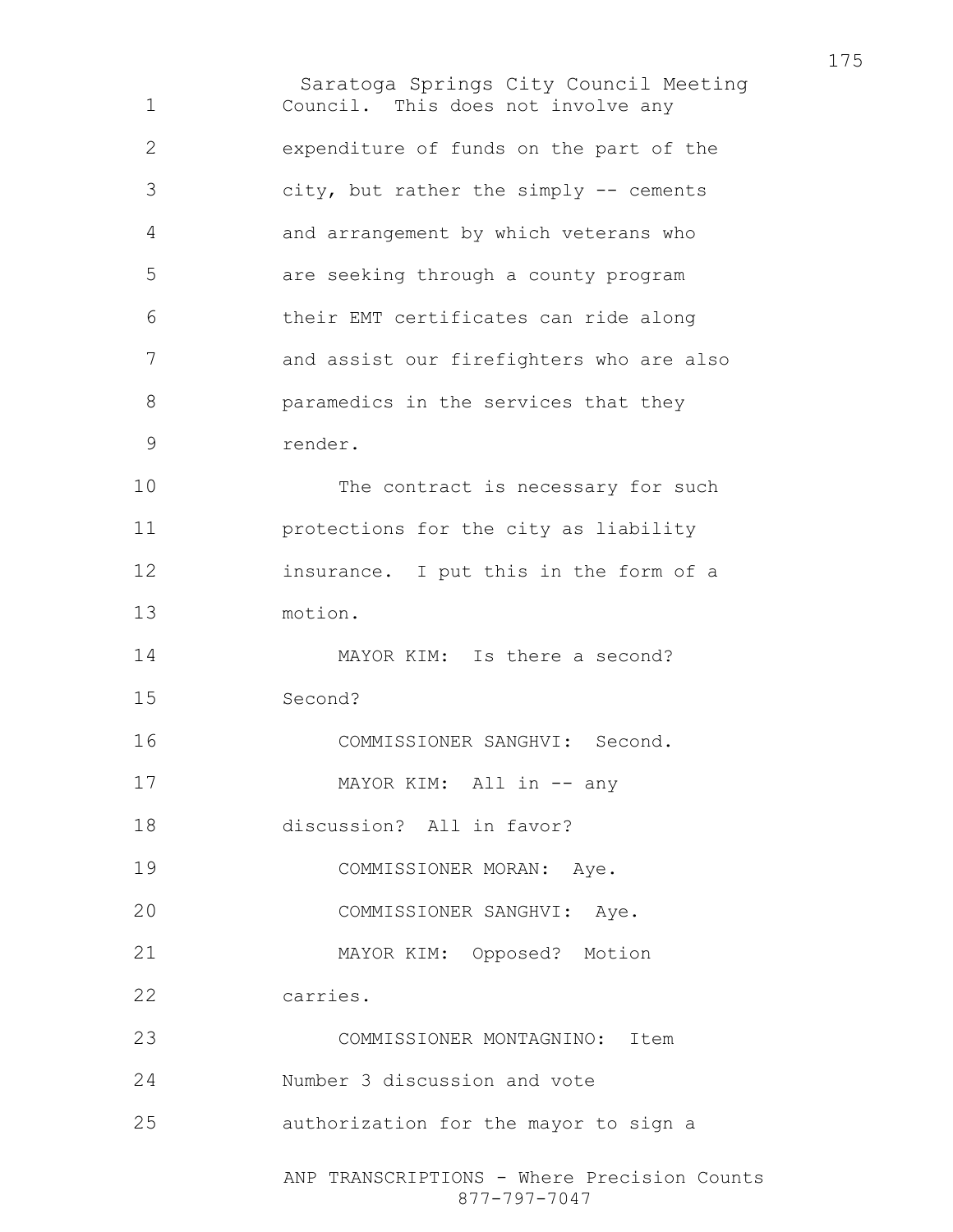Saratoga Springs City Council Meeting ANP TRANSCRIPTIONS - Where Precision Counts major contract with Saratoga County. This involves compensation by the county to the city for EMS services provided by our EMTs in the fire department. The dollar figures involved are based upon the actual costs per hour of 7 the individuals whose services are being provided and the cost of the equipment that's being used. I put this in the form of a motion. 11 MAYOR KIM: Is there a second? COMMISSIONER SANGHVI: Second. MAYOR KIM: Any discussion on the motion? All in favor? COMMISSIONER MONTAGNINO: Aye. COMMISSIONER MORAN: Aye. MAYOR KIM: Aye. Opposed? Motion carries COMMISSIONER MONTAGNINO: Item Number 4 discussion and vote authorization for the mayor to sign two lease agreements with Ricoh. This is for the servicing of copiers and related equipment. We're talking about sums of \$49 and change per copying machine in

877-797-7047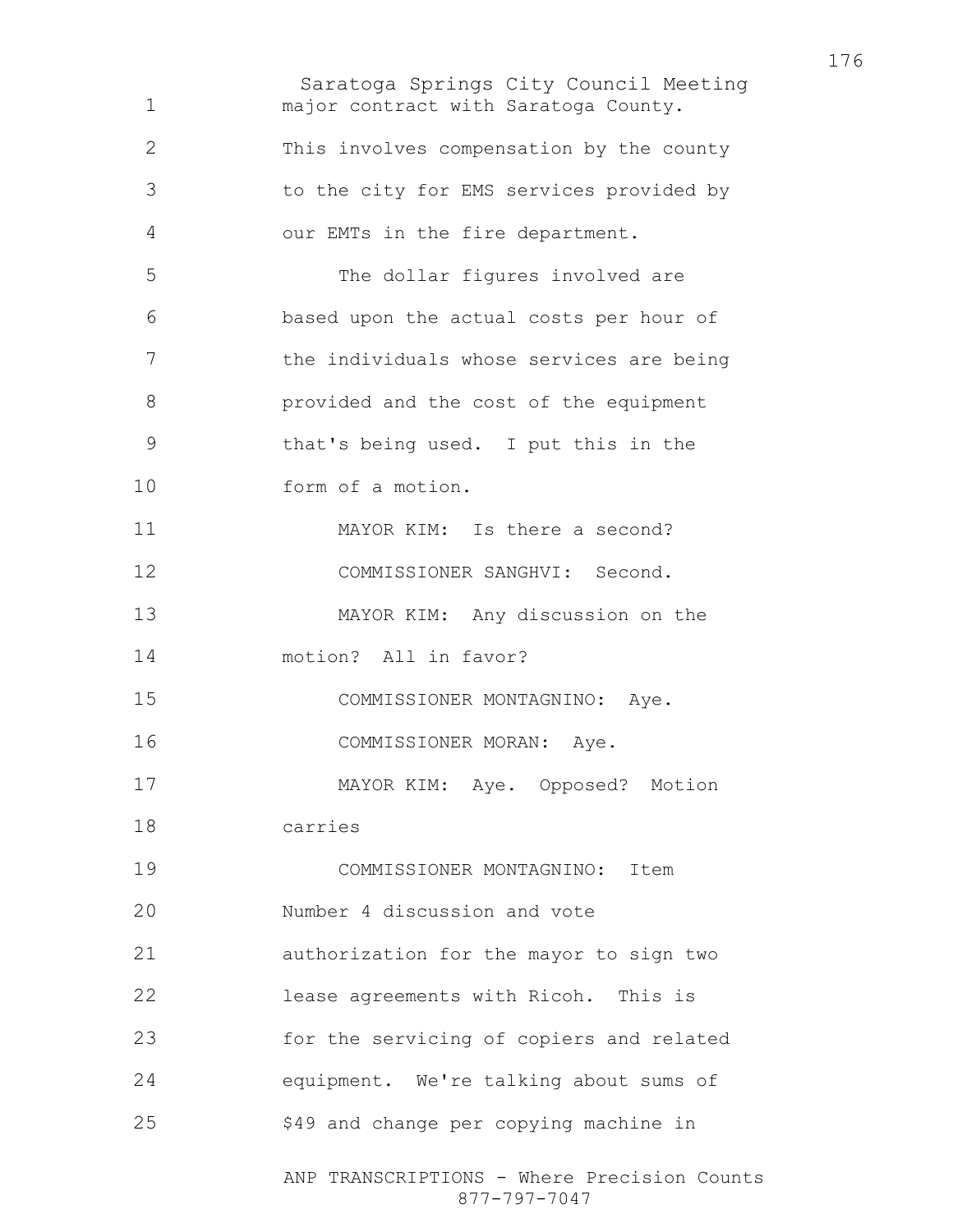Saratoga Springs City Council Meeting ANP TRANSCRIPTIONS - Where Precision Counts 877-797-7047 1 the Department of Public Safety. I put 2 this in the form of a motion. MAYOR KIM: Is there a second? COMMISSIONER MORAN: Second. MAYOR KIM: Any discussion? All in favor? Aye. COMMISSIONER MONTAGNINO: Aye. 8 COMMISSIONER MORAN: Aye. COMMISSIONER SANGHVI: Aye. MAYOR KIM: Opposed? Motion carries. COMMISSIONER MONTAGNINO: Item Number 5 discussion and voting authorization to use 2021 monies that are available for purchases of equipment through Stryker industries. Stryker industries provides specialized equipment to our fire department such things as motorized gurneys, also known as power lifts. These are the kinds of items that are capital investments and in -- in -- in large part and also represent the equipment used da-to-day by our first responders. So I put this in the form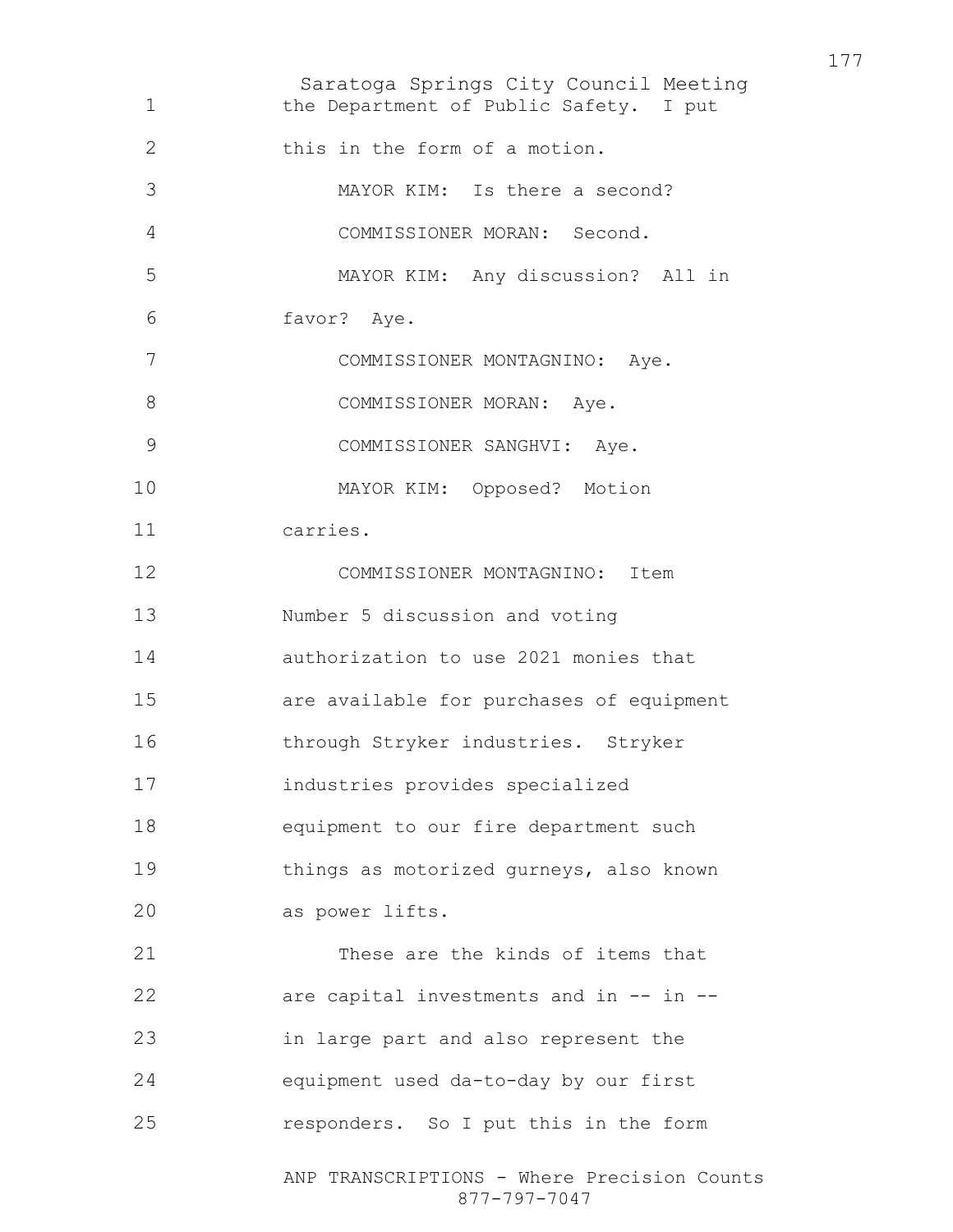Saratoga Springs City Council Meeting of a motion. MAYOR KIM: Is there a second? COMMISSIONER SANGHVI: Second? MAYOR KIM: Any discussion? All in favor? COMMISSIONER MONTAGNINO: Aye. COMMISSIONER MORAN: Aye 8 COMMISSIONER SANGHVI: Aye. MAYOR KIM: Opposed? Motion carries. COMMISSIONER MONTAGNINO: And finally discussion and voting authorization for the mayor to sign an agreement with Stryker industries. This is on a going forward basis to provide 16 the same types of equipment, some of which are capital expenditures, some of which are day-to-day expenditures, such things as air packs and battery packs, fuel cells and the like for the equipment that's used by our firefighters and EMTs. I put this in 23 the form of a motion. MAYOR KIM: Is there a second? COMMISSIONER SANGHVI: Second.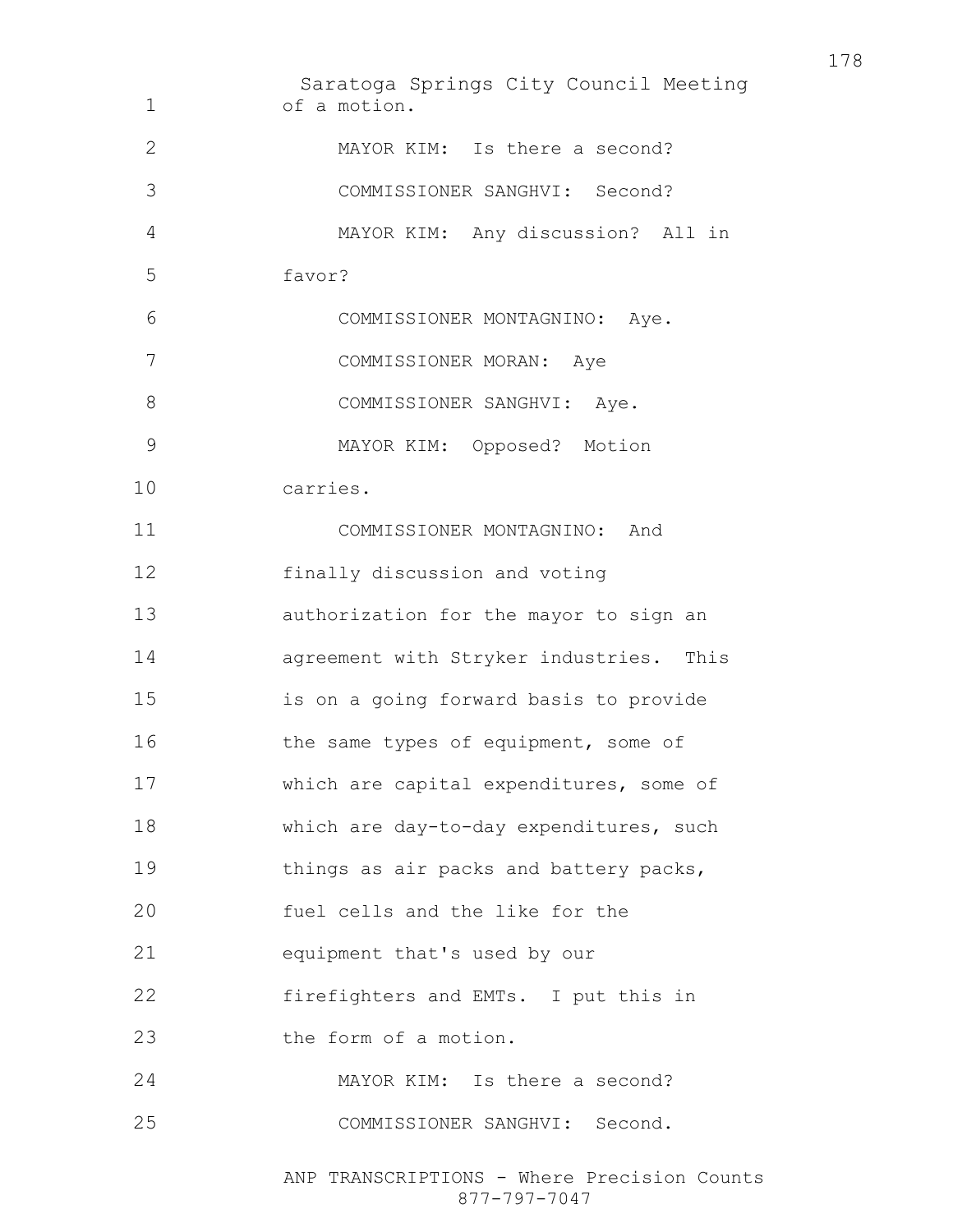Saratoga Springs City Council Meeting MAYOR KIM: Any discussion? All in favor? COMMISSIONER MONTAGNINO: Aye. COMMISSIONER MORAN: Aye. COMMISSIONER SANGHVI: Aye. MAYOR KIM: Opposed? Motion carries. COMMISSIONER MONTAGNINO That completes the Public Safety Departments agenda. Thank you very much. 11 MAYOR KIM: Thank you. Is there any other issues for the City Council to consider at this time? If not, I'll entertain a motion to adjourn. COMMISSIONER MORAN: So moved. MAYOR KIM: Second? COMMISSIONER MONTAGNINO: Second. 18 MAYOR KIM: All in favor? Aye. COMMISSIONER SANGHVI: Aye. COMMISSIONER MONTAGNINO: Aye. COMMISSIONER MORAN: Aye. MAYOR KIM: Meeting's adjourned. Thank you. COMMISSIONER MORAN: Thank you, sir.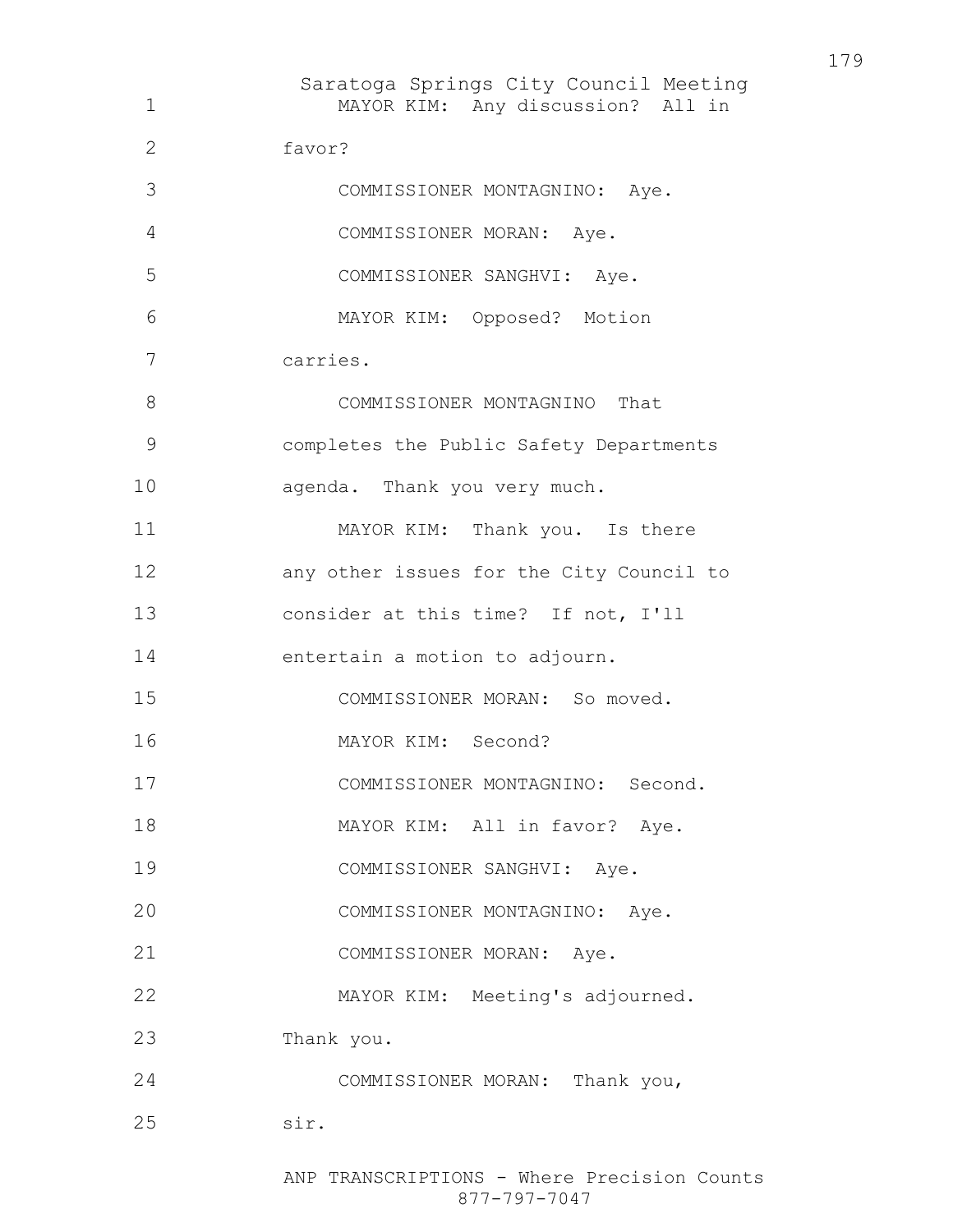|               | Saratoga Springs City Council Meeting<br>$\mathbf 1$<br>COMMISSIONER MONTAGNINO: Thank you |
|---------------|--------------------------------------------------------------------------------------------|
|               | $\overline{2}$<br>very much.                                                               |
|               | 3                                                                                          |
| 4             | CERTIFICATION                                                                              |
| 5             |                                                                                            |
| 6             | I, Hector Solomon, certify that                                                            |
| 7             | the foregoing transcript is a                                                              |
| $8\,$         | true and accurate record of the                                                            |
| $\mathcal{G}$ | proceedings.                                                                               |
| 10            | redich                                                                                     |
| 11            |                                                                                            |
| 12            | Hector Solomon                                                                             |
| 13            |                                                                                            |
| 14            | ANP Transcriptions                                                                         |
|               | 15 405 WEST 7TH STREET #507                                                                |
| 16            | CHARLOTTE, NC 28202                                                                        |
| 17            |                                                                                            |
| 18            | Date: April 29, 2022                                                                       |
| 19            |                                                                                            |
| 20            |                                                                                            |
| 21            | Approved 6-7-2022                                                                          |
| 22            | Vote: $4 - 0$                                                                              |
| 23            |                                                                                            |
| 24            |                                                                                            |
| 25            |                                                                                            |